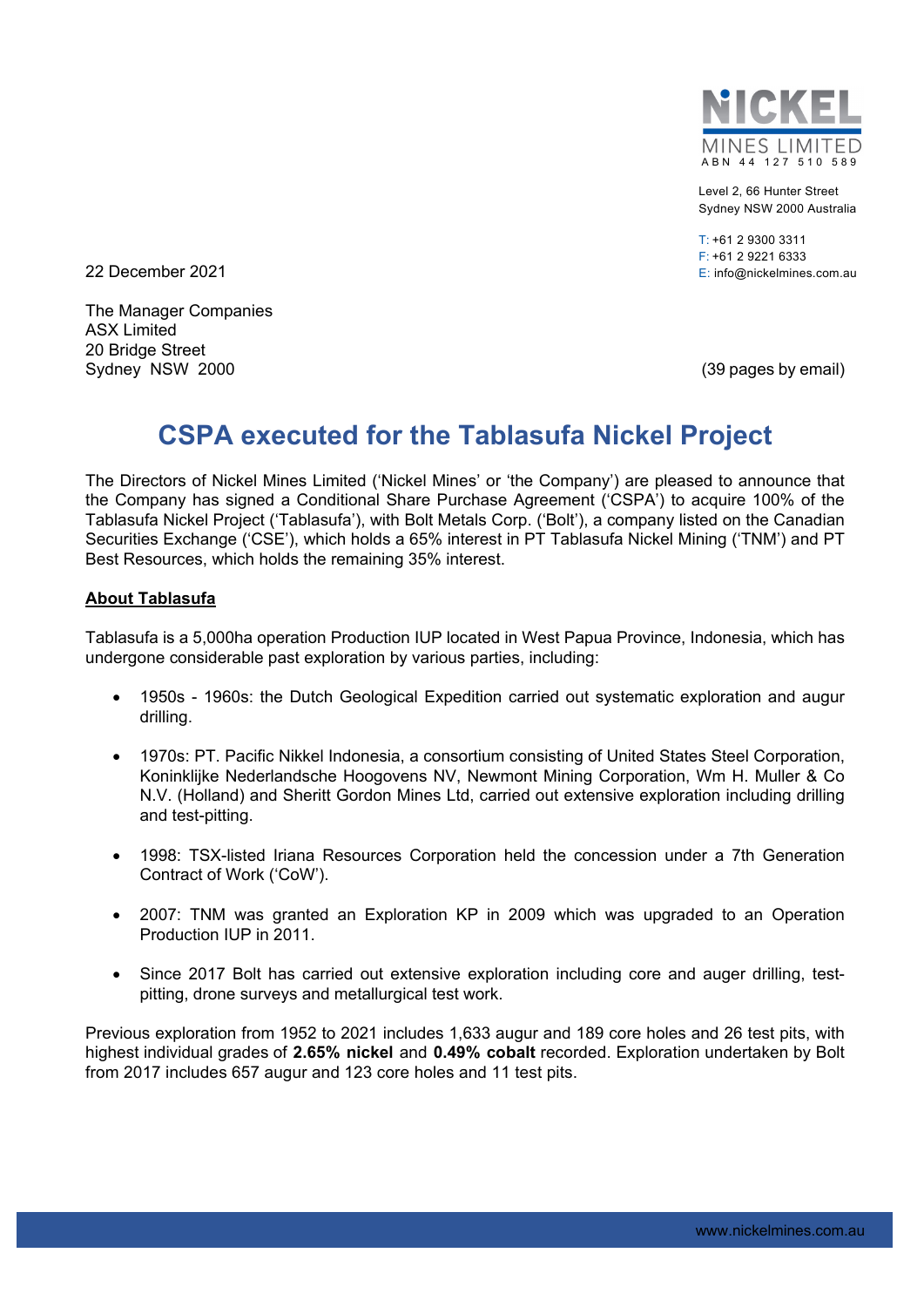Tablasufa is located on the north-east coast of West Papua, approximately 200km from the Siduarsi CoW where Nickel Mines is currently undertaking due diligence and drilling activities (see ASX announcement 2 September 2021). Similar to the Siduarsi project, Tablasufa is along geo-tectonic strike from the Ramu nickel-cobalt project in neighbouring Papua New Guinea, which reported cash costs of less than US\$2/lb for the September 2021 quarter.



*The Tablasufa Nickel Project is located on the north-east coast of West Papua, Indonesia* 

### **Commercial terms**

Under the terms of the CSPA, Nickel Mines can acquire 100% of Tablasufa for a total consideration of US\$8.5 million, with the key conditional terms being (i) the completion of satisfactory due diligence, at Nickel Mines absolute discretion, (ii) extension of the Tablasufa Production IUP and (iii) positive Bolt shareholder approval.

### **Commenting on the execution of the CSPA to acquire Tablasufa, the Company's Managing Director, Justin Werner said:**

*"The potential acquisition of Tablasufa represents another opportunity for Nickel Mines to acquire a highquality nickel laterite project with good potential for a large resource of both limonite and saprolite ore.* 

*"Located on the coast with a number of potential jetty locations already identified through previous bathymetry studies, it provides excellent potential logistics for the low-cost movement of ore and equipment in the future. Through the acquisition of Tablasufa, Nickel Mines will further grow its presence in the emerging nickel province of West Papua. The province has historically undergone significant exploration by many of the majors and remains highly prospective."*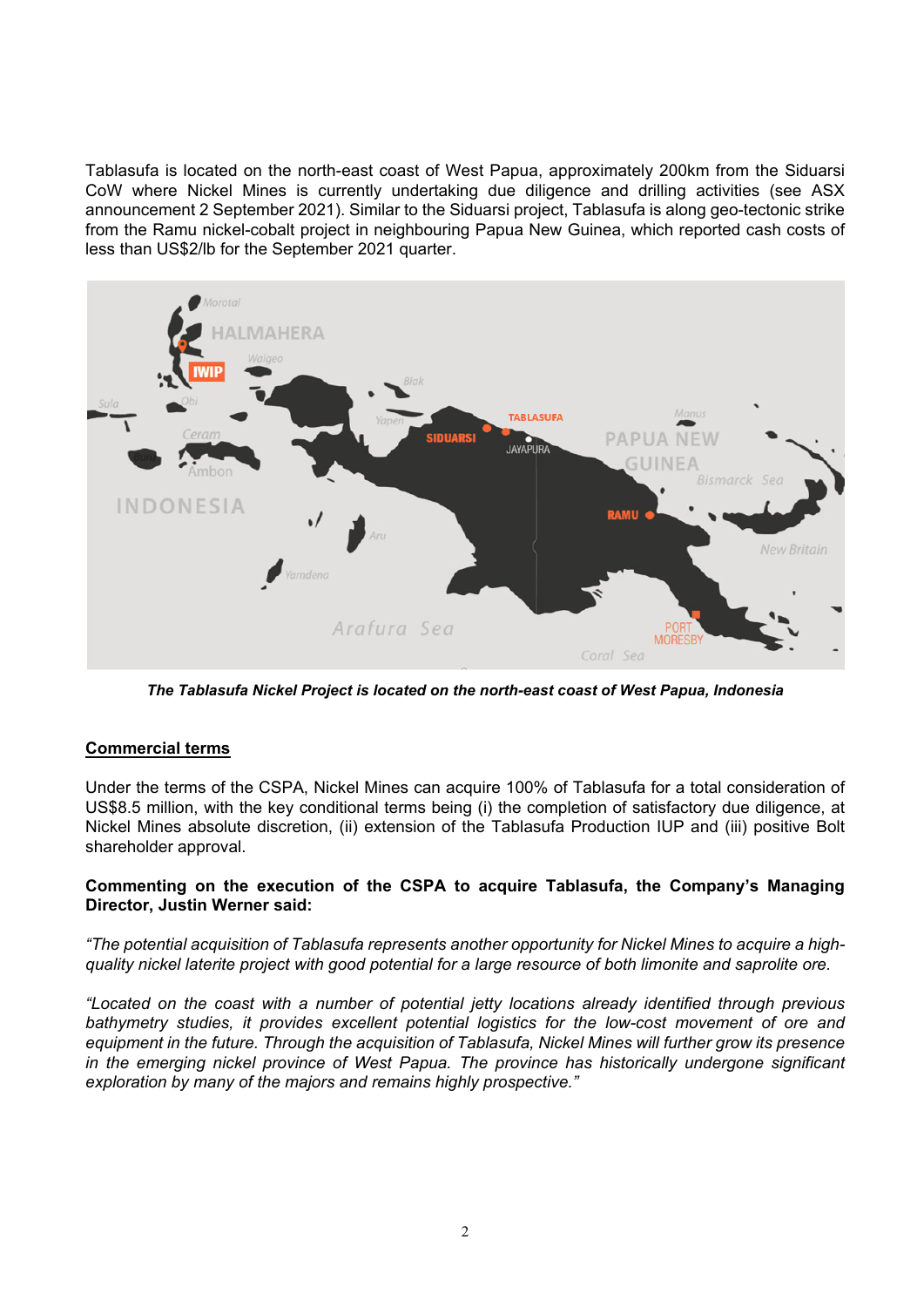### **For further information please contact:**

Justin Werner **Cameron Peacock** +62 813 8191 2391 +61 439 908 732

Managing Director **Investor Relations and Business Development** jwerner@nickelmines.com.aucpeacock@nickelmines.com.au

pjn11053

#### **Competent Person Statement**

The information in this announcement that relates to Exploration Results in relation to the Tablasufa Project is based on and fairly represents information and supporting documentation compiled by Daniel Madre of PT Danmar Explorindo, who is a Competent Person Mr Madre is a member of the Australian Institute of Mining and Metallurgy (AusIMM) and has sufficient experience which is relevant to the style of mineralisation and type of deposit under consideration and to the activities which are being undertaken to qualify as a Competent Person as defined in the 2012 edition of the "Australian Code for Reporting of Exploration Results, Mineral Resources and Ore Reserves". Mr Madre is an independent consulting geologist and consents to the inclusion of the matters based on his information in the form and context in which it appears. Mr Madre has more than 18 years' experience in exploration and mining of nickel laterites in Indonesia.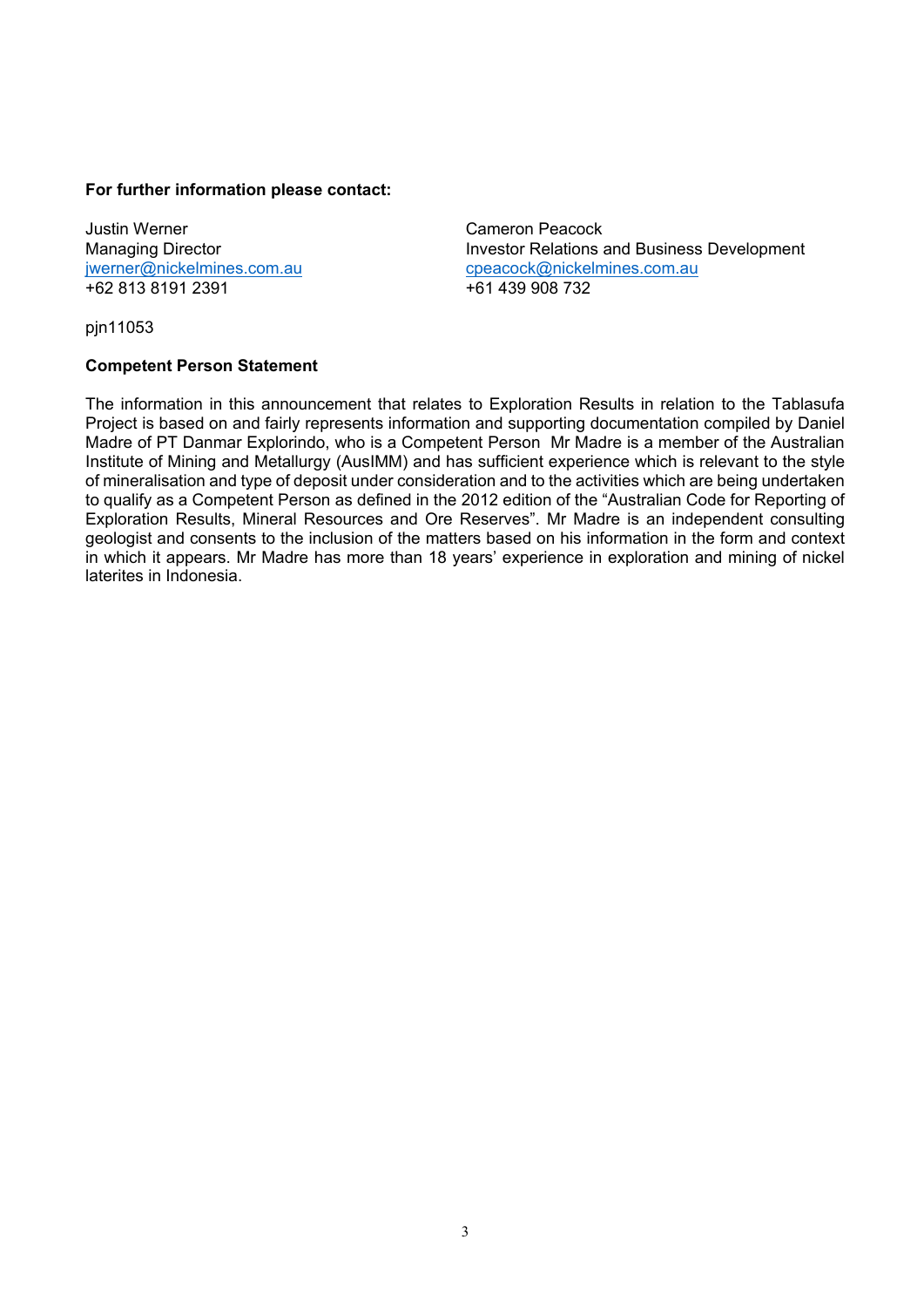### **JORC Code, 2012 Edition – Table 1 Section 1 - Sampling Techniques and Data**

# **Summary of PRMI Auger sampling for the South block**

| Auger-ID | y       | $\pmb{\mathsf{x}}$ | z   | Sample<br>thick (m) | Lithology   | Ni%  | Co%  | Fe % | Mg0% | Si02 % | SM-<br>Ratio |
|----------|---------|--------------------|-----|---------------------|-------------|------|------|------|------|--------|--------------|
| ADS002   | 9720598 | 436198             | 156 | 0.95                | <b>SOIL</b> | 0.03 | 0.01 | 0.00 | 0.77 | 38.97  | 50.61        |
| ADS003   | 9720699 | 436207             | 152 | 0.7                 | <b>SOIL</b> | 0.03 | 0.01 | 0.00 | 0.49 | 21.74  | 44.37        |
| ADS003   | 9720699 | 436207             | 151 | 0.25                | <b>SOIL</b> | 0.04 | 0.01 | 0.00 | 0.49 | 29.77  | 60.76        |
| ADS004   | 9720800 | 436202             | 141 | 0.95                | <b>SOIL</b> | 0.03 | 0.01 | 0.00 | 4.59 | 43.34  | 9.44         |
| ADS005   | 9720906 | 436201             | 138 | 0.95                | <b>SOIL</b> | 0.04 | 0.01 | 0.00 | 2.04 | 41.33  | 20.26        |
| ADS007   | 9720397 | 436301             | 131 | 0.95                | <b>SOIL</b> | 0.03 | 0.01 | 0.00 | 0.57 | 24.80  | 43.51        |
| ADS008   | 9720497 | 436300             | 144 | 0.95                | <b>SOIL</b> | 0.03 | 0.01 | 0.00 | 0.64 | 36.30  | 56.72        |
| ADS009   | 9720596 | 436301             | 162 | 0.95                | <b>SOIL</b> | 0.05 | 0.01 | 0.00 | 0.51 | 22.40  | 43.92        |
| ADS010   | 9720701 | 436298             | 164 | 0.95                | <b>SOIL</b> | 0.03 | 0.01 | 0.00 | 0.40 | 16.24  | 40.60        |
| ADS011   | 9720799 | 436301             | 166 | 0.95                | <b>SOIL</b> | 0.06 | 0.01 | 0.00 | 0.47 | 19.54  | 41.57        |
| ADS012   | 9720892 | 436302             | 173 | 0.95                | <b>SOIL</b> | 0.05 | 0.01 | 0.00 | 0.93 | 38.43  | 41.32        |
| ADS013   | 9720995 | 436299             | 152 | 0.95                | <b>SOIL</b> | 0.03 | 0.01 | 0.00 | 7.76 | 45.94  | 5.92         |
| ADS016   | 9720396 | 436404             | 144 | 0.95                | <b>SOIL</b> | 0.04 | 0.01 | 0.00 | 0.89 | 38.10  | 42.81        |
| ADS017   | 9720496 | 436403             | 154 | 0.6                 | <b>SOIL</b> | 0.11 | 0.01 | 0.00 | 0.51 | 20.12  | 39.45        |
| ADS017   | 9720496 | 436403             | 153 | 0.35                | <b>SOIL</b> | 0.14 | 0.01 | 0.00 | 0.60 | 23.77  | 39.62        |
| ADS018   | 9720598 | 436398             | 160 | 0.95                | <b>SOIL</b> | 0.03 | 0.01 | 0.00 | 0.82 | 38.04  | 46.39        |
| ADS019   | 9720700 | 436397             | 171 | 0.95                | <b>SOIL</b> | 0.17 | 0.01 | 0.00 | 1.32 | 20.05  | 15.19        |
| ADS020   | 9720798 | 436401             | 177 | 0.95                | <b>SOIL</b> | 0.05 | 0.01 | 0.00 | 0.37 | 18.73  | 50.62        |
| ADS021   | 9720895 | 436401             | 197 | 0.95                | <b>SOIL</b> | 0.03 | 0.01 | 0.00 | 0.60 | 32.39  | 53.98        |
| ADS022   | 9720993 | 436403             | 179 | 0.95                | <b>SOIL</b> | 0.01 | 0.01 | 0.00 | 7.93 | 48.37  | 6.10         |
| ADS023   | 9721093 | 436401             | 157 | 0.95                | <b>SOIL</b> | 0.01 | 0.01 | 0.00 | 5.99 | 46.84  | 7.82         |
| ADS026   | 9720500 | 436505             | 151 | 0.95                | <b>SOIL</b> | 0.07 | 0.01 | 0.00 | 0.61 | 40.28  | 66.03        |
| ADS027   | 9720596 | 436500             | 162 | 0.95                | <b>SOIL</b> | 0.27 | 0.04 | 0.00 | 0.94 | 34.44  | 36.64        |
| ADS028   | 9720693 | 436504             | 155 | 0.95                | <b>SOIL</b> | 0.10 | 0.01 | 0.00 | 1.64 | 39.63  | 24.16        |
| ADS029   | 9720800 | 436498             | 172 | 0.95                | <b>SOIL</b> | 0.04 | 0.01 | 0.00 | 0.85 | 40.57  | 47.73        |
| ADS030   | 9720906 | 436501             | 192 | 0.95                | <b>SOIL</b> | 0.02 | 0.01 | 0.00 | 0.47 | 30.90  | 65.74        |
| ADS031   | 9721005 | 436507             | 203 | 0.95                | <b>SOIL</b> | 0.04 | 0.01 | 0.00 | 3.85 | 44.97  | 11.68        |
| ADW005   | 9723200 | 432000             | 99  | 1.95                | <b>SOIL</b> | 0.04 | 0.01 | 0.00 | 1.21 | 38.56  | 31.87        |
| ADW006   | 9723300 | 432000             | 133 | 1.95                | <b>SOIL</b> | 0.04 | 0.01 | 0.00 | 2.33 | 42.62  | 18.29        |
| ADW007   | 9723400 | 432000             | 147 | $\overline{2}$      | <b>SOIL</b> | 0.04 | 0.01 | 0.00 | 0.79 | 27.30  | 34.56        |
| ADW008   | 9723500 | 432000             | 169 | $\overline{2}$      | <b>SOIL</b> | 0.04 | 0.01 | 0.00 | 0.79 | 32.28  | 40.86        |
| ADW010   | 9723301 | 432098             | 119 | 1.7                 | <b>SOIL</b> | 0.05 | 0.01 | 0.00 | 0.82 | 28.37  | 34.60        |
| ADW011   | 9723400 | 432100             | 154 | 1.95                | <b>SOIL</b> | 0.04 | 0.01 | 0.00 | 1.08 | 35.37  | 32.75        |
| ADW012   | 9723500 | 432100             | 173 | $\overline{2}$      | <b>SOIL</b> | 0.03 | 0.01 | 0.00 | 0.61 | 30.64  | 50.23        |
| ADW013   | 9723205 | 432201             | 120 | 1.9                 | <b>SOIL</b> | 0.04 | 0.01 | 0.00 | 0.98 | 34.12  | 34.82        |
| ADW014   | 9723301 | 432199             | 136 | 1.9                 | <b>SOIL</b> | 0.04 | 0.01 | 0.00 | 1.17 | 34.59  | 29.56        |
| ADW015   | 9723398 | 432199             | 146 | 1.95                | <b>SOIL</b> | 0.04 | 0.01 | 0.00 | 0.86 | 34.72  | 40.37        |
| ADW016   | 9723495 | 432201             | 170 | 1.9                 | <b>SOIL</b> | 0.05 | 0.01 | 0.00 | 1.00 | 31.90  | 31.90        |
| ADW019   | 9723505 | 432298             | 129 | 1.95                | <b>SOIL</b> | 0.04 | 0.01 | 0.00 | 1.67 | 34.47  | 20.64        |
| ADW112   | 9720800 | 433500             | 128 | 1.8                 | <b>SOIL</b> | 0.06 | 0.01 | 0.00 | 0.73 | 47.99  | 65.74        |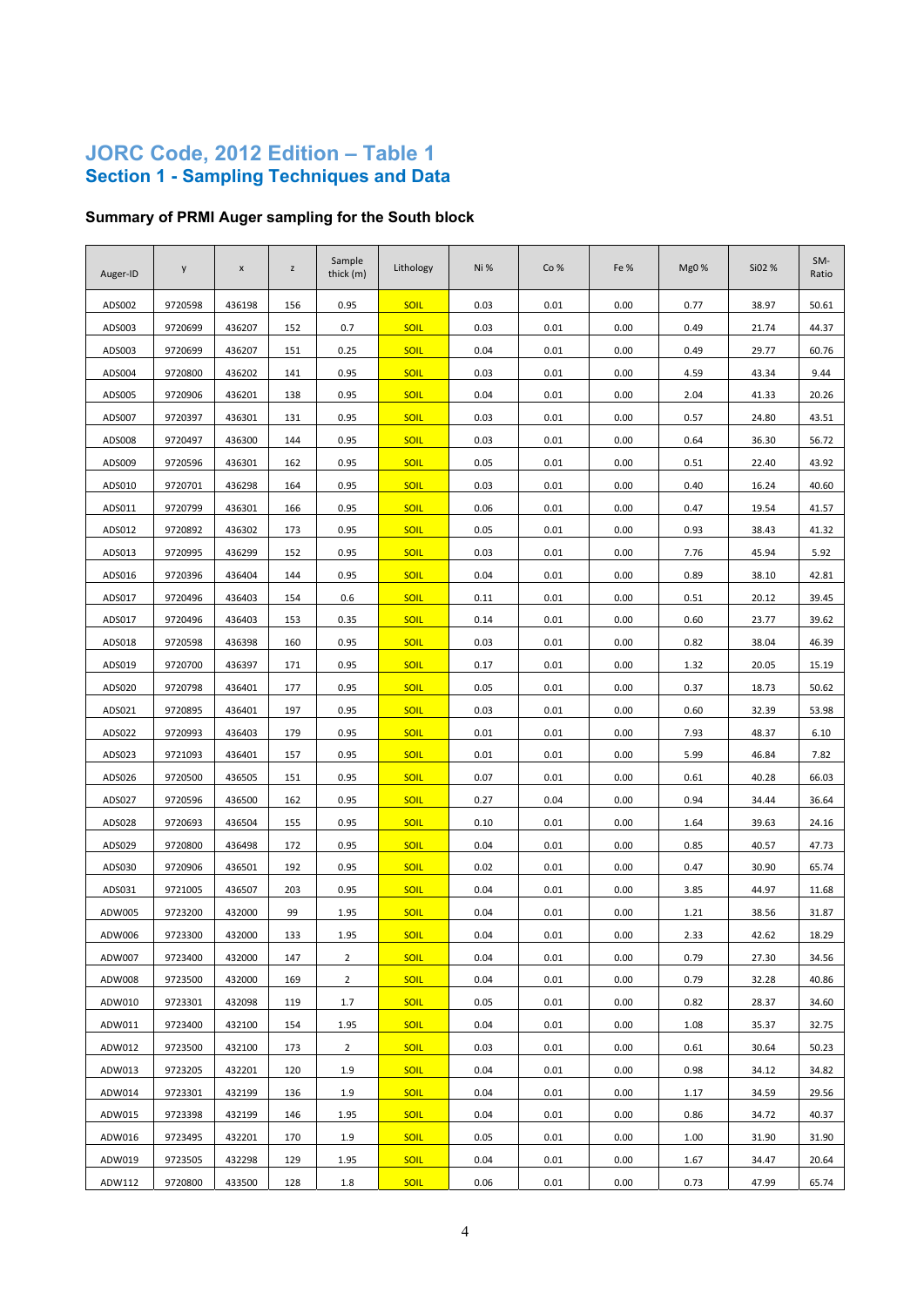| ADW114           | 9721002 | 433500 | 121        | 1.9            | <b>SOIL</b> | 0.04         | 0.01         | 0.00 | 0.67         | 48.38          | 72.21  |
|------------------|---------|--------|------------|----------------|-------------|--------------|--------------|------|--------------|----------------|--------|
| ADW115           | 9721099 | 433500 | 125        | 1.9            | <b>SOIL</b> | 0.04         | 0.01         | 0.00 | 0.85         | 35.99          | 42.34  |
| ADW118           | 9721400 | 433500 | 139        | $\overline{2}$ | <b>SOIL</b> | 0.06         | 0.02         | 0.00 | 0.44         | 27.82          | 63.23  |
| ADW131           | 9720800 | 433600 | 139        | $\overline{2}$ | <b>SOIL</b> | 0.04         | 0.01         | 0.00 | 0.84         | 52.51          | 62.51  |
| ADW135           | 9721200 | 433600 | 125        | $\overline{2}$ | <b>SOIL</b> | 0.04         | 0.01         | 0.00 | 0.76         | 38.62          | 50.82  |
| ADW147           | 9723200 | 433700 | 155        | 1.9            | <b>SOIL</b> | 0.62         | 0.07         | 0.00 | 2.72         | 14.97          | 5.50   |
| ADW153           | 9723100 | 433900 | 170        | $\mathbf{1}$   | <b>SOIL</b> | 0.06         | 0.01         | 0.00 | 0.66         | 33.77          | 51.17  |
| ADW154           | 9723200 | 433900 | 203        | 1.4            | <b>SOIL</b> | 0.98         | 0.04         | 0.00 | 8.17         | 22.85          | 2.80   |
| ADW156           | 9723100 | 434000 | 182        | 1.39           | <b>SOIL</b> | 0.36         | 0.01         | 0.00 | 2.62         | 35.93          | 13.71  |
| ADW157           | 9723200 | 434000 | 213        | 1.5            | <b>SOIL</b> | 0.56         | 0.05         | 0.00 | 3.72         | 17.51          | 4.71   |
| ADW159           | 9723100 | 434100 | 177        | $\mathbf{1}$   | <b>SOIL</b> | 0.05         | 0.01         | 0.00 | 1.34         | 39.74          | 29.66  |
| ADW160           | 9723200 | 434100 | 197        | 1.7            | <b>SOIL</b> | 0.05         | 0.01         | 0.00 | 1.56         | 40.03          | 25.66  |
| ADW168           | 9722000 | 434400 | 150        | 1.9            | <b>SOIL</b> | 0.09         | 0.01         | 0.00 | 0.84         | 30.01          | 35.73  |
|                  | 9722103 | 434400 |            |                | <b>SOIL</b> |              |              | 0.00 |              |                | 7.04   |
| ADW169<br>ADW170 | 9722202 | 434399 | 155<br>153 | 1.9<br>1.25    | <b>SOIL</b> | 0.39<br>0.07 | 0.04<br>0.01 | 0.00 | 2.37<br>0.66 | 16.69<br>30.47 | 46.17  |
|                  | 9722303 | 434400 | 158        |                | <b>SOIL</b> | 0.05         | 0.01         | 0.00 |              |                |        |
| ADW171           | 9722487 | 434394 |            | 1.95           | <b>SOIL</b> |              | 0.01         | 0.00 | 0.63         | 32.40          | 51.43  |
| ADW173           |         |        | 142        | 1.2            |             | 0.06<br>0.03 | 0.01         |      | 1.06         | 39.42          | 37.19  |
| ADW175           | 9722700 | 434400 | 150        | $\mathbf{1}$   | <b>SOIL</b> |              |              | 0.00 | 1.13         | 52.47          | 46.43  |
| ADW180           | 9721100 | 434500 | 133        | $\overline{2}$ | <b>SOIL</b> | 0.02         | 0.01         | 0.00 | 0.50         | 62.30          | 124.60 |
| ADW186           | 9721900 | 434500 | 141        | 1.3            | <b>SOIL</b> | 0.10         | 0.01         | 0.00 | 0.98         | 37.33          | 38.09  |
| ADW187           | 9722000 | 434500 | 158        | 1.2            | <b>SOIL</b> | 0.22         | 0.02         | 0.00 | 2.54         | 35.97          | 14.16  |
| ADW188           | 9722103 | 434493 | 161        | 1.9            | <b>SOIL</b> | 0.29         | 0.01         | 0.00 | 1.15         | 23.15          | 20.13  |
| ADW190           | 9722300 | 434500 | 166        | 1.85           | <b>SOIL</b> | 0.04         | 0.01         | 0.00 | 0.58         | 28.61          | 49.33  |
| ADW191           | 9722400 | 434500 | 174        | 1.9            | <b>SOIL</b> | 0.11         | 0.01         | 0.00 | 0.82         | 16.33          | 19.91  |
| ADW192           | 9722500 | 434500 | 167        | 1.9            | <b>SOIL</b> | 0.21         | 0.01         | 0.00 | 0.84         | 32.15          | 38.27  |
| ADW194           | 9722700 | 434500 | 151        | 1.3            | <b>SOIL</b> | 0.06         | 0.01         | 0.00 | 1.03         | 55.21          | 53.60  |
| ADW196           | 9722896 | 434500 | 158        | 0.9            | <b>SOIL</b> | 0.04         | 0.01         | 0.00 | 1.12         | 41.60          | 37.14  |
| ADW200           | 9721200 | 434600 | 137        | $\overline{2}$ | <b>SOIL</b> | 0.01         | 0.01         | 0.00 | 0.48         | 59.96          | 124.92 |
| ADW208           | 9722000 | 434600 | 169        | 1.5            | <b>SOIL</b> | 0.09         | 0.01         | 0.00 | 1.08         | 29.05          | 26.90  |
| ADW209           | 9722100 | 434593 | 168        | 1.9            | <b>SOIL</b> | 0.16         | 0.02         | 0.00 | 0.93         | 29.60          | 31.83  |
| ADW210           | 9722200 | 434600 | 178        | 0.9            | <b>SOIL</b> | 0.36         | 0.03         | 0.00 | 3.05         | 27.76          | 9.10   |
| ADW211           | 9722300 | 434600 | 179        | 1.9            | <b>SOIL</b> | 0.04         | 0.02         | 0.00 | 1.01         | 39.87          | 39.48  |
| ADW212           | 9722400 | 434600 | 185        | 0.7            | <b>SOIL</b> | 0.13         | 0.02         | 0.00 | 0.80         | 28.28          | 35.35  |
| ADW213           | 9722500 | 434600 | 177        | 0.56           | <b>SOIL</b> | 0.05         | 0.01         | 0.00 | 1.04         | 37.14          | 35.71  |
| ADW214           | 9722600 | 434600 | 161        | 1.9            | <b>SOIL</b> | 0.52         | 0.02         | 0.00 | 2.70         | 34.99          | 12.96  |
| ADW216           | 9722802 | 434601 | 161        | 1.4            | <b>SOIL</b> | 0.33         | 0.06         | 0.00 | 2.10         | 19.61          | 9.34   |
| ADW219           | 9723100 | 434600 | 166        | 1.8            | <b>SOIL</b> | 0.07         | 0.01         | 0.00 | 2.71         | 49.19          | 18.15  |
| ADW220           | 9721200 | 434700 | 132        | 1.9            | <b>SOIL</b> | 0.02         | 0.01         | 0.00 | 0.38         | 46.71          | 122.92 |
| ADW221           | 9721300 | 434700 | 146        | $\overline{2}$ | <b>SOIL</b> | 0.03         | 0.01         | 0.00 | 0.50         | 56.63          | 113.26 |
| ADW222           | 9721400 | 434700 | 139        | $\overline{2}$ | <b>SOIL</b> | 0.04         | 0.01         | 0.00 | 0.53         | 60.19          | 113.57 |
| ADW224           | 9721600 | 434700 | 132        | 1.9            | <b>SOIL</b> | 0.10         | 0.01         | 0.00 | 0.76         | 25.20          | 33.16  |
| ADW225           | 9721700 | 434700 | 132        | 1.95           | <b>SOIL</b> | 0.03         | 0.01         | 0.00 | 1.36         | 39.69          | 29.18  |
| ADW226           | 9721800 | 434700 | 156        | 1.21           | <b>SOIL</b> | 0.06         | 0.01         | 0.00 | 0.82         | 31.66          | 38.61  |
| ADW227           | 9721900 | 434700 | 169        | $\overline{2}$ | <b>SOIL</b> | 0.06         | 0.01         | 0.00 | 1.77         | 42.67          | 24.11  |
| ADW228           | 9722000 | 434700 | 180        | 1.9            | <b>SOIL</b> | 0.15         | 0.02         | 0.00 | 1.54         | 35.87          | 23.29  |
| ADW229           | 9722100 | 434700 | 181        | 0.6            | <b>SOIL</b> | 0.04         | 0.01         | 0.00 | 0.50         | 54.42          | 108.84 |
| ADW230           | 9722200 | 434700 | 187        | 1.9            | <b>SOIL</b> | 0.52         | 0.06         | 0.00 | 2.34         | 15.80          | 6.75   |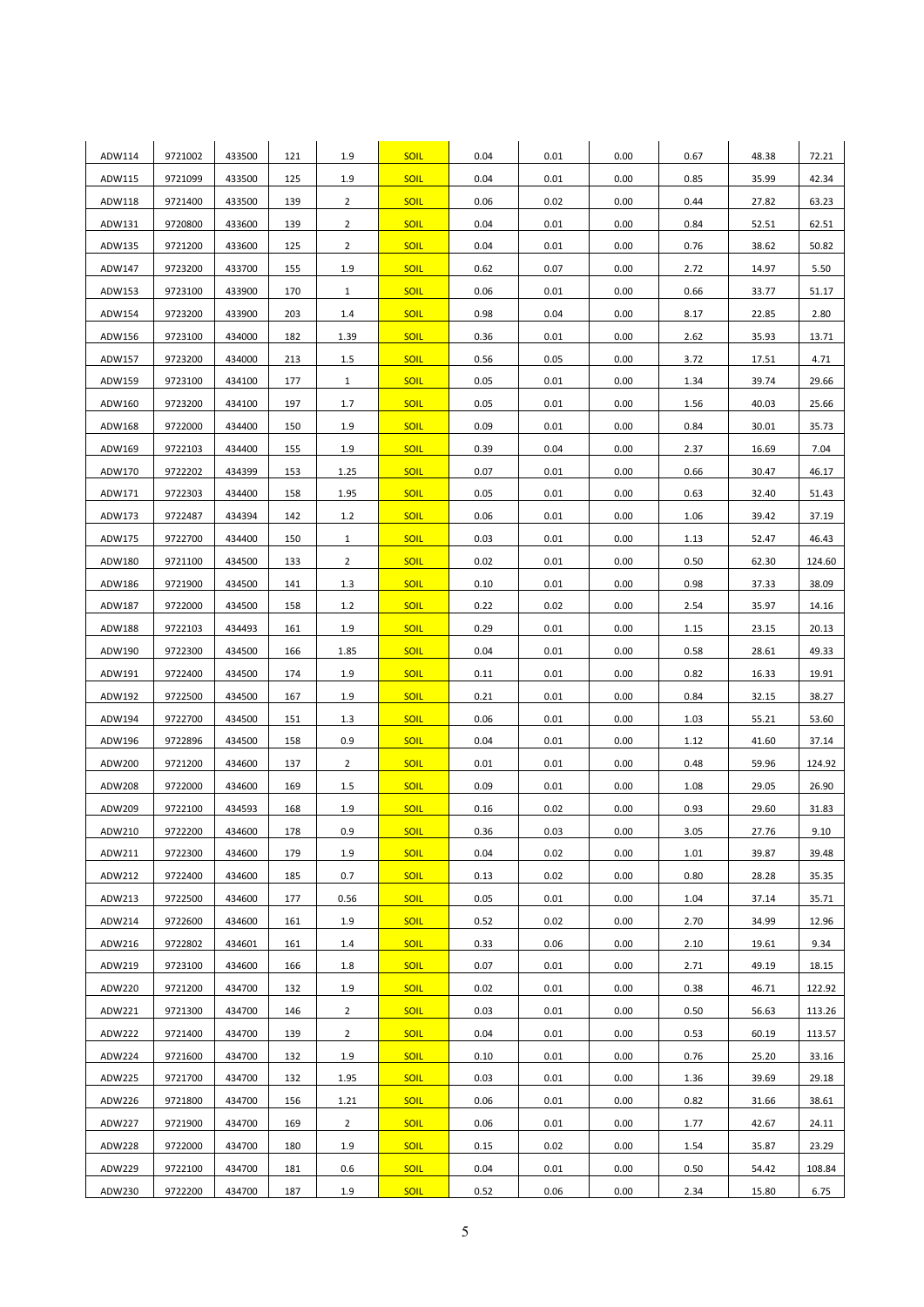| ADW231        | 9722300 | 434700 | 195 | $\overline{2}$ | <b>SOIL</b> | 0.06 | 0.01 | 0.00 | 0.81 | 36.00 | 44.44  |
|---------------|---------|--------|-----|----------------|-------------|------|------|------|------|-------|--------|
| ADW233        | 9722500 | 434700 | 199 | 1.9            | <b>SOIL</b> | 0.07 | 0.02 | 0.00 | 2.18 | 40.27 | 18.47  |
| ADW234        | 9722600 | 434700 | 174 | 1.14           | <b>SOIL</b> | 0.33 | 0.02 | 0.00 | 2.52 | 37.21 | 14.77  |
| ADW235        | 9722700 | 434700 | 171 | 1.9            | <b>SOIL</b> | 0.08 | 0.01 | 0.00 | 1.45 | 37.41 | 25.80  |
| ADW241        | 9720900 | 434800 | 133 | 1.73           | <b>SOIL</b> | 0.01 | 0.01 | 0.00 | 0.51 | 59.42 | 116.51 |
| ADW242        | 9721200 | 434800 | 144 | $\overline{2}$ | <b>SOIL</b> | 0.01 | 0.01 | 0.00 | 0.47 | 57.13 | 121.55 |
| ADW243        | 9721300 | 434800 | 142 | $\overline{2}$ | <b>SOIL</b> | 0.01 | 0.01 | 0.00 | 0.33 | 62.50 | 189.39 |
| ADW244        | 9721400 | 434800 | 159 | $\overline{2}$ | <b>SOIL</b> | 0.10 | 0.01 | 0.00 | 0.63 | 50.60 | 80.32  |
| ADW245        | 9721500 | 434800 | 151 | 1.9            | <b>SOIL</b> | 0.03 | 0.01 | 0.00 | 0.61 | 58.26 | 95.51  |
| ADW246        | 9721600 | 434800 | 148 | $\overline{2}$ | <b>SOIL</b> | 0.06 | 0.01 | 0.00 | 0.51 | 36.90 | 72.35  |
| ADW247        | 9721700 | 434800 | 154 | 1.95           | <b>SOIL</b> | 0.06 | 0.01 | 0.00 | 0.99 | 35.85 | 36.21  |
| ADW248        | 9721800 | 434800 | 116 | 1.95           | <b>SOIL</b> | 0.08 | 0.01 | 0.00 | 0.80 | 31.74 | 39.68  |
| ADW249        | 9721900 | 434800 | 189 | 1.9            | <b>SOIL</b> | 0.03 | 0.01 | 0.00 | 0.81 | 38.88 | 48.00  |
| ADW250        | 9722000 | 434800 | 187 | 1.9            | <b>SOIL</b> | 0.06 | 0.01 | 0.00 | 1.15 | 40.71 | 35.40  |
| ADW251        | 9722100 | 434800 | 199 | 1.7            | <b>SOIL</b> | 0.09 | 0.01 | 0.00 | 1.86 | 39.02 | 20.98  |
| ADW252        | 9722200 | 434800 | 201 | 1.66           | <b>SOIL</b> | 0.27 | 0.02 | 0.00 | 1.87 | 34.11 | 18.24  |
| ADW253        | 9722300 | 434800 | 205 | 1.62           | <b>SOIL</b> | 0.11 | 0.01 | 0.00 | 2.19 | 42.03 | 19.19  |
| ADW254        | 9722400 | 434800 | 214 | 1.9            | <b>SOIL</b> | 0.07 | 0.01 | 0.00 | 1.16 | 38.28 | 33.00  |
| ADW255        | 9722500 | 434800 | 207 | 1.75           | <b>SOIL</b> | 0.07 | 0.01 | 0.00 | 0.99 | 37.50 | 37.88  |
| ADW256        | 9722599 | 434803 | 210 | 1.9            | <b>SOIL</b> | 0.07 | 0.01 | 0.00 | 1.39 | 38.62 | 27.78  |
| ADW257        | 9722700 | 434800 | 189 | 1.8            | <b>SOIL</b> | 0.08 | 0.01 | 0.00 | 2.17 | 40.06 | 18.46  |
| ADW263        | 9720800 | 434900 | 142 | 1.9            | <b>SOIL</b> | 0.02 | 0.01 | 0.00 | 0.41 | 52.47 | 127.98 |
| ADW264        | 9720900 | 434900 | 147 | 1.9            | <b>SOIL</b> | 0.01 | 0.01 | 0.00 | 0.48 | 60.13 | 125.27 |
| ADW265        | 9721000 | 434900 | 122 | 1.95           | <b>SOIL</b> | 0.01 | 0.01 | 0.00 | 0.43 | 54.22 | 126.09 |
| ADW267        | 9721200 | 434900 | 129 | 1.7            | <b>SOIL</b> | 0.08 | 0.01 | 0.00 | 0.35 | 48.49 | 138.54 |
| ADW269        | 9721400 | 434900 | 142 | $\overline{2}$ | <b>SOIL</b> | 0.05 | 0.01 | 0.00 | 0.47 | 51.97 | 110.57 |
| ADW270        | 9721500 | 434900 | 162 | 1.9            | <b>SOIL</b> | 0.04 | 0.01 | 0.00 | 0.47 | 33.28 | 70.81  |
| ADW271        | 9721600 | 434900 | 171 | 1.98           | <b>SOIL</b> | 0.06 | 0.01 | 0.00 | 0.55 | 50.35 | 91.55  |
| ADW272        | 9721700 | 434900 | 172 | 1.8            | <b>SOIL</b> | 0.34 | 0.03 | 0.00 | 2.41 | 22.53 | 9.35   |
| ADW273        | 9721800 | 434900 | 190 | 1.95           | <b>SOIL</b> | 0.07 | 0.01 | 0.00 | 0.49 | 32.89 | 67.12  |
| ADW274        | 9721900 | 434900 | 199 | 1.95           | <b>SOIL</b> | 0.04 | 0.01 | 0.00 | 1.09 | 37.55 | 34.45  |
| ADW275        | 9722000 | 434900 | 203 | 1.95           | <b>SOIL</b> | 0.05 | 0.01 | 0.00 | 1.31 | 40.79 | 31.14  |
| ADW276        | 9722100 | 434900 | 214 | 1.9            | <b>SOIL</b> | 0.08 | 0.01 | 0.00 | 1.40 | 42.58 | 30.41  |
| ADW277        | 9722200 | 434900 | 224 | 1.95           | <b>SOIL</b> | 0.31 | 0.02 | 0.00 | 4.47 | 39.24 | 8.78   |
| ADW278        | 9722299 | 434900 | 226 | 1.9            | <b>SOIL</b> | 0.15 | 0.01 | 0.00 | 4.62 | 43.05 | 9.32   |
| ADW279        | 9722402 | 434902 | 238 | 1.9            | <b>SOIL</b> | 0.07 | 0.01 | 0.00 | 1.43 | 39.88 | 27.89  |
| <b>ADW288</b> | 9720800 | 435000 | 124 | 1.95           | <b>SOIL</b> | 0.05 | 0.01 | 0.00 | 0.44 | 52.50 | 119.32 |
| ADW289        | 9720900 | 435000 | 140 | 1.9            | <b>SOIL</b> | 0.09 | 0.01 | 0.00 | 0.52 | 57.78 | 111.12 |
| ADW290        | 9721000 | 435000 | 136 | 1.95           | <b>SOIL</b> | 0.16 | 0.01 | 0.00 | 0.46 | 58.62 | 127.43 |
| ADW291        | 9721100 | 435000 | 129 | 1.95           | <b>SOIL</b> | 0.01 | 0.01 | 0.00 | 0.48 | 59.10 | 123.13 |
| ADW294        | 9721400 | 435000 | 148 | 1.9            | <b>SOIL</b> | 0.16 | 0.01 | 0.00 | 0.75 | 29.56 | 39.41  |
| ADW295        | 9721500 | 435000 | 156 | 1.95           | <b>SOIL</b> | 0.09 | 0.01 | 0.00 | 0.58 | 18.37 | 31.67  |
| ADW296        | 9721600 | 435000 | 171 | 1.9            | <b>SOIL</b> | 0.10 | 0.01 | 0.00 | 0.46 | 12.52 | 27.22  |
| ADW297        | 9721700 | 435000 | 180 | 1.95           | <b>SOIL</b> | 0.21 | 0.02 | 0.00 | 0.55 | 8.90  | 16.18  |
| ADW298        | 9721800 | 435000 | 207 | 1.95           | <b>SOIL</b> | 0.37 | 0.06 | 0.00 | 1.53 | 10.81 | 7.07   |
| ADW299        | 9721900 | 435000 | 212 | 1.95           | <b>SOIL</b> | 0.04 | 0.01 | 0.00 | 5.35 | 45.20 | 8.45   |
| ADW301        | 9720699 | 435098 | 129 | 1.9            | <b>SOIL</b> | 0.03 | 0.01 | 0.00 | 0.46 | 50.51 | 109.80 |
|               |         |        |     |                |             |      |      |      |      |       |        |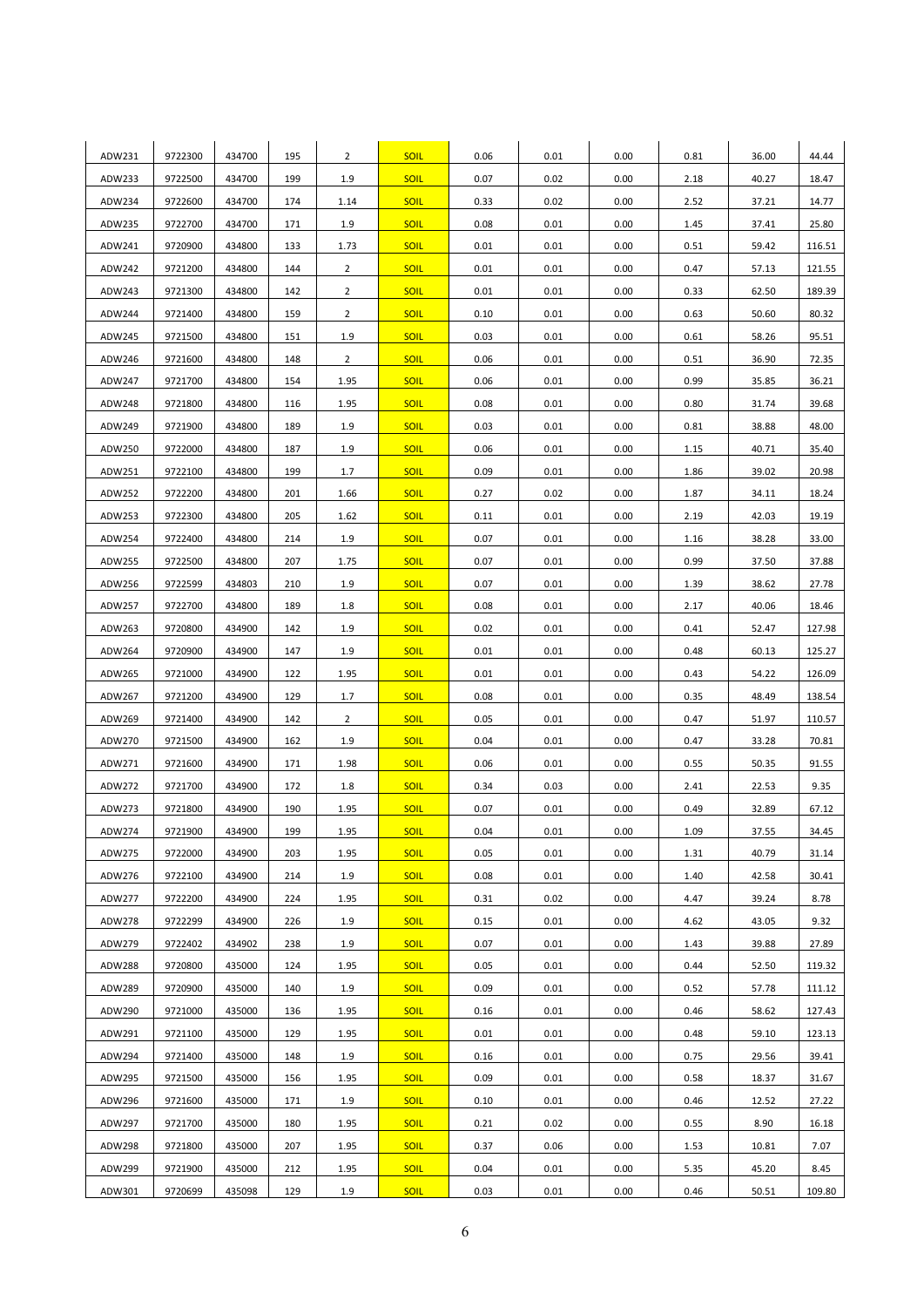| ADW302 | 9720800            | 435100 | 138 | 1.9            | <b>SOIL</b> | 0.03 | 0.01 | 0.00 | 0.44 | 61.02 | 138.68 |
|--------|--------------------|--------|-----|----------------|-------------|------|------|------|------|-------|--------|
| ADW303 | 9720898            | 435103 | 137 | 1.9            | <b>SOIL</b> | 0.04 | 0.01 | 0.00 | 0.52 | 60.09 | 115.56 |
| ADW304 | 9721000            | 435100 | 149 | 1.9            | <b>SOIL</b> | 0.04 | 0.01 | 0.00 | 0.47 | 61.59 | 131.04 |
| ADW305 | 9721099            | 435103 | 142 | 1.9            | <b>SOIL</b> | 0.04 | 0.01 | 0.00 | 0.47 | 59.46 | 126.51 |
| ADW307 | 9721300            | 435100 | 140 | $\overline{2}$ | <b>SOIL</b> | 0.01 | 0.01 | 0.00 | 0.48 | 56.10 | 116.88 |
| ADW308 | 9721400            | 435100 | 143 | 1.98           | <b>SOIL</b> | 0.07 | 0.01 | 0.00 | 0.46 | 55.31 | 120.24 |
| ADW309 | 9721500            | 435100 | 161 | $\overline{2}$ | <b>SOIL</b> | 0.14 | 0.01 | 0.00 | 0.64 | 13.18 | 20.59  |
| ADW310 | 9721600            | 435100 | 169 | 1.98           | <b>SOIL</b> | 0.25 | 0.02 | 0.00 | 0.50 | 6.66  | 13.32  |
| ADW311 | 9721700            | 435100 | 179 | 1.93           | <b>SOIL</b> | 0.25 | 0.02 | 0.00 | 0.78 | 10.18 | 13.05  |
| ADW312 | 9721800            | 435100 | 209 | 1.96           | <b>SOIL</b> | 0.34 | 0.07 | 0.00 | 0.84 | 9.51  | 11.32  |
| ADW313 | 9721900            | 435100 | 222 | 1.8            | <b>SOIL</b> | 0.13 | 0.01 | 0.00 | 1.85 | 37.87 | 20.47  |
| ADW314 | 9722000            | 435100 | 238 | 1.91           | <b>SOIL</b> | 0.26 | 0.02 | 0.00 | 7.21 | 38.77 | 5.38   |
| ADW315 | 9720700            | 435200 | 135 | 1.8            | <b>SOIL</b> | 0.09 | 0.01 | 0.00 | 0.51 | 32.34 | 63.41  |
| ADW316 | 9720800            | 435200 | 149 | $\overline{2}$ | <b>SOIL</b> | 0.02 | 0.01 | 0.00 | 0.48 | 57.35 | 119.48 |
| ADW317 | 9720900            | 435200 | 151 | $\overline{2}$ | <b>SOIL</b> | 0.03 | 0.01 | 0.00 | 0.41 | 57.66 | 140.63 |
| ADW318 | 9721000            | 435200 | 149 | $\overline{2}$ | <b>SOIL</b> | 0.03 | 0.01 | 0.00 | 0.52 | 62.42 | 120.04 |
| ADW319 | 9721100            | 435200 | 163 | 1.9            | <b>SOIL</b> | 0.05 | 0.01 | 0.00 | 0.54 | 62.65 | 116.02 |
| ADW321 | 9721300            | 435200 | 147 | $\overline{2}$ | <b>SOIL</b> | 0.06 | 0.01 | 0.00 | 0.51 | 55.25 | 108.33 |
| ADW322 | 9721400            | 435200 | 173 | $\overline{2}$ | <b>SOIL</b> | 0.01 | 0.01 | 0.00 | 0.50 | 56.01 | 112.02 |
| ADW323 | 9721500            | 435200 | 164 | 1.5            | <b>SOIL</b> | 0.17 | 0.02 | 0.00 | 0.52 | 13.00 | 25.00  |
| ADW324 | 9721600            | 435200 | 149 | 1.95           | <b>SOIL</b> | 0.18 | 0.02 | 0.00 | 0.69 | 19.41 | 28.13  |
| ADW325 | 9721700            | 435200 | 176 | 1.98           | <b>SOIL</b> | 0.19 | 0.03 | 0.00 | 0.63 | 11.51 | 18.27  |
| ADW326 | 9721800            | 435200 | 184 | $\overline{2}$ | <b>SOIL</b> | 0.20 | 0.02 | 0.00 | 0.59 | 14.65 | 24.83  |
| ADW327 | 9721900            | 435200 | 197 | $\mathbf{1}$   | <b>SOIL</b> | 0.45 | 0.04 | 0.00 | 7.08 | 28.22 | 3.99   |
| ADW329 | 9720912            | 435273 | 161 | 1.9            | <b>SOIL</b> | 0.03 | 0.01 | 0.00 | 0.47 | 53.99 | 114.87 |
| ADW330 | 9721021            | 435273 | 163 | 1.9            | <b>SOIL</b> | 0.07 | 0.01 | 0.00 | 0.56 | 59.31 | 105.91 |
| ADW331 | 9721100            | 435300 | 163 | $\overline{2}$ | <b>SOIL</b> | 0.05 | 0.01 | 0.00 | 0.49 | 57.02 | 116.37 |
| ADW332 | 9721200            | 435300 | 156 | $\overline{2}$ | <b>SOIL</b> | 0.05 | 0.01 | 0.00 | 0.52 | 55.50 | 106.73 |
| ADW333 | 9721300            | 435300 | 161 | $\overline{2}$ | <b>SOIL</b> | 0.10 | 0.01 | 0.00 | 0.50 | 51.84 | 103.68 |
| ADW334 | 9721400            | 435300 | 166 | $\overline{2}$ | <b>SOIL</b> | 0.10 | 0.01 | 0.00 | 0.58 | 54.25 | 93.53  |
| ADW335 | 9721500            | 435300 | 155 | $\overline{2}$ | <b>SOIL</b> | 0.10 | 0.01 | 0.00 | 0.63 | 56.04 | 88.95  |
| ADW336 | 9721600            | 435300 | 152 | 1.8            | SOIL        | 0.18 | 0.02 | 0.00 | 0.69 | 18.38 | 26.64  |
| ADW337 | 9721700            | 435300 | 177 | 1.9            | <b>SOIL</b> | 0.10 | 0.01 | 0.00 | 0.86 | 36.49 | 42.43  |
| ADW338 | 9721800            | 435300 | 185 | 0.8            | <b>SOIL</b> | 0.23 | 0.02 | 0.00 | 1.63 | 32.19 | 19.75  |
| ADW345 | 9721600            | 435400 | 136 | $\overline{2}$ | <b>SOIL</b> | 0.12 | 0.01 | 0.00 | 1.50 | 39.28 | 26.19  |
| ADW346 | 9721700            | 435400 | 142 | 1.8            | <b>SOIL</b> | 0.10 | 0.01 | 0.00 | 0.92 | 31.81 | 34.58  |
| ADW347 | 9721799            | 435401 | 143 | 1.9            | <b>SOIL</b> | 0.25 | 0.04 | 0.00 | 1.74 | 27.19 | 15.63  |
| ADW348 | 9721901            | 435398 |     | 1.9            | <b>SOIL</b> | 0.08 | 0.01 | 0.00 | 6.05 | 43.80 | 7.24   |
|        |                    |        | 156 |                |             |      |      |      |      |       |        |
| ADW349 | 9721996<br>9721803 | 435400 | 169 | 1.9            | <b>SOIL</b> | 0.12 | 0.01 | 0.00 | 3.72 | 41.90 | 11.26  |
| ADW351 |                    | 435500 | 137 | 1.95           | <b>SOIL</b> | 0.24 | 0.03 | 0.00 | 2.29 | 31.21 | 13.63  |
| ADW352 | 9721901            | 435497 | 150 | 1.3            | <b>SOIL</b> | 0.07 | 0.01 | 0.00 | 1.55 | 40.79 | 26.32  |
| ADW355 | 9722000            | 435597 | 146 | 1.9            | <b>SOIL</b> | 0.30 | 0.05 | 0.00 | 1.76 | 23.00 | 13.07  |
| ADW368 | 9722300            | 434300 | 153 | 1.9            | <b>SOIL</b> | 0.07 | 0.01 | 0.00 | 3.21 | 44.70 | 13.93  |
| ADW370 | 9722100            | 434300 | 147 | 1.95           | <b>SOIL</b> | 0.08 | 0.02 | 0.00 | 1.04 | 37.48 | 36.04  |
| ADW374 | 9722300            | 434200 | 149 | $\overline{2}$ | <b>SOIL</b> | 0.09 | 0.01 | 0.00 | 3.67 | 42.23 | 11.51  |
| ADW377 | 9720600            | 435100 | 124 | 1.7            | <b>SOIL</b> | 0.04 | 0.01 | 0.00 | 0.39 | 46.60 | 119.49 |
| ADW379 | 9720600            | 435200 | 133 | $\mathbf{1}$   | <b>SOIL</b> | 0.04 | 0.01 | 0.00 | 0.52 | 26.35 | 50.67  |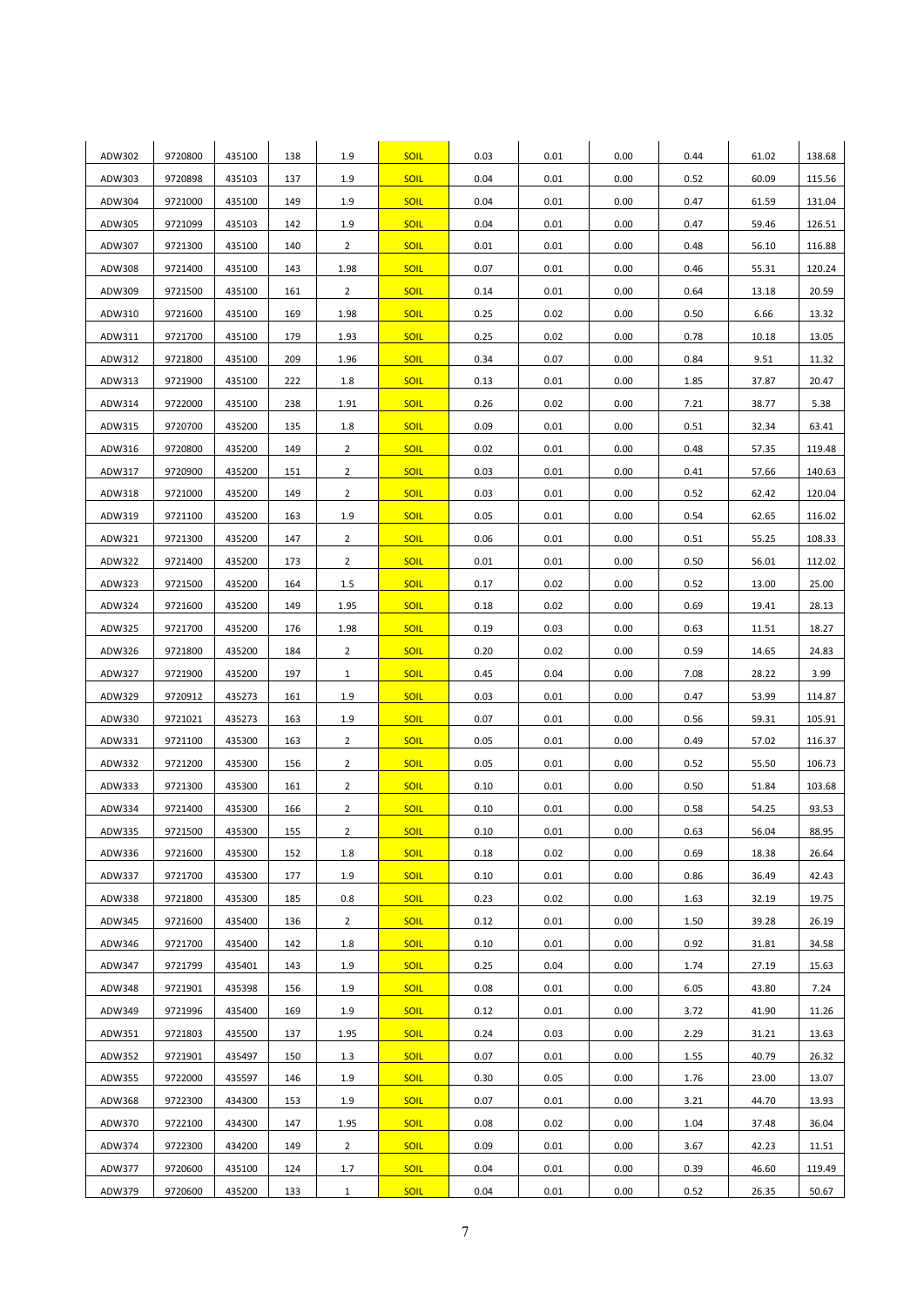| ADW380 | 9720500 | 435200 | 130 | 1.1          | <b>SOIL</b> | 0.07 | 0.01 | 0.00 | 0.66 | 34.18 | 51.79  |
|--------|---------|--------|-----|--------------|-------------|------|------|------|------|-------|--------|
| ADW381 | 9720800 | 435300 | 126 | 1.7          | <b>SOIL</b> | 0.04 | 0.01 | 0.00 | 0.42 | 58.95 | 140.36 |
| AM011  | 9724600 | 429900 | 195 | 0.88         | <b>SOIL</b> | 0.03 | 0.01 | 0.00 | 3.21 | 34.93 | 10.88  |
| AM013  | 9724800 | 429900 | 104 | 0.9          | <b>SOIL</b> | 0.05 | 0.01 | 0.00 | 1.45 | 37.56 | 25.90  |
| AM026  | 9724892 | 429987 | 133 | 0.87         | <b>SOIL</b> | 0.07 | 0.02 | 0.00 | 1.70 | 33.76 | 19.86  |
| AM040  | 9725000 | 430100 | 115 | 0.77         | <b>SOIL</b> | 0.05 | 0.01 | 0.00 | 1.18 | 30.25 | 25.64  |
| AM055  | 9725300 | 430200 | 132 | $\mathbf{1}$ | <b>SOIL</b> | 0.07 | 0.01 | 0.00 | 0.62 | 31.66 | 51.06  |
| AM069  | 9725100 | 430300 | 122 | 0.85         | <b>SOIL</b> | 0.05 | 0.01 | 0.00 | 1.12 | 27.83 | 24.85  |
| AM080  | 9724600 | 430400 | 228 | 0.95         | <b>SOIL</b> | 0.04 | 0.01 | 0.00 | 3.89 | 39.57 | 10.17  |
| AM085  | 9725100 | 430400 | 144 | 0.4          | <b>SOIL</b> | 0.08 | 0.01 | 0.00 | 1.26 | 26.78 | 21.25  |
| AM087  | 9725300 | 430400 | 159 | 0.9          | <b>SOIL</b> | 0.04 | 0.01 | 0.00 | 1.29 | 39.06 | 30.28  |
| AM090  | 9725600 | 430400 | 157 | 0.7          | <b>SOIL</b> | 0.08 | 0.01 | 0.00 | 1.12 | 26.90 | 24.02  |
| AM116  | 9725000 | 430600 | 187 | 0.4          | <b>SOIL</b> | 0.04 | 0.01 | 0.00 | 1.54 | 32.73 | 21.25  |
| AM118  | 9725200 | 430600 | 190 | 0.4          | <b>SOIL</b> | 0.08 | 0.01 | 0.00 | 1.95 | 36.93 | 18.94  |
| AM122  | 9725600 | 430600 | 193 | 0.9          | <b>SOIL</b> | 0.07 | 0.01 | 0.00 | 2.10 | 38.64 | 18.40  |
| AM130  | 9724800 | 430700 | 217 | 0.99         | <b>SOIL</b> | 0.05 | 0.01 | 0.00 | 0.90 | 30.98 | 34.42  |

## **Summary of PRMI Auger sampling for the North block (Tablasufa)**

| Auger-ID     | y       | X      | z      | Sample<br>thick $(m)$ | Lithology  | Ni % | Co%  | Fe $%$                   | Mg0 % | Si02 % | SM-<br>Ratio |
|--------------|---------|--------|--------|-----------------------|------------|------|------|--------------------------|-------|--------|--------------|
| <b>HA040</b> | 9733602 | 431600 | 214.5  | $\mathbf{1}$          | <b>LIM</b> | 0.72 | 0.06 | $\overline{\phantom{a}}$ | 0.82  | 1.99   | 2.43         |
| HA041        | 9733801 | 431597 | 212.5  | 1                     | <b>LIM</b> | 1.05 | 0.14 |                          | 0.80  | 2.18   | 2.73         |
| HA048        | 9733404 | 431798 | 180.15 | 0.7                   | <b>SAP</b> | 0.85 | 0.03 | $\overline{\phantom{a}}$ | 28.25 | 30.28  | 1.07         |
| HA049        | 9733602 | 431801 | 204.5  | $\mathbf{1}$          | <b>BRK</b> | 0.65 | 0.02 | $\overline{\phantom{a}}$ | 35.15 | 38.94  | 1.11         |
| HA050        | 9733800 | 431797 | 215.5  | $\mathbf{1}$          | <b>LIM</b> | 0.78 | 0.03 |                          | 0.88  | 1.96   | 2.23         |
| <b>HA057</b> | 9733400 | 432004 | 139.5  | $\mathbf{1}$          | <b>LIM</b> | 0.04 | 0.01 | $\blacksquare$           | 2.13  | 39.31  | 18.46        |
| HA058        | 9733600 | 432000 | 142.43 | 1.15                  | <b>LIM</b> | 0.01 | 0.01 | $\overline{\phantom{a}}$ | 4.21  | 44.05  | 10.46        |
| HA066        | 9733400 | 432198 | 136.75 | 0.5                   | <b>LIM</b> | 0.04 | 0.01 |                          | 5.58  | 58.21  | 10.43        |
| <b>HA067</b> | 9733601 | 432203 | 120.45 | 1.1                   | <b>LIM</b> | 0.05 | 0.01 | $\blacksquare$           | 7.60  | 54.06  | 7.11         |
| <b>HA075</b> | 9733398 | 432396 | 176.5  | $\mathbf{1}$          | LIM.       | 0.02 | 0.01 | $\overline{\phantom{a}}$ | 3.45  | 52.58  | 15.24        |
| <b>HA076</b> | 9733599 | 432397 | 116.25 | 0.5                   | <b>LIM</b> | 0.03 | 0.01 | $\blacksquare$           | 6.29  | 47.08  | 7.48         |
| <b>HS161</b> | 9733694 | 431496 | 224.5  | $\mathbf{1}$          | <b>LIM</b> | 0.71 | 0.07 | $\blacksquare$           | 1.10  | 1.89   | 1.72         |
| <b>HS180</b> | 9733709 | 431604 | 215.5  | 1                     | LIM.       | 0.85 | 0.03 | $\overline{\phantom{a}}$ | 0.85  | 1.90   | 2.24         |
| <b>HS196</b> | 9733398 | 431710 | 213.35 | 1.3                   | <b>SAP</b> | 0.87 | 0.13 | $\overline{a}$           | 15.56 | 20.15  | 1.29         |
| <b>HS197</b> | 9733510 | 431693 | 196    | $\mathbf{1}$          | <b>LIM</b> | 0.85 | 0.08 | $\blacksquare$           | 1.00  | 2.21   | 2.21         |
| <b>HS198</b> | 9733613 | 431710 | 197.5  | 1                     | LIM.       | 0.79 | 0.08 | $\overline{\phantom{a}}$ | 0.73  | 2.21   | 3.03         |
| <b>HS199</b> | 9733698 | 431709 | 220.5  | $\mathbf{1}$          | <b>LIM</b> | 0.62 | 0.03 | $\overline{a}$           | 0.79  | 2.00   | 2.53         |
| <b>HS200</b> | 9733798 | 431701 | 213.5  | $\mathbf{1}$          | LIM.       | 0.94 | 0.07 |                          | 0.90  | 3.43   | 3.81         |
| <b>HS216</b> | 9733509 | 431809 | 194    | 1                     | LIM.       | 0.84 | 0.12 | $\overline{\phantom{a}}$ | 1.47  | 3.13   | 2.13         |
| <b>HS218</b> | 9733700 | 431797 | 216.5  | $\mathbf{1}$          | <b>SAP</b> | 1.33 | 0.07 |                          | 12.05 | 24.01  | 1.99         |
| <b>HS235</b> | 9733503 | 431900 | 175    | 1.2                   | <b>BRK</b> | 0.64 | 0.04 | $\overline{\phantom{a}}$ | 26.52 | 30.09  | 1.13         |
| <b>HS236</b> | 9733613 | 431888 | 196.75 | 1.5                   | <b>LIM</b> | 0.55 | 0.05 | $\overline{\phantom{a}}$ | 0.49  | 1.50   | 3.06         |
| <b>HS237</b> | 9733692 | 431901 | 200.13 | 0.75                  | <b>BRK</b> | 0.48 | 0.05 | $\overline{\phantom{a}}$ | 17.06 | 31.11  | 1.82         |
| <b>HS238</b> | 9733801 | 431899 | 220.5  | $\mathbf{1}$          | <b>LIM</b> | 0.59 | 0.05 | $\sim$                   | 0.80  | 2.28   | 2.85         |
| <b>HS254</b> | 9733498 | 431997 | 152.5  | $\mathbf{1}$          | <b>LIM</b> | 0.05 | 0.01 | $\overline{\phantom{a}}$ | 3.80  | 38.92  | 10.24        |
| <b>HS274</b> | 9733598 | 432094 | 139.75 | 1.5                   | <b>LIM</b> | 0.04 | 0.01 |                          | 2.74  | 42.62  | 15.55        |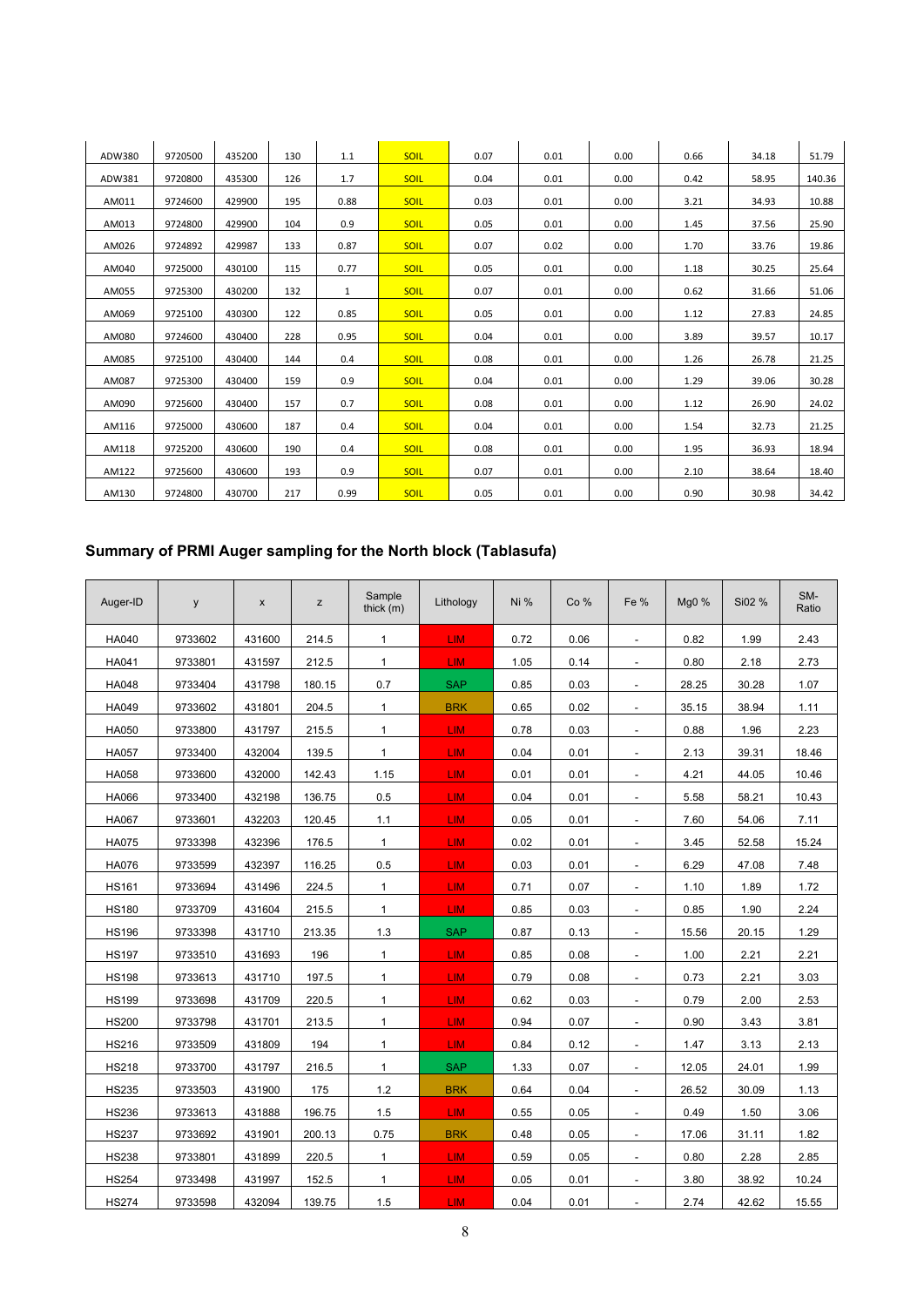| <b>HS290</b>   | 9733302 | 432201 | 141.75 | 0.9          | LIM <sup>1</sup> | 0.04 | 0.01 |                          | 1.65  | 37.89 | 22.96 |
|----------------|---------|--------|--------|--------------|------------------|------|------|--------------------------|-------|-------|-------|
| <b>HS294</b>   | 9733698 | 432201 | 102.6  | 0.8          | LIM.             | 0.05 | 0.01 |                          | 5.42  | 47.43 | 8.75  |
| <b>HS313</b>   | 9733701 | 432301 | 92.5   | $\mathbf{1}$ | LIM.             | 0.05 | 0.01 | $\overline{\phantom{a}}$ | 6.69  | 53.67 | 8.02  |
| TAP1624        | 9731800 | 430400 | 104.5  | $\mathbf{1}$ | LIM.             | 0.59 | 0.02 | 52.66                    | 0.38  | 1.59  | 4.18  |
| TAP1624        | 9731800 | 430400 | 103.5  | $\mathbf{1}$ | LIM-             | 0.78 | 0.07 | 52.51                    | 0.50  | 1.71  | 3.42  |
| TAP1624        | 9731800 | 430400 | 102.5  | $\mathbf{1}$ | <b>SAP</b>       | 1.41 | 0.17 | 33.66                    | 13.65 | 17.84 | 1.31  |
| TAP1624        | 9731800 | 430400 | 101.5  | $\mathbf{1}$ | <b>SAP</b>       | 1.16 | 0.09 | 24.77                    | 20.15 | 25.60 | 1.27  |
| TAP1632        | 9732000 | 430400 | 97.5   | $\mathbf{1}$ | LIM.             | 0.60 | 0.01 | 53.27                    | 0.44  | 1.53  | 3.48  |
| TAP1632        | 9732000 | 430400 | 96.5   | $\mathbf{1}$ | LIM.             | 0.81 | 0.03 | 52.69                    | 0.47  | 1.71  | 3.64  |
| TAP1632        | 9732000 | 430400 | 95.5   | $\mathbf{1}$ | LIM.             | 1.05 | 0.06 | 52.40                    | 0.48  | 1.96  | 4.08  |
| TAP1632        | 9732000 | 430400 | 94.5   | $\mathbf{1}$ | LIM.             | 1.29 | 0.20 | 49.78                    | 2.01  | 3.58  | 1.78  |
| TAP1632        | 9732000 | 430400 | 93.5   | $\mathbf{1}$ | <b>SAP</b>       | 2.31 | 0.09 | 19.23                    | 23.63 | 29.57 | 1.25  |
| TAP2424        | 9731800 | 430600 | 127.5  | $\mathbf{1}$ | LIM.             | 0.77 | 0.06 | 54.07                    | 0.39  | 1.59  | 4.08  |
| TAP2424        | 9731800 | 430600 | 126.5  | $\mathbf{1}$ | LIM.             | 0.48 | 0.01 | 54.64                    | 0.30  | 1.56  | 5.20  |
| TAP2424        | 9731800 | 430600 | 125.5  | $\mathbf{1}$ | LIM.             | 0.97 | 0.10 | 53.65                    | 0.43  | 1.76  | 4.09  |
| <b>TAP2424</b> | 9731800 | 430600 | 124.5  | $\mathbf{1}$ | LIM.             | 1.24 | 0.22 | 37.57                    | 11.01 | 14.74 | 1.34  |
| <b>TAP2424</b> | 9731800 | 430600 | 123.5  | $\mathbf{1}$ | <b>SAP</b>       | 1.30 | 0.06 | 18.89                    | 25.31 | 31.27 | 1.24  |
| <b>TAP2424</b> | 9731800 | 430600 | 122.5  | $\mathbf{1}$ | <b>SAP</b>       | 1.17 | 0.05 | 19.56                    | 25.31 | 30.71 | 1.21  |
| TAP2432        | 9732000 | 430600 | 119.5  | $\mathbf{1}$ | LIM.             | 0.55 | 0.02 | 56.33                    | 0.38  | 1.71  | 4.50  |
| TAP2432        | 9732000 | 430600 | 118.5  | $\mathbf{1}$ | LIM.             | 0.83 | 0.05 | 54.71                    | 0.59  | 1.86  | 3.15  |
| TAP2432        | 9732000 | 430600 | 117.5  | $\mathbf{1}$ | LIM-             | 1.21 | 0.18 | 51.73                    | 1.39  | 3.21  | 2.31  |
| TAP2432        | 9732000 | 430600 | 116.5  | $\mathbf{1}$ | <b>SAP</b>       | 1.62 | 0.20 | 37.03                    | 11.27 | 16.00 | 1.42  |
| TAP3208        | 9731400 | 430800 | 102.5  | $\mathbf{1}$ | LIM.             | 0.47 | 0.02 | 53.44                    | 0.86  | 1.90  | 2.21  |
| TAP3208        | 9731400 | 430800 | 101.5  | $\mathbf{1}$ | LIM.             | 0.65 | 0.06 | 54.81                    | 0.55  | 1.61  | 2.93  |
| TAP3208        | 9731400 | 430800 | 100.5  | $\mathbf{1}$ | LIM.             | 0.78 | 0.11 | 54.98                    | 0.33  | 1.62  | 4.91  |
| TAP3208        | 9731400 | 430800 | 99.5   | $\mathbf{1}$ | LIM.             | 0.82 | 0.19 | 54.06                    | 0.49  | 1.60  | 3.27  |
| TAP3208        | 9731400 | 430800 | 98.5   | $\mathbf{1}$ | LIM.             | 0.84 | 0.15 | 54.34                    | 0.47  | 1.86  | 3.96  |
| TAP3208        | 9731400 | 430800 | 97.5   | $\mathbf{1}$ | LIM.             | 0.93 | 0.17 | 48.26                    | 4.12  | 6.02  | 1.46  |
| TAP3224        | 9731800 | 430800 | 132.5  | $\mathbf{1}$ | LIM.             | 0.60 | 0.03 | 53.95                    | 0.70  | 1.83  | 2.61  |
| TAP3224        | 9731800 | 430800 | 131.5  | $\mathbf{1}$ | LIM <sub></sub>  | 0.82 | 0.11 | 53.91                    | 0.45  | 1.43  | 3.18  |
| TAP3224        | 9731800 | 430800 | 130.5  | 1            | LIM.             | 0.99 | 0.21 | 51.34                    | 1.65  | 3.07  | 1.86  |
| TAP3224        | 9731800 | 430800 | 129.5  | $\mathbf{1}$ | <b>SAP</b>       | 1.40 | 0.13 | 33.18                    | 13.07 | 19.58 | 1.50  |
| TAP3224        | 9731800 | 430800 | 128.5  | $\mathbf{1}$ | <b>SAP</b>       | 1.46 | 0.07 | 21.01                    | 23.11 | 28.77 | 1.24  |
| TAP3224        | 9731800 | 430800 | 127.5  | $\mathbf{1}$ | <b>SAP</b>       | 1.50 | 0.04 | 16.66                    | 26.91 | 32.90 | 1.22  |
| TAP3224        | 9731800 | 430800 | 126.5  | $\mathbf{1}$ | <b>SAP</b>       | 1.29 | 0.04 | 16.78                    | 26.57 | 32.53 | 1.22  |
| TAP3232        | 9732000 | 430800 | 130.5  | $\mathbf{1}$ | LIM-             | 0.44 | 0.02 | 55.62                    | 0.48  | 1.32  | 2.75  |
| TAP3232        | 9732000 | 430800 | 129.5  | $\mathbf{1}$ | LIM.             | 0.54 | 0.02 | 53.98                    | 0.45  | 1.38  | 3.07  |
| TAP3232        | 9732000 | 430800 | 128.5  | $\mathbf{1}$ | LIM.             | 0.70 | 0.11 | 53.43                    | 0.63  | 1.40  | 2.22  |
| TAP3232        | 9732000 | 430800 | 127.5  | $\mathbf{1}$ | LIM.             | 0.80 | 0.17 | 52.36                    | 1.11  | 1.51  | 1.36  |
| TAP3232        | 9732000 | 430800 | 126.5  | $\mathbf{1}$ | LIM.             | 1.21 | 0.14 | 42.52                    | 8.32  | 11.49 | 1.38  |
| TAP3232        | 9732000 | 430800 | 125.5  | $\mathbf{1}$ | <b>SAP</b>       | 1.38 | 0.12 | 39.49                    | 10.07 | 14.17 | 1.41  |
| TAP3232        | 9732000 | 430800 | 124.5  | $\mathbf{1}$ | <b>SAP</b>       | 1.62 | 0.06 | 25.87                    | 19.21 | 25.27 | 1.32  |
| TAP4024        | 9731800 | 431000 | 160.5  | $\mathbf{1}$ | LIM <sub></sub>  | 0.36 | 0.05 | 55.74                    | 0.69  | 1.37  | 1.99  |
| TAP4024        | 9731800 | 431000 | 159.5  | $\mathbf{1}$ | LIM.             | 0.36 | 0.02 | 53.54                    | 0.65  | 1.59  | 2.45  |
| TAP4024        | 9731800 | 431000 | 158.5  | $\mathbf{1}$ | LIM.             | 0.70 | 0.14 | 55.41                    | 0.54  | 1.46  | 2.70  |
| TAP4024        | 9731800 | 431000 | 157.5  | $\mathbf{1}$ | <b>BRK</b>       | 0.73 | 0.06 | 27.29                    | 20.50 | 24.44 | 1.19  |
| TAP4024        | 9731800 | 431000 | 156.5  | $\mathbf{1}$ | <b>BRK</b>       | 0.65 | 0.04 | 20.14                    | 25.19 | 29.99 | 1.19  |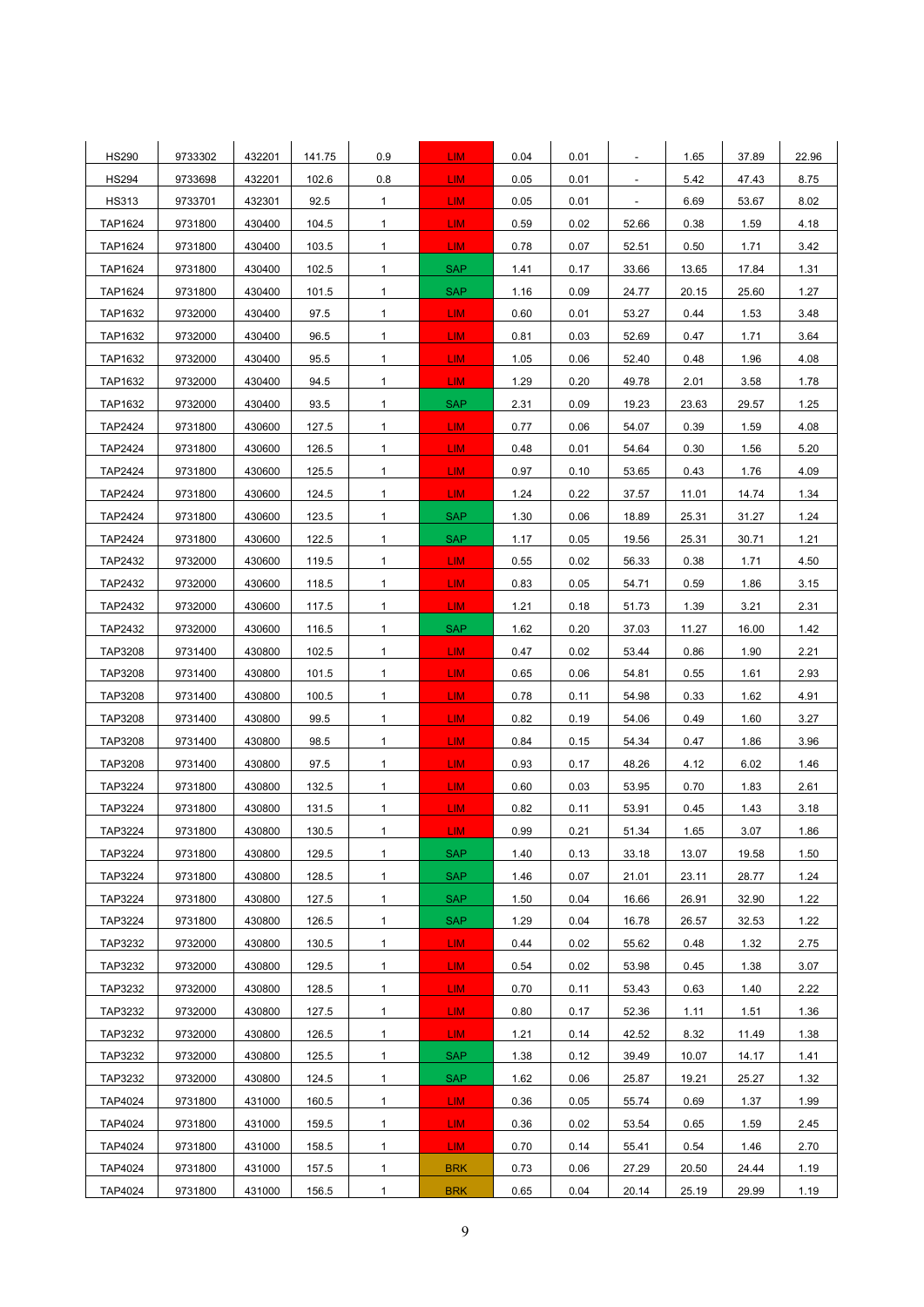| TAP4024 | 9731800 | 431000 | 155.5 | <b>BRK</b> | 0.64 | 0.04 | 19.02 | 26.29 | 31.19 | 1.19 |
|---------|---------|--------|-------|------------|------|------|-------|-------|-------|------|
| TAP4032 | 9732000 | 431000 | 170.5 | <b>LIM</b> | 0.51 | 0.05 | 53.70 | 0.61  | 1.33  | 2.18 |
| TAP4032 | 9732000 | 431000 | 169.5 | <b>LIM</b> | 0.52 | 0.12 | 55.92 | 0.35  | 1.16  | 3.31 |
| TAP4032 | 9732000 | 431000 | 168.5 | <b>LIM</b> | 0.79 | 0.14 | 51.08 | 1.99  | 3.43  | 1.72 |
| TAP4032 | 9732000 | 431000 | 167.5 | <b>SAP</b> | 0.97 | 0.05 | 20.16 | 23.77 | 30.84 | 1.30 |
| TAP4032 | 9732000 | 431000 | 166.5 | <b>SAP</b> | 1.24 | 0.05 | 12.38 | 26.63 | 38.65 | 1.45 |
| TAP4032 | 9732000 | 431000 | 165.5 | <b>SAP</b> | .06  | 0.05 | 14.65 | 27.29 | 35.07 | 1.29 |

### (Criteria in this section apply to all succeeding sections.)

| Criteria               | <b>JORC Code explanation</b>                                                                                                                                                                                                                                                                                                                                                                                          | Commentary                                                                                                                                                                                                                                                                                                                                                                                                                                                                                                                                                     |
|------------------------|-----------------------------------------------------------------------------------------------------------------------------------------------------------------------------------------------------------------------------------------------------------------------------------------------------------------------------------------------------------------------------------------------------------------------|----------------------------------------------------------------------------------------------------------------------------------------------------------------------------------------------------------------------------------------------------------------------------------------------------------------------------------------------------------------------------------------------------------------------------------------------------------------------------------------------------------------------------------------------------------------|
| Sampling<br>techniques | Nature and quality of sampling (e.g.<br>cut channels, random chips, or<br>specific specialised industry<br>standard measurement tools<br>appropriate to the minerals under<br>investigation, such as down hole<br>gamma sondes, or handheld XRF<br>instruments, etc). These examples                                                                                                                                  | Prior to 2018 exploration, most of the data from 1950 to<br>post 2017 exploration programs have none to partial<br>records within the PRMI archives and only referred to in<br>historical papers<br>A total of 75 shallow drillholes totalling 1,019.4m were                                                                                                                                                                                                                                                                                                   |
|                        | should not be taken as limiting the<br>broad meaning of sampling.<br>Include reference to measures<br>taken to ensure sample<br>representivity and the appropriate                                                                                                                                                                                                                                                    | completed in the north block during the 2018 program by<br>PRMI and<br>provided as the exploration results,<br>approximately 87% of these drilling cores were sampled<br>using Geoservices XRF sampling standards                                                                                                                                                                                                                                                                                                                                              |
|                        | calibration of any measurement<br>tools or systems used.<br>Aspects of the determination of<br>mineralisation that are Material to                                                                                                                                                                                                                                                                                    | Drilling was completed on systematic 50 X 50m grid over<br>26Ha of an area without forestry permit restrictions                                                                                                                                                                                                                                                                                                                                                                                                                                                |
|                        | the Public Report.<br>In cases where 'industry standard'<br>work has been done this would be<br>relatively simple (eg 'reverse<br>circulation drilling was used to<br>obtain 1 m samples from which 3 kg<br>was pulverised to produce a 30 g<br>charge for fire assay'). In other<br>cases more explanation may be<br>required, such as where there is<br>coarse gold that has inherent<br>sampling problems. Unusual | A total of 48 shallow drillholes totalling 700.6m were<br>completed in the south block during the 2018 program by<br>PRMI and provided as the exploration results,<br>approximately 26% of these drilling cores were sampled<br>using Geoservices XRF sampling standards, It was<br>mentioned by the PRMI geologist onsite that the drilling<br>work here was done to show the local communities the<br>benefits of supporting exploration activities by TMN. Most<br>of the assay were not sampled as the core material was<br>not lateritic ultramafic rocks |
|                        | commodities or mineralisation types<br>(eg submarine nodules) may<br>warrant disclosure of detailed<br>information.                                                                                                                                                                                                                                                                                                   | All drilling was using NQ diameter core samples taken in<br>1m intervals based on the summary database supplied<br>by PRMI, no photo or original wellsite documents are<br>provided and could not be verified                                                                                                                                                                                                                                                                                                                                                  |
|                        |                                                                                                                                                                                                                                                                                                                                                                                                                       | No previous industry standard of exploration methods or<br>results has been reported by PRMI?                                                                                                                                                                                                                                                                                                                                                                                                                                                                  |
| Drilling<br>techniques | Drill type (eg core, reverse<br>circulation, open-hole hammer,<br>rotary air blast, auger, Bangka,<br>sonic, etc) and details (eg core<br>diameter, triple or standard tube,<br>depth of diamond tails, face-<br>sampling bit or other type, whether<br>core is oriented and if so, by what<br>method, etc).                                                                                                          | NQ diameter full coring in 1m runs was reported by<br>PRMI using small MD type drilling machines with DDH<br>tungsten bits                                                                                                                                                                                                                                                                                                                                                                                                                                     |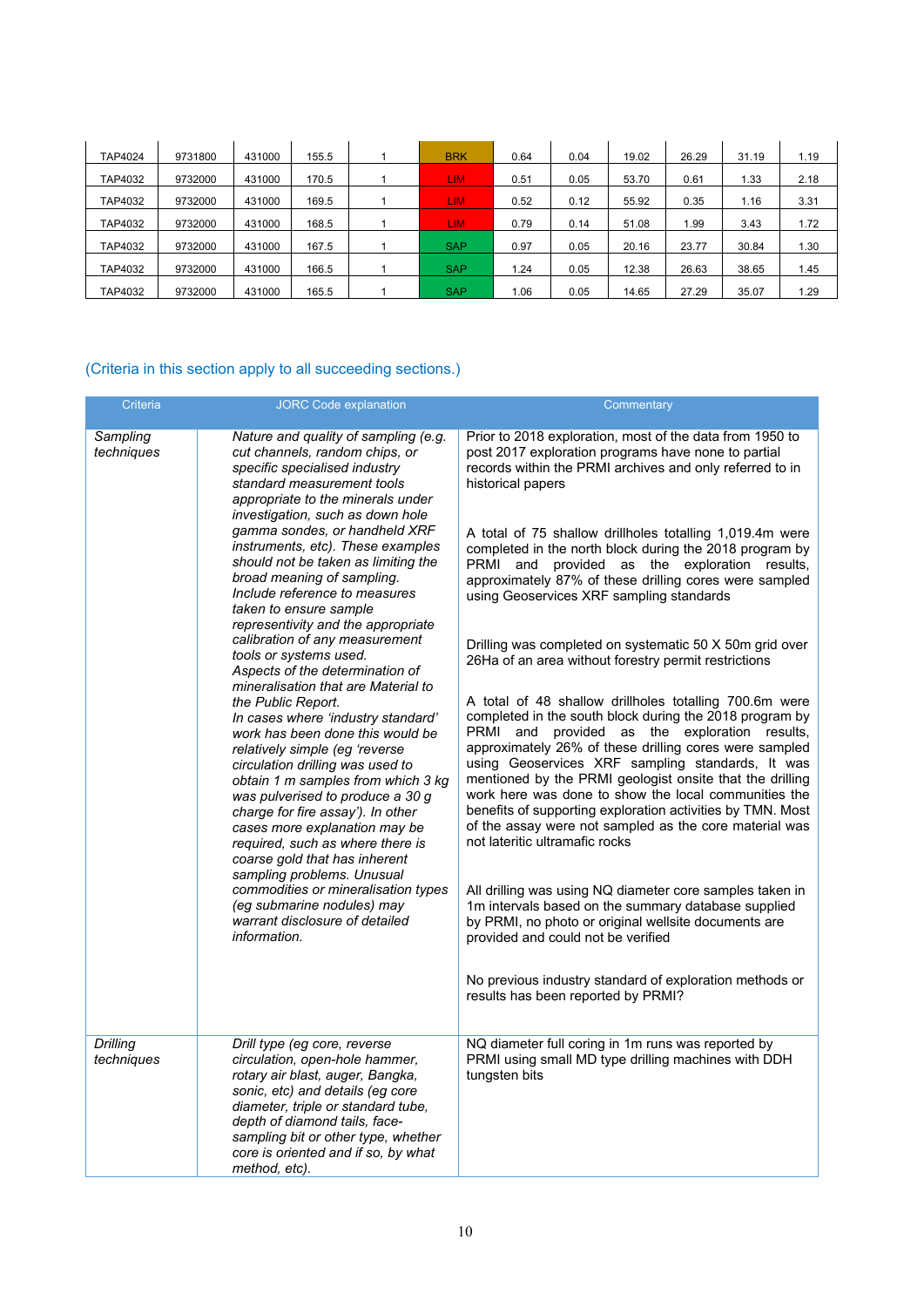| Drill sample<br>recovery                                | Method of recording and assessing<br>core and chip sample recoveries                                                                                                                                                                                                                                                                                                                                                                                                                                                                                                                                                                                                                                     | Core recovery data collected for all runs based on the<br>summary provided by PRMI                                                                                                                                                                 |
|---------------------------------------------------------|----------------------------------------------------------------------------------------------------------------------------------------------------------------------------------------------------------------------------------------------------------------------------------------------------------------------------------------------------------------------------------------------------------------------------------------------------------------------------------------------------------------------------------------------------------------------------------------------------------------------------------------------------------------------------------------------------------|----------------------------------------------------------------------------------------------------------------------------------------------------------------------------------------------------------------------------------------------------|
|                                                         | and results assessed.<br>Measures taken to maximise<br>sample recovery and ensure                                                                                                                                                                                                                                                                                                                                                                                                                                                                                                                                                                                                                        | Greater than 99% recovery maintained for all holes was<br>reported by PRMI                                                                                                                                                                         |
|                                                         | representative nature of the<br>samples.<br>Whether a relationship exists<br>between sample recovery and<br>grade and whether sample bias<br>may have occurred due to<br>preferential loss/gain of fine/coarse<br>material.                                                                                                                                                                                                                                                                                                                                                                                                                                                                              | Photo of core recoveries documented weren't supplied to<br>validate these records by PRMI                                                                                                                                                          |
| Logging                                                 | Whether core and chip samples<br>have been geologically and<br>geotechnically logged to a level of<br>detail to support appropriate Mineral<br>Resource estimation, mining<br>studies and metallurgical studies.<br>Whether logging is qualitative or                                                                                                                                                                                                                                                                                                                                                                                                                                                    | Core samples were geologically logged and<br>photographed recording condition at the wellsite of each<br>sample by PRMI geologists, no photo of core sampling<br>was provided to validate the database results                                     |
|                                                         | quantitative in nature. Core (or<br>costean, channel, etc) photography.<br>The total length and percentage of<br>the relevant intersections logged.                                                                                                                                                                                                                                                                                                                                                                                                                                                                                                                                                      | No geotechnical sampling has been completed<br>No density measurements were taken during the drilling<br>phase                                                                                                                                     |
| Sub-sampling<br>techniques and<br>sample<br>preparation | If core, whether cut or sawn and<br>whether quarter, half or all core<br>taken.<br>If non-core, whether riffled, tube<br>sampled, rotary split, etc and<br>whether sampled wet or dry.<br>For all sample types, the nature,<br>quality and appropriateness of the<br>sample preparation technique.<br>Quality control procedures adopted<br>for all sub-sampling stages to<br>maximise representivity of samples.<br>Measures taken to ensure that the<br>sampling is representative of the in<br>situ material collected, including for<br>instance results for field<br>duplicate/second-half sampling.<br>Whether sample sizes are<br>appropriate to the grain size of the<br>material being sampled. | PRMI geologist have indicated that duplicate and<br>additional assay not yet submitted are kept in the local<br>site office                                                                                                                        |
| Quality of<br>assay data and<br>laboratory tests        | The nature, quality and<br>appropriateness of the assaying<br>and laboratory procedures used<br>and whether the technique is<br>considered partial or total.<br>For geophysical tools,<br>spectrometers, handheld XRF<br>instruments, etc, the parameters<br>used in determining the analysis<br>including instrument make and<br>model, reading times, calibrations<br>factors applied and their derivation,<br>etc.<br>Nature of quality control procedures<br>adopted (eg standards, blanks,<br>duplicates, external laboratory<br>checks) and whether acceptable<br>levels of accuracy (ie lack of bias)<br>and precision have been<br>established.                                                  | all samples sent to the external lab at Geoservices for<br>assay analysis<br>XRF analysis methods (dry basis) of sampling was used<br>as standard reporting of core quality,<br>Quality control of sampling procedures was not supplied<br>by PRMI |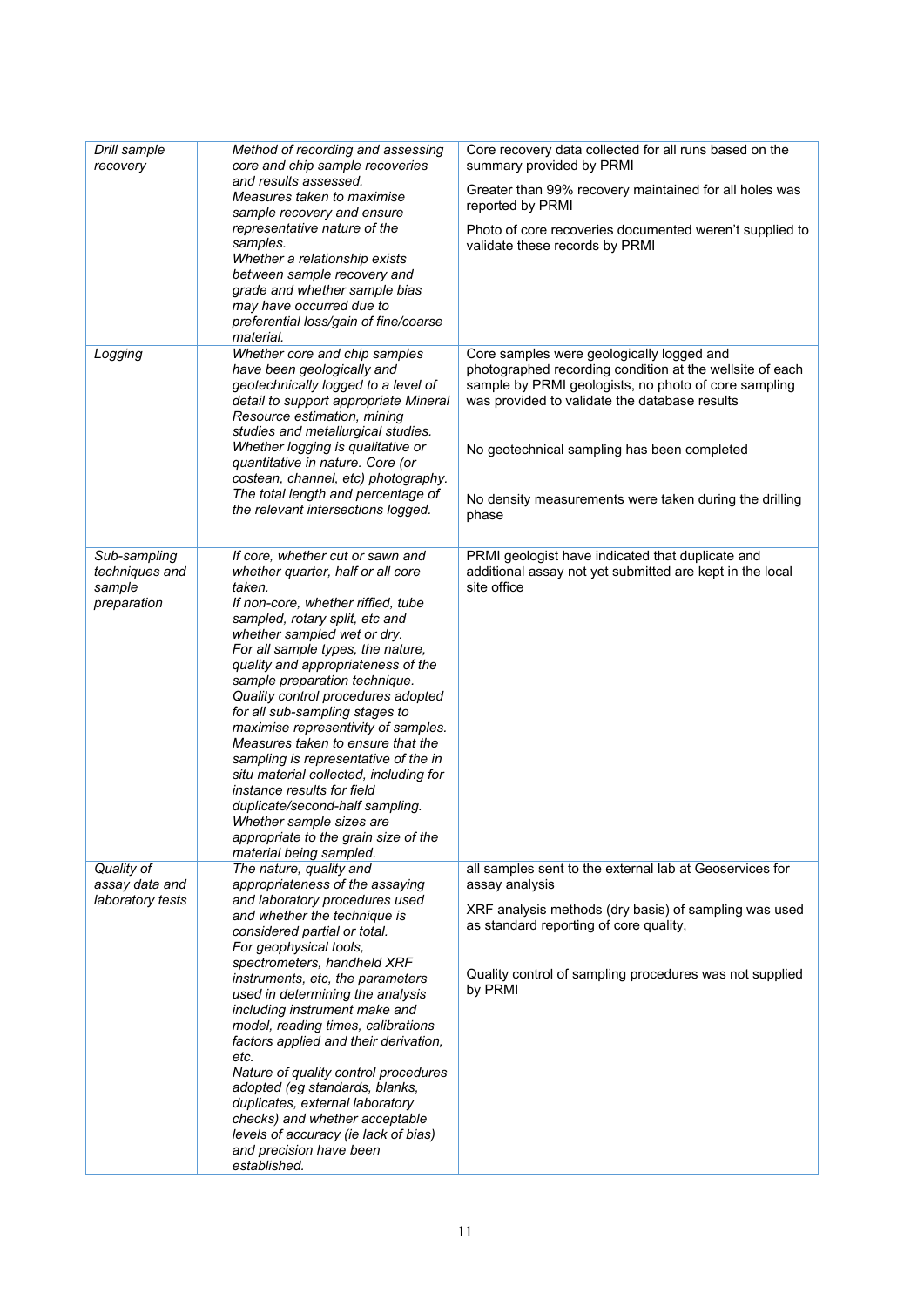| Verification of<br>sampling and<br>assaying                      | The verification of significant<br>intersections by either independent<br>or alternative company personnel.<br>The use of twinned holes.<br>Documentation of primary data,<br>data entry procedures, data<br>verification, data storage (physical<br>and electronic) protocols.<br>Discuss any adjustment to assay<br>data.                                                                            | Geological logs of the drill core are reconciled against<br>assay results to verify lithology for any misallocation.<br>No twin holes were used<br>Database checked and rechecked for errors and<br>anomalies<br>No top-cut was applied to any assay result                                                                                                                                                                                                                                                             |
|------------------------------------------------------------------|--------------------------------------------------------------------------------------------------------------------------------------------------------------------------------------------------------------------------------------------------------------------------------------------------------------------------------------------------------------------------------------------------------|-------------------------------------------------------------------------------------------------------------------------------------------------------------------------------------------------------------------------------------------------------------------------------------------------------------------------------------------------------------------------------------------------------------------------------------------------------------------------------------------------------------------------|
| <b>Location of</b><br>data points                                | Accuracy and quality of surveys<br>used to locate drill holes (collar and<br>down-hole surveys), trenches, mine<br>workings and other locations used<br>in Mineral Resource estimation.<br>Specification of the grid system<br>used.<br>Quality and adequacy of<br>topographic control.                                                                                                                | All recent drilling located by GPS methods<br>From a total of 75 holes all had GPS coordinates only. It<br>is considered appropriate to use these holes as their<br>depth match the surrounding holes and the assay results<br>do not introduce a bias to the nickel grades<br>UTM (Universal Traverse Mercator) Projection; WGS<br>1984 UTM Zone 54S grid is being applied<br>UAV LiDAR topographic surface was supplied, combined<br>with the GPS coordinates the accuracy was insufficient<br>for accurate estimates |
| Data spacing<br>and distribution                                 | Data spacing for reporting of<br><b>Exploration Results.</b><br>Whether the data spacing and<br>distribution is sufficient to establish<br>the degree of geological and grade<br>continuity appropriate for the<br><b>Mineral Resource and Ore Reserve</b><br>estimation procedure(s) and<br>classifications applied.<br>Whether sample compositing has<br>been applied.                               | Drilling was completed on systematic 50 X 50m grid over<br>30Ha of area without forestry permit restrictions<br>The data supplied is currently insufficient for Mineral<br>Resource or Ore Reserve estimations<br>No Compositing has been applied to Ni & Co cutoffs<br>presented in the intersection tables                                                                                                                                                                                                            |
| Orientation of<br>data in relation<br>to geological<br>structure | Whether the orientation of sampling<br>achieves unbiased sampling of<br>possible structures and the extent<br>to which this is known, considering<br>the deposit type.<br>If the relationship between the<br>drilling orientation and the<br>orientation of key mineralised<br>structures is considered to have<br>introduced a sampling bias, this<br>should be assessed and reported if<br>material. | Vertical drilling is appropriate for nickel laterite as the<br>laterite is horizontal, so the drilling intersects a true<br>thickness<br>No bias is considered, to be introduced as a result of the<br>drilling orientation<br>Partial sampling of drilling auger sites could possibly add<br>bias to the results, sampling of the remaining cores is<br>recommended to better represent the deposits as a<br>whole                                                                                                     |
| Sample<br>security                                               | The measures taken to ensure<br>sample security.                                                                                                                                                                                                                                                                                                                                                       | No information was provided by PRMI on sample<br>security procedures                                                                                                                                                                                                                                                                                                                                                                                                                                                    |
| Audits or<br>reviews                                             | The results of any audits or reviews<br>of sampling techniques and data.                                                                                                                                                                                                                                                                                                                               | No sampling audits were conducted during the initial due<br>diligence phase                                                                                                                                                                                                                                                                                                                                                                                                                                             |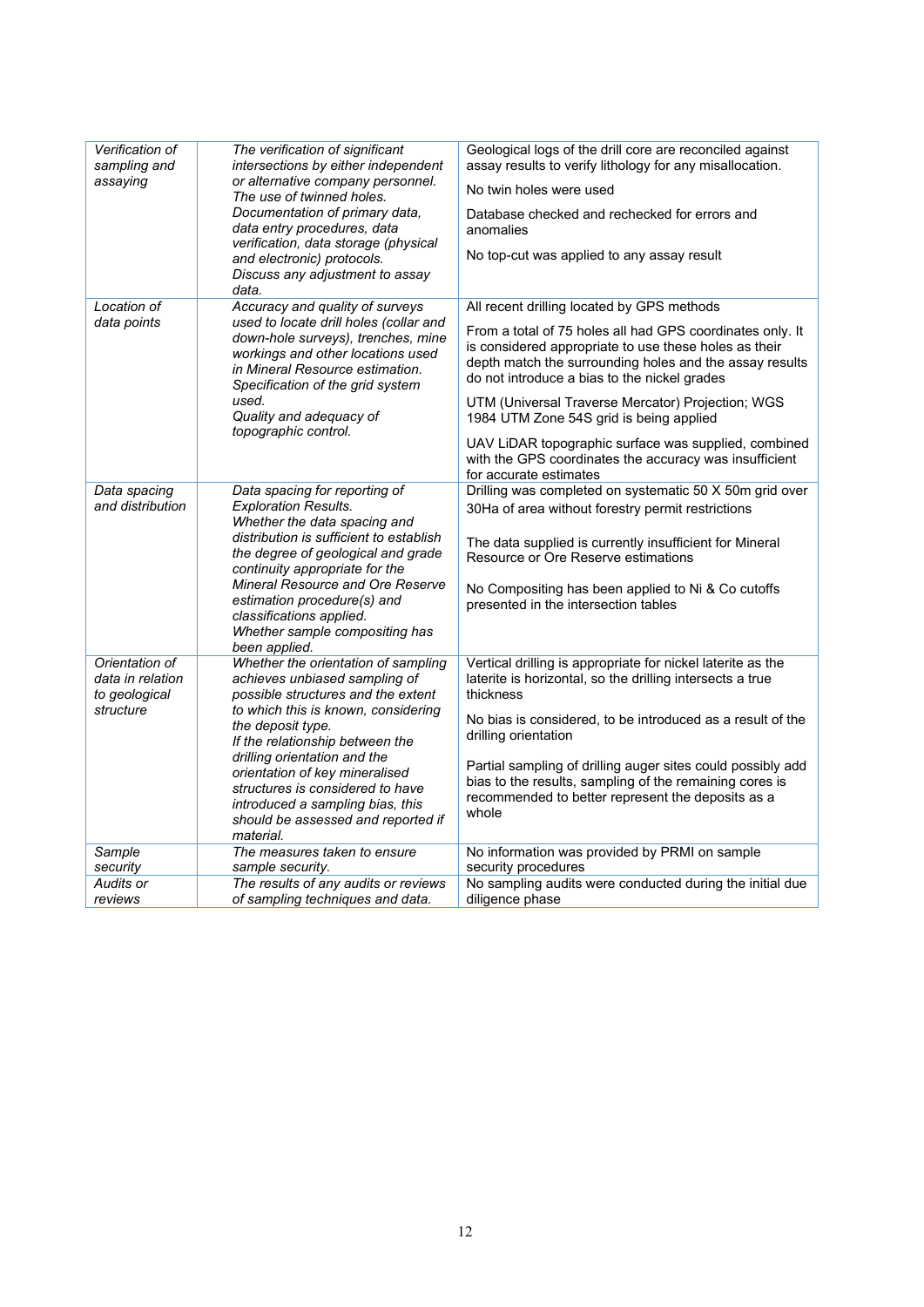#### **Section 2 - Reporting of Exploration Results**

(Criteria listed in the preceding section also apply to this section.)

### **Summary of PRMI Drilling sampling for the South block**

| No.              | Auger-ID      | y       | X      | z     | Sample<br>thick<br>(m) | Lithology   | Ni % | Co%  | Fe %  | Mg0 % | Si02 % | SM-Ratio |
|------------------|---------------|---------|--------|-------|------------------------|-------------|------|------|-------|-------|--------|----------|
| $\mathbf{1}$     | <b>MDA001</b> | 9721808 | 435000 | 214.5 | 0.4                    | <b>SAP</b>  | 0.71 | 0.09 | 24.87 | 9.08  | 22.30  | 2.46     |
| $\overline{2}$   | <b>MDA001</b> | 9721808 | 435000 | 213.5 | 1                      | SAP         | 0.76 | 0.05 | 17.79 | 8.29  | 30.66  | 3.70     |
| 3                | <b>MDA001</b> | 9721808 | 435000 | 212.5 | 1                      | SAP         | 0.70 | 0.05 | 16.32 | 5.69  | 32.38  | 5.69     |
| 4                | <b>MDA001</b> | 9721808 | 435000 | 211.5 | $\mathbf{1}$           | <b>BRK</b>  | 0.54 | 0.02 | 10.06 | 5.85  | 35.90  | 6.14     |
| 5                | <b>MDA001</b> | 9721808 | 435000 | 210.5 | 1                      | <b>SAP</b>  | 0.70 | 0.04 | 16.66 | 12.67 | 31.23  | 2.46     |
| $\boldsymbol{6}$ | <b>MDA001</b> | 9721808 | 435000 | 209.5 | 1                      | <b>BRK</b>  | 0.56 | 0.02 | 12.95 | 8.92  | 34.46  | 3.86     |
| $\overline{7}$   | <b>MDA001</b> | 9721808 | 435000 | 208.5 | 1                      | SAP         | 0.69 | 0.03 | 18.60 | 5.16  | 33.17  | 6.43     |
| 8                | <b>MDA001</b> | 9721808 | 435000 | 207.5 | $\mathbf{1}$           | <b>BRK</b>  | 0.39 | 0.01 | 4.69  | 6.29  | 40.61  | 6.46     |
| 9                | <b>MDA002</b> | 9721799 | 434799 | 170.5 | 0.55                   | <b>SOIL</b> | 0.03 | 0.01 | 9.88  | 1.12  | 29.26  | 26.13    |
| 10               | <b>MDA002</b> | 9721799 | 434799 | 169.5 | 1                      | <b>SOIL</b> | 0.04 | 0.01 | 10.53 | 1.08  | 34.39  | 31.84    |
| 11               | <b>MDA002</b> | 9721799 | 434799 | 168.5 | 1                      | <b>SOIL</b> | 0.04 | 0.02 | 7.92  | 2.61  | 37.29  | 14.29    |
| 12               | <b>MDA002</b> | 9721799 | 434799 | 167.5 | 1                      | <b>SOIL</b> | 0.03 | 0.01 | 7.38  | 1.21  | 39.90  | 32.98    |
| 13               | <b>MDA002</b> | 9721799 | 434799 | 166.5 | 1                      | <b>SOIL</b> | 0.03 | 0.01 | 7.83  | 1.42  | 40.42  | 28.46    |
| 14               | <b>MDA002</b> | 9721799 | 434799 | 165.5 | 1                      | <b>SOIL</b> | 0.04 | 0.01 | 9.66  | 1.53  | 39.48  | 25.80    |
| 15               | <b>MDA003</b> | 9721606 | 434802 | 144.5 | 1                      | <b>SOIL</b> | 0.05 | 0.01 | 12.44 | 0.77  | 40.64  | 52.78    |
| 16               | <b>MDA003</b> | 9721606 | 434802 | 143.5 | 1                      | <b>SOIL</b> | 0.06 | 0.01 | 14.06 | 0.59  | 33.19  | 56.25    |
| 17               | MDA003        | 9721606 | 434802 | 142.5 | 1                      | SOIL        | 0.04 | 0.01 | 10.41 | 0.67  | 34.46  | 51.43    |
| 18               | <b>MDA003</b> | 9721606 | 434802 | 141.5 | 1                      | <b>SOIL</b> | 0.09 | 0.01 | 17.48 | 0.88  | 31.36  | 35.64    |
| 19               | <b>MDA003</b> | 9721606 | 434802 | 140.5 | 1                      | <b>SOIL</b> | 0.08 | 0.01 | 12.40 | 0.74  | 46.16  | 62.38    |
| 20               | <b>MDA003</b> | 9721606 | 434802 | 139.5 | 1                      | <b>SOIL</b> | 0.08 | 0.02 | 10.44 | 0.80  | 49.13  | 61.41    |
| 21               | <b>MDA003</b> | 9721606 | 434802 | 138.5 | 1                      | <b>SOIL</b> | 0.12 | 0.02 | 13.45 | 1.24  | 37.60  | 30.32    |
| 22               | <b>MDA003</b> | 9721606 | 434802 | 137.5 | 1                      | <b>SOIL</b> | 0.15 | 0.02 | 11.12 | 1.28  | 37.17  | 29.04    |
| 23               | <b>MDA003</b> | 9721606 | 434802 | 136.5 | 1                      | <b>SOIL</b> | 0.16 | 0.04 | 14.61 | 1.73  | 34.38  | 19.87    |
| 24               | <b>MDA003</b> | 9721606 | 434802 | 135.5 | 1                      | <b>SOIL</b> | 0.23 | 0.03 | 15.75 | 1.99  | 33.63  | 16.90    |
| 25               | MDA003        | 9721606 | 434802 | 134.5 | 1                      | <b>SOIL</b> | 0.33 | 0.03 | 17.70 | 2.02  | 32.22  | 15.95    |
| 26               | <b>MDA003</b> | 9721606 | 434802 | 133.5 | 1                      | <b>SOIL</b> | 0.30 | 0.03 | 23.02 | 2.45  | 30.36  | 12.39    |
| 27               | <b>MDA003</b> | 9721606 | 434802 | 132.5 | 1                      | <b>SOIL</b> | 0.30 | 0.03 | 16.28 | 2.74  | 35.12  | 12.82    |
| 28               | <b>MDA003</b> | 9721606 | 434802 | 131.5 | 1                      | SOIL        | 0.30 | 0.02 | 15.55 | 2.82  | 36.43  | 12.92    |
| 29               | <b>MDA003</b> | 9721606 | 434802 | 130.5 | 1                      | SOIL        | 0.39 | 0.03 | 17.80 | 4.32  | 37.16  | 8.60     |
| 30               | <b>MDA004</b> | 9721400 | 434800 | 159.5 | 1                      | <b>SOIL</b> | 0.01 | 0.01 | 8.84  | 0.64  | 51.95  | 81.17    |
| 31               | <b>MDA004</b> | 9721400 | 434800 | 158.5 | 1                      | <b>SOIL</b> | 0.02 | 0.01 | 9.59  | 0.67  | 50.39  | 75.21    |
| 32               | <b>MDA004</b> | 9721400 | 434800 | 157.5 | 1                      | <b>SOIL</b> | 0.01 | 0.01 | 7.87  | 0.62  | 55.89  | 90.15    |
| 33               | <b>MDA004</b> | 9721400 | 434800 | 156.5 | $\mathbf{1}$           | <b>SOIL</b> | 0.01 | 0.01 | 7.63  | 0.55  | 53.09  | 96.53    |
| 34               | <b>MDA004</b> | 9721400 | 434800 | 155.5 | $\mathbf{1}$           | <b>SOIL</b> | 0.01 | 0.01 | 8.27  | 0.56  | 55.49  | 99.09    |
| 35               | <b>MDA004</b> | 9721400 | 434800 | 154.5 | 1                      | <b>SOIL</b> | 0.01 | 0.01 | 7.94  | 0.68  | 56.38  | 82.91    |
| 36               | <b>MDA004</b> | 9721400 | 434800 | 153.5 | 1                      | <b>SOIL</b> | 0.01 | 0.01 | 9.02  | 0.77  | 53.75  | 69.81    |
| 37               | <b>MDA004</b> | 9721400 | 434800 | 152.5 | 1                      | <b>SOIL</b> | 0.01 | 0.01 | 7.32  | 0.59  | 57.69  | 97.78    |
| 38               | <b>MDA004</b> | 9721400 | 434800 | 151.5 | 1                      | <b>SOIL</b> | 0.01 | 0.01 | 8.36  | 0.61  | 55.20  | 90.49    |
| 39               | <b>MDA004</b> | 9721400 | 434800 | 150.5 | $\mathbf{1}$           | <b>SOIL</b> | 0.01 | 0.01 | 8.66  | 0.66  | 51.34  | 77.79    |
| 40               | <b>MDA004</b> | 9721400 | 434800 | 149.5 | 1                      | <b>SOIL</b> | 0.01 | 0.01 | 7.62  | 0.54  | 56.52  | 104.67   |
| 41               | <b>MDA004</b> | 9721400 | 434800 | 148.5 | $\mathbf{1}$           | <b>SOIL</b> | 0.01 | 0.01 | 8.76  | 0.56  | 54.88  | 98.00    |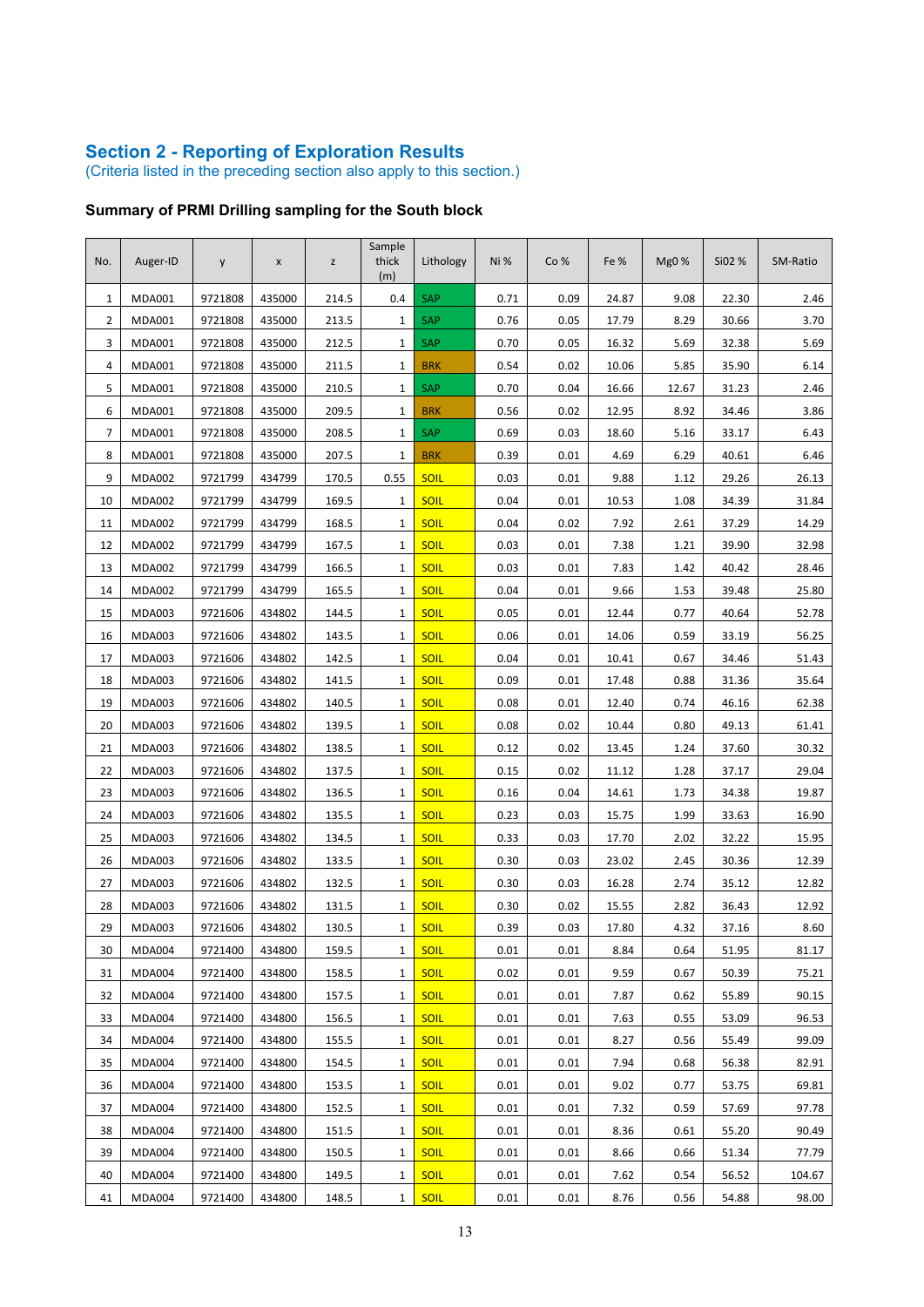| 42       | <b>MDA004</b>                  | 9721400            | 434800           | 147.5          | 1            | <b>SOIL</b>         | 0.01         | 0.01         | 7.34           | 0.58         | 56.72          | 97.79          |
|----------|--------------------------------|--------------------|------------------|----------------|--------------|---------------------|--------------|--------------|----------------|--------------|----------------|----------------|
| 43       | <b>MDA004</b>                  | 9721400            | 434800           | 146.5          | 1            | <b>SOIL</b>         | 0.01         | 0.01         | 8.31           | 0.60         | 55.66          | 92.77          |
| 44       | <b>MDA005</b>                  | 9721197            | 434603           | 136.5          | 1            | <b>SOIL</b>         | 0.01         | 0.01         | 7.43           | 0.43         | 55.26          | 128.51         |
| 45       | <b>MDA005</b>                  | 9721197            | 434603           | 135.5          | 1            | SOIL                | 0.01         | 0.01         | 10.39          | 0.42         | 49.67          | 118.26         |
| 46       | <b>MDA005</b>                  | 9721197            | 434603           | 134.5          | 1            | <b>SOIL</b>         | 0.01         | 0.01         | 7.38           | 0.47         | 57.12          | 121.53         |
| 47       | <b>MDA005</b>                  | 9721197            | 434603           | 133.5          | 1            | <b>SOIL</b>         | 0.01         | 0.01         | 8.46           | 0.44         | 54.41          | 123.66         |
| 48       | <b>MDA005</b>                  | 9721197            | 434603           | 132.5          | 1            | <b>SOIL</b>         | 0.01         | 0.01         | 8.16           | 0.47         | 54.99          | 117.00         |
| 49       | <b>MDA005</b>                  | 9721197            | 434603           | 131.5          | 1            | <b>SOIL</b>         | 0.01         | 0.01         | 7.80           | 0.48         | 55.95          | 116.56         |
| 50       | <b>MDA005</b>                  | 9721197            | 434603           | 130.5          | 1            | <b>SOIL</b>         | 0.01         | 0.01         | 7.22           | 0.49         | 58.39          | 119.16         |
| 51       | <b>MDA005</b>                  | 9721197            | 434603           | 129.5          | 1            | <b>SOIL</b>         | 0.01         | 0.01         | 7.14           | 0.50         | 56.24          | 112.48         |
| 52       | <b>MDA005</b>                  | 9721197            | 434603           | 128.5          | 1            | SOIL                | 0.01         | 0.01         | 7.22           | 0.49         | 57.97          | 118.31         |
| 53       | <b>MDA005</b>                  | 9721197            | 434603           | 127.5          | 1            | <b>SOIL</b>         | 0.01         | 0.01         | 7.56           | 0.51         | 55.00          | 107.84         |
| 54       | <b>MDA006</b>                  | 9721204            | 434803           | 146.5          | 1            | <b>SOIL</b>         | 0.01         | 0.01         | 7.60           | 0.48         | 57.16          | 119.08         |
| 55       | <b>MDA006</b>                  | 9721204            | 434803           | 145.5          | 1            | <b>SOIL</b>         | 0.01         | 0.01         | 7.20           | 0.46         | 60.51          | 131.54         |
| 56       | <b>MDA006</b>                  | 9721204            | 434803           | 144.5          | 1            | <b>SOIL</b>         | 0.01         | 0.01         | 7.99           | 0.47         | 56.08          | 119.32         |
| 57       | <b>MDA006</b>                  | 9721204            | 434803           | 143.5          | 1            | SOIL                | 0.01         | 0.01         | 8.50           | 0.48         | 54.08          | 112.67         |
| 58       | <b>MDA006</b>                  | 9721204            | 434803           | 142.5          | 1            | <b>SOIL</b>         | 0.01         | 0.01         | 8.17           | 0.46         | 57.24          | 124.43         |
| 59       | <b>MDA006</b>                  | 9721204            | 434803           | 141.5          | 1            | <b>SOIL</b>         | 0.01         | 0.01         | 8.20           | 0.50         | 56.56          | 113.12         |
| 60       | <b>MDA006</b>                  | 9721204            | 434803           | 140.5          | 1            | <b>SOIL</b>         | 0.09         | 0.01         | 8.84           | 0.55         | 57.44          | 104.44         |
| 61       | <b>MDA006</b>                  | 9721204            | 434803           | 139.5          | 1            | <b>SOIL</b>         | 0.01         | 0.01         | 6.09           | 0.43         | 62.56          | 145.49         |
| 62       | MDA006                         | 9721204            | 434803           | 138.5          | 1            | <b>SOIL</b>         | 0.04         | 0.01         | 6.81           | 0.54         | 57.66          | 106.78         |
| 63       | <b>MDA006</b>                  | 9721204            | 434803           | 137.5          | 1            | <b>SOIL</b>         | 0.01         | 0.01         | 6.92           | 0.69         | 56.90          | 82.46          |
| 64       | <b>MDA007</b>                  | 9721998            | 434404           | 139.5          | 1            | SOIL                | 0.11         | 0.01         | 15.85          | 0.81         | 23.91          | 29.52          |
| 65       | <b>MDA007</b>                  | 9721998            | 434404           | 138.5          | 1            | SOIL                | 0.14         | 0.01         | 11.50          | 1.06         | 32.21          | 30.39          |
| 66       | <b>MDA008</b>                  | 9722001            | 434603           | 162.5          | 1            | <b>SOIL</b>         | 0.24         | 0.01         | 10.72          | 1.14         | 30.23          | 26.52          |
| 67       | <b>MDA008</b>                  | 9722001            | 434603           | 161.5          | 1            | <b>SOIL</b>         | 0.16         | 0.04         | 12.23          | 0.98         | 28.90          | 29.49          |
| 68<br>69 | <b>MDA008</b><br><b>MDA008</b> | 9722001            | 434603<br>434603 | 160.5          | 1<br>1       | <b>SOIL</b><br>SOIL | 0.08<br>0.08 | 0.03<br>0.01 | 12.84          | 1.10<br>1.24 | 27.41          | 24.92<br>19.65 |
| 70       | <b>MDA008</b>                  | 9722001<br>9722001 | 434603           | 159.5<br>158.5 | 1            | <b>SOIL</b>         | 0.15         | 0.03         | 15.49<br>16.81 | 1.06         | 24.37<br>26.69 | 25.18          |
| 71       | <b>MDA009</b>                  | 9721997            | 434797           | 176.5          | 1            | <b>SOIL</b>         | 0.07         | 0.01         | 7.12           | 1.39         | 39.99          | 28.77          |
| 72       | <b>MDA010</b>                  | 9722089            | 434896           | 210.5          | $\mathbf{1}$ | SOIL                | 0.11         | 0.01         | 5.64           | 1.44         | 41.86          | 29.07          |
| 73       | MDA011                         | 9722191            | 434993           | 259.5          | 1            | <b>SAP</b>          | 0.70         | 0.03         | 19.58          | 11.12        | 33.93          | 3.05           |
| 74       | MDA011                         | 9722191            | 434993           | 258.5          | 1            | <b>BRK</b>          | 0.50         | 0.03         | 20.86          | 9.78         | 35.96          | 3.68           |
| 75       | MDA011                         | 9722191            | 434993           | 257.5          | 1            | <b>BRK</b>          | 0.34         | 0.02         | 12.95          | 23.85        | 39.15          | 1.64           |
| 76       | MDA011                         | 9722191            | 434993           | 256.5          | $\mathbf{1}$ | <b>BRK</b>          | 0.24         | 0.01         | 7.65           | 31.71        | 40.40          | 1.27           |
| 77       | MDA011                         | 9722191            | 434993           | 255.5          | 1            | <b>BRK</b>          | 0.26         | 0.01         | 8.12           | 32.57        | 39.62          | 1.22           |
| 78       | <b>MDA011</b>                  | 9722191            | 434993           | 254.5          | 1            | <b>BRK</b>          | 0.23         | 0.01         | 7.54           | 31.45        | 39.91          | 1.27           |
| 79       | MDA011                         | 9722191            | 434993           | 253.5          | 1            | <b>BRK</b>          | 0.25         | 0.01         | 7.18           | 32.42        | 39.51          | 1.22           |
| 80       | MDA011                         | 9722191            | 434993           | 252.5          | 1            | <b>BRK</b>          | 0.24         | 0.01         | 7.99           | 32.23        | 40.47          | 1.26           |
| 81       | <b>MDB001</b>                  | 9721799            | 435201           | 178.5          | 1            | SOIL                | 0.19         | 0.02         | 28.49          | 0.67         | 12.75          | 19.03          |
| 82       | <b>MDB001</b>                  | 9721799            | 435201           | 177.5          | 1            | <b>SOIL</b>         | 0.13         | 0.01         | 22.67          | 0.60         | 19.08          | 31.80          |
| 83       | <b>MDB001</b>                  | 9721799            | 435201           | 176.5          | 1            | <b>SOIL</b>         | 0.23         | 0.05         | 28.46          | 0.86         | 13.67          | 15.90          |
| 84       | <b>MDB001</b>                  | 9721799            | 435201           | 175.5          | 1            | LIM.                | 0.40         | 0.09         | 31.04          | 2.89         | 16.66          | 5.76           |
| 85       | MDB001                         | 9721799            | 435201           | 174.5          | 1            | <b>BRK</b>          | 0.62         | 0.04         | 24.92          | 6.13         | 23.96          | 3.91           |
| 86       | MDB001                         | 9721799            | 435201           | 173.5          | 1            | <b>SOIL</b>         | 0.49         | 0.02         | 17.90          | 3.43         | 31.72          | 9.25           |
| 87       | <b>MDB001</b>                  | 9721799            | 435201           | 172.5          | 1            | <b>SOIL</b>         | 0.09         | 0.01         | 5.99           | 1.75         | 41.49          | 23.71          |
| 88       | <b>MDB002</b>                  | 9721800            | 435400           | 141.5          | 1            | <b>SOIL</b>         | 0.13         | 0.02         | 10.96          | 1.43         | 32.83          | 22.96          |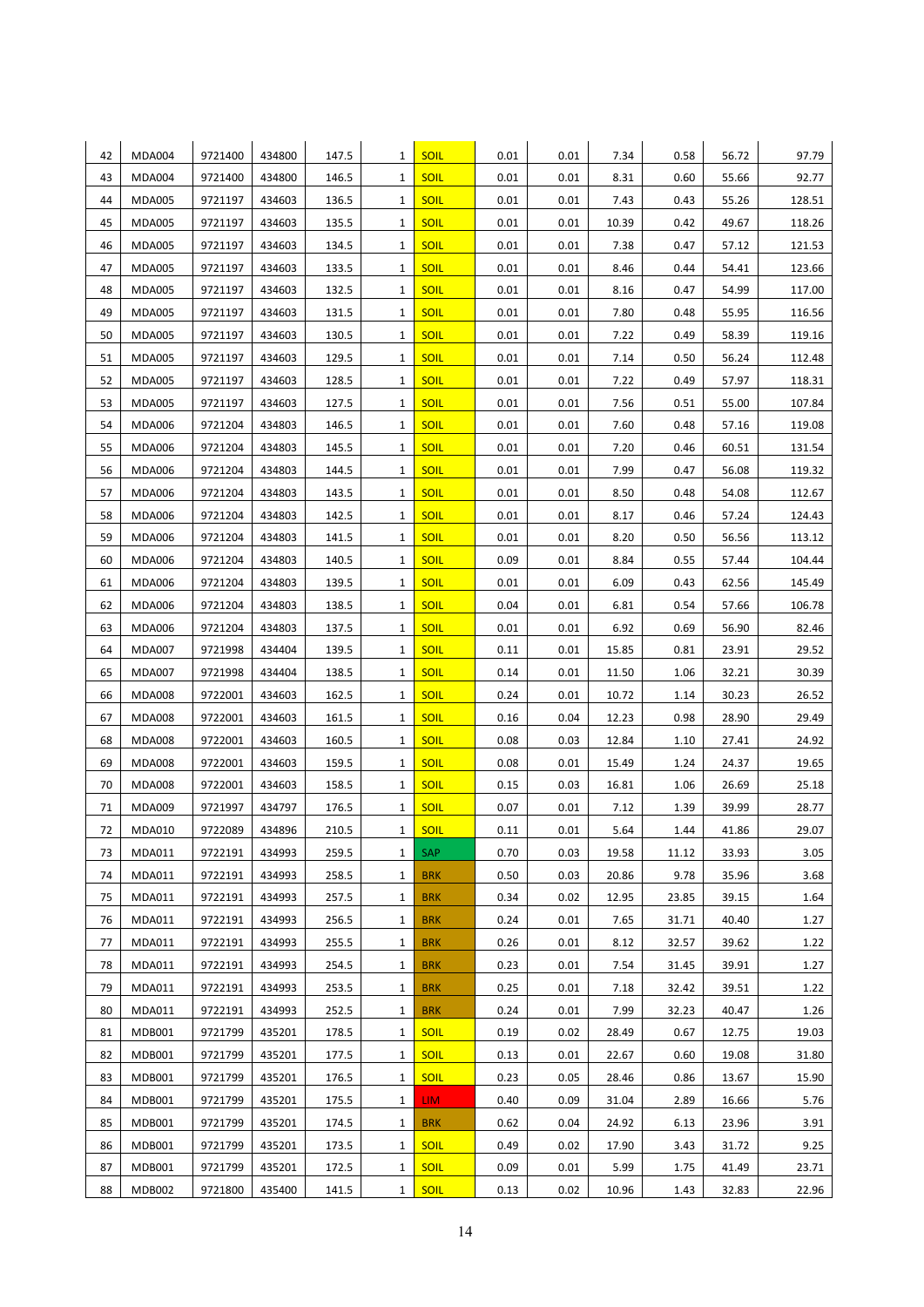| 89         | <b>MDB002</b>           | 9721800            | 435400           | 140.5          | 1            | <b>SOIL</b>         | 0.12         | 0.02         | 11.31        | 1.89         | 34.76          | 18.39          |
|------------|-------------------------|--------------------|------------------|----------------|--------------|---------------------|--------------|--------------|--------------|--------------|----------------|----------------|
| 90         | <b>MDB002</b>           | 9721800            | 435400           | 139.5          | $\mathbf{1}$ | <b>SOIL</b>         | 0.08         | 0.01         | 8.75         | 2.41         | 40.49          | 16.80          |
| 91         | <b>MDB002</b>           | 9721800            | 435400           | 138.5          | 1            | <b>SOIL</b>         | 0.09         | 0.01         | 7.86         | 2.34         | 39.89          | 17.05          |
| 92         | <b>MDB002</b>           | 9721800            | 435400           | 137.5          | 1            | <b>SOIL</b>         | 0.07         | 0.01         | 6.10         | 3.72         | 43.33          | 11.65          |
| 93         | <b>MDB002</b>           | 9721800            | 435400           | 136.5          | 1            | <b>SOIL</b>         | 0.07         | 0.01         | 5.26         | 6.98         | 45.12          | 6.46           |
| 94         | <b>MDB003</b>           | 9721603            | 435198           | 159.5          | 1            | <b>SOIL</b>         | 0.18         | 0.02         | 26.84        | 0.67         | 14.80          | 22.09          |
| 95         | <b>MDB003</b>           | 9721603            | 435198           | 158.5          | 1            | <b>SOIL</b>         | 0.19         | 0.02         | 12.20        | 0.94         | 34.65          | 36.86          |
| 96         | <b>MDB003</b>           | 9721603            | 435198           | 157.5          | 1            | <b>SOIL</b>         | 0.19         | 0.04         | 7.95         | 0.99         | 38.95          | 39.34          |
| 97         | MDB003                  | 9721603            | 435198           | 156.5          | 1            | <b>SOIL</b>         | 0.20         | 0.02         | 7.60         | 1.64         | 39.89          | 24.32          |
| 98         | <b>MDB003</b>           | 9721603            | 435198           | 155.5          | 1            | <b>SOIL</b>         | 0.14         | 0.02         | 5.87         | 2.02         | 42.59          | 21.08          |
| 99         | <b>MDB003</b>           | 9721603            | 435198           | 154.5          | 1            | <b>SOIL</b>         | 0.24         | 0.02         | 8.85         | 1.39         | 39.53          | 28.44          |
| 100        | <b>MDB003</b>           | 9721603            | 435198           | 153.5          | 1            | <b>SOIL</b>         | 0.13         | 0.01         | 4.12         | 2.12         | 43.22          | 20.39          |
| 101        | <b>MDB003</b>           | 9721603            | 435198           | 152.5          | 1            | <b>SOIL</b>         | 0.08         | 0.01         | 3.71         | 2.05         | 44.36          | 21.64          |
| 102        | <b>MDB003</b>           | 9721603            | 435198           | 151.5          | 1            | <b>SOIL</b>         | 0.10         | 0.01         | 5.25         | 3.29         | 42.82          | 13.02          |
| 103        | <b>MDB003</b>           | 9721603            | 435198           | 150.5          | 1            | <b>SOIL</b>         | 0.17         | 0.01         | 6.80         | 2.52         | 41.40          | 16.43          |
| 104        | <b>MDB003</b>           | 9721603            | 435198           | 149.5          | 1            | <b>SOIL</b>         | 0.14         | 0.01         | 5.99         | 3.31         | 43.17          | 13.04          |
| 105        | <b>MDB003</b>           | 9721603            | 435198           | 148.5          | 1            | <b>SOIL</b>         | 0.11         | 0.01         | 5.48         | 5.19         | 44.90          | 8.65           |
| 106        | <b>MDB003</b>           | 9721603            | 435198           | 147.5          | 1            | <b>SOIL</b>         | 0.10         | 0.01         | 3.70         | 4.34         | 44.13          | 10.17          |
| 107        | <b>MDB003</b>           | 9721603            | 435198           | 146.5          | 1            | <b>SOIL</b>         | 0.18         | 0.02         | 9.07         | 5.05         | 42.28          | 8.37           |
| 108        | <b>MDB003</b>           | 9721603            | 435198           | 145.5          | 1            | <b>SOIL</b>         | 0.23         | 0.02         | 14.38        | 4.93         | 38.77          | 7.86           |
| 109        | <b>MDB003</b>           | 9721603            | 435198           | 144.5          | 1            | SOIL                | 0.19         | 0.01         | 5.84         | 4.78         | 40.65          | 8.50           |
| 110        | <b>MDB003</b>           | 9721603            | 435198           | 143.5          | 1            | <b>SOIL</b>         | 0.17         | 0.01         | 3.30         | 4.60         | 41.74          | 9.07           |
| 111        | <b>MDB003</b>           | 9721603            | 435198           | 142.5          | 1            | <b>SOIL</b>         | 0.11         | 0.01         | 7.50         | 9.94         | 40.43          | 4.07           |
| 112        | MDB003                  | 9721603            | 435198           | 141.8          | 1            | <b>BRK</b>          | 0.13         | 0.02         | 7.97         | 20.99        | 41.85          | 1.99           |
| 113        | <b>MDB004</b>           | 9721409            | 434989           | 140.5          | 1            | <b>SOIL</b>         | 0.11         | 0.01         | 24.09        | 0.90         | 16.33          | 18.14          |
| 114        | <b>MDB004</b>           | 9721409            | 434989           | 139.5          | 1            | <b>SOIL</b>         | 0.20         | 0.06         | 24.49        | 0.81         | 22.24          | 27.46          |
| 115        | MDB004                  | 9721409            | 434989           | 138.5          | 1            | <b>SOIL</b>         | 0.17         | 0.02         | 10.38        | 1.37         | 34.11          | 24.90          |
| 116        | <b>MDB004</b>           | 9721409            | 434989           | 137.5          | 1            | <b>SOIL</b>         | 0.22         | 0.03         | 20.88        | 0.94         | 28.39          | 30.20          |
| 117        | MDB004                  | 9721409            | 434989           | 136.5          | 1            | <b>SOIL</b>         | 0.27         | 0.05         | 22.83        | 2.03         | 27.97          | 13.78          |
| 118        | MDB004                  | 9721409            | 434989           | 135.5          | 1            | <b>SOIL</b><br>SOIL | 0.28         | 0.03         | 16.02        | 3.50         | 33.54          | 9.58           |
| 119<br>120 | MDB004<br><b>MDB005</b> | 9721409<br>9721202 | 434989<br>434995 | 134.5<br>135.5 | 1<br>1       | <b>SOIL</b>         | 0.24<br>0.01 | 0.01<br>0.01 | 8.22<br>8.10 | 6.22<br>0.50 | 40.09<br>52.06 | 6.45<br>104.12 |
| 121        | <b>MDB005</b>           | 9721202            | 434995           | 134.5          | 1            | SOIL                | 0.01         | 0.01         | 5.77         | 0.53         | 58.00          | 109.43         |
| 122        | <b>MDB005</b>           | 9721202            | 434995           | 133.5          | 1            | <b>SOIL</b>         | 0.03         | 0.01         | 9.19         | 0.56         | 47.77          | 85.30          |
| 123        | <b>MDB005</b>           | 9721202            | 434995           | 132.5          | 1            | <b>SOIL</b>         | 0.02         | 0.01         | 6.29         | 1.09         | 61.06          | 56.02          |
| 124        | <b>MDB005</b>           | 9721202            | 434995           | 131.5          | 1            | <b>SOIL</b>         | 0.02         | 0.01         | 5.34         | 0.58         | 66.13          | 114.02         |
| 125        | <b>MDB005</b>           | 9721202            | 434995           | 130.5          | 1            | <b>SOIL</b>         | 0.02         | 0.01         | 7.83         | 1.14         | 56.10          | 49.21          |
| 126        | <b>MDB005</b>           | 9721202            | 434995           | 129.5          | 1            | <b>SOIL</b>         | 0.02         | 0.01         | 7.31         | 1.04         | 56.40          | 54.23          |
| 127        | <b>MDB005</b>           | 9721202            | 434995           | 128.5          | 1            | <b>SOIL</b>         | 0.01         | 0.01         | 5.46         | 1.17         | 64.98          | 55.54          |
| 128        | <b>MDB006</b>           | 9720998            | 434998           | 133.5          | 1            | <b>SOIL</b>         | 0.01         | 0.01         | 6.90         | 0.58         | 61.16          | 105.45         |
| 129        | <b>MDB006</b>           | 9720998            | 434998           | 132.5          | 1            | <b>SOIL</b>         | 0.02         | 0.01         | 7.71         | 0.48         | 60.59          | 126.23         |
| 130        | <b>MDB006</b>           | 9720998            | 434998           | 131.5          | 1            | <b>SOIL</b>         | 0.05         | 0.01         | 7.25         | 0.54         | 60.76          | 112.52         |
| 131        | <b>MDB007</b>           | 9720806            | 434898           | 145.5          | 1            | <b>SOIL</b>         | 0.09         | 0.01         | 8.80         | 0.49         | 52.17          | 106.47         |
| 132        | <b>MDB010</b>           | 9721800            | 434896           | 186.5          | 1            | <b>SOIL</b>         | 0.10         | 0.01         | 14.97        | 0.72         | 25.64          | 35.61          |
| 133        | MDB010                  | 9721800            | 434896           | 185.5          | 1            | <b>SOIL</b>         | 0.07         | 0.01         | 14.98        | 0.55         | 24.83          | 45.15          |
| 134        | MDB010                  | 9721800            | 434896           | 184.5          | 1            | <b>SOIL</b>         | 0.09         | 0.01         | 20.27        | 0.82         | 22.49          | 27.43          |
| 135        | <b>MDB010</b>           | 9721800            | 434896           | 183.5          | 1            | <b>SOIL</b>         | 0.16         | 0.03         | 22.19        | 1.03         | 22.36          | 21.71          |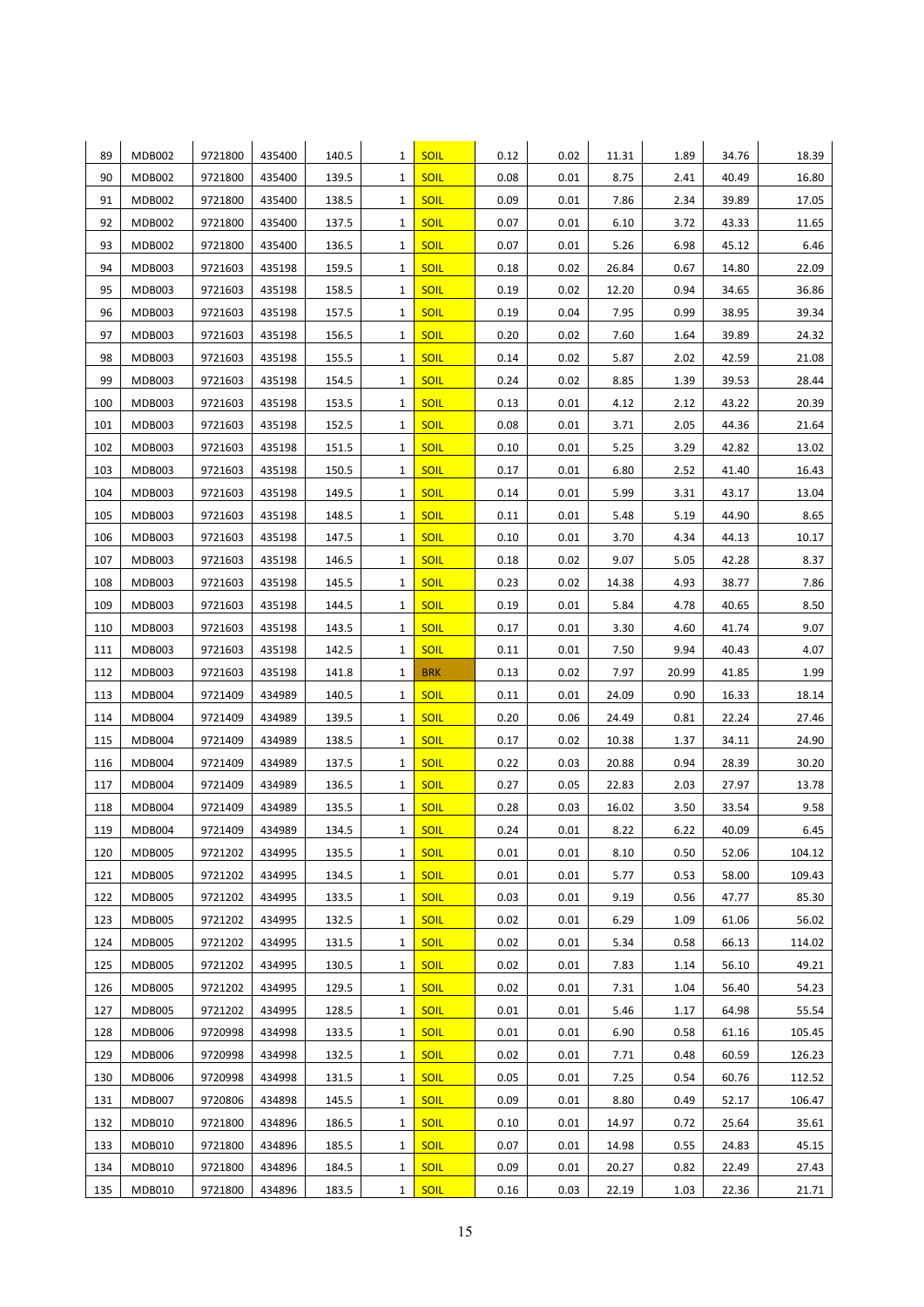| 136 | <b>MDB010</b> | 9721800 | 434896 | 182.5   | 1            | <b>SOIL</b> | 0.23 | 0.05 | 22.84 | 1.00  | 24.38 | 24.38 |
|-----|---------------|---------|--------|---------|--------------|-------------|------|------|-------|-------|-------|-------|
| 137 | <b>MDB010</b> | 9721800 | 434896 | 181.5   | 1            | <b>SOIL</b> | 0.27 | 0.06 | 21.82 | 1.27  | 27.55 | 21.69 |
| 138 | <b>MDB010</b> | 9721800 | 434896 | 180.5   | 1            | <b>SOIL</b> | 0.21 | 0.05 | 21.34 | 1.05  | 26.60 | 25.33 |
| 139 | <b>MDB010</b> | 9721800 | 434896 | 179.5   | 1            | <b>SOIL</b> | 0.20 | 0.04 | 24.80 | 1.63  | 24.75 | 15.18 |
| 140 | <b>MDB010</b> | 9721800 | 434896 | 178.5   | 1            | <b>SOIL</b> | 0.24 | 0.03 | 19.49 | 1.78  | 29.86 | 16.78 |
| 141 | <b>MDB010</b> | 9721800 | 434896 | 177.5   | 1            | <b>SOIL</b> | 0.29 | 0.04 | 19.81 | 1.55  | 30.58 | 19.73 |
| 142 | MDB011        | 9721699 | 434896 | 174.5   | 1            | <b>SOIL</b> | 0.15 | 0.01 | 12.32 | 1.14  | 29.47 | 25.85 |
| 143 | MDB011        | 9721699 | 434896 | 173.5   | 1            | <b>SOIL</b> | 0.20 | 0.01 | 9.89  | 0.87  | 32.70 | 37.59 |
| 144 | MT001         | 9721800 | 435101 | 209.5   | 1            | LIM.        | 0.32 | 0.06 | 42.45 | 0.82  | 9.45  | 11.52 |
| 145 | MT001         | 9721800 | 435101 | 208.5   | 1            | LIM.        | 0.52 | 0.08 | 37.52 | 1.55  | 13.38 | 8.63  |
| 146 | MT001         | 9721800 | 435101 | 207.5   | 1            | LIM.        | 0.83 | 0.05 | 30.05 | 4.83  | 23.83 | 4.93  |
| 147 | MT001         | 9721800 | 435101 | 206.5   | 1            | <b>SAP</b>  | 0.86 | 0.04 | 24.43 | 10.00 | 28.66 | 2.87  |
| 148 | MT001         | 9721800 | 435101 | 205.5   | 1            | <b>SAP</b>  | 0.92 | 0.02 | 13.20 | 22.96 | 34.81 | 1.52  |
| 149 | MT001         | 9721800 | 435101 | 204.5   | 1            | <b>BRK</b>  | 0.66 | 0.02 | 12.84 | 23.44 | 34.52 | 1.47  |
| 150 | MT001         | 9721800 | 435101 | 203.725 | 1            | <b>BRK</b>  | 0.44 | 0.02 | 10.73 | 26.97 | 35.90 | 1.33  |
| 151 | MT002         | 9721700 | 435100 | 179.5   | 1            | LIM.        | 0.33 | 0.05 | 34.47 | 0.87  | 8.69  | 9.99  |
| 152 | MT002         | 9721700 | 435100 | 178.5   | 1            | LIM.        | 0.27 | 0.03 | 33.61 | 0.70  | 10.37 | 14.81 |
| 153 | MT002         | 9721700 | 435100 | 177.5   | 1            | LIM.        | 0.37 | 0.05 | 37.25 | 0.90  | 6.83  | 7.59  |
| 154 | MT002         | 9721700 | 435100 | 176.5   | 1            | LIM.        | 0.31 | 0.07 | 32.08 | 1.03  | 11.48 | 11.15 |
| 155 | MT002         | 9721700 | 435100 | 175.5   | 1            | LIM.        | 0.32 | 0.04 | 33.21 | 1.50  | 12.29 | 8.19  |
| 156 | MT002         | 9721700 | 435100 | 174.5   | 1            | LIM.        | 0.41 | 0.05 | 36.78 | 1.23  | 12.31 | 10.01 |
| 157 | MT002         | 9721700 | 435100 | 173.5   | 1            | LIM.        | 0.47 | 0.05 | 35.00 | 1.04  | 13.67 | 13.14 |
| 158 | MT002         | 9721700 | 435100 | 172.5   | 1            | <b>SAP</b>  | 0.71 | 0.04 | 21.52 | 7.00  | 25.64 | 3.66  |
| 159 | MT002         | 9721700 | 435100 | 171.5   | 1            | <b>BRK</b>  | 0.51 | 0.01 | 9.47  | 4.57  | 38.23 | 8.37  |
| 160 | MT002         | 9721700 | 435100 | 170.5   | 1            | <b>SOIL</b> | 0.45 | 0.01 | 9.48  | 3.70  | 38.42 | 10.38 |
| 161 | MT003         | 9721200 | 433400 | 123.5   | 1            | <b>SOIL</b> | 0.02 | 0.01 | 9.99  | 0.63  | 37.22 | 59.08 |
| 162 | MT003         | 9721200 | 433400 | 122.5   | 1            | <b>SOIL</b> | 0.01 | 0.01 | 9.50  | 0.60  | 37.00 | 61.67 |
| 163 | MT003         | 9721200 | 433400 | 121.5   | 1            | <b>SOIL</b> | 0.02 | 0.01 | 11.23 | 0.97  | 36.91 | 38.05 |
| 164 | MT003         | 9721200 | 433400 | 120.5   | 1            | <b>SOIL</b> | 0.03 | 0.01 | 10.48 | 0.71  | 37.26 | 52.48 |
| 165 | MT003         | 9721200 | 433400 | 119.5   | 1            | <b>SOIL</b> | 0.03 | 0.01 | 9.64  | 0.78  | 38.88 | 49.85 |
| 166 | MT003         | 9721200 | 433400 | 118.5   | 1            | SOIL        | 0.03 | 0.01 | 9.67  | 0.88  | 38.08 | 43.27 |
| 167 | MT003         | 9721200 | 433400 | 117.5   | 1            | <b>SOIL</b> | 0.03 | 0.03 | 9.39  | 0.74  | 35.69 | 48.23 |
| 168 | MT003         | 9721200 | 433400 | 116.5   | 1            | <b>SOIL</b> | 0.02 | 0.02 | 9.35  | 1.15  | 39.49 | 34.34 |
| 169 | MT003         | 9721200 | 433400 | 115.5   | 1            | <b>SOIL</b> | 0.03 | 0.01 | 9.71  | 0.94  | 39.20 | 41.70 |
| 170 | MT003         | 9721200 | 433400 | 114.5   | 1            | <b>SOIL</b> | 0.03 | 0.01 | 9.77  | 0.83  | 38.70 | 46.63 |
| 171 | MT004         | 9721200 | 433200 | 135.5   | 1            | <b>SOIL</b> | 0.01 | 0.01 | 10.46 | 0.45  | 36.71 | 81.58 |
| 172 | MT004         | 9721200 | 433200 | 134.5   | 1            | <b>SOIL</b> | 0.01 | 0.01 | 10.18 | 0.52  | 37.07 | 71.29 |
| 173 | MT004         | 9721200 | 433200 | 133.5   | 1            | <b>SOIL</b> | 0.01 | 0.01 | 10.06 | 0.49  | 37.78 | 77.10 |
| 174 | MT004         | 9721200 | 433200 | 132.5   | 1            | <b>SOIL</b> | 0.01 | 0.01 | 10.14 | 0.51  | 38.18 | 74.86 |
| 175 | MT004         | 9721200 | 433200 | 131.5   | 1            | <b>SOIL</b> | 0.01 | 0.01 | 9.83  | 0.56  | 38.54 | 68.82 |
| 176 | MT006         | 9721400 | 433201 | 121.5   | 1            | <b>SOIL</b> | 0.02 | 0.01 | 10.61 | 0.86  | 36.33 | 42.24 |
| 177 | MT006         | 9721400 | 433201 | 120.5   | 1            | <b>SOIL</b> | 0.02 | 0.01 | 10.64 | 0.86  | 37.08 | 43.12 |
| 178 | MT007         | 9721997 | 434504 | 149.5   | 1            | <b>SOIL</b> | 0.31 | 0.03 | 15.89 | 3.14  | 31.15 | 9.92  |
| 179 | MT007         | 9721997 | 434504 | 148.5   | $\mathbf{1}$ | <b>SOIL</b> | 0.42 | 0.01 | 11.08 | 3.18  | 38.16 | 12.00 |

# **Summary of PRMI Drilling sampling for the North block (Tablasufa)**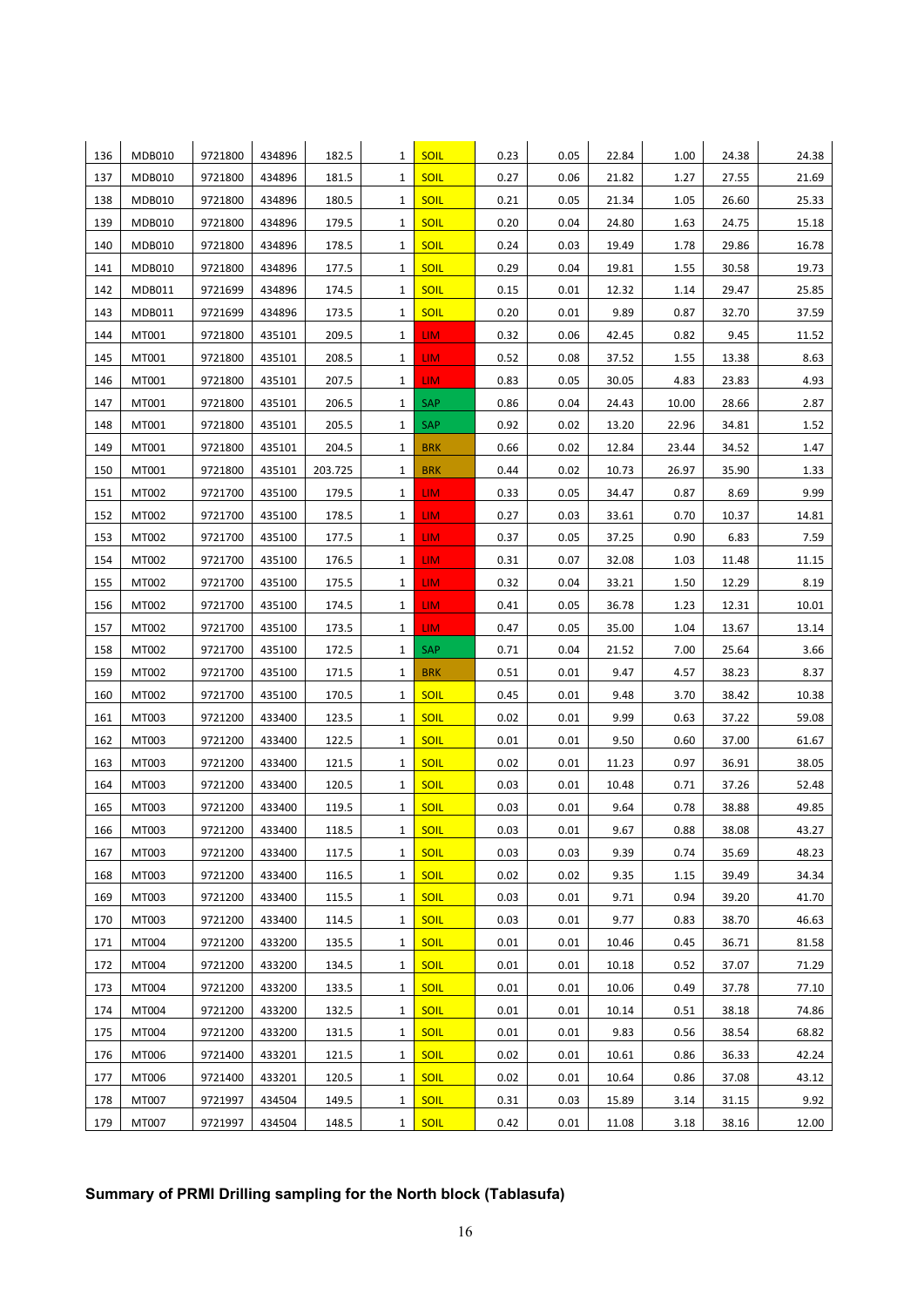| No.            | Auger-ID | y       | $\pmb{\mathsf{x}}$ | $\mathsf Z$ | Sample<br>thick (m) | Lithology  | Ni%  | Co%  | Fe%   | Mg0%  | Si02 % | SM-<br>Ratio |
|----------------|----------|---------|--------------------|-------------|---------------------|------------|------|------|-------|-------|--------|--------------|
| $\mathbf{1}$   | DD200    | 9733799 | 431696             | 219         | $\mathbf{1}$        | LIM.       | 0.52 | 0.01 | 49.16 | 0.66  | 2.58   | 3.91         |
| $\overline{2}$ | DD200    | 9733799 | 431696             | 218         | $\mathbf{1}$        | LIM.       | 0.83 | 0.08 | 49.86 | 0.67  | 2.16   | 3.22         |
| 3              | DD200    | 9733799 | 431696             | 217         | $\mathbf{1}$        | LIM.       | 0.96 | 0.11 | 49.64 | 0.89  | 2.44   | 2.74         |
| 4              | DD200    | 9733799 | 431696             | 216         | $\mathbf{1}$        | LIM.       | 1.22 | 0.15 | 48.30 | 1.65  | 3.98   | 2.41         |
| 5              | DD200    | 9733799 | 431696             | 215         | $\mathbf{1}$        | SAP        | 2.54 | 0.03 | 17.38 | 21.55 | 35.14  | 1.63         |
| 6              | DD200    | 9733799 | 431696             | 214         | $\mathbf{1}$        | SAP        | 2.44 | 0.02 | 11.15 | 27.55 | 39.83  | 1.45         |
| $\overline{7}$ | DD200    | 9733799 | 431696             | 213         | $\mathbf{1}$        | SAP        | 2.65 | 0.03 | 16.72 | 21.34 | 36.87  | 1.73         |
| 8              | DD200    | 9733799 | 431696             | 212         | $\mathbf{1}$        | SAP        | 1.64 | 0.02 | 7.91  | 34.13 | 40.98  | 1.20         |
| 9              | DD200    | 9733799 | 431696             | 211         | $\mathbf{1}$        | SAP        | 2.30 | 0.05 | 25.91 | 13.97 | 30.43  | 2.18         |
| 10             | DD200    | 9733799 | 431696             | 210         | $\mathbf{1}$        | SAP        | 2.11 | 0.04 | 20.79 | 17.83 | 33.37  | 1.87         |
| 11             | DD200    | 9733799 | 431696             | 209         | $\mathbf{1}$        | SAP        | 1.35 | 0.02 | 7.96  | 32.35 | 40.55  | 1.25         |
| 12             | DD200    | 9733799 | 431696             | 208         | $\mathbf{1}$        | <b>SAP</b> | 0.85 | 0.02 | 8.33  | 32.78 | 40.03  | 1.22         |
| 13             | DD200    | 9733799 | 431696             | 207         | $\mathbf{1}$        | <b>BRK</b> | 0.40 | 0.02 | 7.18  | 34.63 | 40.38  | 1.17         |
| 14             | DD200    | 9733799 | 431696             | 206         | $\mathbf{1}$        | SAP        | 1.14 | 0.02 | 8.87  | 33.61 | 39.44  | 1.17         |
| 15             | DD200    | 9733799 | 431696             | 205         | $\mathbf{1}$        | SAP        | 1.28 | 0.02 | 7.04  | 35.23 | 41.30  | 1.17         |
| 16             | DD200    | 9733799 | 431696             | 204         | $\mathbf{1}$        | SAP        | 0.98 | 0.02 | 5.83  | 37.36 | 41.33  | 1.11         |
| 17             | DD200    | 9733799 | 431696             | 203         | $\mathbf{1}$        | SAP        | 0.84 | 0.02 | 6.53  | 37.22 | 40.17  | 1.08         |
| 18             | DD200    | 9733799 | 431696             | 202         | $\mathbf{1}$        | <b>BRK</b> | 0.68 | 0.01 | 6.34  | 35.38 | 40.91  | 1.16         |
| 19             | DD200    | 9733799 | 431696             | 201         | $\mathbf{1}$        | <b>BRK</b> | 0.51 | 0.01 | 7.99  | 34.40 | 39.39  | 1.15         |
| 20             | DD200    | 9733799 | 431696             | 200         | $\mathbf{1}$        | <b>BRK</b> | 0.24 | 0.01 | 5.82  | 36.73 | 41.84  | 1.14         |
| 21             | DD200    | 9733799 | 431696             | 199         | $\mathbf{1}$        | <b>BRK</b> | 0.24 | 0.01 | 5.94  | 36.38 | 41.94  | 1.15         |
| 22             | DD200    | 9733799 | 431696             | 198         | $\mathbf{1}$        | <b>BRK</b> | 0.25 | 0.01 | 5.99  | 36.90 | 41.69  | 1.13         |
| 23             | DD200    | 9733799 | 431696             | 197         | $\mathbf{1}$        | <b>BRK</b> | 0.23 | 0.01 | 5.09  | 37.99 | 41.07  | 1.08         |
| 24             | DD200    | 9733799 | 431696             | 196         | $\mathbf{1}$        | <b>BRK</b> | 0.25 | 0.01 | 5.85  | 35.82 | 41.77  | 1.17         |
| 25             | DD200    | 9733799 | 431696             | 195         | $\mathbf{1}$        | <b>BRK</b> | 0.28 | 0.01 | 6.67  | 35.30 | 41.86  | 1.19         |
| 26             | DD200    | 9733799 | 431696             | 194         | $\mathbf{1}$        | <b>BRK</b> | 0.27 | 0.01 | 5.64  | 36.89 | 41.62  | 1.13         |
| 27             | DD200    | 9733799 | 431696             | 193         | $\mathbf{1}$        | <b>BRK</b> | 0.27 | 0.01 | 5.83  | 36.79 | 41.98  | 1.14         |
| 28             | DD200    | 9733799 | 431696             | 192         | $\mathbf{1}$        | <b>BRK</b> | 0.26 | 0.01 | 6.15  | 36.38 | 41.57  | 1.14         |
| 29             | DD200    | 9733799 | 431696             | 191         | 0.6                 | <b>BRK</b> | 0.23 | 0.01 | 5.85  | 37.63 | 41.57  | 1.10         |
| 30             | DD201    | 9733900 | 431705             | 219         | 1                   | LIM -      | 0.79 | 0.08 | 49.78 | 1.05  | 2.60   | 2.48         |
| 31             | DD201    | 9733900 | 431705             | 218         | $\mathbf{1}$        | LIM.       | 0.98 | 0.10 | 51.20 | 0.96  | 2.47   | 2.57         |
| 32             | DD201    | 9733900 | 431705             | 217         | $\mathbf{1}$        | SAP        | 1.86 | 0.13 | 21.86 | 22.08 | 28.51  | 1.29         |
| 33             | DD201    | 9733900 | 431705             | 216         | $\mathbf{1}$        | SAP        | 2.04 | 0.02 | 8.62  | 31.75 | 38.69  | 1.22         |
| 34             | DD201    | 9733900 | 431705             | 215         | $\mathbf{1}$        | SAP        | 1.82 | 0.01 | 6.76  | 33.73 | 40.73  | 1.21         |
| 35             | DD201    | 9733900 | 431705             | 214         | $\mathbf{1}$        | SAP        | 1.08 | 0.02 | 7.88  | 34.10 | 38.54  | 1.13         |
| 36             | DD201    | 9733900 | 431705             | 213         | $\mathbf{1}$        | SAP        | 1.09 | 0.01 | 7.06  | 34.37 | 39.51  | 1.15         |
| 37             | DD201    | 9733900 | 431705             | 212         | $\mathbf{1}$        | <b>BRK</b> | 0.36 | 0.01 | 5.92  | 36.36 | 41.69  | 1.15         |
| 38             | DD201    | 9733900 | 431705             | 211         | $\mathbf{1}$        | <b>BRK</b> | 0.27 | 0.01 | 5.90  | 36.87 | 41.11  | 1.11         |
| 39             | DD201    | 9733900 | 431705             | 210         | $\mathbf{1}$        | <b>BRK</b> | 0.26 | 0.01 | 5.84  | 36.52 | 40.43  | 1.11         |
| 40             | DD201    | 9733900 | 431705             | 209         | $\mathbf{1}$        | <b>BRK</b> | 0.27 | 0.01 | 5.77  | 36.64 | 40.25  | 1.10         |
| 41             | DD201    | 9733900 | 431705             | 208         | $\mathbf{1}$        | <b>BRK</b> | 0.23 | 0.01 | 5.79  | 37.06 | 40.79  | 1.10         |
| 42             | DD201    | 9733900 | 431705             | 207         | $\mathbf{1}$        | <b>BRK</b> | 0.30 | 0.01 | 6.84  | 36.69 | 40.57  | 1.11         |
| 43             | DD201    | 9733900 | 431705             | 206         | $\mathbf{1}$        | <b>BRK</b> | 0.20 | 0.01 | 5.78  | 37.10 | 40.92  | 1.10         |
| 44             | DD201    | 9733900 | 431705             | 205         | $\mathbf{1}$        | <b>BRK</b> | 0.18 | 0.01 | 5.78  | 37.70 | 41.33  | 1.10         |
| 45             | DD201    | 9733900 | 431705             | 204         | $\mathbf{1}$        | <b>BRK</b> | 0.23 | 0.01 | 5.41  | 37.78 | 41.41  | 1.10         |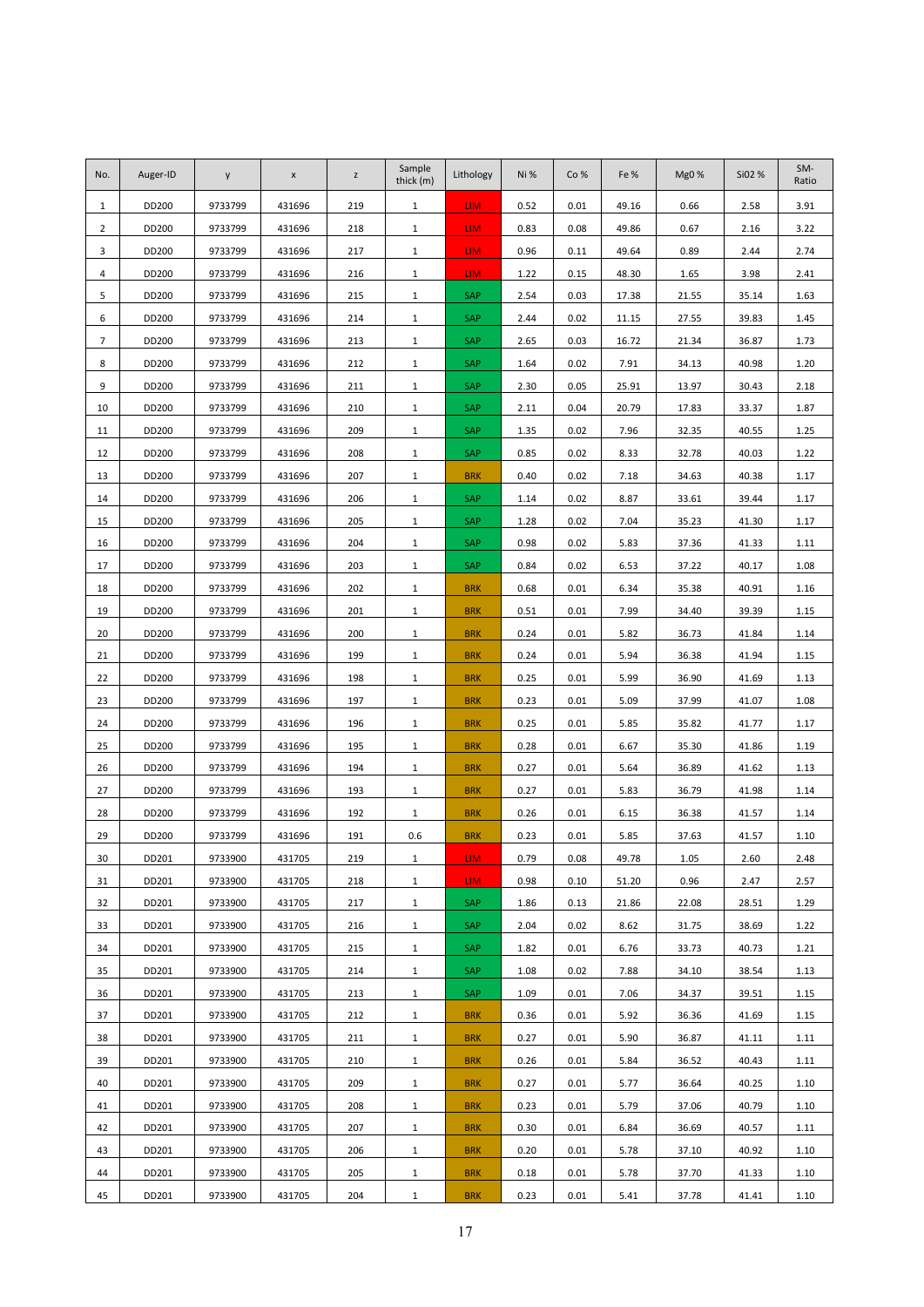| 46 | DD201 | 9733900 | 431705 | 203 | $\mathbf{1}$ | <b>BRK</b>      | 0.24 | 0.01 | 6.15  | 37.54 | 40.13 | 1.07 |
|----|-------|---------|--------|-----|--------------|-----------------|------|------|-------|-------|-------|------|
| 47 | DD202 | 9734001 | 431724 | 218 | $\mathbf{1}$ | LIM.            | 0.55 | 0.06 | 49.86 | 0.79  | 2.27  | 2.87 |
| 48 | DD202 | 9734001 | 431724 | 217 | $\mathbf{1}$ | LIM.            | 0.92 | 0.08 | 50.34 | 0.62  | 1.96  | 3.16 |
| 49 | DD202 | 9734001 | 431724 | 216 | $\mathbf{1}$ | LIM.            | 0.93 | 0.14 | 51.14 | 0.82  | 2.19  | 2.67 |
| 50 | DD202 | 9734001 | 431724 | 215 | $\mathbf{1}$ | LIM.            | 1.06 | 0.14 | 51.73 | 0.84  | 2.28  | 2.71 |
| 51 | DD202 | 9734001 | 431724 | 214 | 0.8          | LIM.            | 1.11 | 0.36 | 43.05 | 6.65  | 8.75  | 1.32 |
| 52 | DD218 | 9733702 | 431801 | 225 | $\mathbf{1}$ | LIM.            | 0.48 | 0.08 | 40.03 | 4.40  | 17.70 | 4.02 |
| 53 | DD218 | 9733702 | 431801 | 224 | $\mathbf{1}$ | LIM.            | 0.85 | 0.22 | 46.11 | 3.39  | 9.41  | 2.78 |
| 54 | DD218 | 9733702 | 431801 | 223 | $\mathbf{1}$ | LIM.            | 1.42 | 0.08 | 30.70 | 15.15 | 23.61 | 1.56 |
| 55 | DD218 | 9733702 | 431801 | 222 | $\mathbf{1}$ | SAP             | 1.50 | 0.03 | 14.20 | 27.22 | 37.36 | 1.37 |
| 56 | DD218 | 9733702 | 431801 | 221 | $\mathbf{1}$ | SAP             | 1.53 | 0.02 | 9.23  | 31.36 | 40.87 | 1.30 |
| 57 | DD218 | 9733702 | 431801 | 220 | $\mathbf{1}$ | SAP             | 1.10 | 0.02 | 9.09  | 33.12 | 40.11 | 1.21 |
| 58 | DD218 | 9733702 | 431801 | 219 | $\mathbf{1}$ | <b>BRK</b>      | 0.57 | 0.01 | 5.90  | 36.73 | 42.34 | 1.15 |
| 59 | DD218 | 9733702 | 431801 | 218 | $\mathbf{1}$ | <b>BRK</b>      | 0.60 | 0.01 | 6.08  | 36.51 | 41.86 | 1.15 |
| 60 | DD218 | 9733702 | 431801 | 217 | $\mathbf{1}$ | <b>BRK</b>      | 0.77 | 0.01 | 7.23  | 35.12 | 41.01 | 1.17 |
| 61 | DD218 | 9733702 | 431801 | 216 | $\mathbf{1}$ | <b>BRK</b>      | 0.77 | 0.01 | 6.55  | 35.08 | 42.07 | 1.20 |
| 62 | DD218 | 9733702 | 431801 | 215 | $\mathbf{1}$ | SAP             | 0.93 | 0.02 | 8.31  | 34.29 | 41.18 | 1.20 |
| 63 | DD218 | 9733702 | 431801 | 214 | $\mathbf{1}$ | SAP             | 0.88 | 0.01 | 6.97  | 35.48 | 41.67 | 1.17 |
| 64 | DD218 | 9733702 | 431801 | 213 | $\mathbf{1}$ | SAP             | 0.81 | 0.01 | 6.71  | 35.77 | 42.05 | 1.18 |
| 65 | DD218 | 9733702 | 431801 | 212 | $\mathbf{1}$ | <b>BRK</b>      | 0.69 | 0.01 | 7.43  | 36.31 | 40.93 | 1.13 |
| 66 | DD218 | 9733702 | 431801 | 211 | $\mathbf{1}$ | <b>BRK</b>      | 0.55 | 0.01 | 5.90  | 37.06 | 42.14 | 1.14 |
| 67 | DD218 | 9733702 | 431801 | 210 | $\mathbf{1}$ | <b>BRK</b>      | 0.51 | 0.01 | 6.43  | 35.36 | 40.87 | 1.16 |
| 68 | DD218 | 9733702 | 431801 | 209 | $\mathbf{1}$ | <b>BRK</b>      | 0.50 | 0.01 | 6.89  | 35.80 | 41.02 | 1.15 |
| 69 | DD218 | 9733702 | 431801 | 208 | $\mathbf{1}$ | <b>BRK</b>      | 0.42 | 0.01 | 5.98  | 37.06 | 41.25 | 1.11 |
| 70 | DD218 | 9733702 | 431801 | 207 | $\mathbf{1}$ | <b>BRK</b>      | 0.43 | 0.01 | 6.30  | 37.09 | 41.14 | 1.11 |
| 71 | DD218 | 9733702 | 431801 | 206 | $\mathbf{1}$ | <b>BRK</b>      | 0.49 | 0.01 | 5.77  | 37.39 | 41.30 | 1.10 |
| 72 | DD218 | 9733702 | 431801 | 205 | $\mathbf{1}$ | <b>BRK</b>      | 0.45 | 0.01 | 5.92  | 37.11 | 41.44 | 1.12 |
| 73 | DD218 | 9733702 | 431801 | 204 | $\mathbf{1}$ | <b>BRK</b>      | 0.31 | 0.01 | 4.67  | 38.75 | 42.17 | 1.09 |
| 74 | DD218 | 9733702 | 431801 | 203 | $\mathbf{1}$ | <b>BRK</b>      | 0.34 | 0.01 | 4.68  | 38.74 | 42.11 | 1.09 |
| 75 | DD218 | 9733702 | 431801 | 202 | $\mathbf{1}$ | <b>BRK</b>      | 0.37 | 0.01 | 5.80  | 37.72 | 40.69 | 1.08 |
| 76 | DD218 | 9733702 | 431801 | 201 | $\mathbf{1}$ | <b>BRK</b>      | 0.35 | 0.01 | 5.56  | 37.56 | 40.97 | 1.09 |
| 77 | DD218 | 9733702 | 431801 | 200 | $\mathbf{1}$ | <b>BRK</b>      | 0.29 | 0.01 | 4.69  | 38.12 | 41.49 | 1.09 |
| 78 | DD218 | 9733702 | 431801 | 199 | $\mathbf{1}$ | <b>BRK</b>      | 0.24 | 0.01 | 5.58  | 37.92 | 41.09 | 1.08 |
| 79 | DD219 | 9733808 | 431800 | 233 | $\mathbf{1}$ | LIM.            | 0.54 | 0.01 | 51.35 | 0.60  | 2.07  | 3.45 |
| 80 | DD219 | 9733808 | 431800 | 232 | $\mathbf{1}$ | LIM.            | 0.80 | 0.02 | 51.73 | 0.60  | 2.14  | 3.57 |
| 81 | DD219 | 9733808 | 431800 | 231 | $\mathbf{1}$ | LIM <sub></sub> | 0.87 | 0.06 | 51.41 | 0.80  | 2.16  | 2.70 |
| 82 | DD219 | 9733808 | 431800 | 230 | $\mathbf{1}$ | LIM.            | 0.92 | 0.21 | 50.15 | 0.66  | 1.90  | 2.88 |
| 83 | DD219 | 9733808 | 431800 | 229 | $\mathbf{1}$ | SAP             | 1.94 | 0.10 | 21.23 | 21.44 | 29.03 | 1.35 |
| 84 | DD219 | 9733808 | 431800 | 228 | $\mathbf{1}$ | <b>SAP</b>      | 1.94 | 0.02 | 7.39  | 33.60 | 39.79 | 1.18 |
| 85 | DD219 | 9733808 | 431800 | 227 | $\mathbf{1}$ | <b>SAP</b>      | 2.01 | 0.02 | 10.47 | 29.90 | 38.84 | 1.30 |
| 86 | DD219 | 9733808 | 431800 | 226 | $\mathbf{1}$ | SAP             | 1.96 | 0.03 | 11.37 | 28.10 | 38.85 | 1.38 |
| 87 | DD219 | 9733808 | 431800 | 225 | $\mathbf{1}$ | <b>SAP</b>      | 1.26 | 0.01 | 7.46  | 33.94 | 40.38 | 1.19 |
| 88 | DD219 | 9733808 | 431800 | 224 | $\mathbf{1}$ | <b>BRK</b>      | 0.27 | 0.01 | 6.35  | 35.88 | 41.39 | 1.15 |
| 89 | DD219 | 9733808 | 431800 | 223 | $\mathbf{1}$ | <b>BRK</b>      | 0.38 | 0.02 | 7.02  | 35.12 | 41.07 | 1.17 |
| 90 | DD219 | 9733808 | 431800 | 222 | $\mathbf{1}$ | <b>BRK</b>      | 0.41 | 0.02 | 7.54  | 34.62 | 40.71 | 1.18 |
| 91 | DD219 | 9733808 | 431800 | 221 | $\mathbf{1}$ | <b>BRK</b>      | 0.61 | 0.01 | 7.06  | 34.97 | 41.58 | 1.19 |
| 92 | DD220 | 9733903 | 431822 | 221 | $\mathbf{1}$ | LIM <sub></sub> | 0.46 | 0.02 | 50.72 | 0.79  | 1.87  | 2.37 |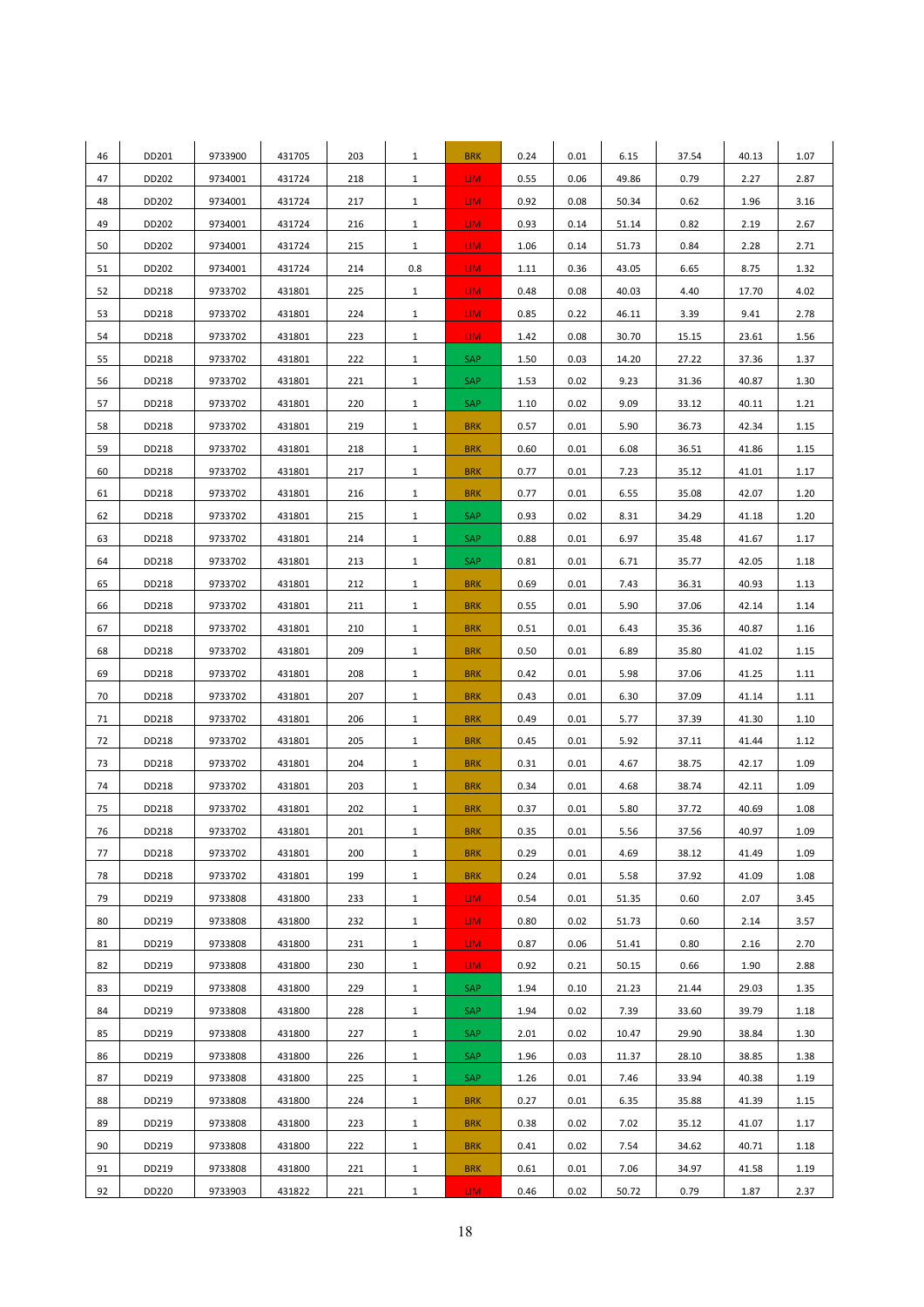| 93  | DD220 | 9733903 | 431822 | 220 | $\mathbf{1}$ | LIM.       | 0.67 | 0.04 | 51.54 | 0.68  | 1.68  | 2.47 |
|-----|-------|---------|--------|-----|--------------|------------|------|------|-------|-------|-------|------|
| 94  | DD220 | 9733903 | 431822 | 219 | $\mathbf{1}$ | LIM.       | 0.73 | 0.05 | 52.33 | 0.59  | 1.82  | 3.08 |
| 95  | DD220 | 9733903 | 431822 | 218 | $\mathbf{1}$ | LIM.       | 0.83 | 0.14 | 51.91 | 0.63  | 1.82  | 2.89 |
| 96  | DD220 | 9733903 | 431822 | 217 | $\mathbf{1}$ | LIM.       | 0.89 | 0.17 | 51.27 | 1.05  | 1.92  | 1.83 |
| 97  | DD220 | 9733903 | 431822 | 216 | $\mathbf{1}$ | LIM.       | 1.12 | 0.48 | 51.01 | 0.65  | 1.97  | 3.03 |
| 98  | DD220 | 9733903 | 431822 | 215 | $\mathbf{1}$ | LIM.       | 1.62 | 0.23 | 51.21 | 0.81  | 3.62  | 4.47 |
| 99  | DD220 | 9733903 | 431822 | 214 | $\mathbf{1}$ | LIM.       | 2.03 | 0.12 | 49.13 | 1.87  | 6.62  | 3.54 |
| 100 | DD220 | 9733903 | 431822 | 213 | $\mathbf{1}$ | LIM.       | 2.07 | 0.07 | 30.06 | 14.99 | 24.42 | 1.63 |
| 101 | DD220 | 9733903 | 431822 | 212 | $\mathbf{1}$ | SAP        | 2.08 | 0.05 | 22.23 | 20.36 | 29.23 | 1.44 |
| 102 | DD220 | 9733903 | 431822 | 211 | $\mathbf{1}$ | SAP        | 1.54 | 0.02 | 9.63  | 32.41 | 40.15 | 1.24 |
| 103 | DD220 | 9733903 | 431822 | 210 | $\mathbf{1}$ | <b>SAP</b> | 0.92 | 0.01 | 8.01  | 34.38 | 41.04 | 1.19 |
| 104 | DD220 | 9733903 | 431822 | 209 | $\mathbf{1}$ | <b>BRK</b> | 0.55 | 0.01 | 7.55  | 34.79 | 41.39 | 1.19 |
| 105 | DD220 | 9733903 | 431822 | 208 | $\mathbf{1}$ | <b>BRK</b> | 0.52 | 0.01 | 7.18  | 35.92 | 41.00 | 1.14 |
| 106 | DD220 | 9733903 | 431822 | 207 | $\mathbf{1}$ | <b>BRK</b> | 0.76 | 0.01 | 7.99  | 35.25 | 40.78 | 1.16 |
| 107 | DD220 | 9733903 | 431822 | 205 | 1.8          | SAP        | 0.93 | 0.01 | 7.42  | 34.91 | 41.17 | 1.18 |
| 108 | DD220 | 9733903 | 431822 | 204 | 0.2          | <b>BRK</b> | 0.73 | 0.01 | 7.53  | 35.74 | 41.34 | 1.16 |
| 109 | DD221 | 9733996 | 431797 | 219 | $\mathbf{1}$ | LIM.       | 0.58 | 0.01 | 52.69 | 0.44  | 1.51  | 3.43 |
| 110 | DD221 | 9733996 | 431797 | 218 | $\mathbf{1}$ | LIM.       | 0.69 | 0.02 | 52.48 | 0.58  | 1.59  | 2.74 |
| 111 | DD221 | 9733996 | 431797 | 217 | $\mathbf{1}$ | LIM.       | 0.80 | 0.03 | 53.00 | 0.80  | 1.66  | 2.08 |
| 112 | DD221 | 9733996 | 431797 | 216 | $\mathbf{1}$ | LIM.       | 1.17 | 0.23 | 51.11 | 1.77  | 2.86  | 1.62 |
| 113 | DD221 | 9733996 | 431797 | 215 | $\mathbf{1}$ | SAP        | 1.36 | 0.08 | 25.12 | 21.27 | 25.25 | 1.19 |
| 114 | DD221 | 9733996 | 431797 | 214 | $\mathbf{1}$ | SAP        | 1.35 | 0.03 | 12.89 | 31.27 | 36.17 | 1.16 |
| 115 | DD221 | 9733996 | 431797 | 213 | $\mathbf{1}$ | SAP        | 1.84 | 0.02 | 11.88 | 30.93 | 37.61 | 1.22 |
| 116 | DD221 | 9733996 | 431797 | 212 | $\mathbf{1}$ | <b>BRK</b> | 0.52 | 0.01 | 6.63  | 38.95 | 39.03 | 1.00 |
| 117 | DD221 | 9733996 | 431797 | 211 | $\mathbf{1}$ | <b>BRK</b> | 0.28 | 0.01 | 5.31  | 41.29 | 39.13 | 0.95 |
| 118 | DD222 | 9734100 | 431800 | 216 | $\mathbf{1}$ | LIM.       | 0.47 | 0.02 | 50.24 | 0.46  | 1.21  | 2.63 |
| 119 | DD222 | 9734100 | 431800 | 215 | $\mathbf{1}$ | LIM.       | 0.66 | 0.06 | 50.21 | 0.66  | 1.20  | 1.82 |
| 120 | DD222 | 9734100 | 431800 | 214 | $\mathbf{1}$ | LIM.       | 0.70 | 0.14 | 49.83 | 0.60  | 1.55  | 2.58 |
| 121 | DD222 | 9734100 | 431800 | 213 | $\mathbf{1}$ | LIM.       | 0.74 | 0.08 | 50.97 | 0.55  | 1.44  | 2.62 |
| 122 | DD222 | 9734100 | 431800 | 212 | $\mathbf{1}$ | LIM.       | 0.79 | 0.04 | 51.17 | 0.46  | 1.33  | 2.89 |
| 123 | DD222 | 9734100 | 431800 | 211 | $\mathbf 1$  | LIM.       | 0.66 | 0.07 | 50.79 | 0.57  | 1.45  | 2.54 |
| 124 | DD222 | 9734100 | 431800 | 210 | $\mathbf{1}$ | LIM.       | 0.82 | 0.09 | 51.35 | 0.47  | 1.25  | 2.66 |
| 125 | DD222 | 9734100 | 431800 | 209 | $\mathbf{1}$ | LIM.       | 0.86 | 0.12 | 51.01 | 0.62  | 1.41  | 2.27 |
| 126 | DD222 | 9734100 | 431800 | 208 | $\mathbf{1}$ | LIM.       | 1.15 | 0.16 | 51.06 | 0.74  | 1.72  | 2.32 |
| 127 | DD222 | 9734100 | 431800 | 207 | $\mathbf{1}$ | <b>BRK</b> | 0.39 | 0.03 | 10.71 | 34.19 | 36.80 | 1.08 |
| 128 | DD222 | 9734100 | 431800 | 206 | 0.5          | <b>BRK</b> | 0.23 | 0.01 | 5.77  | 39.11 | 40.67 | 1.04 |
| 129 | DD223 | 9734198 | 431803 | 198 | $\mathbf{1}$ | LIM.       | 0.63 | 0.07 | 51.06 | 0.61  | 2.20  | 3.61 |
| 130 | DD223 | 9734198 | 431803 | 197 | $\mathbf{1}$ | LIM.       | 0.96 | 0.11 | 48.28 | 2.45  | 4.70  | 1.92 |
| 131 | DD235 | 9733500 | 431900 | 130 | $\mathbf{1}$ | LIM.       | 0.76 | 0.09 | 33.69 | 15.76 | 20.05 | 1.27 |
| 132 | DD235 | 9733500 | 431900 | 129 | $\mathbf{1}$ | <b>BRK</b> | 0.66 | 0.04 | 15.57 | 31.39 | 33.65 | 1.07 |
| 133 | DD235 | 9733500 | 431900 | 128 | $\mathbf{1}$ | SAP        | 0.89 | 0.03 | 12.02 | 31.73 | 38.93 | 1.23 |
| 134 | DD235 | 9733500 | 431900 | 127 | $\mathbf{1}$ | <b>BRK</b> | 0.47 | 0.02 | 8.58  | 26.88 | 53.78 | 2.00 |
| 135 | DD235 | 9733500 | 431900 | 126 | $\mathbf{1}$ | <b>BRK</b> | 0.36 | 0.01 | 6.33  | 30.44 | 50.05 | 1.64 |
| 136 | DD235 | 9733500 | 431900 | 125 | $\mathbf{1}$ | <b>BRK</b> | 0.23 | 0.01 | 4.60  | 34.81 | 39.32 | 1.13 |
| 137 | DD235 | 9733500 | 431900 | 124 | $\mathbf{1}$ | <b>BRK</b> | 0.21 | 0.01 | 5.13  | 33.05 | 38.45 | 1.16 |
| 138 | DD235 | 9733500 | 431900 | 123 | $\mathbf{1}$ | <b>BRK</b> | 0.17 | 0.01 | 6.88  | 30.77 | 36.78 | 1.20 |
| 139 | DD235 | 9733500 | 431900 | 122 | $\mathbf{1}$ | <b>BRK</b> | 0.17 | 0.01 | 5.31  | 32.65 | 36.26 | 1.11 |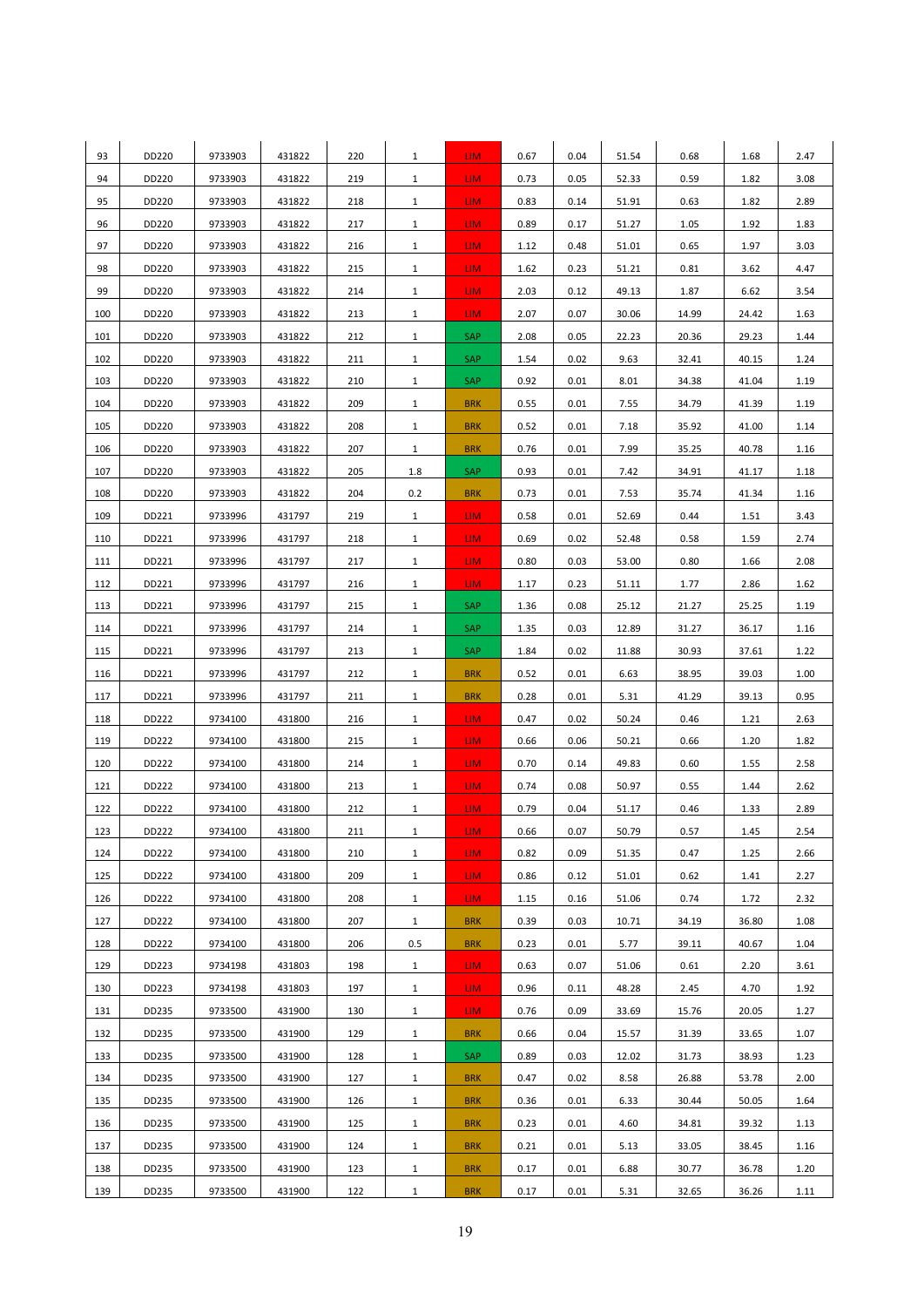| 140 | DD236 | 9733611 | 431874 | 205 | $\mathbf{1}$ | LIM.       | 0.44 | 0.07 | 53.25 | 0.58  | 2.10  | 3.62 |
|-----|-------|---------|--------|-----|--------------|------------|------|------|-------|-------|-------|------|
| 141 | DD236 | 9733611 | 431874 | 204 | $\mathbf{1}$ | LIM.       | 0.51 | 0.18 | 42.24 | 10.67 | 12.21 | 1.14 |
| 142 | DD236 | 9733611 | 431874 | 203 | $\mathbf{1}$ | <b>BRK</b> | 0.39 | 0.04 | 12.42 | 33.97 | 36.76 | 1.08 |
| 143 | DD236 | 9733611 | 431874 | 202 | $\mathbf{1}$ | <b>BRK</b> | 0.35 | 0.02 | 9.04  | 36.14 | 38.78 | 1.07 |
| 144 | DD236 | 9733611 | 431874 | 201 | $\mathbf{1}$ | <b>BRK</b> | 0.42 | 0.02 | 9.57  | 36.14 | 38.56 | 1.07 |
| 145 | DD236 | 9733611 | 431874 | 200 | $\mathbf{1}$ | <b>BRK</b> | 0.59 | 0.02 | 9.06  | 35.56 | 38.13 | 1.07 |
| 146 | DD236 | 9733611 | 431874 | 199 | $\mathbf{1}$ | <b>BRK</b> | 0.70 | 0.02 | 8.17  | 35.77 | 38.32 | 1.07 |
| 147 | DD236 | 9733611 | 431874 | 198 | $\mathbf{1}$ | <b>BRK</b> | 0.57 | 0.01 | 7.13  | 36.82 | 39.22 | 1.07 |
| 148 | DD236 | 9733611 | 431874 | 197 | $\mathbf{1}$ | <b>BRK</b> | 0.58 | 0.01 | 6.30  | 37.12 | 39.59 | 1.07 |
| 149 | DD236 | 9733611 | 431874 | 196 | $\mathbf{1}$ | <b>BRK</b> | 0.56 | 0.01 | 7.08  | 36.94 | 38.64 | 1.05 |
| 150 | DD236 | 9733611 | 431874 | 195 | $\mathbf{1}$ | <b>BRK</b> | 0.44 | 0.01 | 5.22  | 39.24 | 40.65 | 1.04 |
| 151 | DD236 | 9733611 | 431874 | 194 | $\mathbf{1}$ | <b>BRK</b> | 0.31 | 0.01 | 6.12  | 38.65 | 39.98 | 1.03 |
| 152 | DD236 | 9733611 | 431874 | 193 | $\mathbf{1}$ | <b>BRK</b> | 0.65 | 0.01 | 6.50  | 38.11 | 39.77 | 1.04 |
| 153 | DD236 | 9733611 | 431874 | 192 | $\mathbf{1}$ | <b>BRK</b> | 0.64 | 0.01 | 6.84  | 37.58 | 39.07 | 1.04 |
| 154 | DD236 | 9733611 | 431874 | 191 | $\mathbf{1}$ | <b>BRK</b> | 0.53 | 0.01 | 5.38  | 38.95 | 40.23 | 1.03 |
| 155 | DD237 | 9733687 | 431903 | 188 | $\mathbf{1}$ | <b>BRK</b> | 0.52 | 0.07 | 29.68 | 12.67 | 30.18 | 2.38 |
| 156 | DD237 | 9733687 | 431903 | 187 | $\mathbf{1}$ | <b>BRK</b> | 0.48 | 0.03 | 13.49 | 31.21 | 36.61 | 1.17 |
| 157 | DD237 | 9733687 | 431903 | 186 | $\mathbf{1}$ | <b>BRK</b> | 0.48 | 0.02 | 11.43 | 33.92 | 37.72 | 1.11 |
| 158 | DD237 | 9733687 | 431903 | 185 | $\mathbf{1}$ | <b>BRK</b> | 0.56 | 0.02 | 8.80  | 36.03 | 38.74 | 1.08 |
| 159 | DD237 | 9733687 | 431903 | 184 | $\mathbf{1}$ | <b>BRK</b> | 0.43 | 0.01 | 6.69  | 37.39 | 39.87 | 1.07 |
| 160 | DD237 | 9733687 | 431903 | 183 | $\mathbf{1}$ | <b>BRK</b> | 0.51 | 0.01 | 7.17  | 37.11 | 39.71 | 1.07 |
| 161 | DD237 | 9733687 | 431903 | 182 | $\mathbf{1}$ | <b>BRK</b> | 0.52 | 0.01 | 3.73  | 39.90 | 41.99 | 1.05 |
| 162 | DD237 | 9733687 | 431903 | 181 | $\mathbf{1}$ | <b>BRK</b> | 0.41 | 0.01 | 2.40  | 40.76 | 42.13 | 1.03 |
| 163 | DD237 | 9733687 | 431903 | 180 | $\mathbf{1}$ | <b>BRK</b> | 0.27 | 0.01 | 5.96  | 38.45 | 39.84 | 1.04 |
| 164 | DD237 | 9733687 | 431903 | 179 | $\mathbf{1}$ | <b>BRK</b> | 0.24 | 0.01 | 5.12  | 39.76 | 41.34 | 1.04 |
| 165 | DD237 | 9733687 | 431903 | 178 | $\mathbf{1}$ | <b>BRK</b> | 0.26 | 0.01 | 5.94  | 38.45 | 40.33 | 1.05 |
| 166 | DD237 | 9733687 | 431903 | 177 | $\mathbf{1}$ | <b>BRK</b> | 0.25 | 0.01 | 5.18  | 39.17 | 41.05 | 1.05 |
| 167 | DD237 | 9733687 | 431903 | 176 | $\mathbf{1}$ | <b>BRK</b> | 0.25 | 0.01 | 5.43  | 38.97 | 40.69 | 1.04 |
| 168 | DD237 | 9733687 | 431903 | 175 | $\mathbf{1}$ | <b>BRK</b> | 0.26 | 0.01 | 5.86  | 38.54 | 41.53 | 1.08 |
| 169 | DD237 | 9733687 | 431903 | 174 | $\mathbf{1}$ | <b>BRK</b> | 0.29 | 0.01 | 4.93  | 38.70 | 42.07 | 1.09 |
| 170 | DD237 | 9733687 | 431903 | 173 | $\mathbf{1}$ | <b>BRK</b> | 0.43 | 0.01 | 5.30  | 38.62 | 40.57 | 1.05 |
| 171 | DD237 | 9733687 | 431903 | 172 | $\mathbf{1}$ | <b>BRK</b> | 0.27 | 0.01 | 5.70  | 39.14 | 40.84 | 1.04 |
| 172 | DD237 | 9733687 | 431903 | 171 | $\mathbf{1}$ | <b>BRK</b> | 0.25 | 0.01 | 5.86  | 39.04 | 41.00 | 1.05 |
| 173 | DD237 | 9733687 | 431903 | 170 | $\mathbf{1}$ | <b>BRK</b> | 0.25 | 0.01 | 6.43  | 38.32 | 40.00 | 1.04 |
| 174 | DD237 | 9733687 | 431903 | 169 | $\mathbf{1}$ | <b>BRK</b> | 0.24 | 0.01 | 5.39  | 39.12 | 40.92 | 1.05 |
| 175 | DD237 | 9733687 | 431903 | 168 | $\mathbf{1}$ | <b>BRK</b> | 0.23 | 0.01 | 4.52  | 39.60 | 41.04 | 1.04 |
| 176 | DD238 | 9733807 | 431894 | 215 | $\mathbf{1}$ | LIM.       | 0.54 | 0.07 | 51.50 | 1.16  | 3.10  | 2.67 |
| 177 | DD238 | 9733807 | 431894 | 214 | $\mathbf{1}$ | LIM.       | 0.75 | 0.24 | 45.85 | 4.53  | 9.67  | 2.13 |
| 178 | DD238 | 9733807 | 431894 | 213 | $\mathbf{1}$ | <b>BRK</b> | 0.56 | 0.06 | 10.59 | 26.46 | 50.39 | 1.90 |
| 179 | DD238 | 9733807 | 431894 | 212 | $\mathbf{1}$ | <b>SAP</b> | 0.82 | 0.01 | 7.62  | 35.52 | 40.45 | 1.14 |
| 180 | DD238 | 9733807 | 431894 | 211 | $\mathbf{1}$ | <b>BRK</b> | 0.78 | 0.02 | 10.74 | 33.41 | 37.57 | 1.12 |
| 181 | DD238 | 9733807 | 431894 | 210 | $\mathbf{1}$ | <b>BRK</b> | 0.61 | 0.02 | 8.79  | 35.49 | 39.08 | 1.10 |
| 182 | DD238 | 9733807 | 431894 | 209 | $\mathbf{1}$ | <b>BRK</b> | 0.74 | 0.01 | 7.34  | 36.47 | 40.13 | 1.10 |
| 183 | DD238 | 9733807 | 431894 | 208 | $\mathbf{1}$ | <b>BRK</b> | 0.69 | 0.01 | 6.07  | 36.69 | 40.68 | 1.11 |
| 184 | DD238 | 9733807 | 431894 | 207 | $\mathbf{1}$ | <b>BRK</b> | 0.59 | 0.01 | 6.81  | 36.80 | 40.10 | 1.09 |
| 185 | DD238 | 9733807 | 431894 | 206 | $\mathbf{1}$ | <b>BRK</b> | 0.39 | 0.01 | 6.08  | 32.84 | 34.87 | 1.06 |
| 186 | DD238 | 9733807 | 431894 | 205 | $\mathbf{1}$ | <b>BRK</b> | 0.58 | 0.01 | 8.29  | 40.95 | 44.27 | 1.08 |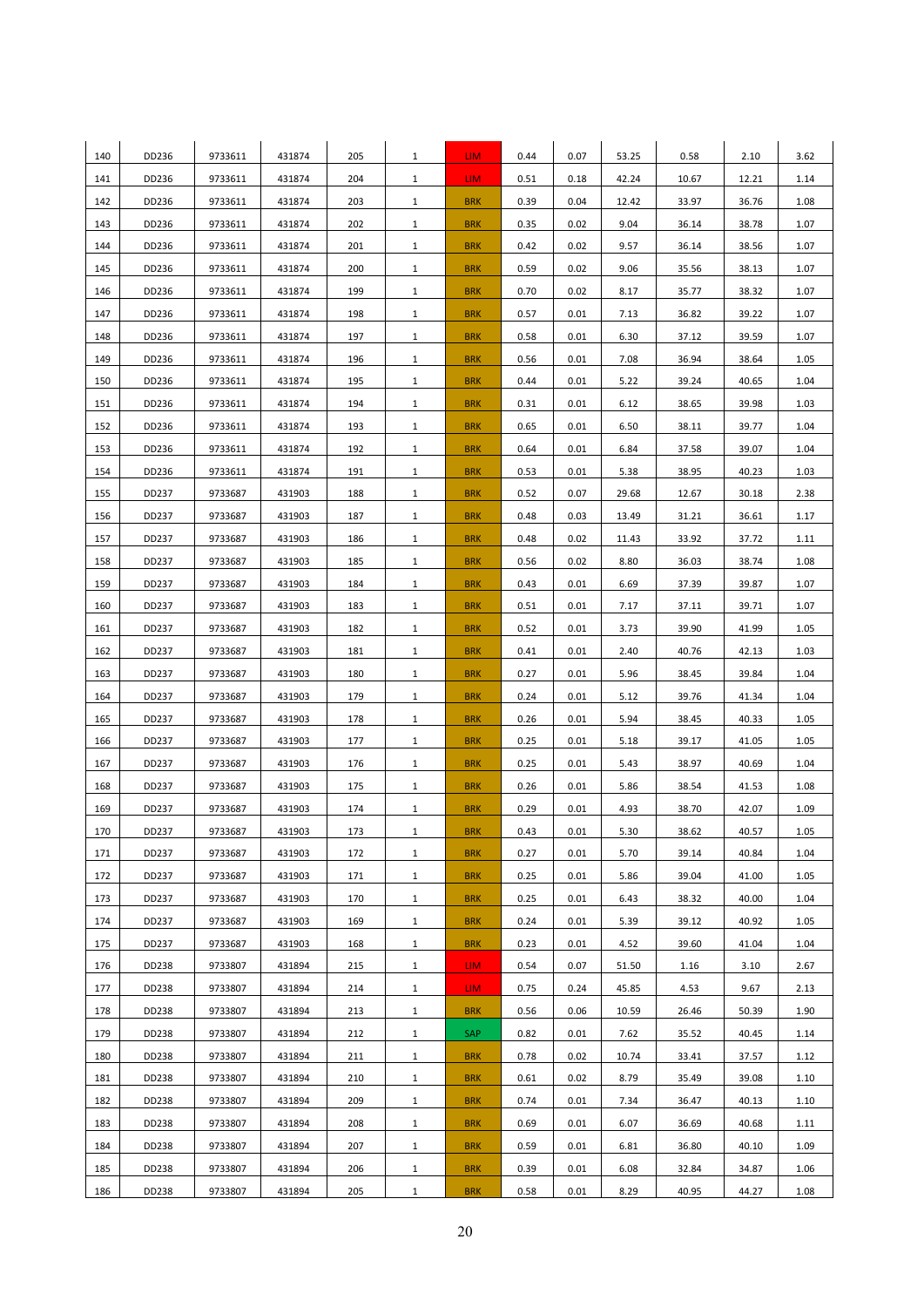| 187     | DD238 | 9733807 | 431894 | 204 | $\mathbf{1}$ | <b>BRK</b>      | 0.42 | 0.01 | 6.43  | 37.93 | 39.92 | 1.05 |
|---------|-------|---------|--------|-----|--------------|-----------------|------|------|-------|-------|-------|------|
| 188     | DD238 | 9733807 | 431894 | 203 | $\mathbf{1}$ | <b>BRK</b>      | 0.31 | 0.01 | 5.63  | 38.62 | 40.59 | 1.05 |
| 189     | DD238 | 9733807 | 431894 | 202 | $\mathbf{1}$ | <b>BRK</b>      | 0.31 | 0.01 | 5.24  | 38.65 | 40.84 | 1.06 |
| 190     | DD238 | 9733807 | 431894 | 201 | $\mathbf{1}$ | <b>BRK</b>      | 0.27 | 0.01 | 4.73  | 38.78 | 40.98 | 1.06 |
| 191     | DD238 | 9733807 | 431894 | 200 | $\mathbf{1}$ | <b>BRK</b>      | 0.27 | 0.01 | 3.50  | 39.43 | 41.85 | 1.06 |
| 192     | DD238 | 9733807 | 431894 | 199 | $\mathbf{1}$ | <b>BRK</b>      | 0.29 | 0.01 | 3.93  | 39.63 | 41.83 | 1.06 |
| 193     | DD238 | 9733807 | 431894 | 198 | $\mathbf{1}$ | <b>BRK</b>      | 0.26 | 0.01 | 3.46  | 39.79 | 41.52 | 1.04 |
| 194     | DD238 | 9733807 | 431894 | 197 | $\mathbf{1}$ | <b>BRK</b>      | 0.26 | 0.01 | 5.50  | 38.61 | 41.63 | 1.08 |
| 195     | DD238 | 9733807 | 431894 | 196 | $\mathbf{1}$ | <b>BRK</b>      | 0.30 | 0.01 | 5.75  | 38.81 | 41.30 | 1.06 |
| 196     | DD239 | 9733901 | 431898 | 236 | $\mathbf{1}$ | LIM.            | 0.63 | 0.09 | 51.91 | 0.56  | 2.87  | 5.13 |
| 197     | DD239 | 9733901 | 431898 | 235 | $\mathbf{1}$ | LIM.            | 0.84 | 0.11 | 53.76 | 0.69  | 2.31  | 3.35 |
| 198     | DD239 | 9733901 | 431898 | 234 | $\mathbf{1}$ | LIM.            | 1.29 | 0.15 | 40.31 | 10.35 | 13.37 | 1.29 |
| 199     | DD239 | 9733901 | 431898 | 233 | $\mathbf{1}$ | SAP             | 0.90 | 0.02 | 8.89  | 34.43 | 38.69 | 1.12 |
| 200     | DD239 | 9733901 | 431898 | 232 | $\mathbf{1}$ | SAP             | 1.12 | 0.02 | 8.52  | 35.22 | 39.03 | 1.11 |
| 201     | DD239 | 9733901 | 431898 | 231 | $\mathbf{1}$ | SAP             | 0.93 | 0.02 | 7.37  | 35.45 | 39.77 | 1.12 |
| 202     | DD239 | 9733901 | 431898 | 230 | $\mathbf{1}$ | SAP             | 1.41 | 0.02 | 12.06 | 29.33 | 36.95 | 1.26 |
| 203     | DD239 | 9733901 | 431898 | 229 | $\mathbf{1}$ | <b>BRK</b>      | 0.79 | 0.02 | 8.04  | 35.17 | 39.83 | 1.13 |
| 204     | DD239 | 9733901 | 431898 | 228 | $\mathbf{1}$ | <b>SAP</b>      | 1.38 | 0.03 | 12.92 | 29.61 | 37.30 | 1.26 |
| 205     | DD239 | 9733901 | 431898 | 227 | $\mathbf{1}$ | <b>BRK</b>      | 0.59 | 0.01 | 7.08  | 35.90 | 40.03 | 1.12 |
| 206     | DD239 | 9733901 | 431898 | 226 | $\mathbf{1}$ | <b>BRK</b>      | 0.72 | 0.02 | 8.64  | 34.56 | 38.98 | 1.13 |
| 207     | DD239 | 9733901 | 431898 | 225 | $\mathbf{1}$ | <b>BRK</b>      | 0.63 | 0.02 | 8.06  | 35.39 | 39.47 | 1.12 |
| 208     | DD239 | 9733901 | 431898 | 224 | $\mathbf{1}$ | <b>BRK</b>      | 0.50 | 0.01 | 7.09  | 35.40 | 40.74 | 1.15 |
| 209     | DD239 | 9733901 | 431898 | 223 | $\mathbf{1}$ | <b>BRK</b>      | 0.44 | 0.01 | 7.60  | 36.07 | 39.66 | 1.10 |
| 210     | DD239 | 9733901 | 431898 | 222 | $\mathbf{1}$ | <b>BRK</b>      | 0.30 | 0.01 | 5.96  | 37.15 | 39.94 | 1.08 |
| 211     | DD239 | 9733901 | 431898 | 221 | $\mathbf{1}$ | <b>BRK</b>      | 0.45 | 0.01 | 7.58  | 35.98 | 39.62 | 1.10 |
| 212     | DD240 | 9734003 | 431901 | 205 | $\mathbf{1}$ | LIM.            | 0.58 | 0.02 | 53.34 | 0.48  | 1.36  | 2.83 |
| 213     | DD240 | 9734003 | 431901 | 204 | $\mathbf{1}$ | LIM.            | 1.22 | 0.28 | 53.02 | 0.68  | 1.66  | 2.44 |
| 214     | DD240 | 9734003 | 431901 | 203 | $\mathbf{1}$ | SAP             | 1.65 | 0.21 | 19.57 | 25.00 | 30.89 | 1.24 |
| 215     | DD240 | 9734003 | 431901 | 202 | $\mathbf{1}$ | <b>SAP</b>      | 1.41 | 0.14 | 13.62 | 29.66 | 35.47 | 1.20 |
| 216     | DD240 | 9734003 | 431901 | 201 | $\mathbf{1}$ | <b>BRK</b>      | 0.59 | 0.03 | 7.26  | 39.58 | 37.98 | 0.96 |
| $217\,$ | DD240 | 9734003 | 431901 | 200 | $\mathbf{1}$ | <b>BRK</b>      | 0.49 | 0.01 | 6.22  | 39.32 | 39.37 | 1.00 |
| 218     | DD240 | 9734003 | 431901 | 199 | $\mathbf{1}$ | <b>BRK</b>      | 0.72 | 0.02 | 10.48 | 34.07 | 37.91 | 1.11 |
| 219     | DD240 | 9734003 | 431901 | 198 | $\mathbf{1}$ | <b>BRK</b>      | 0.73 | 0.03 | 14.83 | 30.22 | 34.60 | 1.14 |
| 220     | DD240 | 9734003 | 431901 | 197 | $\mathbf{1}$ | <b>BRK</b>      | 0.74 | 0.02 | 10.46 | 33.05 | 37.77 | 1.14 |
| 221     | DD240 | 9734003 | 431901 | 196 | $\mathbf{1}$ | <b>BRK</b>      | 0.63 | 0.02 | 9.79  | 33.04 | 38.81 | 1.17 |
| 222     | DD240 | 9734003 | 431901 | 195 | $\mathbf{1}$ | <b>BRK</b>      | 0.43 | 0.01 | 8.41  | 34.24 | 39.93 | 1.17 |
| 223     | DD240 | 9734003 | 431901 | 194 | $\mathbf{1}$ | <b>BRK</b>      | 0.41 | 0.01 | 7.73  | 36.41 | 39.57 | 1.09 |
| 224     | DD240 | 9734003 | 431901 | 193 | $\mathbf{1}$ | <b>BRK</b>      | 0.35 | 0.01 | 6.89  | 36.53 | 41.02 | 1.12 |
| 225     | DD240 | 9734003 | 431901 | 192 | $\mathbf{1}$ | <b>BRK</b>      | 0.37 | 0.01 | 6.55  | 37.57 | 40.15 | 1.07 |
| 226     | DD240 | 9734003 | 431901 | 191 | $\mathbf{1}$ | <b>BRK</b>      | 0.39 | 0.01 | 7.08  | 36.60 | 40.68 | 1.11 |
| 227     | DD241 | 9734096 | 431898 | 204 | $\mathbf{1}$ | LIM <sub></sub> | 0.56 | 0.02 | 50.85 | 0.55  | 1.41  | 2.56 |
| 228     | DD241 | 9734096 | 431898 | 203 | $\mathbf{1}$ | LIM <sub></sub> | 0.80 | 0.08 | 50.41 | 0.45  | 1.38  | 3.07 |
| 229     | DD241 | 9734096 | 431898 | 202 | $\mathbf{1}$ | LIM <sub></sub> | 1.21 | 0.16 | 45.73 | 4.29  | 6.53  | 1.52 |
| 230     | DD241 | 9734096 | 431898 | 201 | $\mathbf{1}$ | LIM.            | 1.92 | 0.08 | 34.11 | 11.80 | 18.79 | 1.59 |
| 231     | DD241 | 9734096 | 431898 | 200 | $\mathbf{1}$ | LIM.            | 1.97 | 0.10 | 33.96 | 12.35 | 19.06 | 1.54 |
| 232     | DD241 | 9734096 | 431898 | 199 | $\mathbf{1}$ | SAP             | 1.70 | 0.03 | 12.39 | 29.46 | 35.75 | 1.21 |
| 233     | DD241 | 9734096 | 431898 | 198 | $\mathbf{1}$ | <b>SAP</b>      | 1.54 | 0.02 | 9.21  | 32.51 | 38.90 | 1.20 |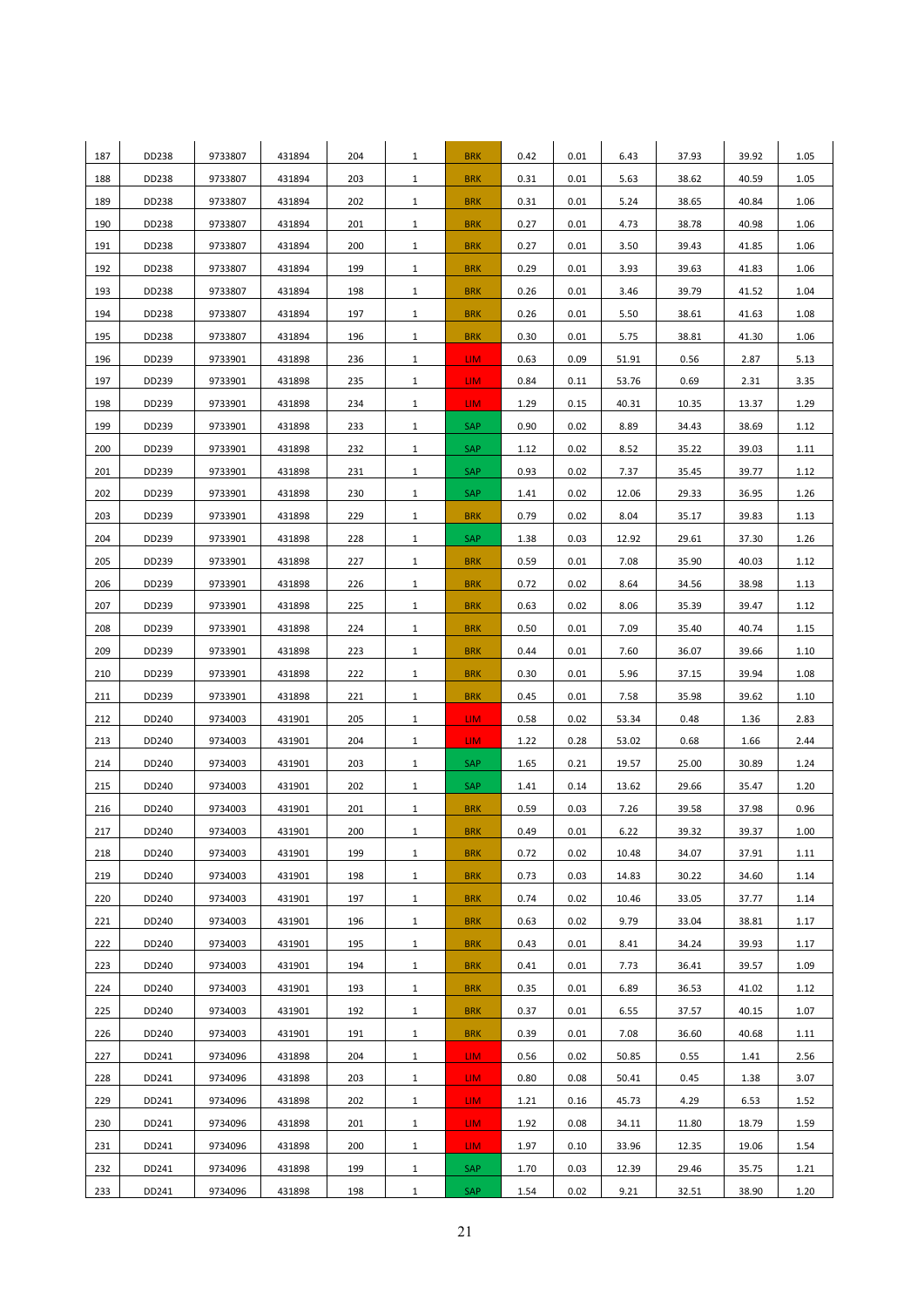| 234        | DD241          | 9734096            | 431898           | 197        | $\mathbf{1}$                 | SAP                      | 0.84         | 0.01         | 7.00         | 35.23          | 40.94          | 1.16         |
|------------|----------------|--------------------|------------------|------------|------------------------------|--------------------------|--------------|--------------|--------------|----------------|----------------|--------------|
| 235        | DD241          | 9734096            | 431898           | 196        | $\mathbf{1}$                 | <b>BRK</b>               | 0.30         | 0.01         | 6.47         | 36.80          | 40.91          | 1.11         |
| 236        | DD241          | 9734096            | 431898           | 195        | $\mathbf{1}$                 | <b>BRK</b>               | 0.24         | 0.01         | 5.97         | 37.11          | 41.26          | 1.11         |
| 237        | DD241          | 9734096            | 431898           | 194        | $\mathbf{1}$                 | <b>BRK</b>               | 0.22         | 0.01         | 5.57         | 37.15          | 40.96          | 1.10         |
| 238        | DD241          | 9734096            | 431898           | 193        | $\mathbf{1}$                 | <b>BRK</b>               | 0.24         | 0.01         | 6.39         | 37.24          | 40.45          | 1.09         |
| 239        | DD241          | 9734096            | 431898           | 192        | $\mathbf{1}$                 | <b>BRK</b>               | 0.24         | 0.01         | 5.69         | 38.30          | 39.88          | 1.04         |
| 240        | DD242          | 9734200            | 431898           | 189        | $\mathbf{1}$                 | LIM.                     | 0.66         | 0.06         | 52.88        | 0.55           | 2.11           | 3.84         |
| 241        | DD242          | 9734200            | 431898           | 188        | $\mathbf{1}$                 | LIM.                     | 1.06         | 0.12         | 52.37        | 0.82           | 2.37           | 2.89         |
| 242        | DD242          | 9734200            | 431898           | 187        | $\mathbf{1}$                 | LIM.                     | 1.79         | 0.21         | 33.94        | 14.23          | 18.57          | 1.30         |
| 243        | DD242          | 9734200            | 431898           | 186        | $\mathbf{1}$                 | SAP                      | 1.91         | 0.04         | 9.98         | 31.98          | 38.56          | 1.21         |
| 244        | DD242          | 9734200            | 431898           | 185        | $\mathbf{1}$                 | SAP                      | 1.43         | 0.03         | 8.27         | 33.97          | 39.35          | 1.16         |
| 245        | DD242          | 9734200            | 431898           | 184        | $\mathbf{1}$                 | SAP                      | 1.98         | 0.04         | 9.40         | 31.40          | 38.21          | 1.22         |
| 246        | DD242          | 9734200            | 431898           | 183        | $\mathbf{1}$                 | SAP                      | 1.88         | 0.03         | 10.56        | 31.00          | 37.11          | 1.20         |
| 247        | DD242          | 9734200            | 431898           | 182        | $\mathbf{1}$                 | SAP                      | 1.66         | 0.02         | 9.23         | 32.37          | 38.05          | 1.18         |
| 248        | DD242          | 9734200            | 431898           | 181        | $\mathbf{1}$                 | SAP                      | 1.26         | 0.01         | 7.48         | 34.74          | 39.87          | 1.15         |
| 249        | DD242          | 9734200            | 431898           | 180        | $\mathbf{1}$                 | SAP                      | 1.03         | 0.01         | 7.92         | 35.13          | 38.73          | 1.10         |
| 250        | DD242          | 9734200            | 431898           | 179        | $\mathbf{1}$                 | <b>BRK</b>               | 0.70         | 0.01         | 6.37         | 36.66          | 40.57          | 1.11         |
| 251        | DD242          | 9734200            | 431898           | 178        | $\mathbf{1}$                 | <b>BRK</b>               | 0.38         | 0.01         | 6.25         | 37.66          | 40.63          | 1.08         |
| 252        | DD242          | 9734200            | 431898           | 177        | $\mathbf{1}$                 | <b>BRK</b>               | 0.26         | 0.01         | 5.87         | 37.93          | 40.40          | 1.07         |
| 253        | DD242          | 9734200            | 431898           | 176        | $\mathbf{1}$                 | <b>BRK</b>               | 0.28         | 0.01         | 6.25         | 37.47          | 39.88          | 1.06         |
| 254        | DD243          | 9734297            | 431897           | 190        | $\mathbf{1}$                 | SAP                      | 1.27         | 0.06         | 25.51        | 21.09          | 25.39          | 1.20         |
| 255        | DD243          | 9734297            | 431897           | 189        | $\mathbf{1}$                 | <b>BRK</b>               | 0.69         | 0.03         | 10.01        | 33.59          | 38.47          | 1.15         |
| 256        | DD243          | 9734297            | 431897           | 188        | $\mathbf{1}$                 | <b>BRK</b>               | 0.60         | 0.02         | 6.08         | 36.44          | 40.98          | 1.12         |
| 257        | DD243          | 9734297            | 431897           | 187        | $\mathbf{1}$                 | <b>BRK</b>               | 0.26         | 0.02         | 5.47         | 38.21          | 40.80          | 1.07         |
| 258        | DD243          | 9734297            | 431897           | 186        | $\mathbf{1}$                 | <b>BRK</b>               | 0.24         | 0.01         | 4.93         | 38.88          | 39.82          | 1.02         |
| 259        | DD243          | 9734297            | 431897           | 185        | $\mathbf{1}$                 | <b>BRK</b>               | 0.25         | 0.02         | 6.10         | 38.00          | 41.00          | 1.08         |
| 260        | DD243          | 9734297            | 431897           | 184        | $\mathbf{1}$                 | <b>BRK</b>               | 0.25         | 0.01         | 5.50         | 37.76          | 42.22          | 1.12         |
| 261        | DD243          | 9734297            | 431897           | 183        | $\mathbf{1}$                 | <b>BRK</b>               | 0.24         | 0.01         | 5.55         | 37.21          | 43.13          | 1.16         |
| 262        | DD243          | 9734297            | 431897           | 182        | $\mathbf{1}$                 | <b>BRK</b>               | 0.25         | 0.01         | 5.38         | 36.87          | 41.88          | 1.14         |
| 263        | DD243          | 9734297            | 431897           | 181        | $\mathbf{1}$                 | <b>BRK</b>               | 0.23         | 0.01         | 5.11         | 37.88          | 41.78          | 1.10         |
| 264        | DD243          | 9734297            | 431897           | 180        | $\mathbf{1}$                 | <b>BRK</b>               | 0.25         | 0.01         | 5.04         | 37.39          | 41.70          | 1.12         |
| 265        | DD254          | 9733496            | 432002           | 159        | $\mathbf{1}$                 | <b>BRK</b>               | 0.07         | 0.01         | 14.16        | 4.40           | 34.41          | 7.82         |
| 266        | DD254          | 9733496            | 432002           | 158        | $\mathbf{1}$                 | <b>BRK</b>               | 0.11         | 0.01         | 12.81        | 10.75          | 40.57          | 3.77         |
| 267        | DD254          | 9733496            | 432002           | 157        | $\mathbf{1}$                 | <b>BRK</b>               | 0.07         | 0.01         | 12.64        | 6.59           | 41.19          | 6.25         |
| 268        | DD254          | 9733496            | 432002           | 156        | $\mathbf{1}$                 | <b>BRK</b>               | 0.02         | 0.01         | 11.51        | 2.50           | 43.11          | 17.24        |
| 269        | DD254          | 9733496            | 432002           | 155        | $\mathbf{1}$                 | <b>BRK</b>               | 0.02         | 0.01         | 10.51        | 4.19           | 46.43          | 11.08        |
| 280        | DD260<br>DD260 | 9734095            | 431994           | 180<br>179 | $\mathbf{1}$                 | LIM.                     | 0.72         | 0.09<br>0.40 | 51.63        | 0.90           | 2.20           | 2.44         |
| 281        |                | 9734095            | 431994           |            | $\mathbf{1}$                 | LIM.                     | 1.45         |              | 50.50        | 1.80           | 3.98           | 2.21         |
| 282<br>283 | DD260<br>DD260 | 9734095<br>9734095 | 431994<br>431994 | 178<br>177 | $\mathbf{1}$<br>$\mathbf{1}$ | <b>BRK</b><br><b>BRK</b> | 0.67<br>0.37 | 0.03<br>0.01 | 8.16<br>6.60 | 34.79<br>35.86 | 39.10<br>40.80 | 1.12         |
| 284        | DD260          | 9734095            | 431994           | 176        | $\mathbf{1}$                 | <b>BRK</b>               | 0.29         | 0.01         | 4.93         | 38.09          |                | 1.14         |
| 285        | DD260          | 9734095            | 431994           | 175        | $\mathbf{1}$                 | <b>BRK</b>               | 0.39         | 0.01         | 6.14         | 36.76          | 41.84<br>40.68 | 1.10<br>1.11 |
| 286        | DD260          | 9734095            | 431994           | 174        | $\mathbf{1}$                 | <b>BRK</b>               | 0.26         | 0.01         | 5.80         | 37.30          | 40.97          | 1.10         |
| 287        | DD260          | 9734095            | 431994           | 173        | $\mathbf{1}$                 | <b>BRK</b>               | 0.36         | 0.01         | 5.44         | 37.45          | 40.70          | 1.09         |
| 288        | DD260          | 9734095            | 431994           | 172        | $\mathbf{1}$                 | <b>BRK</b>               | 0.33         | 0.01         | 5.56         | 37.26          | 41.27          | 1.11         |
| 289        | DD261          | 9734206            | 432003           | 153        | $\mathbf{1}$                 | LIM.                     | 0.66         | 0.08         | 52.67        | 0.71           | 2.07           | 2.92         |
| 290        | DD261          | 9734206            | 432003           | 152        | $\mathbf{1}$                 | LIM <sub></sub>          | 0.75         | 0.08         | 52.91        | 0.65           | 2.02           | 3.11         |
|            |                |                    |                  |            |                              |                          |              |              |              |                |                |              |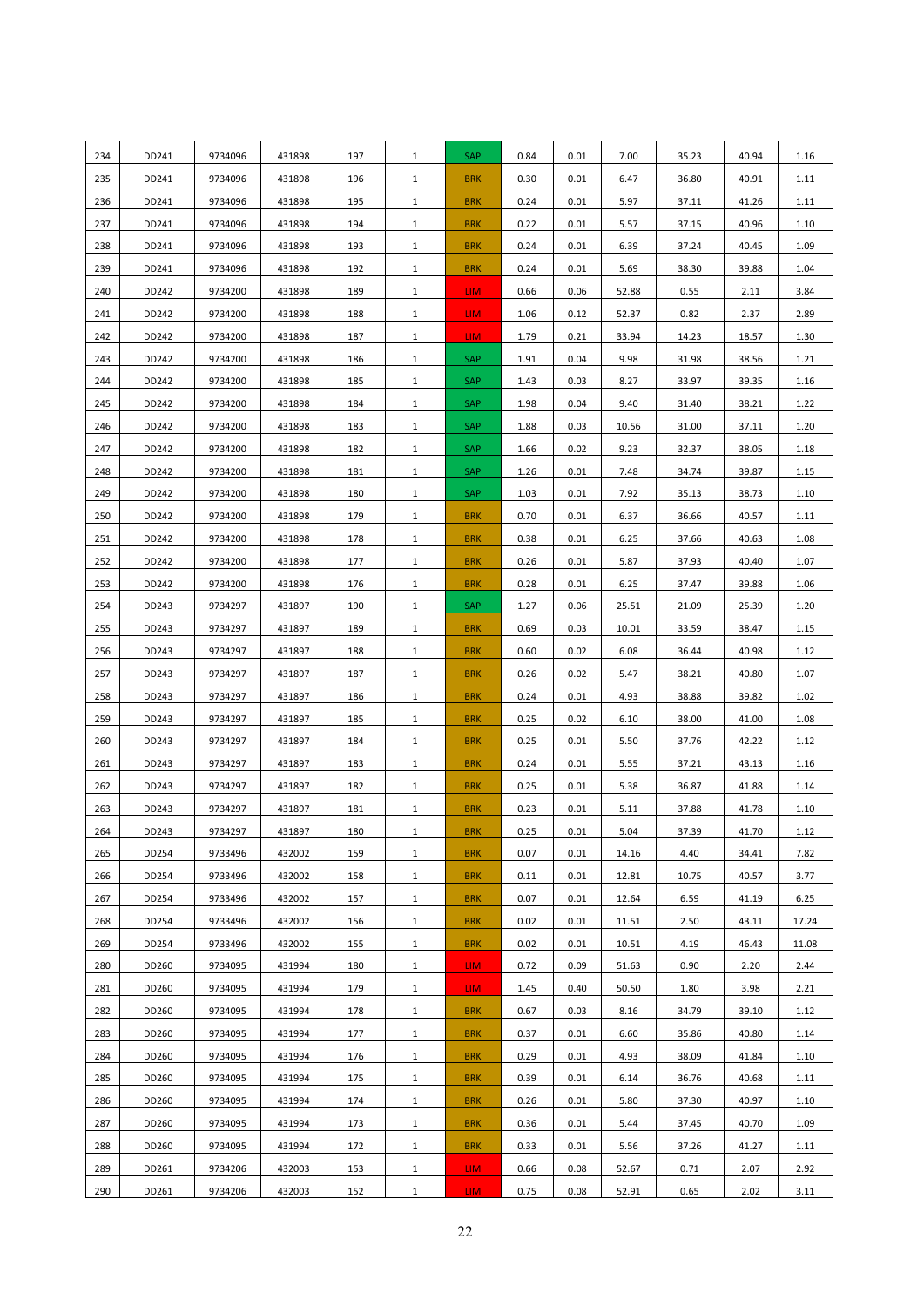| 291 | DD261 | 9734206 | 432003 | 151 | $\mathbf{1}$ | SAP        | 1.14 | 0.08 | 16.57 | 28.46 | 32.53 | 1.14 |
|-----|-------|---------|--------|-----|--------------|------------|------|------|-------|-------|-------|------|
| 292 | DD261 | 9734206 | 432003 | 150 | $\mathbf{1}$ | SAP        | 0.95 | 0.02 | 10.74 | 31.99 | 38.44 | 1.20 |
| 293 | DD261 | 9734206 | 432003 | 149 | $\mathbf{1}$ | SAP        | 0.88 | 0.02 | 9.01  | 31.91 | 39.99 | 1.25 |
| 294 | DD261 | 9734206 | 432003 | 148 | $\mathbf{1}$ | <b>BRK</b> | 0.57 | 0.02 | 10.11 | 31.72 | 39.45 | 1.24 |
| 295 | DD261 | 9734206 | 432003 | 147 | $\mathbf{1}$ | <b>BRK</b> | 0.51 | 0.01 | 7.83  | 34.24 | 40.40 | 1.18 |
| 296 | DD261 | 9734206 | 432003 | 146 | $\mathbf{1}$ | <b>SAP</b> | 1.20 | 0.01 | 6.43  | 35.05 | 40.61 | 1.16 |
| 297 | DD261 | 9734206 | 432003 | 145 | $\mathbf{1}$ | <b>BRK</b> | 0.68 | 0.01 | 7.08  | 32.86 | 41.10 | 1.25 |
| 298 | DD262 | 9733900 | 431850 | 217 | $\mathbf{1}$ | LIM.       | 0.32 | 0.06 | 49.56 | 0.43  | 2.39  | 5.56 |
| 299 | DD262 | 9733900 | 431850 | 216 | $\mathbf{1}$ | LIM.       | 0.40 | 0.05 | 50.21 | 0.72  | 2.41  | 3.35 |
| 300 | DD262 | 9733900 | 431850 | 215 | $\mathbf{1}$ | LIM.       | 0.62 | 0.06 | 51.24 | 0.71  | 2.19  | 3.08 |
| 301 | DD262 | 9733900 | 431850 | 214 | $\mathbf{1}$ | LIM.       | 0.68 | 0.09 | 51.65 | 0.61  | 2.08  | 3.41 |
| 302 | DD262 | 9733900 | 431850 | 213 | $\mathbf{1}$ | LIM.       | 0.84 | 0.10 | 50.28 | 0.62  | 2.24  | 3.61 |
| 303 | DD262 | 9733900 | 431850 | 212 | $\mathbf{1}$ | LIM.       | 1.25 | 0.17 | 50.03 | 0.79  | 2.88  | 3.65 |
| 304 | DD262 | 9733900 | 431850 | 211 | $\mathbf{1}$ | LIM.       | 1.77 | 0.12 | 43.59 | 5.49  | 9.92  | 1.81 |
| 305 | DD262 | 9733900 | 431850 | 210 | $\mathbf{1}$ | SAP        | 1.51 | 0.02 | 9.95  | 31.07 | 40.10 | 1.29 |
| 306 | DD262 | 9733900 | 431850 | 209 | $\mathbf{1}$ | SAP        | 1.02 | 0.02 | 8.71  | 32.06 | 40.70 | 1.27 |
| 307 | DD262 | 9733900 | 431850 | 208 | $\mathbf{1}$ | <b>SAP</b> | 1.00 | 0.03 | 12.56 | 28.84 | 38.39 | 1.33 |
| 308 | DD262 | 9733900 | 431850 | 207 | $\mathbf{1}$ | <b>BRK</b> | 0.71 | 0.02 | 8.25  | 33.95 | 40.29 | 1.19 |
| 309 | DD262 | 9733900 | 431850 | 206 | $\mathbf{1}$ | <b>BRK</b> | 0.55 | 0.01 | 7.29  | 35.17 | 40.34 | 1.15 |
| 310 | DD262 | 9733900 | 431850 | 205 | $\mathbf{1}$ | <b>BRK</b> | 0.36 | 0.01 | 6.05  | 36.97 | 40.99 | 1.11 |
| 311 | DD262 | 9733900 | 431850 | 204 | $\mathbf{1}$ | <b>BRK</b> | 0.36 | 0.01 | 6.05  | 37.04 | 40.63 | 1.10 |
| 312 | DD263 | 9734005 | 431751 | 217 | $\mathbf{1}$ | LIM.       | 0.57 | 0.07 | 48.76 | 1.40  | 3.17  | 2.26 |
| 313 | DD263 | 9734005 | 431751 | 216 | $\mathbf{1}$ | LIM.       | 0.75 | 0.12 | 49.86 | 0.77  | 2.29  | 2.97 |
| 314 | DD263 | 9734005 | 431751 | 215 | $\mathbf{1}$ | LIM.       | 1.23 | 0.15 | 44.68 | 5.72  | 8.04  | 1.41 |
| 315 | DD263 | 9734005 | 431751 | 214 | $\mathbf{1}$ | SAP        | 1.41 | 0.04 | 11.91 | 29.94 | 36.65 | 1.22 |
| 316 | DD263 | 9734005 | 431751 | 213 | $\mathbf{1}$ | <b>BRK</b> | 0.72 | 0.02 | 7.88  | 34.07 | 39.88 | 1.17 |
| 317 | DD263 | 9734005 | 431751 | 212 | $\mathbf{1}$ | <b>BRK</b> | 0.29 | 0.01 | 6.77  | 36.74 | 40.01 | 1.09 |
| 318 | DD263 | 9734005 | 431751 | 211 | $\mathbf{1}$ | <b>BRK</b> | 0.26 | 0.01 | 5.65  | 38.14 | 40.97 | 1.07 |
| 319 | DD263 | 9734005 | 431751 | 210 | $\mathbf{1}$ | <b>BRK</b> | 0.24 | 0.01 | 6.22  | 37.35 | 40.61 | 1.09 |
| 320 | DD263 | 9734005 | 431751 | 209 | $\mathbf{1}$ | <b>BRK</b> | 0.24 | 0.01 | 6.43  | 37.14 | 40.58 | 1.09 |
| 321 | DD263 | 9734005 | 431751 | 208 | $\mathbf{1}$ | <b>BRK</b> | 0.23 | 0.01 | 6.28  | 37.05 | 40.53 | 1.09 |
| 322 | DD263 | 9734005 | 431751 | 207 | $\mathbf{1}$ | LIM.       | 0.79 | 0.06 | 39.49 | 10.56 | 12.79 | 1.21 |
| 323 | DD264 | 9734000 | 431850 | 431 | $\mathbf{1}$ | <b>BRK</b> | 0.24 | 0.01 | 5.84  | 37.40 | 40.83 | 1.09 |
| 324 | DD264 | 9734000 | 431850 | 430 | $\mathbf{1}$ | LIM.       | 1.00 | 0.11 | 48.99 | 3.09  | 5.11  | 1.65 |
| 325 | DD264 | 9734000 | 431850 | 429 | $\mathbf{1}$ | LIM.       | 1.84 | 0.39 | 47.08 | 3.69  | 7.49  | 2.03 |
| 326 | DD264 | 9734000 | 431850 | 428 | $\mathbf{1}$ | SAP        | 1.51 | 0.15 | 25.07 | 21.34 | 26.24 | 1.23 |
| 327 | DD264 | 9734000 | 431850 | 427 | $\mathbf{1}$ | SAP        | 1.57 | 0.02 | 7.79  | 33.93 | 39.52 | 1.16 |
| 328 | DD264 | 9734000 | 431850 | 426 | $\mathbf{1}$ | SAP        | 1.06 | 0.02 | 9.02  | 34.45 | 38.79 | 1.13 |
| 329 | DD264 | 9734000 | 431850 | 425 | $\mathbf{1}$ | SAP        | 0.85 | 0.01 | 6.86  | 36.40 | 40.33 | 1.11 |
| 330 | DD264 | 9734000 | 431850 | 424 | $\mathbf{1}$ | <b>BRK</b> | 0.53 | 0.01 | 6.83  | 35.79 | 40.23 | 1.12 |
| 331 | DD264 | 9734000 | 431850 | 423 | $\mathbf{1}$ | <b>BRK</b> | 0.34 | 0.01 | 6.51  | 36.42 | 40.30 | 1.11 |
| 332 | DD264 | 9734000 | 431850 | 422 | $\mathbf{1}$ | <b>BRK</b> | 0.28 | 0.01 | 7.10  | 36.70 | 40.06 | 1.09 |
| 333 | DD264 | 9734000 | 431850 | 421 | $\mathbf{1}$ | <b>BRK</b> | 0.34 | 0.01 | 6.59  | 36.60 | 40.10 | 1.10 |
| 334 | DD264 | 9734000 | 431850 | 420 | $\mathbf{1}$ | <b>BRK</b> | 0.36 | 0.01 | 6.06  | 36.97 | 40.41 | 1.09 |
| 335 | DD265 | 9734100 | 431751 | 223 | $\mathbf{1}$ | LIM.       | 0.53 | 0.06 | 50.34 | 0.60  | 1.78  | 2.97 |
| 336 | DD265 | 9734100 | 431751 | 222 | $\mathbf{1}$ | SAP        | 1.65 | 0.07 | 27.27 | 19.36 | 23.09 | 1.19 |
| 337 | DD265 | 9734100 | 431751 | 221 | $\mathbf{1}$ | SAP        | 1.88 | 0.01 | 6.64  | 34.92 | 41.87 | 1.20 |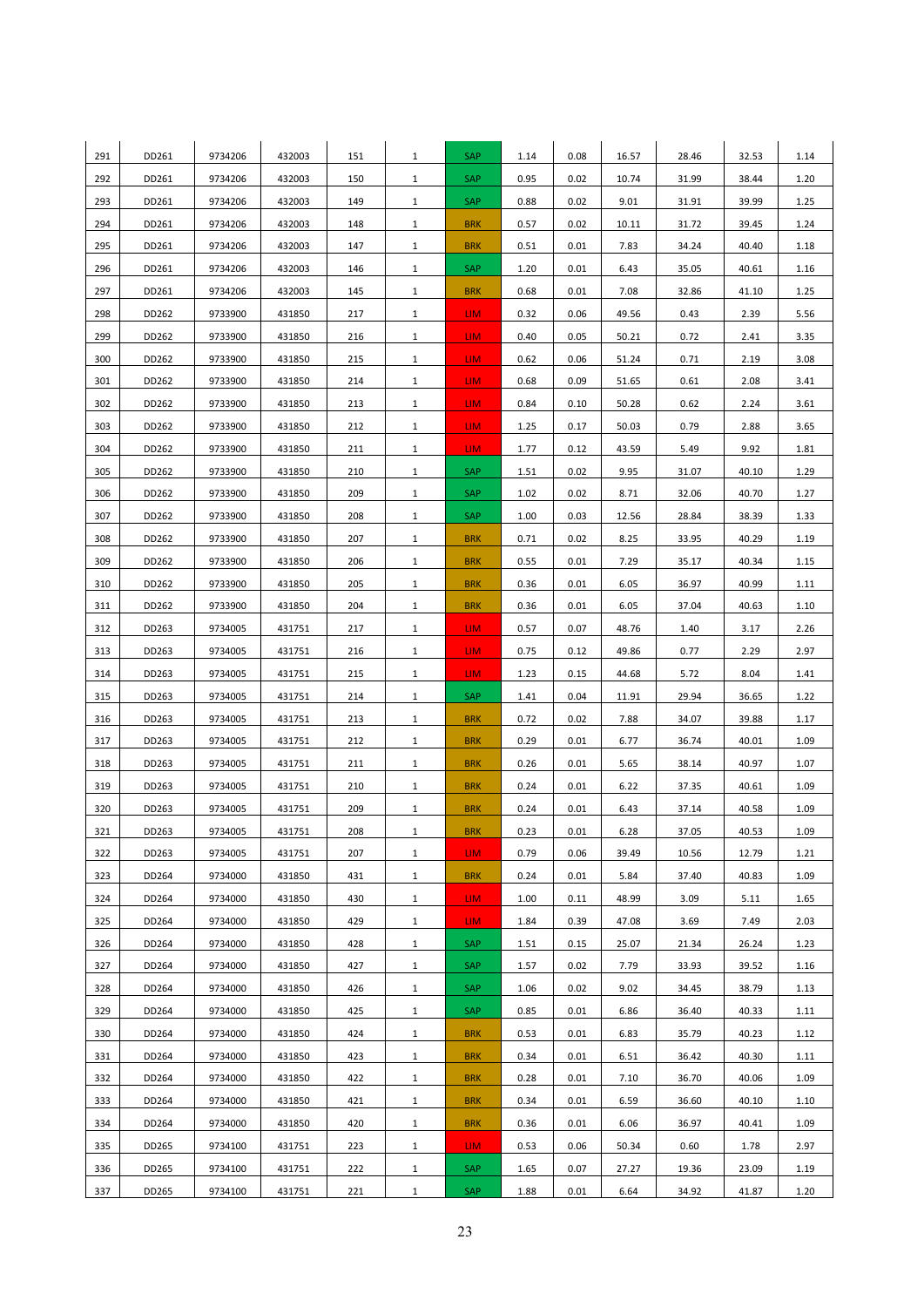| 338 | DD265 | 9734100 | 431751 | 220 | $\mathbf{1}$ | SAP             | 2.15 | 0.03 | 12.65 | 29.35 | 37.58 | 1.28 |
|-----|-------|---------|--------|-----|--------------|-----------------|------|------|-------|-------|-------|------|
| 339 | DD265 | 9734100 | 431751 | 219 | $\mathbf{1}$ | SAP             | 2.33 | 0.02 | 8.03  | 32.34 | 39.62 | 1.23 |
| 340 | DD265 | 9734100 | 431751 | 218 | $\mathbf{1}$ | SAP             | 1.53 | 0.01 | 7.44  | 34.22 | 40.49 | 1.18 |
| 341 | DD265 | 9734100 | 431751 | 217 | $\mathbf{1}$ | <b>SAP</b>      | 0.97 | 0.01 | 6.22  | 35.36 | 40.57 | 1.15 |
| 342 | DD265 | 9734100 | 431751 | 216 | 0.5          | <b>BRK</b>      | 0.29 | 0.01 | 6.31  | 36.53 | 41.09 | 1.12 |
| 343 | DD266 | 9734100 | 431850 | 211 | $\mathbf{1}$ | LIM.            | 0.64 | 0.07 | 50.61 | 0.55  | 1.89  | 3.44 |
| 344 | DD266 | 9734100 | 431850 | 210 | $\mathbf{1}$ | LIM.            | 1.01 | 0.12 | 53.19 | 0.71  | 1.90  | 2.68 |
| 345 | DD266 | 9734100 | 431850 | 209 | $\mathbf{1}$ | LIM.            | 1.21 | 0.19 | 52.04 | 0.67  | 2.09  | 3.12 |
| 346 | DD266 | 9734100 | 431850 | 208 | $\mathbf{1}$ | LIM.            | 1.61 | 0.45 | 52.52 | 1.20  | 3.78  | 3.15 |
| 347 | DD266 | 9734100 | 431850 | 207 | $\mathbf{1}$ | LIM.            | 2.03 | 0.28 | 42.44 | 8.02  | 12.10 | 1.51 |
| 348 | DD266 | 9734100 | 431850 | 206 | $\mathbf{1}$ | SAP             | 1.42 | 0.09 | 11.45 | 31.73 | 37.25 | 1.17 |
| 349 | DD266 | 9734100 | 431850 | 205 | $\mathbf{1}$ | SAP             | 1.09 | 0.02 | 6.41  | 35.58 | 39.82 | 1.12 |
| 350 | DD266 | 9734100 | 431850 | 204 | $\mathbf{1}$ | <b>BRK</b>      | 0.61 | 0.02 | 6.94  | 35.52 | 39.19 | 1.10 |
| 351 | DD266 | 9734100 | 431850 | 203 | $\mathbf{1}$ | <b>BRK</b>      | 0.57 | 0.01 | 6.41  | 35.93 | 40.70 | 1.13 |
| 352 | DD266 | 9734100 | 431850 | 202 | $\mathbf{1}$ | <b>BRK</b>      | 0.37 | 0.01 | 6.46  | 36.44 | 39.94 | 1.10 |
| 353 | DD266 | 9734100 | 431850 | 201 | $\mathbf{1}$ | <b>BRK</b>      | 0.37 | 0.01 | 5.90  | 36.88 | 40.15 | 1.09 |
| 354 | DD266 | 9734100 | 431850 | 200 | $\mathbf{1}$ | <b>BRK</b>      | 0.24 | 0.01 | 5.41  | 37.84 | 39.91 | 1.05 |
| 355 | DD266 | 9734100 | 431850 | 199 | $\mathbf{1}$ | <b>BRK</b>      | 0.23 | 0.01 | 5.85  | 37.22 | 39.60 | 1.06 |
| 356 | DD266 | 9734100 | 431850 | 198 | $\mathbf{1}$ | <b>BRK</b>      | 0.26 | 0.01 | 5.83  | 38.28 | 39.79 | 1.04 |
| 357 | DD266 | 9734100 | 431850 | 197 | $\mathbf{1}$ | <b>BRK</b>      | 0.26 | 0.01 | 5.22  | 38.40 | 40.45 | 1.05 |
| 358 | DD266 | 9734100 | 431850 | 196 | $\mathbf{1}$ | <b>BRK</b>      | 0.32 | 0.01 | 4.19  | 38.45 | 40.61 | 1.06 |
| 359 | DD266 | 9734100 | 431850 | 195 | $\mathbf{1}$ | <b>BRK</b>      | 0.39 | 0.01 | 4.29  | 39.02 | 40.80 | 1.05 |
| 360 | DD266 | 9734100 | 431850 | 194 | $\mathbf{1}$ | <b>BRK</b>      | 0.35 | 0.01 | 5.95  | 37.40 | 38.28 | 1.02 |
| 361 | DD267 | 9734155 | 431751 | 217 | $\mathbf{1}$ | LIM <sub></sub> | 0.60 | 0.07 | 50.90 | 1.40  | 2.73  | 1.95 |
| 362 | DD267 | 9734155 | 431751 | 216 | $\mathbf{1}$ | LIM.            | 0.80 | 0.13 | 49.84 | 0.86  | 2.25  | 2.62 |
| 363 | DD267 | 9734155 | 431751 | 215 | $\mathbf{1}$ | LIM.            | 1.19 | 0.23 | 52.18 | 0.75  | 2.39  | 3.19 |
| 364 | DD267 | 9734155 | 431751 | 214 | $\mathbf{1}$ | SAP             | 1.65 | 0.09 | 29.65 | 16.71 | 22.61 | 1.35 |
| 365 | DD267 | 9734155 | 431751 | 213 | $\mathbf{1}$ | <b>SAP</b>      | 1.04 | 0.02 | 11.16 | 30.16 | 38.77 | 1.29 |
| 366 | DD267 | 9734155 | 431751 | 212 | $\mathbf{1}$ | <b>BRK</b>      | 0.43 | 0.01 | 8.29  | 34.12 | 40.07 | 1.17 |
| 367 | DD267 | 9734155 | 431751 | 211 | $\mathbf{1}$ | <b>BRK</b>      | 0.24 | 0.01 | 6.51  | 36.44 | 40.50 | 1.11 |
| 368 | DD268 | 9734200 | 431850 | 200 | $\mathbf{1}$ | LIM.            | 0.56 | 0.06 | 52.13 | 0.73  | 2.42  | 3.32 |
| 369 | DD268 | 9734200 | 431850 | 199 | $\mathbf{1}$ | LIM.            | 0.79 | 0.07 | 51.66 | 0.67  | 1.99  | 2.97 |
| 370 | DD268 | 9734200 | 431850 | 198 | $\mathbf{1}$ | LIM.            | 0.94 | 0.08 | 51.97 | 0.73  | 2.04  | 2.79 |
| 371 | DD268 | 9734200 | 431850 | 197 | $\mathbf{1}$ | LIM.            | 1.10 | 0.34 | 51.22 | 0.67  | 2.26  | 3.37 |
| 372 | DD268 | 9734200 | 431850 | 196 | $\mathbf{1}$ | LIM <sub></sub> | 1.19 | 0.48 | 49.68 | 0.71  | 2.32  | 3.27 |
| 373 | DD268 | 9734200 | 431850 | 195 | $\mathbf{1}$ | LIM <sub></sub> | 0.97 | 0.40 | 50.38 | 0.66  | 2.23  | 3.38 |
| 374 | DD268 | 9734200 | 431850 | 194 | $\mathbf{1}$ | LIM.            | 1.05 | 0.44 | 50.21 | 0.75  | 2.18  | 2.91 |
| 375 | DD268 | 9734200 | 431850 | 193 | $\mathbf{1}$ | LIM.            | 1.62 | 0.47 | 31.60 | 14.02 | 20.07 | 1.43 |
| 376 | DD268 | 9734200 | 431850 | 192 | $\mathbf{1}$ | SAP             | 1.60 | 0.04 | 10.60 | 30.45 | 37.55 | 1.23 |
| 377 | DD268 | 9734200 | 431850 | 191 | $\mathbf{1}$ | <b>SAP</b>      | 0.85 | 0.02 | 7.78  | 34.96 | 39.70 | 1.14 |
| 378 | DD268 | 9734200 | 431850 | 190 | $\mathbf{1}$ | <b>SAP</b>      | 1.11 | 0.02 | 8.42  | 32.95 | 39.37 | 1.19 |
| 379 | DD269 | 9734149 | 431800 | 211 | $\mathbf{1}$ | LIM.            | 0.64 | 0.06 | 51.32 | 0.49  | 1.81  | 3.69 |
| 380 | DD269 | 9734149 | 431800 | 210 | $\mathbf{1}$ | LIM.            | 0.92 | 0.08 | 53.06 | 0.68  | 2.00  | 2.94 |
| 381 | DD269 | 9734149 | 431800 | 209 | $\mathbf{1}$ | LIM.            | 1.07 | 0.12 | 52.39 | 0.81  | 2.12  | 2.62 |
| 382 | DD269 | 9734149 | 431800 | 208 | $\mathbf{1}$ | LIM.            | 1.34 | 0.27 | 50.90 | 0.95  | 2.52  | 2.65 |
| 383 | DD269 | 9734149 | 431800 | 207 | $\mathbf{1}$ | LIM.            | 2.04 | 0.17 | 35.98 | 11.01 | 16.70 | 1.52 |
| 384 | DD269 | 9734149 | 431800 | 206 | $\mathbf{1}$ | <b>SAP</b>      | 1.85 | 0.03 | 16.00 | 28.16 | 33.03 | 1.17 |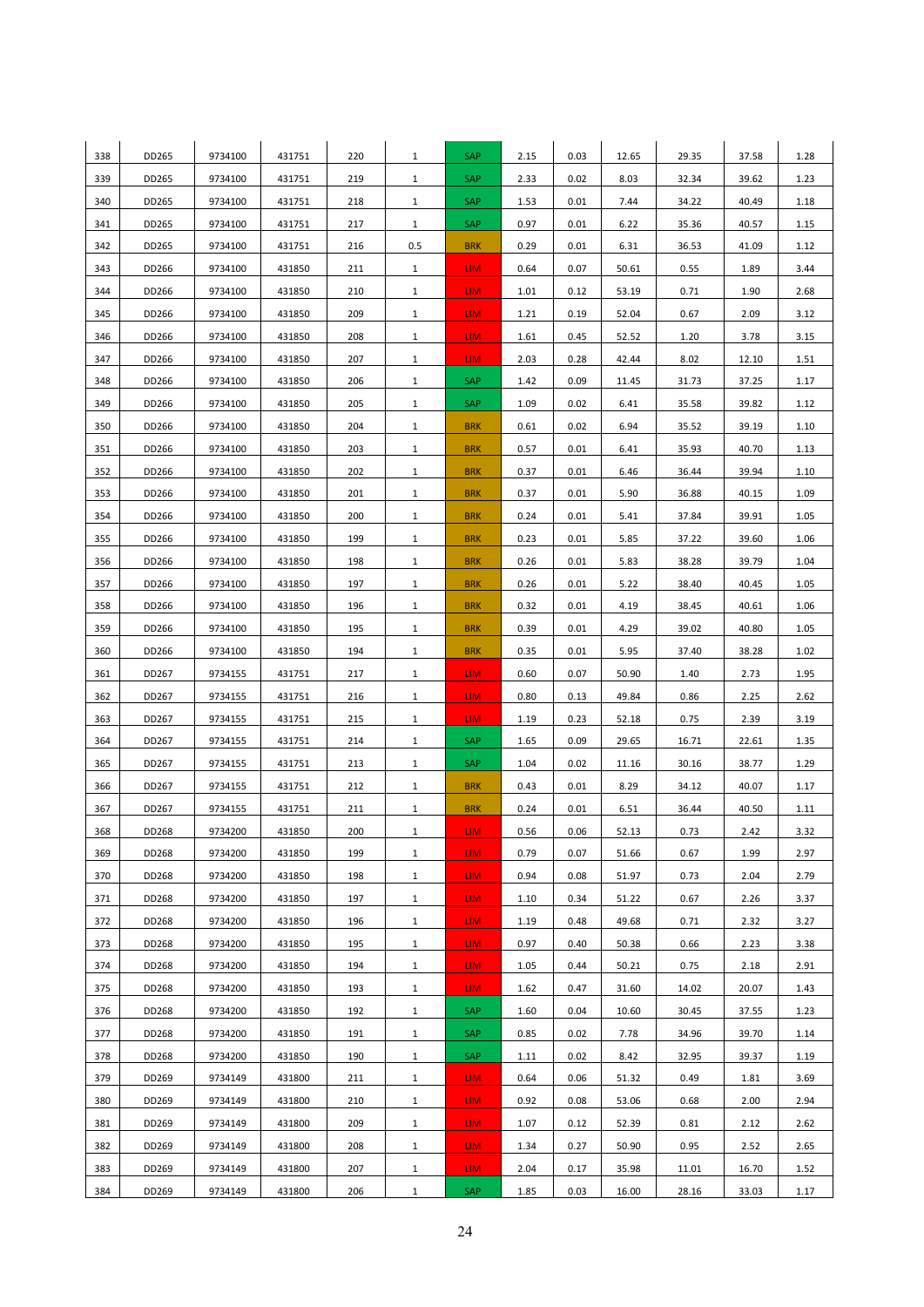| 385        | DD269          | 9734149            | 431800           | 205        | $\mathbf{1}$                 | SAP             | 1.62         | 0.02         | 7.92           | 33.59        | 39.23        | 1.17         |
|------------|----------------|--------------------|------------------|------------|------------------------------|-----------------|--------------|--------------|----------------|--------------|--------------|--------------|
| 386        | DD269          | 9734149            | 431800           | 204        | $\mathbf{1}$                 | SAP             | 1.67         | 0.02         | 7.96           | 33.65        | 39.74        | 1.18         |
| 387        | DD269          | 9734149            | 431800           | 203        | $\mathbf{1}$                 | SAP             | 1.25         | 0.01         | 7.70           | 34.61        | 40.10        | 1.16         |
| 388        | DD269          | 9734149            | 431800           | 202        | 1                            | SAP             | 1.62         | 0.03         | 12.65          | 29.11        | 37.00        | 1.27         |
| 389        | DD269          | 9734149            | 431800           | 201        | $\mathbf{1}$                 | SAP             | 1.39         | 0.02         | 9.50           | 32.36        | 38.83        | 1.20         |
| 390        | DD270          | 9734200            | 431956           | 179        | $\mathbf{1}$                 | LIM.            | 1.13         | 0.09         | 38.07          | 11.20        | 13.50        | 1.21         |
| 391        | DD270          | 9734200            | 431956           | 178        | 1                            | SAP             | 1.48         | 0.02         | 8.78           | 33.63        | 38.70        | 1.15         |
| 392        | DD270          | 9734200            | 431956           | 177        | $\mathbf{1}$                 | <b>BRK</b>      | 0.73         | 0.02         | 6.99           | 36.05        | 40.57        | 1.13         |
| 393        | DD270          | 9734200            | 431956           | 176        | $\mathbf{1}$                 | <b>BRK</b>      | 0.61         | 0.01         | 5.68           | 37.43        | 40.76        | 1.09         |
| 394        | DD271          | 9734052            | 431749           | 231        | $\mathbf{1}$                 | LIM.            | 0.50         | 0.06         | 50.99          | 0.75         | 1.81         | 2.41         |
| 395        | DD271          | 9734052            | 431749           | 230        | $\mathbf{1}$                 | LIM.            | 0.78         | 0.07         | 49.17          | 0.89         | 3.28         | 3.69         |
| 396        | DD271          | 9734052            | 431749           | 229        | $\mathbf{1}$                 | LIM <sub></sub> | 0.81         | 0.10         | 48.70          | 0.98         | 4.13         | 4.21         |
| 397        | DD271          | 9734052            | 431749           | 228        | $\mathbf{1}$                 | LIM.            | 0.94         | 0.14         | 48.82          | 1.06         | 4.30         | 4.06         |
| 398        | DD271          | 9734052            | 431749           | 227        | $\mathbf{1}$                 | LIM.            | 1.09         | 0.29         | 50.78          | 0.82         | 2.62         | 3.20         |
| 399        | DD271          | 9734052            | 431749           | 226        | $\mathbf{1}$                 | SAP             | 1.80         | 0.07         | 23.14          | 17.03        | 29.29        | 1.72         |
| 400        | DD271          | 9734052            | 431749           | 225        | $\mathbf{1}$                 | SAP             | 2.00         | 0.07         | 28.30          | 15.16        | 27.29        | 1.80         |
| 401        | DD271          | 9734052            | 431749           | 224        | $\mathbf{1}$                 | SAP             | 1.88         | 0.08         | 27.91          | 13.64        | 23.47        | 1.72         |
| 402        | DD271          | 9734052            | 431749           | 223        | $\mathbf{1}$                 | SAP             | 1.69         | 0.04         | 18.93          | 23.66        | 32.85        | 1.39         |
| 403        | DD271          | 9734052            | 431749           | 222        | $\mathbf{1}$                 | SAP             | 1.76         | 0.03         | 14.72          | 26.44        | 36.07        | 1.36         |
| 404        | DD271          | 9734052            | 431749           | 221        | $\mathbf{1}$                 | SAP             | 1.60         | 0.02         | 11.83          | 29.70        | 37.41        | 1.26         |
| 405        | DD271          | 9734052            | 431749           | 220        | $\mathbf{1}$                 | SAP             | 1.11         | 0.01         | 7.23           | 34.04        | 40.11        | 1.18         |
| 406        | DD272          | 9734104            | 432043           | 168        | $\mathbf{1}$                 | LIM.            | 0.71         | 0.06         | 52.10          | 0.44         | 1.89         | 4.30         |
| 407        | DD272          | 9734104            | 432043           | 167        | $\mathbf{1}$                 | LIM.            | 0.90         | 0.29         | 51.13          | 0.58         | 2.23         | 3.84         |
| 408        | DD272          | 9734104            | 432043           | 166        | $\mathbf{1}$                 | SAP             | 1.17         | 0.06         | 8.99           | 34.05        | 38.72        | 1.14         |
| 409        | DD272          | 9734104            | 432043           | 165        | $\mathbf{1}$                 | SAP             | 1.08         | 0.01         | 3.90           | 38.21        | 41.96        | 1.10         |
| 410        | DD272          | 9734104            | 432043           | 164        | $\mathbf{1}$                 | SAP             | 0.82         | 0.02         | 7.76           | 35.40        | 39.36        | 1.11         |
| 411        | DD272          | 9734104            | 432043           | 163        | $\mathbf{1}$                 | <b>BRK</b>      | 0.73         | 0.01         | 7.69           | 35.85        | 39.31        | 1.10         |
| 412        | DD272          | 9734104            | 432043           | 162        | $\mathbf{1}$                 | SAP             | 0.81         | 0.01         | 6.22           | 36.03        | 40.58        | 1.13         |
| 413        | DD272          | 9734104            | 432043           | 161        | $\mathbf{1}$                 | SAP             | 1.09         | 0.01         | 4.91           | 36.39        | 40.50        | 1.11         |
| 414        | DD272          | 9734104            | 432043           | 160        | $\mathbf{1}$                 | SAP             | 0.97         | 0.01         | 4.57           | 37.90        | 40.80        | 1.08         |
| 415        | DD272          | 9734104            | 432043           | 159        | $1\,$                        | <b>BRK</b>      | 0.46         | 0.01         | 5.33           | 38.63        | 40.80        | 1.06         |
| 416        | DD273          | 9734045            | 431798           | 211        | $\mathbf{1}$                 | LIM.            | 0.57         | 0.05         | 50.27          | 0.52         | 2.03         | 3.90         |
| 417        | DD273          | 9734045            | 431798           | 210        | $\mathbf{1}$                 | LIM.            | 0.83         | 0.07         | 51.08          | 0.68         | 1.98         | 2.91         |
| 418<br>419 | DD273<br>DD273 | 9734045<br>9734045 | 431798<br>431798 | 209<br>208 | $\mathbf{1}$<br>$\mathbf{1}$ | LIM.            | 1.00<br>1.29 | 0.13<br>0.49 | 51.60<br>49.72 | 0.69<br>0.94 | 2.07<br>2.73 | 3.00<br>2.90 |
| 420        | DD273          | 9734045            | 431798           | 207        | $\mathbf{1}$                 | LIM.<br>LIM.    | 1.62         | 0.26         | 49.73          | 1.02         | 3.87         | 3.79         |
| 421        | DD273          | 9734045            | 431798           | 206        | $\mathbf{1}$                 | LIM.            | 1.66         | 0.32         | 50.37          | 0.96         | 3.40         | 3.54         |
| 422        | DD273          | 9734045            | 431798           | 205        | $\mathbf{1}$                 | SAP             | 1.39         | 0.07         | 17.29          | 27.43        | 32.20        | 1.17         |
| 423        | DD273          | 9734045            | 431798           | 204        | $\mathbf{1}$                 | SAP             | 1.53         | 0.04         | 13.84          | 27.75        | 35.39        | 1.28         |
| 424        | DD274          | 9734044            | 431845           | 222        | $\mathbf{1}$                 | LIM <sub></sub> | 0.52         | 0.07         | 50.13          | 0.81         | 1.98         | 2.44         |
| 425        | DD274          | 9734044            | 431845           | 221        | $\mathbf{1}$                 | LIM.            | 0.71         | 0.12         | 50.94          | 0.85         | 2.05         | 2.41         |
| 426        | DD274          | 9734044            | 431845           | 220        | $\mathbf{1}$                 | LIM.            | 0.88         | 0.09         | 51.85          | 1.01         | 2.08         | 2.06         |
| 427        | DD274          | 9734044            | 431845           | 219        | $\mathbf{1}$                 | LIM <sub></sub> | 1.07         | 0.12         | 51.08          | 0.88         | 2.15         | 2.44         |
| 428        | DD274          | 9734044            | 431845           | 218        | $\mathbf{1}$                 | LIM.            | 1.42         | 0.15         | 30.72          | 15.73        | 19.97        | 1.27         |
| 429        | DD275          | 9733808            | 431847           | 209        | $\mathbf{1}$                 | LIM.            | 0.52         | 0.06         | 52.67          | 0.71         | 2.42         | 3.41         |
| 430        | DD275          | 9733808            | 431847           | 208        | $\mathbf{1}$                 | LIM <sub></sub> | 0.75         | 0.09         | 53.32          | 0.73         | 1.95         | 2.67         |
| 431        | DD275          | 9733808            | 431847           | 207        | $\mathbf{1}$                 | LIM.            | 1.05         | 0.30         | 50.22          | 3.04         | 5.52         | 1.82         |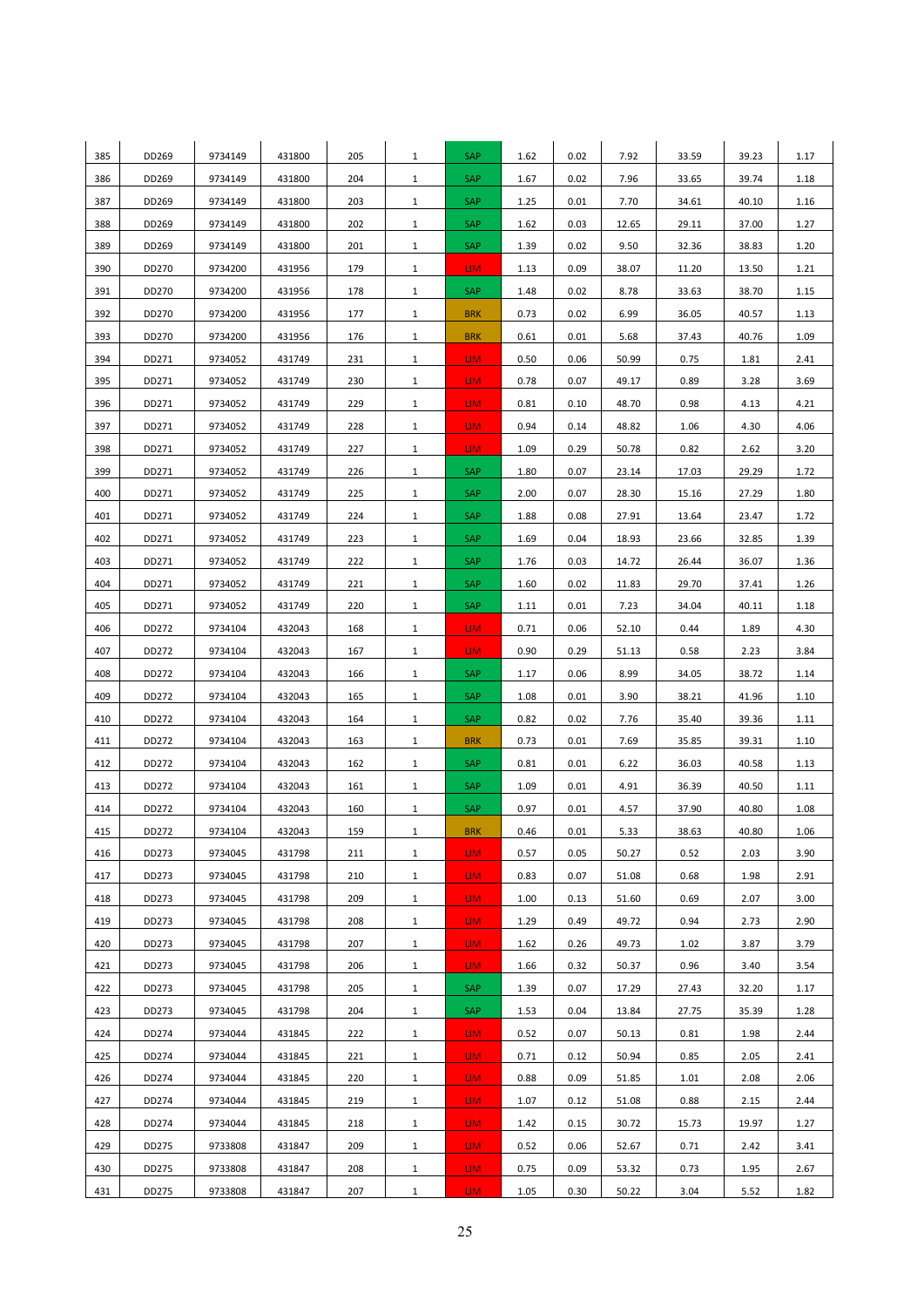| 432 | DD275 | 9733808 | 431847 | 206 | $\mathbf{1}$ | <b>BRK</b> | 0.75 | 0.03 | 9.55  | 35.81 | 37.73 | 1.05 |
|-----|-------|---------|--------|-----|--------------|------------|------|------|-------|-------|-------|------|
| 433 | DD275 | 9733808 | 431847 | 205 | $\mathbf{1}$ | <b>BRK</b> | 0.46 | 0.03 | 10.29 | 36.61 | 37.60 | 1.03 |
| 434 | DD275 | 9733808 | 431847 | 204 | $\mathbf{1}$ | <b>BRK</b> | 0.74 | 0.01 | 7.09  | 38.13 | 39.72 | 1.04 |
| 435 | DD275 | 9733808 | 431847 | 203 | $\mathbf{1}$ | SAP        | 0.86 | 0.01 | 7.60  | 34.88 | 43.51 | 1.25 |
| 436 | DD275 | 9733808 | 431847 | 202 | $\mathbf{1}$ | <b>BRK</b> | 0.38 | 0.01 | 7.10  | 27.49 | 55.82 | 2.03 |
| 437 | DD275 | 9733808 | 431847 | 201 | $\mathbf{1}$ | <b>BRK</b> | 0.35 | 0.01 | 5.53  | 36.23 | 45.55 | 1.26 |
| 438 | DD275 | 9733808 | 431847 | 200 | $\mathbf{1}$ | <b>BRK</b> | 0.29 | 0.01 | 5.47  | 37.68 | 43.03 | 1.14 |
| 439 | DD275 | 9733808 | 431847 | 199 | $\mathbf{1}$ | <b>BRK</b> | 0.23 | 0.01 | 5.25  | 38.95 | 42.80 | 1.10 |
| 440 | DD275 | 9733808 | 431847 | 197 | 1.02         | <b>BRK</b> | 0.23 | 0.01 | 5.19  | 39.08 | 42.70 | 1.09 |
| 441 | DD276 | 9733888 | 431739 | 215 | $\mathbf{1}$ | LIM.       | 0.61 | 0.05 | 50.47 | 0.92  | 2.47  | 2.68 |
| 442 | DD276 | 9733888 | 431739 | 214 | $\mathbf{1}$ | LIM.       | 0.86 | 0.07 | 51.73 | 0.70  | 1.82  | 2.60 |
| 443 | DD276 | 9733888 | 431739 | 213 | $\mathbf{1}$ | LIM.       | 0.89 | 0.15 | 50.45 | 0.89  | 2.22  | 2.49 |
| 444 | DD276 | 9733888 | 431739 | 212 | $\mathbf{1}$ | LIM.       | 1.12 | 0.20 | 50.99 | 0.70  | 2.03  | 2.90 |
| 445 | DD276 | 9733888 | 431739 | 211 | $\mathbf{1}$ | SAP        | 1.95 | 0.08 | 17.00 | 24.97 | 33.01 | 1.32 |
| 446 | DD276 | 9733888 | 431739 | 210 | $\mathbf{1}$ | SAP        | 2.27 | 0.02 | 10.27 | 29.42 | 39.11 | 1.33 |
| 447 | DD276 | 9733888 | 431739 | 209 | $\mathbf{1}$ | <b>SAP</b> | 2.02 | 0.02 | 8.97  | 31.62 | 39.63 | 1.25 |
| 448 | DD276 | 9733888 | 431739 | 208 | $\mathbf{1}$ | SAP        | 1.67 | 0.02 | 8.39  | 32.69 | 40.11 | 1.23 |
| 449 | DD276 | 9733888 | 431739 | 207 | $\mathbf{1}$ | SAP        | 1.40 | 0.02 | 8.40  | 32.75 | 40.07 | 1.22 |
| 450 | DD276 | 9733888 | 431739 | 206 | $\mathbf{1}$ | SAP        | 1.23 | 0.02 | 9.67  | 32.65 | 38.85 | 1.19 |
| 451 | DD276 | 9733888 | 431739 | 205 | $\mathbf{1}$ | <b>BRK</b> | 0.42 | 0.01 | 6.90  | 39.67 | 40.22 | 1.01 |
| 452 | DD276 | 9733888 | 431739 | 204 | $\mathbf{1}$ | <b>BRK</b> | 0.32 | 0.01 | 6.97  | 36.89 | 40.63 | 1.10 |
| 453 | DD276 | 9733888 | 431739 | 203 | $\mathbf{1}$ | <b>BRK</b> | 0.26 | 0.01 | 5.83  | 37.62 | 40.43 | 1.07 |
| 454 | DD276 | 9733888 | 431739 | 202 | $\mathbf{1}$ | <b>BRK</b> | 0.26 | 0.01 | 5.94  | 36.71 | 41.37 | 1.13 |
| 455 | DD277 | 9733822 | 431924 | 232 | $\mathbf{1}$ | LIM.       | 0.54 | 0.07 | 38.29 | 11.32 | 13.27 | 1.17 |
| 456 | DD277 | 9733822 | 431924 | 231 | $\mathbf{1}$ | <b>BRK</b> | 0.48 | 0.02 | 8.42  | 35.82 | 39.12 | 1.09 |
| 457 | DD277 | 9733822 | 431924 | 230 | $\mathbf{1}$ | <b>BRK</b> | 0.71 | 0.01 | 7.85  | 35.91 | 39.71 | 1.11 |
| 458 | DD277 | 9733822 | 431924 | 229 | $\mathbf{1}$ | <b>BRK</b> | 0.68 | 0.01 | 6.35  | 36.98 | 40.52 | 1.10 |
| 459 | DD277 | 9733822 | 431924 | 228 | $\mathbf{1}$ | <b>BRK</b> | 0.52 | 0.01 | 6.56  | 36.87 | 40.10 | 1.09 |
| 460 | DD277 | 9733822 | 431924 | 227 | $\mathbf{1}$ | <b>BRK</b> | 0.44 | 0.01 | 6.06  | 37.44 | 40.40 | 1.08 |
| 461 | DD277 | 9733822 | 431924 | 226 | $\mathbf{1}$ | <b>BRK</b> | 0.33 | 0.01 | 6.42  | 37.97 | 40.07 | 1.06 |
| 462 | DD277 | 9733822 | 431924 | 225 | $\mathbf{1}$ | <b>BRK</b> | 0.28 | 0.01 | 4.85  | 38.93 | 40.76 | 1.05 |
| 463 | DD277 | 9733822 | 431924 | 223 | 1.06         | <b>BRK</b> | 0.27 | 0.01 | 5.74  | 38.85 | 39.96 | 1.03 |
| 464 | DD279 | 9733901 | 431932 | 209 | $\mathbf{1}$ | LIM.       | 0.75 | 0.07 | 51.49 | 0.69  | 2.83  | 4.10 |
| 465 | DD279 | 9733901 | 431932 | 208 | $\mathbf{1}$ | SAP        | 1.28 | 0.05 | 15.97 | 27.43 | 33.69 | 1.23 |
| 466 | DD279 | 9733901 | 431932 | 207 | $\mathbf{1}$ | <b>SAP</b> | 1.01 | 0.02 | 8.57  | 32.91 | 40.19 | 1.22 |
| 467 | DD279 | 9733901 | 431932 | 206 | $\mathbf{1}$ | <b>BRK</b> | 0.26 | 0.01 | 5.30  | 38.11 | 40.80 | 1.07 |
| 468 | DD279 | 9733901 | 431932 | 205 | $\mathbf{1}$ | <b>BRK</b> | 0.42 | 0.01 | 7.20  | 35.67 | 40.31 | 1.13 |
| 469 | DD279 | 9733901 | 431932 | 204 | $\mathbf{1}$ | <b>BRK</b> | 0.39 | 0.01 | 6.92  | 35.64 | 41.12 | 1.15 |
| 470 | DD279 | 9733901 | 431932 | 203 | $\mathbf{1}$ | <b>BRK</b> | 0.27 | 0.01 | 5.38  | 37.37 | 41.71 | 1.12 |
| 471 | DD279 | 9733901 | 431932 | 202 | $\mathbf{1}$ | <b>BRK</b> | 0.24 | 0.01 | 5.65  | 37.81 | 41.84 | 1.11 |
| 472 | DD279 | 9733901 | 431932 | 201 | $\mathbf{1}$ | <b>BRK</b> | 0.26 | 0.01 | 6.00  | 37.71 | 40.76 | 1.08 |
| 473 | DD279 | 9733901 | 431932 | 200 | $\mathbf{1}$ | <b>BRK</b> | 0.26 | 0.01 | 6.23  | 37.03 | 40.99 | 1.11 |
| 474 | DD279 | 9733901 | 431932 | 199 | $\mathbf{1}$ | <b>BRK</b> | 0.27 | 0.01 | 5.36  | 37.27 | 41.63 | 1.12 |
| 475 | DD279 | 9733901 | 431932 | 198 | $\mathbf{1}$ | <b>BRK</b> | 0.27 | 0.01 | 5.35  | 37.41 | 42.16 | 1.13 |
| 476 | DD279 | 9733901 | 431932 | 197 | $\mathbf{1}$ | <b>BRK</b> | 0.27 | 0.01 | 5.42  | 36.98 | 42.41 | 1.15 |
| 477 | DD280 | 9733700 | 431850 | 230 | $\mathbf{1}$ | <b>BRK</b> | 0.33 | 0.01 | 16.62 | 21.01 | 44.10 | 2.10 |
| 478 | DD280 | 9733700 | 431850 | 229 | $\mathbf{1}$ | <b>BRK</b> | 0.42 | 0.04 | 17.62 | 20.85 | 43.10 | 2.07 |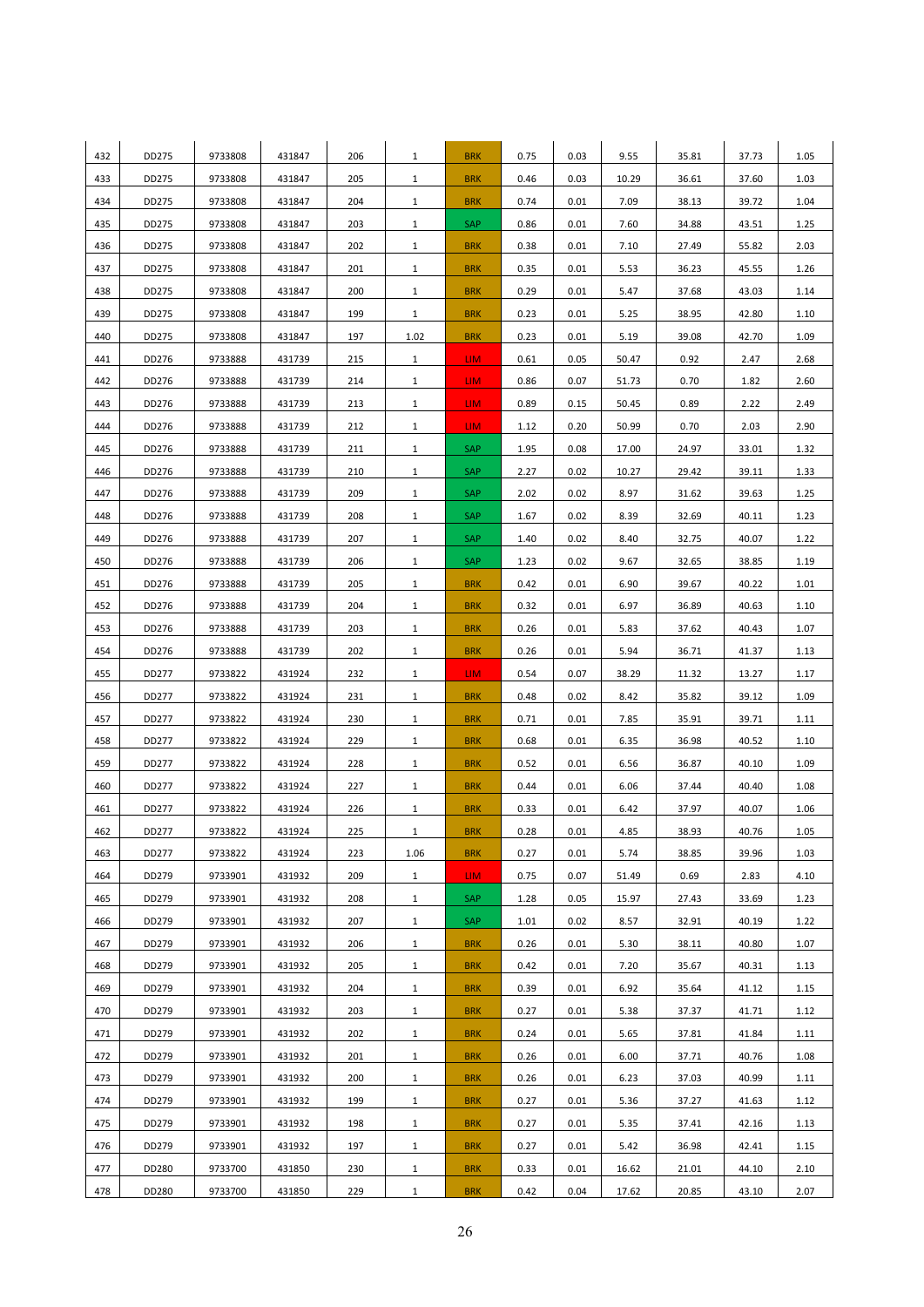| 479 | DD280 | 9733700 | 431850 | 228 | $\mathbf{1}$ | <b>BRK</b>      | 0.68 | 0.03 | 16.62 | 27.24 | 34.62 | 1.27 |
|-----|-------|---------|--------|-----|--------------|-----------------|------|------|-------|-------|-------|------|
| 480 | DD280 | 9733700 | 431850 | 227 | $\mathbf{1}$ | SAP             | 0.92 | 0.01 | 8.39  | 33.56 | 40.88 | 1.22 |
| 481 | DD280 | 9733700 | 431850 | 226 | $\mathbf{1}$ | SAP             | 0.81 | 0.01 | 6.73  | 35.06 | 41.75 | 1.19 |
| 482 | DD280 | 9733700 | 431850 | 225 | $\mathbf{1}$ | <b>BRK</b>      | 0.78 | 0.01 | 6.57  | 35.56 | 41.34 | 1.16 |
| 483 | DD280 | 9733700 | 431850 | 224 | $\mathbf{1}$ | <b>BRK</b>      | 0.67 | 0.01 | 7.05  | 35.21 | 41.62 | 1.18 |
| 484 | DD280 | 9733700 | 431850 | 223 | $\mathbf{1}$ | <b>BRK</b>      | 0.76 | 0.01 | 7.41  | 35.11 | 40.82 | 1.16 |
| 485 | DD280 | 9733700 | 431850 | 222 | $\mathbf{1}$ | <b>BRK</b>      | 0.68 | 0.01 | 6.25  | 36.25 | 41.55 | 1.15 |
| 486 | DD280 | 9733700 | 431850 | 221 | $\mathbf{1}$ | <b>BRK</b>      | 0.56 | 0.01 | 8.28  | 34.66 | 40.59 | 1.17 |
| 487 | DD280 | 9733700 | 431850 | 220 | $\mathbf{1}$ | <b>BRK</b>      | 0.60 | 0.01 | 6.45  | 35.14 | 42.45 | 1.21 |
| 488 | DD280 | 9733700 | 431850 | 219 | $\mathbf{1}$ | <b>BRK</b>      | 0.56 | 0.01 | 6.24  | 36.00 | 41.97 | 1.17 |
| 489 | DD280 | 9733700 | 431850 | 218 | $\mathbf{1}$ | <b>BRK</b>      | 0.63 | 0.01 | 6.14  | 36.10 | 41.85 | 1.16 |
| 490 | DD280 | 9733700 | 431850 | 217 | $\mathbf{1}$ | <b>BRK</b>      | 0.52 | 0.01 | 5.84  | 37.03 | 41.69 | 1.13 |
| 491 | DD280 | 9733700 | 431850 | 216 | $\mathbf{1}$ | <b>BRK</b>      | 0.47 | 0.01 | 6.20  | 36.73 | 41.33 | 1.13 |
| 492 | DD280 | 9733700 | 431850 | 215 | $\mathbf{1}$ | <b>BRK</b>      | 0.34 | 0.01 | 5.91  | 37.57 | 41.10 | 1.09 |
| 493 | DD281 | 9734003 | 431944 | 213 | $\mathbf{1}$ | LIM.            | 0.55 | 0.02 | 53.83 | 0.61  | 1.69  | 2.77 |
| 494 | DD281 | 9734003 | 431944 | 212 | $\mathbf{1}$ | LIM.            | 0.59 | 0.02 | 54.56 | 0.62  | 1.42  | 2.29 |
| 495 | DD281 | 9734003 | 431944 | 211 | $\mathbf{1}$ | LIM.            | 0.95 | 0.11 | 52.79 | 0.97  | 1.87  | 1.93 |
| 496 | DD281 | 9734003 | 431944 | 210 | $\mathbf{1}$ | SAP             | 1.53 | 0.17 | 28.76 | 18.12 | 22.58 | 1.25 |
| 497 | DD281 | 9734003 | 431944 | 209 | $\mathbf{1}$ | SAP             | 1.69 | 0.02 | 9.08  | 32.31 | 39.04 | 1.21 |
| 498 | DD281 | 9734003 | 431944 | 208 | $\mathbf{1}$ | SAP             | 1.56 | 0.01 | 7.90  | 33.80 | 39.96 | 1.18 |
| 499 | DD281 | 9734003 | 431944 | 207 | $\mathbf{1}$ | SAP             | 1.00 | 0.01 | 7.64  | 34.37 | 40.30 | 1.17 |
| 500 | DD281 | 9734003 | 431944 | 206 | $\mathbf{1}$ | <b>BRK</b>      | 0.34 | 0.01 | 6.44  | 36.06 | 41.30 | 1.15 |
| 501 | DD281 | 9734003 | 431944 | 205 | $\mathbf{1}$ | <b>BRK</b>      | 0.28 | 0.01 | 6.51  | 36.31 | 41.26 | 1.14 |
| 502 | DD281 | 9734003 | 431944 | 204 | $\mathbf{1}$ | <b>BRK</b>      | 0.27 | 0.01 | 5.96  | 36.66 | 41.96 | 1.14 |
| 503 | DD281 | 9734003 | 431944 | 203 | $\mathbf{1}$ | <b>BRK</b>      | 0.26 | 0.01 | 5.69  | 36.90 | 41.96 | 1.14 |
| 504 | DD281 | 9734003 | 431944 | 202 | $\mathbf{1}$ | <b>BRK</b>      | 0.26 | 0.01 | 5.83  | 36.90 | 41.99 | 1.14 |
| 505 | DD281 | 9734003 | 431944 | 201 | $\mathbf{1}$ | <b>BRK</b>      | 0.25 | 0.01 | 5.46  | 37.14 | 42.30 | 1.14 |
| 506 | DD281 | 9734003 | 431944 | 200 | $\mathbf{1}$ | <b>BRK</b>      | 0.26 | 0.01 | 5.64  | 37.57 | 41.98 | 1.12 |
| 507 | DD281 | 9734003 | 431944 | 199 | $\mathbf{1}$ | <b>BRK</b>      | 0.24 | 0.01 | 5.32  | 37.88 | 42.06 | 1.11 |
| 508 | DD282 | 9734101 | 431950 | 182 | $\mathbf{1}$ | LIM.            | 0.54 | 0.07 | 51.43 | 0.54  | 1.48  | 2.74 |
| 509 | DD282 | 9734101 | 431950 | 181 | $\mathbf{1}$ | LIM.            | 0.71 | 0.09 | 52.53 | 0.55  | 1.53  | 2.78 |
| 510 | DD282 | 9734101 | 431950 | 180 | $\mathbf{1}$ | LIM.            | 0.91 | 0.15 | 51.62 | 0.73  | 1.53  | 2.10 |
| 511 | DD282 | 9734101 | 431950 | 179 | $\mathbf{1}$ | LIM.            | 1.14 | 0.22 | 38.72 | 10.50 | 12.16 | 1.16 |
| 512 | DD282 | 9734101 | 431950 | 178 | $\mathbf{1}$ | <b>SAP</b>      | 1.51 | 0.05 | 14.68 | 28.55 | 35.03 | 1.23 |
| 513 | DD282 | 9734101 | 431950 | 177 | $\mathbf{1}$ | LIM.            | 2.04 | 0.12 | 36.00 | 11.26 | 18.09 | 1.61 |
| 514 | DD282 | 9734101 | 431950 | 176 | $\mathbf{1}$ | SAP             | 1.00 | 0.05 | 13.99 | 29.21 | 34.74 | 1.19 |
| 515 | DD282 | 9734101 | 431950 | 175 | $\mathbf{1}$ | SAP             | 1.20 | 0.02 | 8.25  | 33.75 | 38.93 | 1.15 |
| 516 | DD282 | 9734101 | 431950 | 174 | $\mathbf{1}$ | <b>SAP</b>      | 0.99 | 0.02 | 7.35  | 34.91 | 40.42 | 1.16 |
| 517 | DD282 | 9734101 | 431950 | 173 | $\mathbf{1}$ | <b>SAP</b>      | 0.93 | 0.02 | 7.19  | 35.30 | 39.89 | 1.13 |
| 518 | DD282 | 9734101 | 431950 | 172 | $\mathbf{1}$ | <b>BRK</b>      | 0.36 | 0.02 | 5.99  | 37.31 | 41.29 | 1.11 |
| 519 | DD282 | 9734101 | 431950 | 171 | $\mathbf{1}$ | <b>BRK</b>      | 0.39 | 0.02 | 6.27  | 36.83 | 40.97 | 1.11 |
| 520 | DD282 | 9734101 | 431950 | 170 | $\mathbf{1}$ | <b>BRK</b>      | 0.29 | 0.01 | 5.85  | 37.15 | 40.97 | 1.10 |
| 521 | DD283 | 9734300 | 431951 | 142 | $\mathbf{1}$ | LIM <sub></sub> | 0.87 | 0.13 | 53.26 | 0.64  | 2.34  | 3.66 |
| 522 | DD283 | 9734300 | 431951 | 141 | $\mathbf{1}$ | <b>SAP</b>      | 1.36 | 0.04 | 15.13 | 29.54 | 33.99 | 1.15 |
| 523 | DD283 | 9734300 | 431951 | 140 | $\mathbf{1}$ | <b>SAP</b>      | 1.13 | 0.02 | 8.52  | 33.61 | 39.56 | 1.18 |
| 524 | DD283 | 9734300 | 431951 | 139 | $\mathbf{1}$ | <b>BRK</b>      | 0.38 | 0.02 | 7.47  | 35.46 | 40.79 | 1.15 |
| 525 | DD283 | 9734300 | 431951 | 138 | $\mathbf{1}$ | <b>BRK</b>      | 0.36 | 0.02 | 6.80  | 36.54 | 41.37 | 1.13 |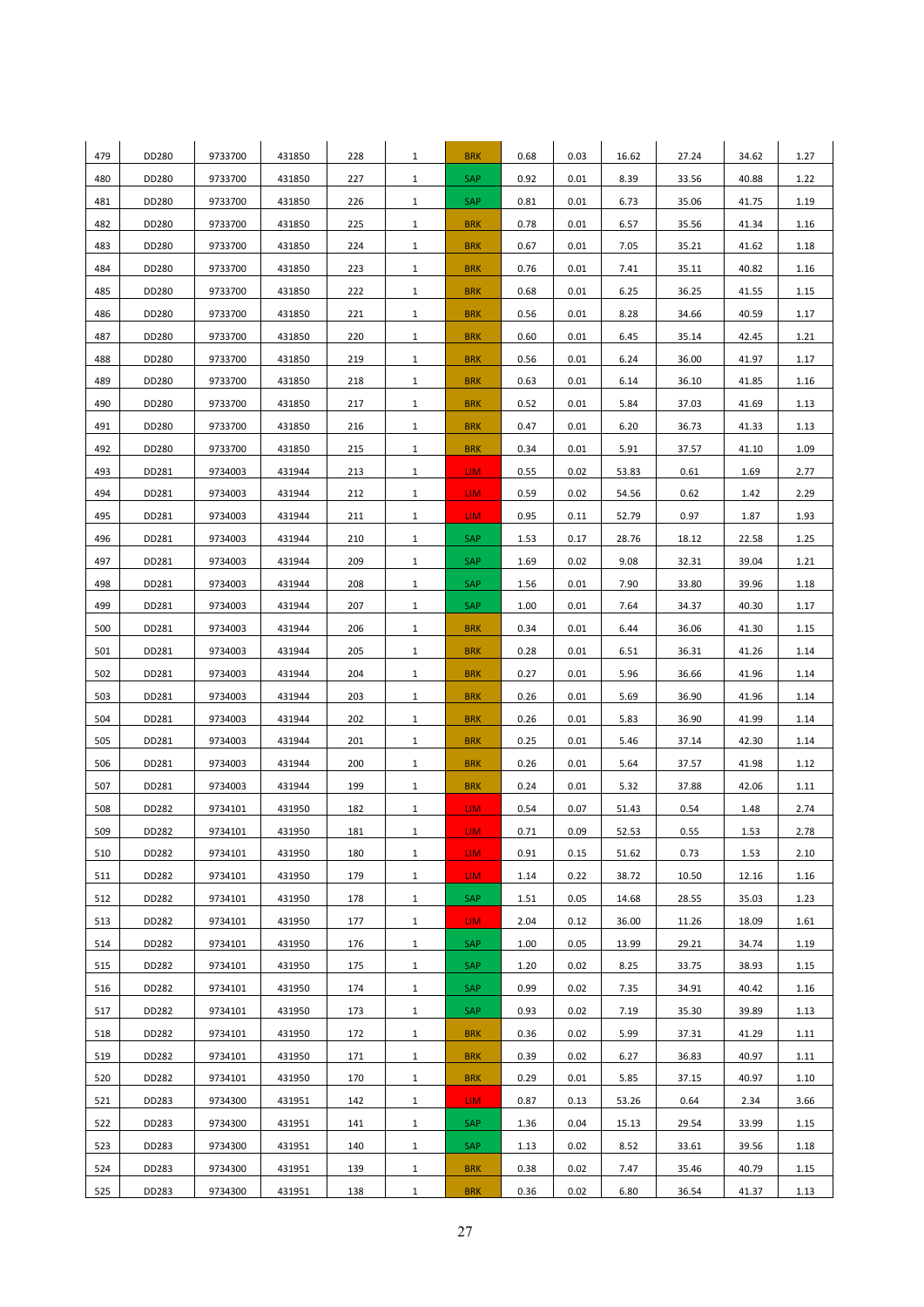| 526 | DD283 | 9734300 | 431951 | 137 | $\mathbf{1}$ | <b>BRK</b>      | 0.48 | 0.02 | 8.50  | 35.03 | 40.06 | 1.14 |
|-----|-------|---------|--------|-----|--------------|-----------------|------|------|-------|-------|-------|------|
| 527 | DD283 | 9734300 | 431951 | 136 | $\mathbf{1}$ | <b>BRK</b>      | 0.35 | 0.02 | 7.43  | 36.44 | 41.02 | 1.13 |
| 528 | DD283 | 9734300 | 431951 | 135 | $\mathbf{1}$ | <b>BRK</b>      | 0.30 | 0.02 | 6.66  | 37.29 | 41.38 | 1.11 |
| 529 | DD283 | 9734300 | 431951 | 134 | $\mathbf{1}$ | <b>BRK</b>      | 0.26 | 0.02 | 5.99  | 37.72 | 41.28 | 1.09 |
| 530 | DD283 | 9734300 | 431951 | 133 | $\mathbf{1}$ | <b>BRK</b>      | 0.25 | 0.01 | 5.60  | 38.64 | 42.05 | 1.09 |
| 531 | DD283 | 9734300 | 431951 | 132 | $\mathbf{1}$ | <b>BRK</b>      | 0.26 | 0.02 | 5.48  | 39.02 | 42.12 | 1.08 |
| 532 | DD283 | 9734300 | 431951 | 131 | $\mathbf{1}$ | <b>BRK</b>      | 0.32 | 0.02 | 6.92  | 36.78 | 41.46 | 1.13 |
| 533 | DD283 | 9734300 | 431951 | 130 | $\mathbf{1}$ | <b>BRK</b>      | 0.27 | 0.02 | 5.64  | 37.91 | 42.46 | 1.12 |
| 534 | DD283 | 9734300 | 431951 | 129 | 0.95         | <b>BRK</b>      | 0.25 | 0.02 | 5.47  | 39.52 | 40.96 | 1.04 |
| 535 | DD284 | 9733700 | 431750 | 176 | $\mathbf{1}$ | LIM.            | 0.55 | 0.02 | 50.06 | 1.25  | 4.66  | 3.73 |
| 536 | DD284 | 9733700 | 431750 | 175 | $\mathbf{1}$ | LIM.            | 0.81 | 0.08 | 51.82 | 0.92  | 2.41  | 2.62 |
| 537 | DD284 | 9733700 | 431750 | 174 | $\mathbf{1}$ | <b>BRK</b>      | 0.57 | 0.13 | 25.47 | 16.20 | 33.50 | 2.07 |
| 538 | DD284 | 9733700 | 431750 | 173 | $\mathbf{1}$ | <b>BRK</b>      | 0.63 | 0.02 | 10.07 | 32.31 | 40.54 | 1.25 |
| 539 | DD284 | 9733700 | 431750 | 172 | $\mathbf{1}$ | <b>BRK</b>      | 0.35 | 0.02 | 8.24  | 26.75 | 55.05 | 2.06 |
| 540 | DD284 | 9733700 | 431750 | 171 | $\mathbf{1}$ | <b>BRK</b>      | 0.34 | 0.01 | 7.25  | 26.36 | 56.57 | 2.15 |
| 541 | DD284 | 9733700 | 431750 | 170 | $\mathbf{1}$ | <b>BRK</b>      | 0.28 | 0.01 | 8.74  | 17.21 | 55.06 | 3.20 |
| 542 | DD284 | 9733700 | 431750 | 169 | $\mathbf{1}$ | <b>BRK</b>      | 0.15 | 0.01 | 7.69  | 21.37 | 41.04 | 1.92 |
| 543 | DD284 | 9733700 | 431750 | 168 | $\mathbf{1}$ | <b>BRK</b>      | 0.26 | 0.01 | 5.81  | 23.38 | 61.10 | 2.61 |
| 544 | DD284 | 9733700 | 431750 | 166 | 1.04         | <b>BRK</b>      | 0.55 | 0.02 | 8.27  | 34.24 | 40.33 | 1.18 |
| 545 | DD288 | 9733765 | 431713 | 223 | $\mathbf{1}$ | LIM.            | 0.56 | 0.08 | 49.60 | 0.65  | 1.57  | 2.42 |
| 546 | DD288 | 9733765 | 431713 | 222 | $\mathbf{1}$ | LIM.            | 0.80 | 0.15 | 49.33 | 0.56  | 1.45  | 2.59 |
| 547 | DD288 | 9733765 | 431713 | 221 | $\mathbf{1}$ | LIM.            | 0.98 | 0.12 | 50.50 | 0.64  | 1.64  | 2.56 |
| 548 | DD288 | 9733765 | 431713 | 220 | $\mathbf{1}$ | LIM.            | 1.11 | 0.16 | 49.90 | 0.91  | 1.82  | 2.00 |
| 549 | DD288 | 9733765 | 431713 | 219 | $\mathbf{1}$ | LIM <sub></sub> | 1.16 | 0.25 | 48.38 | 2.10  | 3.37  | 1.60 |
| 550 | DD288 | 9733765 | 431713 | 218 | $\mathbf{1}$ | LIM.            | 1.47 | 0.26 | 50.12 | 0.87  | 2.10  | 2.41 |
| 551 | DD288 | 9733765 | 431713 | 217 | $\mathbf{1}$ | LIM.            | 1.43 | 0.24 | 50.90 | 1.07  | 2.51  | 2.35 |
| 552 | DD288 | 9733765 | 431713 | 216 | $\mathbf{1}$ | SAP             | 1.74 | 0.11 | 20.95 | 22.13 | 29.61 | 1.34 |
| 553 | DD288 | 9733765 | 431713 | 215 | $\mathbf{1}$ | SAP             | 1.89 | 0.03 | 14.25 | 26.14 | 35.58 | 1.36 |
| 554 | DD288 | 9733765 | 431713 | 214 | $\mathbf{1}$ | SAP             | 1.92 | 0.08 | 27.67 | 17.26 | 25.47 | 1.48 |
| 555 | DD288 | 9733765 | 431713 | 213 | $\mathbf{1}$ | SAP             | 1.87 | 0.03 | 11.58 | 29.07 | 37.93 | 1.30 |
| 556 | DD288 | 9733765 | 431713 | 212 | $\mathbf{1}$ | SAP             | 2.29 | 0.02 | 11.58 | 28.53 | 39.00 | 1.37 |
| 557 | DD288 | 9733765 | 431713 | 211 | $\mathbf{1}$ | SAP             | 1.88 | 0.03 | 14.25 | 26.07 | 36.68 | 1.41 |
| 558 | DD288 | 9733765 | 431713 | 210 | $\mathbf{1}$ | SAP             | 1.67 | 0.02 | 10.64 | 29.12 | 38.54 | 1.32 |
| 559 | DD288 | 9733765 | 431713 | 209 | $\mathbf{1}$ | SAP             | 1.48 | 0.02 | 10.78 | 29.32 | 38.14 | 1.30 |
| 560 | DD288 | 9733765 | 431713 | 208 | $\mathbf{1}$ | <b>SAP</b>      | 0.82 | 0.01 | 8.53  | 32.30 | 41.24 | 1.28 |
| 561 | DD289 | 9733847 | 431696 | 207 | $\mathbf{1}$ | LIM <sub></sub> | 0.96 | 0.10 | 48.20 | 0.67  | 3.44  | 5.13 |
| 562 | DD289 | 9733847 | 431696 | 206 | $\mathbf{1}$ | LIM.            | 0.66 | 0.09 | 50.37 | 0.77  | 1.86  | 2.42 |
| 563 | DD289 | 9733847 | 431696 | 205 | $\mathbf{1}$ | LIM.            | 0.98 | 0.13 | 51.71 | 0.56  | 1.87  | 3.34 |
| 564 | DD289 | 9733847 | 431696 | 204 | $\mathbf{1}$ | LIM.            | 0.99 | 0.19 | 50.97 | 0.68  | 1.90  | 2.79 |
| 565 | DD289 | 9733847 | 431696 | 203 | $\mathbf{1}$ | LIM <sub></sub> | 1.21 | 0.23 | 50.44 | 0.75  | 1.99  | 2.65 |
| 566 | DD289 | 9733847 | 431696 | 202 | $\mathbf{1}$ | LIM.            | 1.94 | 0.20 | 47.98 | 1.22  | 3.08  | 2.52 |
| 567 | DD289 | 9733847 | 431696 | 201 | $\mathbf{1}$ | SAP             | 2.18 | 0.08 | 29.98 | 14.06 | 20.96 | 1.49 |
| 568 | DD289 | 9733847 | 431696 | 200 | $\mathbf{1}$ | SAP             | 2.51 | 0.05 | 19.67 | 21.52 | 30.89 | 1.44 |
| 569 | DD289 | 9733847 | 431696 | 199 | $\mathbf{1}$ | <b>SAP</b>      | 2.60 | 0.03 | 12.37 | 27.40 | 37.84 | 1.38 |
| 570 | DD289 | 9733847 | 431696 | 198 | $\mathbf{1}$ | SAP             | 2.42 | 0.05 | 21.02 | 17.97 | 33.60 | 1.87 |
| 571 | DD289 | 9733847 | 431696 | 197 | $\mathbf{1}$ | SAP             | 1.47 | 0.03 | 12.78 | 26.16 | 39.58 | 1.51 |
| 572 | DD289 | 9733847 | 431696 | 196 | $\mathbf{1}$ | <b>SAP</b>      | 0.97 | 0.03 | 13.97 | 25.03 | 39.81 | 1.59 |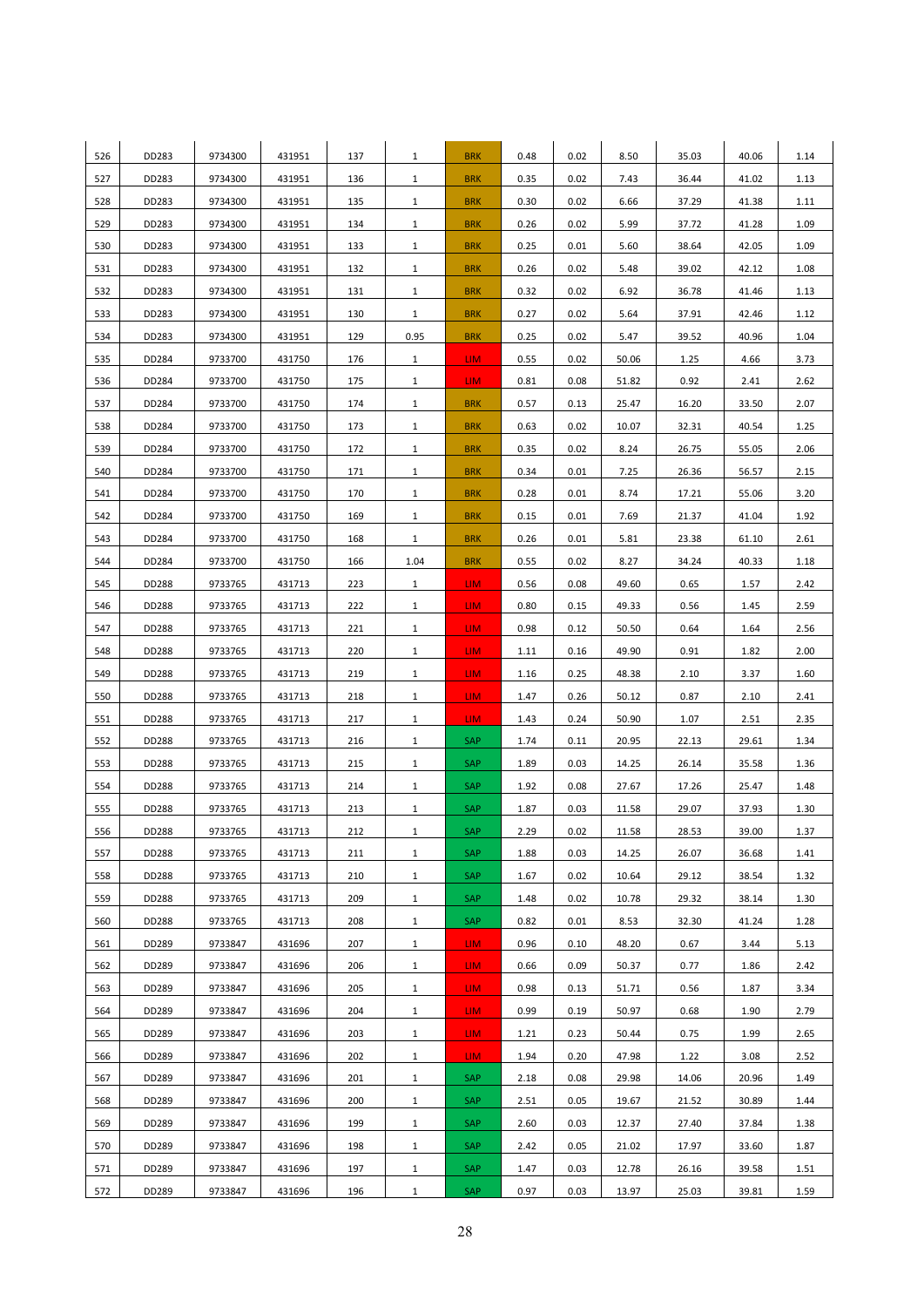| 573 | DD289 | 9733847 | 431696 | 195 | $\mathbf{1}$ | <b>BRK</b>      | 0.66 | 0.02 | 8.99  | 31.63 | 41.78 | 1.32 |
|-----|-------|---------|--------|-----|--------------|-----------------|------|------|-------|-------|-------|------|
| 574 | DD289 | 9733847 | 431696 | 194 | $\mathbf{1}$ | <b>BRK</b>      | 0.59 | 0.02 | 8.44  | 32.90 | 41.39 | 1.26 |
| 575 | DD289 | 9733847 | 431696 | 193 | $\mathbf{1}$ | <b>BRK</b>      | 0.54 | 0.02 | 7.71  | 34.18 | 41.10 | 1.20 |
| 576 | DD289 | 9733847 | 431696 | 192 | $\mathbf{1}$ | <b>BRK</b>      | 0.72 | 0.02 | 7.35  | 33.96 | 41.19 | 1.21 |
| 577 | DD290 | 9733850 | 431751 | 229 | $\mathbf{1}$ | LIM.            | 0.65 | 0.07 | 50.40 | 0.71  | 2.07  | 2.92 |
| 578 | DD290 | 9733850 | 431751 | 228 | $\mathbf{1}$ | LIM.            | 1.24 | 0.21 | 50.64 | 0.86  | 2.23  | 2.59 |
| 579 | DD290 | 9733850 | 431751 | 227 | $\mathbf{1}$ | SAP             | 1.99 | 0.05 | 12.56 | 29.85 | 35.89 | 1.20 |
| 580 | DD290 | 9733850 | 431751 | 226 | $\mathbf{1}$ | SAP             | 1.83 | 0.03 | 9.70  | 31.05 | 40.25 | 1.30 |
| 581 | DD290 | 9733850 | 431751 | 225 | $\mathbf{1}$ | SAP             | 1.39 | 0.03 | 11.13 | 31.63 | 39.34 | 1.24 |
| 582 | DD290 | 9733850 | 431751 | 224 | $\mathbf{1}$ | <b>SAP</b>      | 0.86 | 0.03 | 11.04 | 36.01 | 38.06 | 1.06 |
| 583 | DD290 | 9733850 | 431751 | 223 | $\mathbf{1}$ | SAP             | 1.17 | 0.03 | 11.85 | 30.77 | 38.38 | 1.25 |
| 584 | DD290 | 9733850 | 431751 | 222 | $\mathbf{1}$ | SAP             | 1.00 | 0.03 | 12.87 | 28.77 | 38.18 | 1.33 |
| 585 | DD290 | 9733850 | 431751 | 221 | $\mathbf{1}$ | <b>BRK</b>      | 0.59 | 0.03 | 9.54  | 31.79 | 40.42 | 1.27 |
| 586 | DD290 | 9733850 | 431751 | 220 | $\mathbf{1}$ | <b>BRK</b>      | 0.51 | 0.02 | 8.71  | 32.49 | 41.69 | 1.28 |
| 587 | DD290 | 9733850 | 431751 | 219 | $\mathbf{1}$ | <b>BRK</b>      | 0.53 | 0.02 | 6.85  | 36.41 | 41.97 | 1.15 |
| 588 | DD290 | 9733850 | 431751 | 218 | $\mathbf{1}$ | <b>BRK</b>      | 0.70 | 0.02 | 8.48  | 33.28 | 41.68 | 1.25 |
| 589 | DD290 | 9733850 | 431751 | 217 | $\mathbf{1}$ | <b>BRK</b>      | 0.67 | 0.02 | 7.81  | 33.26 | 42.18 | 1.27 |
| 590 | DD290 | 9733850 | 431751 | 216 | $\mathbf{1}$ | <b>BRK</b>      | 0.60 | 0.02 | 8.19  | 33.29 | 40.75 | 1.22 |
| 591 | DD290 | 9733850 | 431751 | 215 | $\mathbf{1}$ | <b>BRK</b>      | 0.31 | 0.02 | 6.13  | 35.94 | 41.40 | 1.15 |
| 592 | DD291 | 9733856 | 431800 | 220 | $\mathbf{1}$ | LIM.            | 0.57 | 0.07 | 51.27 | 0.80  | 2.45  | 3.06 |
| 593 | DD291 | 9733856 | 431800 | 219 | $\mathbf{1}$ | LIM.            | 0.81 | 0.08 | 52.27 | 0.52  | 1.83  | 3.52 |
| 594 | DD291 | 9733856 | 431800 | 218 | $\mathbf{1}$ | LIM.            | 0.90 | 0.12 | 53.01 | 0.60  | 1.71  | 2.85 |
| 595 | DD291 | 9733856 | 431800 | 217 | $\mathbf{1}$ | LIM <sub></sub> | 0.92 | 0.29 | 52.29 | 0.75  | 1.68  | 2.24 |
| 596 | DD291 | 9733856 | 431800 | 216 | $\mathbf{1}$ | LIM.            | 1.13 | 0.32 | 51.82 | 0.80  | 1.99  | 2.49 |
| 597 | DD291 | 9733856 | 431800 | 215 | $\mathbf{1}$ | SAP             | 1.63 | 0.03 | 8.92  | 31.30 | 40.12 | 1.28 |
| 598 | DD291 | 9733856 | 431800 | 214 | $\mathbf{1}$ | SAP             | 1.36 | 0.02 | 6.34  | 35.09 | 41.85 | 1.19 |
| 599 | DD291 | 9733856 | 431800 | 213 | $\mathbf{1}$ | SAP             | 1.32 | 0.03 | 7.80  | 32.34 | 43.34 | 1.34 |
| 600 | DD291 | 9733856 | 431800 | 212 | $\mathbf{1}$ | SAP             | 1.23 | 0.03 | 8.87  | 32.18 | 40.64 | 1.26 |
| 601 | DD291 | 9733856 | 431800 | 211 | $\mathbf{1}$ | SAP             | 1.03 | 0.03 | 9.57  | 33.70 | 39.82 | 1.18 |
| 602 | DD291 | 9733856 | 431800 | 210 | $\mathbf{1}$ | SAP             | 0.82 | 0.02 | 5.27  | 37.45 | 42.67 | 1.14 |
| 603 | DD291 | 9733856 | 431800 | 209 | $\mathbf{1}$ | <b>BRK</b>      | 0.74 | 0.02 | 6.36  | 37.47 | 41.29 | 1.10 |
| 604 | DD291 | 9733856 | 431800 | 208 | $\mathbf{1}$ | SAP             | 0.81 | 0.02 | 6.08  | 37.86 | 41.76 | 1.10 |
| 605 | DD291 | 9733856 | 431800 | 207 | $\mathbf{1}$ | <b>BRK</b>      | 0.65 | 0.02 | 5.86  | 38.52 | 40.90 | 1.06 |
| 606 | DD291 | 9733856 | 431800 | 206 | $\mathbf{1}$ | <b>BRK</b>      | 0.70 | 0.02 | 5.50  | 38.21 | 40.88 | 1.07 |
| 607 | DD291 | 9733856 | 431800 | 205 | $\mathbf{1}$ | <b>BRK</b>      | 0.66 | 0.02 | 6.38  | 37.18 | 40.71 | 1.09 |
| 608 | DD292 | 9733852 | 431850 | 223 | $\mathbf{1}$ | LIM <sub></sub> | 0.53 | 0.07 | 49.87 | 0.71  | 2.88  | 4.06 |
| 609 | DD292 | 9733852 | 431850 | 222 | $\mathbf{1}$ | LIM.            | 0.76 | 0.11 | 53.18 | 0.72  | 1.59  | 2.21 |
| 610 | DD292 | 9733852 | 431850 | 221 | $\mathbf{1}$ | LIM.            | 0.73 | 0.15 | 31.95 | 18.94 | 20.68 | 1.09 |
| 611 | DD292 | 9733852 | 431850 | 220 | $\mathbf{1}$ | <b>BRK</b>      | 0.61 | 0.02 | 8.09  | 36.48 | 39.16 | 1.07 |
| 612 | DD292 | 9733852 | 431850 | 219 | $\mathbf{1}$ | <b>BRK</b>      | 0.56 | 0.02 | 7.20  | 36.47 | 39.05 | 1.07 |
| 613 | DD292 | 9733852 | 431850 | 218 | $\mathbf{1}$ | <b>BRK</b>      | 0.74 | 0.02 | 7.07  | 36.77 | 39.61 | 1.08 |
| 614 | DD292 | 9733852 | 431850 | 217 | $\mathbf{1}$ | SAP             | 0.80 | 0.02 | 7.61  | 36.05 | 39.25 | 1.09 |
| 615 | DD292 | 9733852 | 431850 | 216 | $\mathbf{1}$ | <b>BRK</b>      | 0.73 | 0.02 | 6.37  | 37.89 | 40.70 | 1.07 |
| 616 | DD292 | 9733852 | 431850 | 215 | $\mathbf{1}$ | <b>BRK</b>      | 0.71 | 0.02 | 5.81  | 38.11 | 40.92 | 1.07 |
| 617 | DD292 | 9733852 | 431850 | 214 | $\mathbf{1}$ | <b>BRK</b>      | 0.53 | 0.01 | 4.96  | 37.67 | 41.61 | 1.10 |
| 618 | DD292 | 9733852 | 431850 | 213 | $\mathbf{1}$ | SAP             | 1.21 | 0.02 | 9.18  | 32.16 | 39.35 | 1.22 |
| 619 | DD292 | 9733852 | 431850 | 212 | $\mathbf{1}$ | <b>SAP</b>      | 0.88 | 0.02 | 7.39  | 34.25 | 41.01 | 1.20 |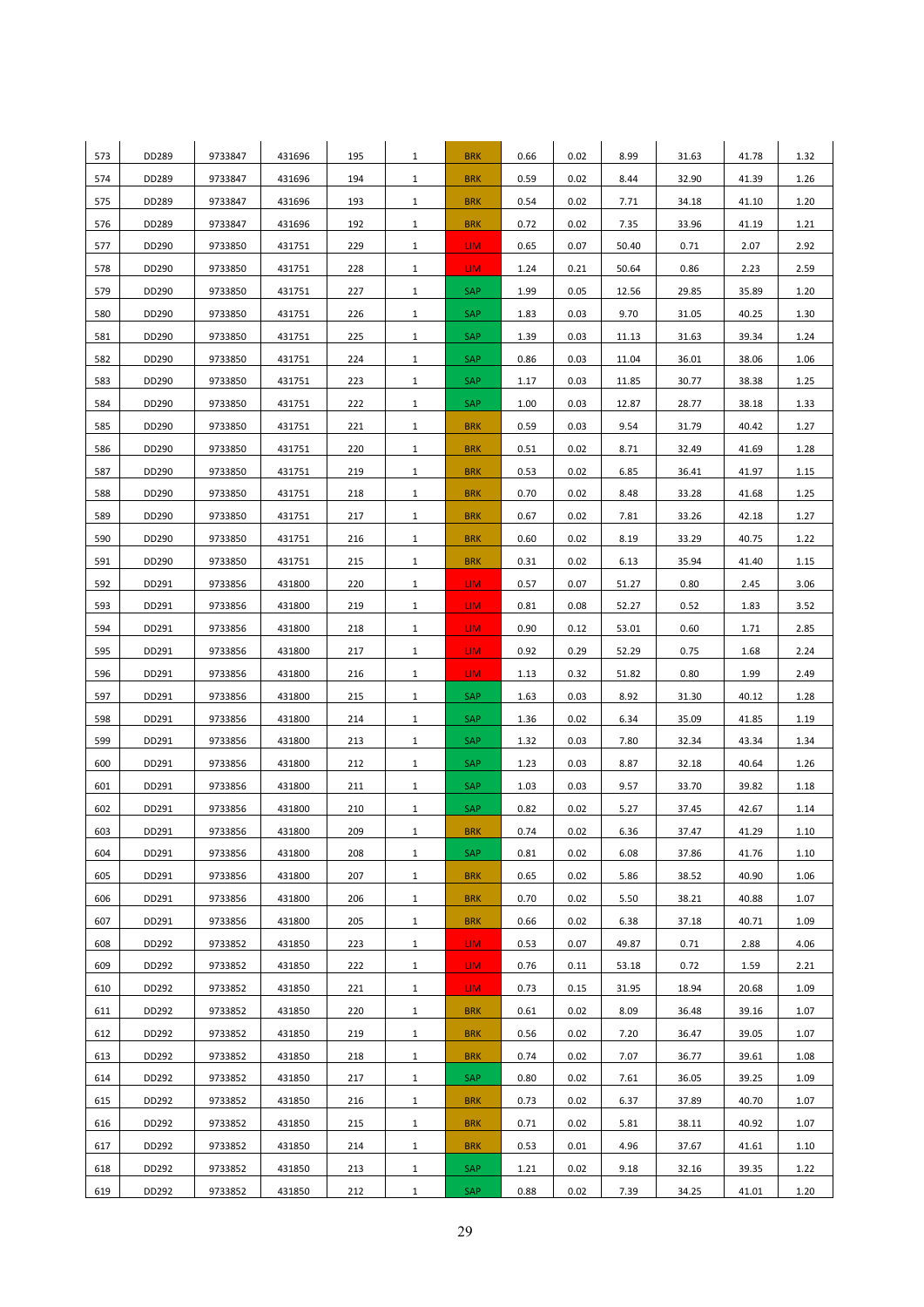| 620 | DD292 | 9733852 | 431850 | 211 | $\mathbf{1}$ | <b>BRK</b> | 0.53 | 0.02 | 6.20  | 36.14 | 42.06 | 1.16  |
|-----|-------|---------|--------|-----|--------------|------------|------|------|-------|-------|-------|-------|
| 621 | DD292 | 9733852 | 431850 | 210 | $\mathbf{1}$ | <b>BRK</b> | 0.43 | 0.02 | 6.79  | 35.99 | 41.71 | 1.16  |
| 622 | DD292 | 9733852 | 431850 | 209 | $\mathbf{1}$ | <b>BRK</b> | 0.34 | 0.02 | 6.43  | 36.39 | 41.50 | 1.14  |
| 623 | DD292 | 9733852 | 431850 | 208 | $\mathbf{1}$ | <b>BRK</b> | 0.34 | 0.01 | 6.01  | 36.52 | 41.55 | 1.14  |
| 624 | DD292 | 9733852 | 431850 | 207 | $\mathbf{1}$ | <b>BRK</b> | 0.52 | 0.01 | 5.99  | 36.01 | 41.57 | 1.15  |
| 625 | DD293 | 9733852 | 431900 | 223 | $\mathbf{1}$ | LIM.       | 0.63 | 0.11 | 46.22 | 5.19  | 7.86  | 1.51  |
| 626 | DD293 | 9733852 | 431900 | 222 | $\mathbf{1}$ | LIM.       | 0.91 | 0.22 | 42.75 | 8.84  | 10.77 | 1.22  |
| 627 | DD293 | 9733852 | 431900 | 221 | $\mathbf{1}$ | LIM.       | 0.90 | 0.16 | 35.94 | 13.92 | 16.22 | 1.17  |
| 628 | DD293 | 9733852 | 431900 | 220 | $\mathbf{1}$ | SAP        | 0.86 | 0.03 | 9.40  | 34.15 | 38.67 | 1.13  |
| 629 | DD293 | 9733852 | 431900 | 219 | $\mathbf{1}$ | <b>BRK</b> | 0.48 | 0.02 | 6.76  | 37.69 | 40.15 | 1.07  |
| 630 | DD293 | 9733852 | 431900 | 218 | $\mathbf{1}$ | <b>BRK</b> | 0.29 | 0.02 | 6.83  | 37.76 | 39.84 | 1.06  |
| 631 | DD293 | 9733852 | 431900 | 217 | $\mathbf{1}$ | <b>BRK</b> | 0.27 | 0.02 | 5.72  | 38.68 | 41.06 | 1.06  |
| 632 | DD293 | 9733852 | 431900 | 216 | $\mathbf{1}$ | <b>BRK</b> | 0.26 | 0.01 | 5.21  | 38.95 | 40.92 | 1.05  |
| 633 | DD293 | 9733852 | 431900 | 215 | $\mathbf{1}$ | <b>BRK</b> | 0.25 | 0.02 | 5.04  | 39.64 | 41.47 | 1.05  |
| 634 | DD294 | 9733850 | 431950 | 216 | $\mathbf{1}$ | LIM.       | 0.43 | 0.09 | 43.62 | 2.11  | 18.08 | 8.57  |
| 635 | DD294 | 9733850 | 431950 | 215 | $\mathbf{1}$ | LIM.       | 0.42 | 0.08 | 42.71 | 1.39  | 19.92 | 14.33 |
| 636 | DD294 | 9733850 | 431950 | 214 | $\mathbf{1}$ | LIM.       | 0.57 | 0.12 | 52.95 | 0.76  | 2.39  | 3.14  |
| 637 | DD294 | 9733850 | 431950 | 213 | $\mathbf{1}$ | LIM.       | 0.59 | 0.19 | 52.64 | 0.94  | 2.55  | 2.71  |
| 638 | DD294 | 9733850 | 431950 | 212 | $\mathbf{1}$ | LIM.       | 0.99 | 0.21 | 52.85 | 0.92  | 3.28  | 3.57  |
| 639 | DD294 | 9733850 | 431950 | 211 | $\mathbf{1}$ | LIM.       | 0.94 | 0.10 | 33.96 | 13.35 | 20.00 | 1.50  |
| 640 | DD294 | 9733850 | 431950 | 210 | $\mathbf{1}$ | <b>BRK</b> | 0.50 | 0.03 | 9.64  | 33.29 | 38.89 | 1.17  |
| 641 | DD294 | 9733850 | 431950 | 209 | $\mathbf{1}$ | <b>BRK</b> | 0.47 | 0.02 | 8.56  | 35.05 | 40.12 | 1.14  |
| 642 | DD294 | 9733850 | 431950 | 208 | $\mathbf{1}$ | <b>BRK</b> | 0.64 | 0.02 | 8.62  | 34.30 | 39.19 | 1.14  |
| 643 | DD294 | 9733850 | 431950 | 207 | $\mathbf{1}$ | <b>BRK</b> | 0.35 | 0.02 | 5.19  | 38.43 | 42.45 | 1.10  |
| 644 | DD294 | 9733850 | 431950 | 206 | 0.7          | <b>BRK</b> | 0.17 | 0.01 | 3.49  | 39.96 | 43.72 | 1.09  |
| 645 | DD295 | 9733749 | 431734 | 232 | $\mathbf{1}$ | LIM.       | 0.57 | 0.09 | 49.20 | 0.99  | 2.79  | 2.82  |
| 646 | DD295 | 9733749 | 431734 | 231 | $\mathbf{1}$ | LIM.       | 0.58 | 0.08 | 51.38 | 0.50  | 1.50  | 3.00  |
| 647 | DD295 | 9733749 | 431734 | 230 | $\mathbf{1}$ | LIM.       | 0.53 | 0.08 | 51.58 | 0.44  | 1.21  | 2.75  |
| 648 | DD295 | 9733749 | 431734 | 229 | $\mathbf{1}$ | LIM.       | 0.43 | 0.08 | 51.07 | 0.54  | 1.06  | 1.96  |
| 649 | DD295 | 9733749 | 431734 | 228 | $\mathbf{1}$ | LIM.       | 0.53 | 0.09 | 51.24 | 0.60  | 1.14  | 1.90  |
| 650 | DD295 | 9733749 | 431734 | 227 | $\mathbf{1}$ | LIM.       | 0.73 | 0.14 | 50.48 | 0.51  | 1.49  | 2.92  |
| 651 | DD295 | 9733749 | 431734 | 226 | $\mathbf{1}$ | LIM.       | 1.03 | 0.18 | 51.26 | 0.59  | 1.70  | 2.88  |
| 652 | DD295 | 9733749 | 431734 | 225 | $\mathbf{1}$ | LIM.       | 1.00 | 0.23 | 50.36 | 0.78  | 2.07  | 2.65  |
| 653 | DD295 | 9733749 | 431734 | 224 | $\mathbf{1}$ | LIM.       | 1.11 | 0.22 | 51.08 | 0.74  | 1.86  | 2.51  |
| 654 | DD295 | 9733749 | 431734 | 223 | $\mathbf{1}$ | LIM.       | 1.53 | 0.18 | 41.29 | 6.84  | 11.33 | 1.66  |
| 655 | DD295 | 9733749 | 431734 | 222 | $\mathbf{1}$ | SAP        | 1.94 | 0.03 | 13.79 | 26.57 | 35.74 | 1.35  |
| 656 | DD295 | 9733749 | 431734 | 221 | $\mathbf{1}$ | SAP        | 1.29 | 0.01 | 8.20  | 32.93 | 39.81 | 1.21  |
| 657 | DD295 | 9733749 | 431734 | 220 | $\mathbf{1}$ | SAP        | 1.10 | 0.01 | 7.11  | 34.48 | 40.16 | 1.16  |
| 658 | DD295 | 9733749 | 431734 | 219 | $\mathbf{1}$ | SAP        | 0.88 | 0.01 | 7.07  | 34.76 | 40.28 | 1.16  |
| 659 | DD296 | 9733736 | 431800 | 244 | $\mathbf{1}$ | LIM.       | 0.85 | 0.12 | 36.46 | 8.06  | 17.53 | 2.17  |
| 660 | DD296 | 9733736 | 431800 | 243 | $\mathbf{1}$ | <b>SAP</b> | 1.53 | 0.05 | 18.23 | 24.10 | 33.21 | 1.38  |
| 661 | DD296 | 9733736 | 431800 | 242 | $\mathbf{1}$ | SAP        | 1.09 | 0.02 | 10.77 | 30.72 | 39.25 | 1.28  |
| 662 | DD296 | 9733736 | 431800 | 241 | $\mathbf{1}$ | <b>BRK</b> | 0.60 | 0.01 | 7.49  | 33.83 | 41.20 | 1.22  |
| 663 | DD296 | 9733736 | 431800 | 240 | $\mathbf{1}$ | <b>BRK</b> | 0.38 | 0.01 | 6.39  | 35.32 | 42.25 | 1.20  |
| 664 | DD296 | 9733736 | 431800 | 239 | $\mathbf{1}$ | <b>BRK</b> | 0.34 | 0.01 | 5.85  | 36.23 | 42.19 | 1.16  |
| 665 | DD296 | 9733736 | 431800 | 238 | $\mathbf{1}$ | <b>BRK</b> | 0.27 | 0.02 | 6.42  | 36.58 | 42.02 | 1.15  |
| 666 | DD296 | 9733736 | 431800 | 237 | $\mathbf{1}$ | <b>BRK</b> | 0.29 | 0.01 | 6.33  | 38.38 | 41.83 | 1.09  |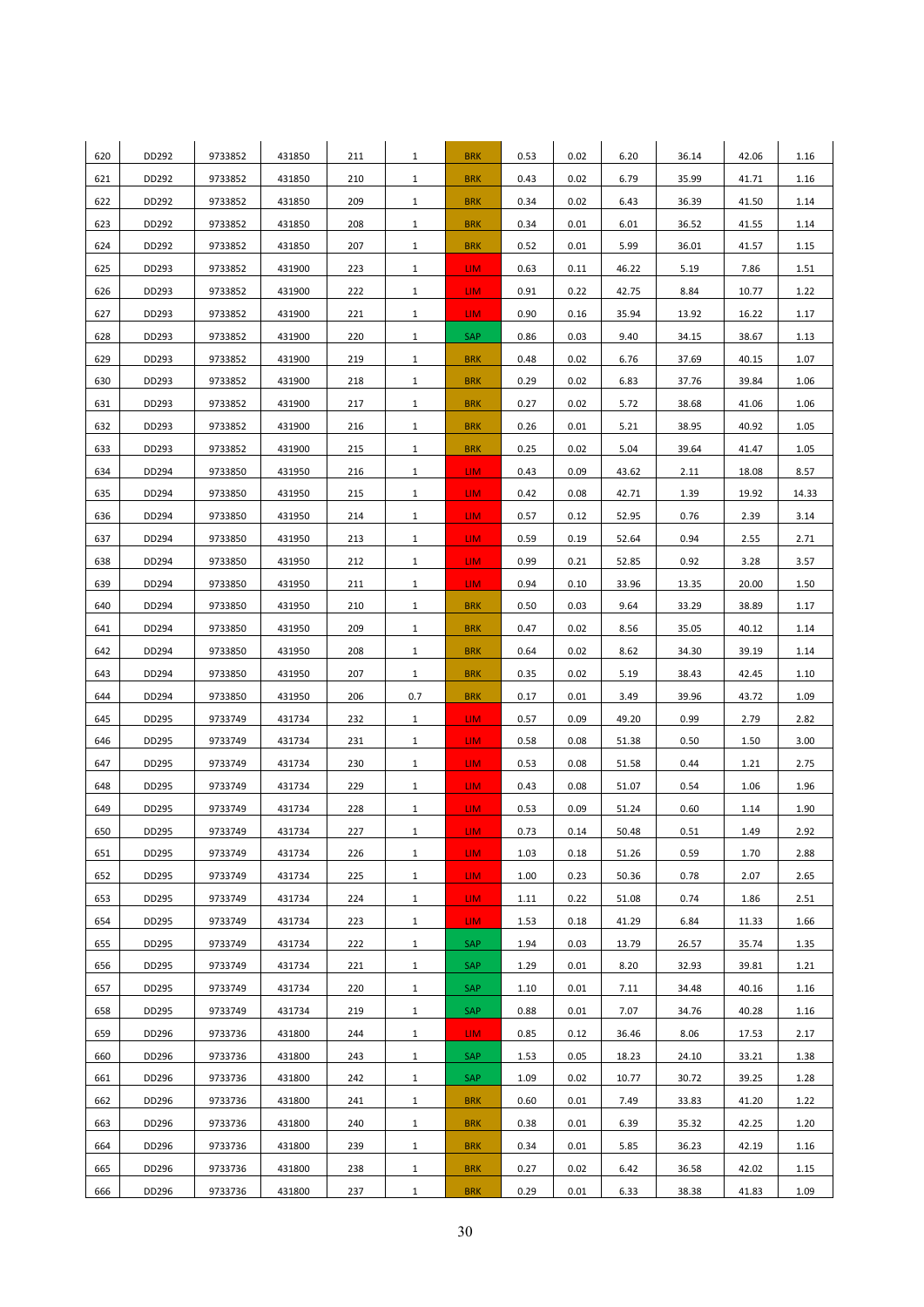| 667 | DD297 | 9733744 | 431845 | 211 | $\mathbf{1}$ | LIM.             | 0.45 | 0.07 | 46.25 | 2.05  | 9.54  | 4.65 |
|-----|-------|---------|--------|-----|--------------|------------------|------|------|-------|-------|-------|------|
| 668 | DD297 | 9733744 | 431845 | 210 | $\mathbf{1}$ | LIM.             | 0.57 | 0.08 | 37.12 | 4.25  | 26.66 | 6.27 |
| 669 | DD297 | 9733744 | 431845 | 209 | $\mathbf{1}$ | <b>BRK</b>       | 0.42 | 0.05 | 13.99 | 21.71 | 49.45 | 2.28 |
| 670 | DD297 | 9733744 | 431845 | 208 | $\mathbf{1}$ | <b>BRK</b>       | 0.37 | 0.03 | 9.36  | 23.69 | 56.90 | 2.40 |
| 671 | DD297 | 9733744 | 431845 | 207 | $\mathbf{1}$ | <b>BRK</b>       | 0.36 | 0.02 | 7.50  | 23.58 | 59.10 | 2.51 |
| 672 | DD297 | 9733744 | 431845 | 206 | $\mathbf{1}$ | <b>BRK</b>       | 0.32 | 0.03 | 7.04  | 26.07 | 58.37 | 2.24 |
| 673 | DD297 | 9733744 | 431845 | 205 | $\mathbf{1}$ | <b>BRK</b>       | 0.25 | 0.03 | 6.26  | 15.29 | 71.13 | 4.65 |
| 674 | DD297 | 9733744 | 431845 | 204 | $\mathbf{1}$ | <b>BRK</b>       | 0.38 | 0.02 | 7.77  | 13.98 | 69.84 | 5.00 |
| 675 | DD297 | 9733744 | 431845 | 203 | $\mathbf{1}$ | <b>BRK</b>       | 0.22 | 0.01 | 4.48  | 23.76 | 65.51 | 2.76 |
| 676 | DD297 | 9733744 | 431845 | 202 | $\mathbf{1}$ | <b>BRK</b>       | 0.22 | 0.01 | 4.29  | 21.92 | 66.28 | 3.02 |
| 677 | DD297 | 9733744 | 431845 | 201 | $\mathbf{1}$ | <b>BRK</b>       | 0.20 | 0.02 | 8.20  | 13.52 | 53.69 | 3.97 |
| 678 | DD297 | 9733744 | 431845 | 200 | $\mathbf{1}$ | <b>BRK</b>       | 0.34 | 0.02 | 8.24  | 24.14 | 44.78 | 1.86 |
| 679 | DD297 | 9733744 | 431845 | 199 | $\mathbf{1}$ | <b>BRK</b>       | 0.35 | 0.02 | 7.78  | 32.90 | 43.13 | 1.31 |
| 680 | DD297 | 9733744 | 431845 | 198 | $\mathbf{1}$ | <b>BRK</b>       | 0.31 | 0.02 | 7.00  | 34.43 | 43.37 | 1.26 |
| 681 | DD297 | 9733744 | 431845 | 197 | $\mathbf{1}$ | <b>BRK</b>       | 0.33 | 0.02 | 6.97  | 31.21 | 46.07 | 1.48 |
| 682 | DD297 | 9733744 | 431845 | 196 | $\mathbf{1}$ | <b>BRK</b>       | 0.29 | 0.02 | 6.40  | 35.62 | 42.77 | 1.20 |
| 683 | DD297 | 9733744 | 431845 | 195 | $\mathbf{1}$ | <b>BRK</b>       | 0.28 | 0.02 | 6.73  | 33.11 | 44.69 | 1.35 |
| 684 | DD297 | 9733744 | 431845 | 194 | $\mathbf{1}$ | <b>BRK</b>       | 0.31 | 0.02 | 6.75  | 34.57 | 41.50 | 1.20 |
| 685 | DD297 | 9733744 | 431845 | 193 | $\mathbf{1}$ | <b>BRK</b>       | 0.32 | 0.02 | 6.81  | 35.72 | 42.35 | 1.19 |
| 686 | DD298 | 9733758 | 431917 | 207 | $\mathbf{1}$ | LIM.             | 0.40 | 0.07 | 37.77 | 7.18  | 20.33 | 2.83 |
| 687 | DD298 | 9733758 | 431917 | 206 | $\mathbf{1}$ | <b>BRK</b>       | 0.60 | 0.13 | 27.38 | 13.46 | 29.82 | 2.22 |
| 688 | DD298 | 9733758 | 431917 | 205 | $\mathbf{1}$ | LIM.             | 0.74 | 0.17 | 38.02 | 11.12 | 14.38 | 1.29 |
| 689 | DD298 | 9733758 | 431917 | 204 | $\mathbf{1}$ | <b>BRK</b>       | 0.60 | 0.05 | 17.72 | 27.67 | 32.74 | 1.18 |
| 690 | DD298 | 9733758 | 431917 | 203 | $\mathbf{1}$ | <b>BRK</b>       | 0.62 | 0.04 | 18.06 | 28.26 | 33.01 | 1.17 |
| 691 | DD298 | 9733758 | 431917 | 202 | $\mathbf{1}$ | <b>BRK</b>       | 0.62 | 0.03 | 9.93  | 34.05 | 38.06 | 1.12 |
| 692 | DD298 | 9733758 | 431917 | 201 | $\mathbf{1}$ | <b>BRK</b>       | 0.74 | 0.02 | 7.05  | 36.63 | 40.10 | 1.09 |
| 693 | DD298 | 9733758 | 431917 | 200 | $\mathbf{1}$ | <b>BRK</b>       | 0.53 | 0.02 | 6.34  | 37.51 | 41.17 | 1.10 |
| 694 | DD298 | 9733758 | 431917 | 199 | $\mathbf{1}$ | <b>BRK</b>       | 0.42 | 0.02 | 7.22  | 37.27 | 41.39 | 1.11 |
| 695 | DD298 | 9733758 | 431917 | 198 | $\mathbf{1}$ | <b>BRK</b>       | 0.27 | 0.02 | 5.34  | 38.80 | 42.21 | 1.09 |
| 696 | DD298 | 9733758 | 431917 | 197 | $\mathbf{1}$ | <b>BRK</b>       | 0.30 | 0.02 | 5.43  | 38.30 | 41.36 | 1.08 |
| 697 | DD299 | 9733952 | 431701 | 222 | $\mathbf{1}$ | LIM.             | 0.66 | 0.08 | 54.49 | 0.50  | 1.83  | 3.66 |
| 698 | DD299 | 9733952 | 431701 | 221 | $\mathbf{1}$ | LIM.             | 0.97 | 0.08 | 51.62 | 0.73  | 1.91  | 2.62 |
| 699 | DD299 | 9733952 | 431701 | 220 | $\mathbf{1}$ | LIM.             | 1.13 | 0.15 | 51.36 | 0.72  | 2.06  | 2.86 |
| 700 | DD299 | 9733952 | 431701 | 219 | $\mathbf{1}$ | LIM.             | 1.47 | 0.28 | 49.68 | 0.99  | 2.57  | 2.60 |
| 701 | DD299 | 9733952 | 431701 | 218 | $\mathbf{1}$ | SAP              | 1.98 | 0.05 | 18.77 | 23.87 | 32.20 | 1.35 |
| 702 | DD299 | 9733952 | 431701 | 217 | $\mathbf{1}$ | SAP              | 1.76 | 0.02 | 8.89  | 31.77 | 40.09 | 1.26 |
| 703 | DD299 | 9733952 | 431701 | 216 | $\mathbf{1}$ | SAP              | 1.61 | 0.02 | 8.17  | 33.73 | 41.27 | 1.22 |
| 704 | DD299 | 9733952 | 431701 | 215 | $\mathbf{1}$ | SAP              | 1.54 | 0.02 | 8.82  | 32.04 | 40.22 | 1.26 |
| 705 | DD299 | 9733952 | 431701 | 214 | $\mathbf{1}$ | SAP              | 0.88 | 0.02 | 10.08 | 32.10 | 40.56 | 1.26 |
| 706 | DD299 | 9733952 | 431701 | 213 | $\mathbf{1}$ | <b>BRK</b>       | 0.31 | 0.01 | 5.33  | 36.03 | 43.36 | 1.20 |
| 707 | DD299 | 9733952 | 431701 | 212 | $\mathbf{1}$ | <b>BRK</b>       | 0.57 | 0.02 | 8.42  | 32.94 | 41.27 | 1.25 |
| 708 | DD299 | 9733952 | 431701 | 211 | $\mathbf{1}$ | <b>BRK</b>       | 0.28 | 0.02 | 4.86  | 36.80 | 43.59 | 1.18 |
| 709 | DD299 | 9733952 | 431701 | 210 | $\mathbf{1}$ | <b>BRK</b>       | 0.27 | 0.01 | 4.90  | 36.45 | 43.55 | 1.19 |
| 710 | DD300 | 9733951 | 431753 | 206 | $\mathbf{1}$ | LIM.             | 0.68 | 0.08 | 51.07 | 0.80  | 2.05  | 2.56 |
| 711 | DD300 | 9733951 | 431753 | 205 | $\mathbf{1}$ | LIM.             | 0.65 | 0.08 | 51.06 | 0.58  | 1.53  | 2.64 |
| 712 | DD300 | 9733951 | 431753 | 204 | $\mathbf{1}$ | LIM <sub></sub>  | 0.80 | 0.09 | 51.18 | 0.55  | 1.89  | 3.44 |
| 713 | DD300 | 9733951 | 431753 | 203 | $\mathbf{1}$ | LIM <sub>1</sub> | 0.72 | 0.09 | 48.23 | 0.54  | 1.61  | 2.98 |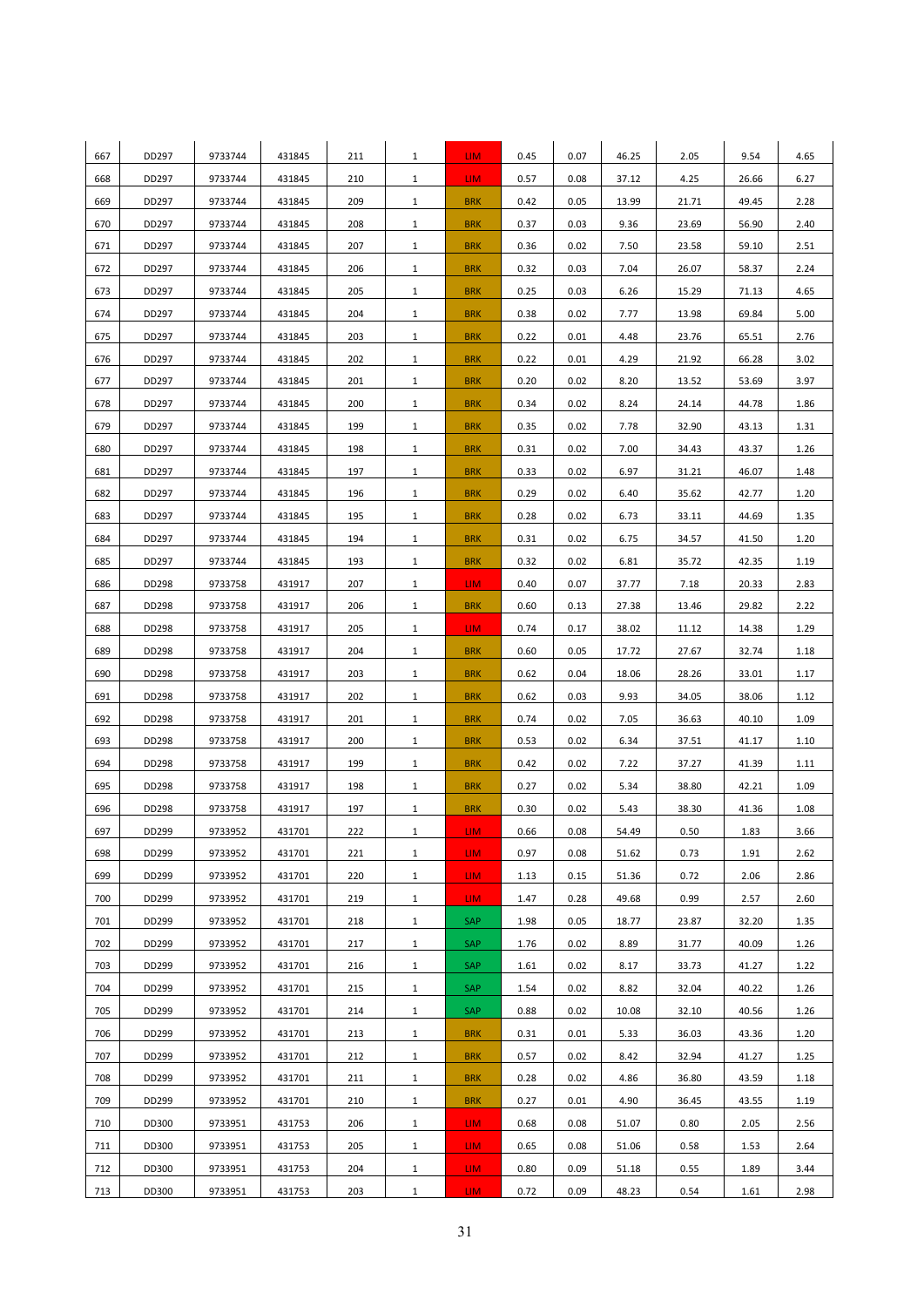| 714 | DD300 | 9733951 | 431753 | 202 | $\mathbf{1}$ | LIM.            | 0.82 | 0.16 | 51.17 | 0.67  | 2.01  | 3.00 |
|-----|-------|---------|--------|-----|--------------|-----------------|------|------|-------|-------|-------|------|
| 715 | DD300 | 9733951 | 431753 | 201 | $\mathbf{1}$ | LIM.            | 1.18 | 0.29 | 47.94 | 0.70  | 1.87  | 2.67 |
| 716 | DD300 | 9733951 | 431753 | 200 | $\mathbf{1}$ | LIM.            | 1.41 | 0.20 | 50.73 | 0.72  | 2.24  | 3.11 |
| 717 | DD300 | 9733951 | 431753 | 199 | $\mathbf{1}$ | LIM.            | 1.43 | 0.11 | 35.24 | 13.80 | 17.33 | 1.26 |
| 718 | DD300 | 9733951 | 431753 | 198 | $\mathbf{1}$ | SAP             | 1.61 | 0.03 | 14.37 | 29.03 | 35.83 | 1.23 |
| 719 | DD300 | 9733951 | 431753 | 197 | $\mathbf{1}$ | <b>SAP</b>      | 1.78 | 0.03 | 10.61 | 31.20 | 39.28 | 1.26 |
| 720 | DD300 | 9733951 | 431753 | 196 | $\mathbf{1}$ | SAP             | 1.00 | 0.02 | 6.69  | 35.56 | 40.82 | 1.15 |
| 721 | DD300 | 9733951 | 431753 | 195 | $\mathbf{1}$ | SAP             | 1.35 | 0.02 | 5.25  | 37.18 | 40.92 | 1.10 |
| 722 | DD300 | 9733951 | 431753 | 194 | $\mathbf{1}$ | <b>BRK</b>      | 0.49 | 0.02 | 5.45  | 37.84 | 40.89 | 1.08 |
| 723 | DD300 | 9733951 | 431753 | 193 | $\mathbf{1}$ | <b>BRK</b>      | 0.31 | 0.02 | 5.40  | 37.75 | 41.13 | 1.09 |
| 724 | DD300 | 9733951 | 431753 | 192 | $\mathbf{1}$ | <b>BRK</b>      | 0.41 | 0.02 | 5.18  | 38.07 | 41.10 | 1.08 |
| 725 | DD301 | 9733952 | 431800 | 217 | $\mathbf{1}$ | LIM.            | 0.55 | 0.08 | 52.24 | 0.78  | 2.60  | 3.33 |
| 726 | DD301 | 9733952 | 431800 | 216 | $\mathbf{1}$ | LIM.            | 0.60 | 0.08 | 52.97 | 0.42  | 1.53  | 3.64 |
| 727 | DD301 | 9733952 | 431800 | 215 | $\mathbf{1}$ | LIM.            | 0.75 | 0.11 | 52.80 | 0.54  | 1.77  | 3.28 |
| 728 | DD301 | 9733952 | 431800 | 214 | $\mathbf{1}$ | LIM.            | 0.63 | 0.11 | 52.59 | 0.59  | 1.85  | 3.14 |
| 729 | DD301 | 9733952 | 431800 | 213 | $\mathbf{1}$ | LIM.            | 0.73 | 0.13 | 51.04 | 0.69  | 1.88  | 2.72 |
| 730 | DD301 | 9733952 | 431800 | 212 | $\mathbf{1}$ | LIM <sub></sub> | 0.77 | 0.14 | 51.81 | 0.62  | 2.11  | 3.40 |
| 731 | DD301 | 9733952 | 431800 | 211 | $\mathbf{1}$ | LIM <sub></sub> | 1.05 | 0.17 | 53.05 | 0.64  | 2.04  | 3.19 |
| 732 | DD301 | 9733952 | 431800 | 210 | $\mathbf{1}$ | LIM.            | 0.94 | 0.17 | 53.60 | 0.76  | 2.00  | 2.63 |
| 733 | DD301 | 9733952 | 431800 | 209 | $\mathbf{1}$ | LIM.            | 1.27 | 0.49 | 51.85 | 1.09  | 2.18  | 2.00 |
| 734 | DD301 | 9733952 | 431800 | 208 | $\mathbf{1}$ | SAP             | 1.12 | 0.12 | 21.34 | 24.92 | 28.42 | 1.14 |
| 735 | DD301 | 9733952 | 431800 | 206 | $\mathbf{1}$ | SAP             | 1.39 | 0.05 | 13.31 | 29.78 | 36.43 | 1.22 |
| 736 | DD301 | 9733952 | 431800 | 205 | $\mathbf{1}$ | SAP             | 1.58 | 0.03 | 9.70  | 32.37 | 39.24 | 1.21 |
| 737 | DD301 | 9733952 | 431800 | 204 | $\mathbf{1}$ | SAP             | 0.87 | 0.02 | 7.99  | 34.87 | 39.82 | 1.14 |
| 738 | DD302 | 9733951 | 431850 | 223 | $\mathbf{1}$ | LIM.            | 1.21 | 0.08 | 33.14 | 14.06 | 18.57 | 1.32 |
| 739 | DD302 | 9733951 | 431850 | 222 | $\mathbf{1}$ | SAP             | 1.33 | 0.03 | 10.44 | 32.03 | 37.52 | 1.17 |
| 740 | DD302 | 9733951 | 431850 | 221 | $\mathbf{1}$ | <b>BRK</b>      | 0.56 | 0.03 | 9.80  | 34.04 | 39.12 | 1.15 |
| 741 | DD302 | 9733951 | 431850 | 220 | $\mathbf{1}$ | <b>BRK</b>      | 0.39 | 0.02 | 7.20  | 36.48 | 40.71 | 1.12 |
| 742 | DD302 | 9733951 | 431850 | 219 | $\mathbf{1}$ | <b>BRK</b>      | 0.36 | 0.02 | 7.23  | 35.78 | 40.07 | 1.12 |
| 743 | DD302 | 9733951 | 431850 | 218 | $\mathbf{1}$ | <b>BRK</b>      | 0.27 | 0.02 | 6.04  | 37.13 | 41.08 | 1.11 |
| 744 | DD302 | 9733951 | 431850 | 217 | $\mathbf{1}$ | <b>BRK</b>      | 0.26 | 0.01 | 5.58  | 38.01 | 41.83 | 1.10 |
| 745 | DD302 | 9733951 | 431850 | 216 | $\mathbf{1}$ | <b>BRK</b>      | 0.27 | 0.02 | 5.81  | 37.67 | 40.94 | 1.09 |
| 746 | DD302 | 9733951 | 431850 | 215 | $\mathbf{1}$ | <b>BRK</b>      | 0.26 | 0.01 | 5.51  | 38.04 | 41.14 | 1.08 |
| 747 | DD302 | 9733951 | 431850 | 214 | $\mathbf{1}$ | <b>BRK</b>      | 0.26 | 0.02 | 5.93  | 37.39 | 41.46 | 1.11 |
| 748 | DD302 | 9733951 | 431850 | 213 | $\mathbf{1}$ | <b>BRK</b>      | 0.26 | 0.01 | 5.30  | 38.12 | 41.49 | 1.09 |
| 749 | DD302 | 9733951 | 431850 | 212 | $\mathbf{1}$ | <b>BRK</b>      | 0.27 | 0.02 | 6.74  | 36.30 | 40.56 | 1.12 |
| 750 | DD302 | 9733951 | 431850 | 211 | $\mathbf{1}$ | <b>BRK</b>      | 0.25 | 0.02 | 5.43  | 37.57 | 41.15 | 1.10 |
| 751 | DD302 | 9733951 | 431850 | 210 | $\mathbf{1}$ | <b>BRK</b>      | 0.24 | 0.02 | 5.96  | 37.82 | 40.71 | 1.08 |
| 752 | DD302 | 9733951 | 431850 | 209 | $\mathbf{1}$ | <b>BRK</b>      | 0.29 | 0.02 | 5.91  | 37.50 | 41.01 | 1.09 |
| 753 | DD303 | 9733951 | 431900 | 215 | $\mathbf{1}$ | LIM.            | 0.64 | 0.09 | 53.16 | 0.58  | 2.52  | 4.34 |
| 754 | DD303 | 9733951 | 431900 | 214 | $\mathbf{1}$ | LIM.            | 1.00 | 0.17 | 47.78 | 4.82  | 6.57  | 1.36 |
| 755 | DD303 | 9733951 | 431900 | 213 | $\mathbf{1}$ | <b>BRK</b>      | 0.26 | 0.02 | 6.64  | 37.20 | 39.74 | 1.07 |
| 756 | DD303 | 9733951 | 431900 | 212 | $\mathbf{1}$ | <b>BRK</b>      | 0.51 | 0.02 | 6.66  | 36.53 | 40.68 | 1.11 |
| 757 | DD303 | 9733951 | 431900 | 211 | $\mathbf{1}$ | <b>SAP</b>      | 1.27 | 0.02 | 7.32  | 34.78 | 40.29 | 1.16 |
| 758 | DD304 | 9734050 | 431900 | 220 | $\mathbf{1}$ | LIM.            | 0.54 | 0.09 | 52.14 | 0.41  | 1.35  | 3.29 |
| 759 | DD304 | 9734050 | 431900 | 219 | $\mathbf{1}$ | LIM.            | 0.58 | 0.10 | 52.18 | 0.43  | 1.29  | 3.00 |
| 760 | DD304 | 9734050 | 431900 | 218 | $\mathbf{1}$ | LIM <sub></sub> | 0.78 | 0.14 | 53.24 | 0.56  | 1.37  | 2.45 |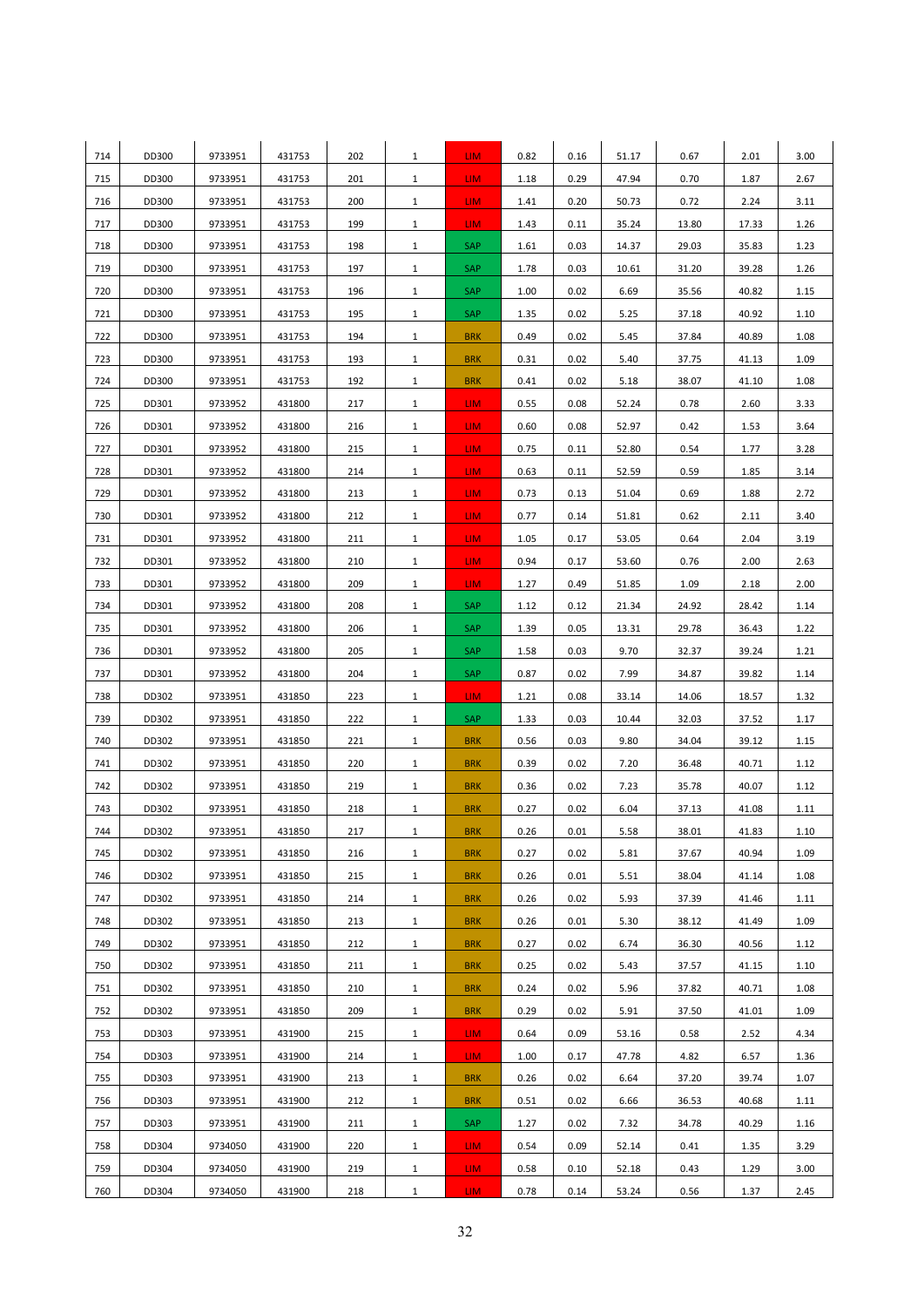| 761 | DD304 | 9734050 | 431900 | 217 | $\mathbf{1}$ | LIM.       | 1.38 | 0.24 | 46.75 | 4.44  | 6.35  | 1.43 |
|-----|-------|---------|--------|-----|--------------|------------|------|------|-------|-------|-------|------|
| 762 | DD304 | 9734050 | 431900 | 216 | $\mathbf{1}$ | SAP        | 1.45 | 0.03 | 9.26  | 33.47 | 38.39 | 1.15 |
| 763 | DD304 | 9734050 | 431900 | 215 | $\mathbf{1}$ | SAP        | 1.56 | 0.02 | 9.11  | 32.65 | 37.76 | 1.16 |
| 764 | DD304 | 9734050 | 431900 | 214 | $\mathbf{1}$ | SAP        | 1.72 | 0.03 | 9.69  | 32.82 | 38.10 | 1.16 |
| 765 | DD304 | 9734050 | 431900 | 213 | $\mathbf{1}$ | <b>BRK</b> | 0.55 | 0.02 | 6.64  | 36.70 | 40.31 | 1.10 |
| 766 | DD304 | 9734050 | 431900 | 212 | $\mathbf{1}$ | <b>BRK</b> | 0.47 | 0.02 | 6.97  | 36.78 | 40.51 | 1.10 |
| 767 | DD304 | 9734050 | 431900 | 211 | $\mathbf{1}$ | <b>BRK</b> | 0.43 | 0.02 | 6.39  | 36.41 | 41.00 | 1.13 |
| 768 | DD304 | 9734050 | 431900 | 210 | $\mathbf{1}$ | <b>BRK</b> | 0.46 | 0.02 | 6.57  | 36.56 | 40.74 | 1.11 |
| 769 | DD304 | 9734050 | 431900 | 209 | $\mathbf{1}$ | <b>BRK</b> | 0.31 | 0.02 | 6.46  | 36.44 | 40.51 | 1.11 |
| 770 | DD304 | 9734050 | 431900 | 208 | $\mathbf{1}$ | <b>BRK</b> | 0.26 | 0.02 | 6.59  | 37.08 | 40.41 | 1.09 |
| 771 | DD304 | 9734050 | 431900 | 207 | $\mathbf{1}$ | <b>BRK</b> | 0.27 | 0.02 | 6.34  | 37.93 | 40.91 | 1.08 |
| 772 | DD304 | 9734050 | 431900 | 206 | $\mathbf{1}$ | <b>BRK</b> | 0.24 | 0.01 | 5.16  | 38.75 | 41.72 | 1.08 |
| 773 | DD305 | 9734050 | 431950 | 208 | $\mathbf{1}$ | LIM.       | 0.57 | 0.09 | 51.36 | 0.60  | 1.71  | 2.85 |
| 774 | DD305 | 9734050 | 431950 | 207 | $\mathbf{1}$ | LIM.       | 0.82 | 0.11 | 52.92 | 0.51  | 1.48  | 2.90 |
| 775 | DD305 | 9734050 | 431950 | 206 | $\mathbf{1}$ | LIM.       | 1.60 | 0.30 | 47.00 | 4.13  | 6.60  | 1.60 |
| 776 | DD305 | 9734050 | 431950 | 205 | $\mathbf{1}$ | SAP        | 1.57 | 0.04 | 9.33  | 32.47 | 39.48 | 1.22 |
| 777 | DD305 | 9734050 | 431950 | 204 | $\mathbf{1}$ | <b>SAP</b> | 1.02 | 0.02 | 9.19  | 32.69 | 40.18 | 1.23 |
| 778 | DD305 | 9734050 | 431950 | 203 | $\mathbf{1}$ | <b>BRK</b> | 0.31 | 0.01 | 6.06  | 37.38 | 40.93 | 1.09 |
| 779 | DD305 | 9734050 | 431950 | 202 | $\mathbf{1}$ | <b>BRK</b> | 0.34 | 0.01 | 8.05  | 35.42 | 40.16 | 1.13 |
| 780 | DD305 | 9734050 | 431950 | 201 | $\mathbf{1}$ | <b>BRK</b> | 0.37 | 0.01 | 7.50  | 35.18 | 39.98 | 1.14 |
| 781 | DD305 | 9734050 | 431950 | 200 | $\mathbf{1}$ | <b>BRK</b> | 0.28 | 0.01 | 5.71  | 37.60 | 41.49 | 1.10 |
| 782 | DD305 | 9734050 | 431950 | 199 | $\mathbf{1}$ | <b>BRK</b> | 0.24 | 0.01 | 5.50  | 38.45 | 41.56 | 1.08 |
| 783 | DD305 | 9734050 | 431950 | 198 | $\mathbf{1}$ | <b>BRK</b> | 0.24 | 0.01 | 5.60  | 38.19 | 41.11 | 1.08 |
| 784 | DD305 | 9734050 | 431950 | 197 | $\mathbf{1}$ | <b>BRK</b> | 0.24 | 0.01 | 5.34  | 38.45 | 41.16 | 1.07 |
| 785 | DD305 | 9734050 | 431950 | 196 | 0.7          | <b>BRK</b> | 0.23 | 0.01 | 5.09  | 39.10 | 40.98 | 1.05 |
| 786 | DD306 | 9734150 | 431850 | 205 | $\mathbf{1}$ | LIM.       | 0.54 | 0.08 | 51.17 | 0.61  | 1.78  | 2.92 |
| 787 | DD306 | 9734150 | 431850 | 204 | $\mathbf{1}$ | LIM.       | 0.71 | 0.10 | 53.60 | 0.53  | 1.46  | 2.75 |
| 788 | DD306 | 9734150 | 431850 | 203 | $\mathbf{1}$ | LIM.       | 0.95 | 0.15 | 54.15 | 0.64  | 1.52  | 2.38 |
| 789 | DD306 | 9734150 | 431850 | 202 | $\mathbf{1}$ | LIM.       | 1.28 | 0.21 | 52.61 | 1.30  | 2.38  | 1.83 |
| 790 | DD306 | 9734150 | 431850 | 201 | $\mathbf{1}$ | SAP        | 1.57 | 0.07 | 22.37 | 22.33 | 28.40 | 1.27 |
| 791 | DD306 | 9734150 | 431850 | 200 | $\mathbf{1}$ | SAP        | 1.55 | 0.04 | 10.22 | 32.32 | 38.14 | 1.18 |
| 792 | DD306 | 9734150 | 431850 | 199 | $\mathbf{1}$ | SAP        | 1.46 | 0.03 | 10.76 | 31.00 | 37.25 | 1.20 |
| 793 | DD306 | 9734150 | 431850 | 198 | $\mathbf{1}$ | SAP        | 1.23 | 0.03 | 7.64  | 35.05 | 39.98 | 1.14 |
| 794 | DD306 | 9734150 | 431850 | 197 | $\mathbf{1}$ | SAP        | 1.16 | 0.02 | 9.07  | 32.74 | 41.04 | 1.25 |
| 795 | DD306 | 9734150 | 431850 | 196 | $\mathbf{1}$ | <b>SAP</b> | 1.24 | 0.02 | 8.25  | 33.45 | 39.84 | 1.19 |
| 796 | DD306 | 9734150 | 431850 | 195 | $\mathbf{1}$ | <b>BRK</b> | 0.28 | 0.02 | 5.96  | 37.12 | 41.14 | 1.11 |
| 797 | DD306 | 9734150 | 431850 | 194 | $\mathbf{1}$ | <b>BRK</b> | 0.25 | 0.01 | 4.45  | 38.40 | 41.24 | 1.07 |
| 798 | DD306 | 9734150 | 431850 | 193 | 0.5          | <b>BRK</b> | 0.21 | 0.01 | 4.87  | 39.11 | 41.42 | 1.06 |
| 799 | DD307 | 9734151 | 431900 | 195 | $\mathbf{1}$ | LIM.       | 0.59 | 0.08 | 51.17 | 0.46  | 1.58  | 3.43 |
| 800 | DD307 | 9734151 | 431900 | 194 | $\mathbf{1}$ | LIM.       | 1.08 | 0.16 | 46.43 | 4.53  | 6.34  | 1.40 |
| 801 | DD307 | 9734151 | 431900 | 193 | $\mathbf{1}$ | SAP        | 1.13 | 0.02 | 8.07  | 34.41 | 39.41 | 1.15 |
| 802 | DD307 | 9734151 | 431900 | 192 | $\mathbf{1}$ | SAP        | 1.24 | 0.03 | 11.24 | 30.58 | 37.30 | 1.22 |
| 803 | DD307 | 9734151 | 431900 | 191 | $\mathbf{1}$ | <b>SAP</b> | 0.88 | 0.02 | 8.69  | 33.71 | 39.49 | 1.17 |
| 804 | DD307 | 9734151 | 431900 | 190 | $\mathbf{1}$ | <b>BRK</b> | 0.32 | 0.02 | 6.50  | 36.08 | 41.10 | 1.14 |
| 805 | DD307 | 9734151 | 431900 | 189 | $\mathbf{1}$ | <b>BRK</b> | 0.30 | 0.02 | 6.36  | 36.65 | 42.05 | 1.15 |
| 806 | DD307 | 9734151 | 431900 | 188 | $\mathbf{1}$ | <b>BRK</b> | 0.28 | 0.02 | 6.53  | 36.68 | 41.40 | 1.13 |
| 807 | DD307 | 9734151 | 431900 | 187 | $\mathbf{1}$ | <b>BRK</b> | 0.29 | 0.02 | 5.82  | 37.13 | 41.47 | 1.12 |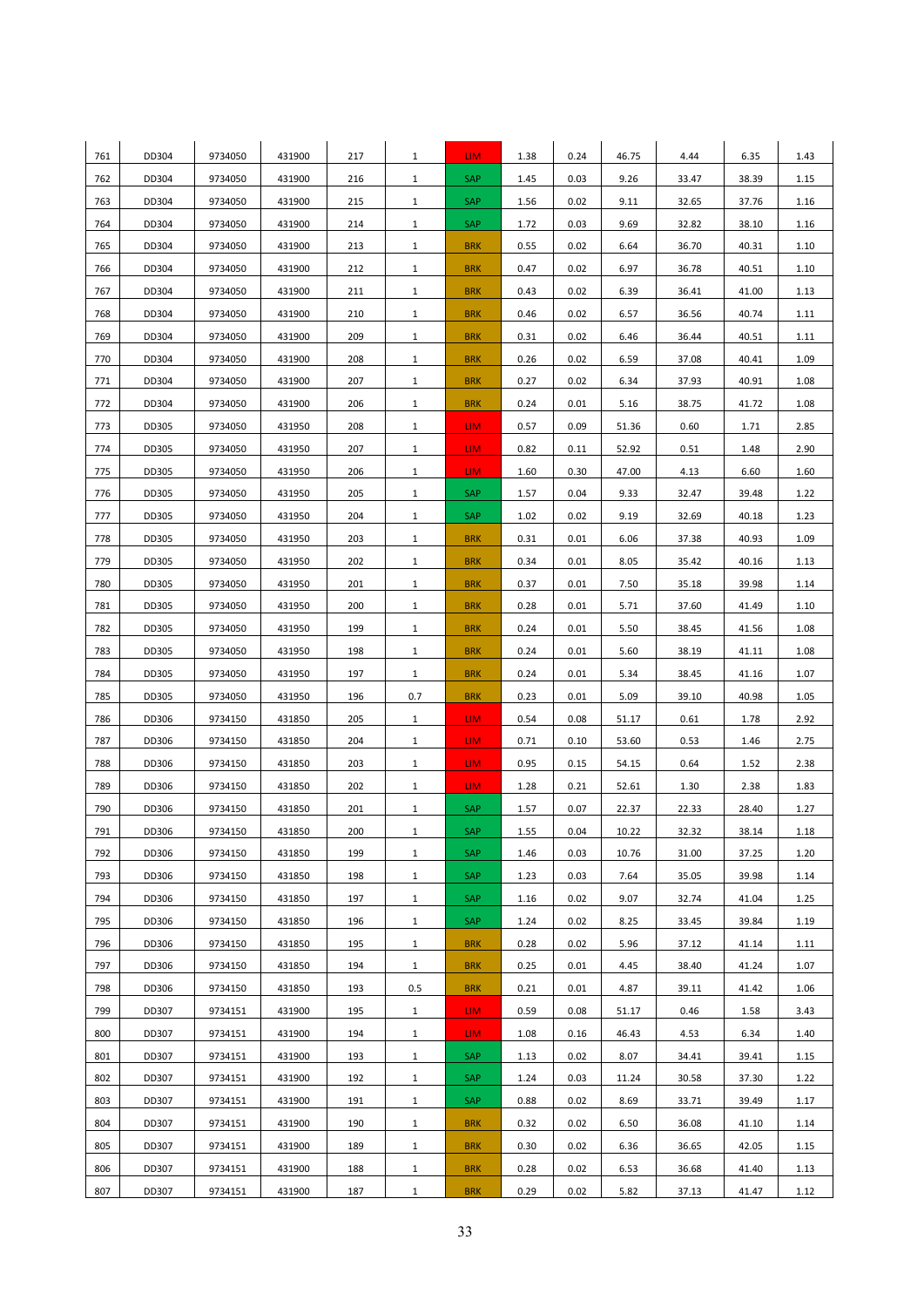| 808 | DD307 | 9734151 | 431900 | 186 | $\mathbf{1}$ | <b>BRK</b>      | 0.27 | 0.02 | 6.29  | 37.67 | 41.01 | 1.09 |
|-----|-------|---------|--------|-----|--------------|-----------------|------|------|-------|-------|-------|------|
| 809 | DD307 | 9734151 | 431900 | 185 | $\mathbf{1}$ | <b>BRK</b>      | 0.30 | 0.02 | 6.25  | 35.76 | 40.69 | 1.14 |
| 810 | DD307 | 9734151 | 431900 | 184 | $\mathbf{1}$ | <b>BRK</b>      | 0.25 | 0.01 | 5.59  | 37.15 | 41.40 | 1.11 |
| 811 | DD310 | 9734250 | 431851 | 180 | $\mathbf{1}$ | LIM.            | 0.68 | 0.08 | 53.19 | 0.43  | 1.64  | 3.81 |
| 812 | DD310 | 9734250 | 431851 | 179 | $\mathbf{1}$ | LIM.            | 0.85 | 0.09 | 53.39 | 0.68  | 1.83  | 2.69 |
| 813 | DD310 | 9734250 | 431851 | 178 | $\mathbf{1}$ | LIM.            | 0.87 | 0.09 | 53.11 | 0.62  | 1.60  | 2.58 |
| 814 | DD310 | 9734250 | 431851 | 177 | $\mathbf{1}$ | LIM <sub></sub> | 1.03 | 0.14 | 53.34 | 0.71  | 1.82  | 2.56 |
| 815 | DD310 | 9734250 | 431851 | 176 | $\mathbf{1}$ | LIM.            | 1.72 | 0.35 | 44.91 | 5.02  | 7.33  | 1.46 |
| 816 | DD310 | 9734250 | 431851 | 175 | $\mathbf{1}$ | SAP             | 1.17 | 0.09 | 16.31 | 28.79 | 32.68 | 1.14 |
| 817 | DD310 | 9734250 | 431851 | 174 | $\mathbf{1}$ | SAP             | 0.84 | 0.03 | 8.28  | 34.78 | 39.63 | 1.14 |
| 818 | DD310 | 9734250 | 431851 | 173 | $\mathbf{1}$ | <b>BRK</b>      | 0.33 | 0.02 | 7.51  | 35.88 | 40.09 | 1.12 |
| 819 | DD310 | 9734250 | 431851 | 172 | $\mathbf{1}$ | <b>BRK</b>      | 0.27 | 0.02 | 6.50  | 36.54 | 40.37 | 1.10 |
| 820 | DD310 | 9734250 | 431851 | 171 | $\mathbf{1}$ | <b>BRK</b>      | 0.28 | 0.02 | 6.92  | 36.66 | 39.78 | 1.09 |
| 821 | DD310 | 9734250 | 431851 | 170 | $\mathbf{1}$ | <b>BRK</b>      | 0.25 | 0.02 | 6.04  | 37.84 | 40.50 | 1.07 |
| 822 | DD311 | 9734251 | 431900 | 174 | $\mathbf{1}$ | LIM.            | 0.95 | 0.10 | 41.94 | 7.91  | 10.82 | 1.37 |
| 823 | DD311 | 9734251 | 431900 | 173 | $\mathbf{1}$ | SAP             | 0.96 | 0.03 | 10.09 | 33.01 | 37.83 | 1.15 |
| 824 | DD311 | 9734251 | 431900 | 172 | $\mathbf{1}$ | <b>BRK</b>      | 0.57 | 0.02 | 7.96  | 35.59 | 39.81 | 1.12 |
| 825 | DD311 | 9734251 | 431900 | 171 | $\mathbf{1}$ | <b>BRK</b>      | 0.40 | 0.02 | 6.75  | 36.09 | 40.59 | 1.12 |
| 826 | DD311 | 9734251 | 431900 | 170 | $\mathbf{1}$ | <b>BRK</b>      | 0.36 | 0.02 | 6.62  | 36.60 | 40.63 | 1.11 |
| 827 | DD311 | 9734251 | 431900 | 169 | $\mathbf{1}$ | <b>BRK</b>      | 0.37 | 0.02 | 6.77  | 37.56 | 40.76 | 1.09 |
| 828 | DD311 | 9734251 | 431900 | 168 | $\mathbf{1}$ | <b>BRK</b>      | 0.34 | 0.02 | 6.19  | 37.11 | 40.74 | 1.10 |
| 829 | DD311 | 9734251 | 431900 | 167 | $\mathbf{1}$ | <b>BRK</b>      | 0.25 | 0.02 | 5.83  | 37.69 | 41.54 | 1.10 |
| 830 | DD311 | 9734251 | 431900 | 166 | $\mathbf{1}$ | <b>BRK</b>      | 0.34 | 0.02 | 5.60  | 37.96 | 41.46 | 1.09 |
| 831 | DD311 | 9734251 | 431900 | 165 | $\mathbf{1}$ | <b>BRK</b>      | 0.29 | 0.02 | 5.61  | 37.45 | 41.18 | 1.10 |
| 832 | DD311 | 9734251 | 431900 | 164 | $\mathbf{1}$ | <b>BRK</b>      | 0.26 | 0.02 | 5.98  | 37.29 | 41.07 | 1.10 |
| 833 | DD311 | 9734251 | 431900 | 163 | $\mathbf{1}$ | <b>BRK</b>      | 0.36 | 0.02 | 5.64  | 37.61 | 41.98 | 1.12 |
| 834 | DD311 | 9734251 | 431900 | 162 | $\mathbf{1}$ | <b>BRK</b>      | 0.30 | 0.02 | 5.56  | 37.58 | 41.34 | 1.10 |
| 835 | DD311 | 9734251 | 431900 | 161 | $\mathbf{1}$ | <b>BRK</b>      | 0.30 | 0.02 | 5.71  | 37.67 | 41.64 | 1.11 |
| 836 | DD312 | 9734250 | 431950 | 147 | $\mathbf{1}$ | LIM.            | 0.85 | 0.14 | 53.14 | 0.99  | 2.51  | 2.54 |
| 837 | DD312 | 9734250 | 431950 | 146 | $\mathbf{1}$ | SAP             | 1.55 | 0.09 | 17.38 | 26.47 | 32.55 | 1.23 |
| 838 | DD312 | 9734250 | 431950 | 145 | 1            | <b>SAP</b>      | 1.33 | 0.02 | 6.89  | 35.35 | 40.78 | 1.15 |
| 839 | DD312 | 9734250 | 431950 | 144 | $\mathbf{1}$ | SAP             | 0.93 | 0.02 | 8.21  | 34.27 | 40.69 | 1.19 |
| 840 | DD312 | 9734250 | 431950 | 143 | $\mathbf{1}$ | <b>BRK</b>      | 0.40 | 0.02 | 6.80  | 36.39 | 42.12 | 1.16 |
| 841 | DD312 | 9734250 | 431950 | 142 | $\mathbf{1}$ | <b>BRK</b>      | 0.34 | 0.02 | 6.67  | 36.40 | 41.70 | 1.15 |
| 842 | DD312 | 9734250 | 431950 | 141 | $\mathbf{1}$ | <b>BRK</b>      | 0.30 | 0.02 | 6.74  | 36.55 | 41.17 | 1.13 |
| 843 | DD312 | 9734250 | 431950 | 140 | $\mathbf{1}$ | <b>BRK</b>      | 0.31 | 0.02 | 6.31  | 36.74 | 41.34 | 1.13 |
| 844 | DD312 | 9734250 | 431950 | 139 | $\mathbf{1}$ | <b>BRK</b>      | 0.26 | 0.02 | 5.97  | 36.94 | 41.87 | 1.13 |
| 845 | DD312 | 9734250 | 431950 | 138 | $\mathbf{1}$ | <b>BRK</b>      | 0.26 | 0.02 | 5.74  | 37.78 | 42.44 | 1.12 |
| 846 | DD312 | 9734250 | 431950 | 137 | $\mathbf{1}$ | <b>BRK</b>      | 0.29 | 0.02 | 5.73  | 37.78 | 41.93 | 1.11 |
| 847 | DD312 | 9734250 | 431950 | 136 | $\mathbf{1}$ | <b>BRK</b>      | 0.25 | 0.02 | 5.97  | 37.20 | 41.88 | 1.13 |
| 848 | DD312 | 9734250 | 431950 | 135 | $\mathbf{1}$ | <b>BRK</b>      | 0.27 | 0.02 | 5.67  | 38.13 | 42.30 | 1.11 |
| 849 | DD312 | 9734250 | 431950 | 134 | $\mathbf{1}$ | <b>BRK</b>      | 0.36 | 0.02 | 6.29  | 37.12 | 41.18 | 1.11 |
| 850 | DD312 | 9734250 | 431950 | 133 | $\mathbf{1}$ | <b>BRK</b>      | 0.26 | 0.02 | 5.45  | 37.03 | 41.88 | 1.13 |
| 851 | DD312 | 9734250 | 431950 | 132 | $\mathbf{1}$ | <b>BRK</b>      | 0.25 | 0.02 | 5.55  | 37.51 | 41.42 | 1.10 |
| 852 | DD312 | 9734250 | 431950 | 131 | $\mathbf{1}$ | <b>BRK</b>      | 0.28 | 0.02 | 6.02  | 37.85 | 41.83 | 1.11 |
| 853 | DD313 | 9734251 | 431998 | 144 | $\mathbf{1}$ | LIM.            | 0.70 | 0.09 | 53.10 | 0.67  | 2.07  | 3.09 |
| 854 | DD313 | 9734251 | 431998 | 143 | $\mathbf{1}$ | LIM.            | 1.27 | 0.12 | 37.50 | 12.06 | 15.61 | 1.29 |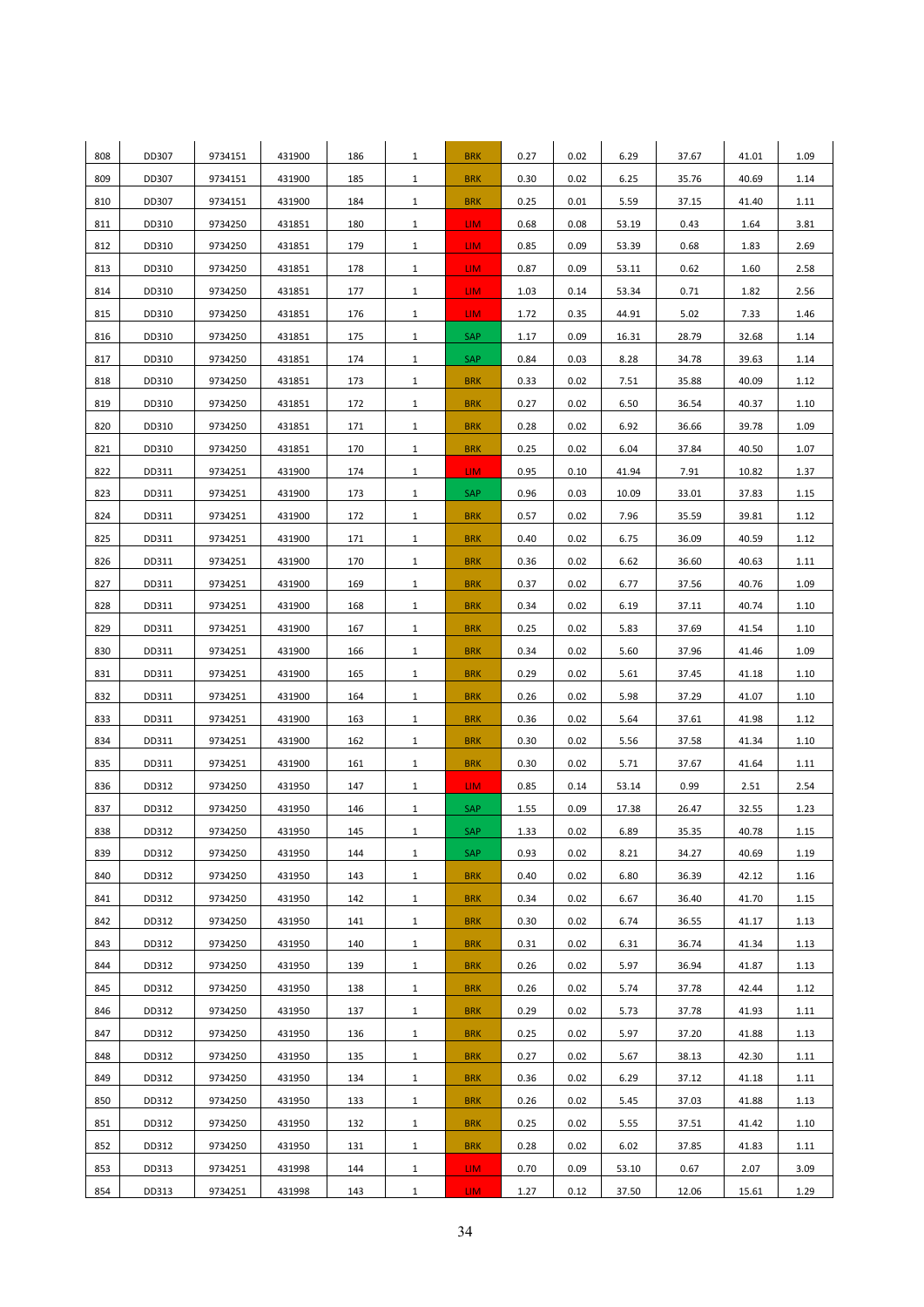| 855 | DD313       | 9734251 | 431998 | 142 | $\mathbf{1}$ | SAP             | 1.59 | 0.03 | 10.63 | 31.42 | 38.47 | 1.22 |
|-----|-------------|---------|--------|-----|--------------|-----------------|------|------|-------|-------|-------|------|
| 856 | DD313       | 9734251 | 431998 | 141 | $\mathbf{1}$ | SAP             | 1.19 | 0.02 | 9.26  | 32.18 | 39.24 | 1.22 |
| 857 | DD313       | 9734251 | 431998 | 140 | $\mathbf{1}$ | SAP             | 0.85 | 0.02 | 7.25  | 35.35 | 41.11 | 1.16 |
| 858 | DD313       | 9734251 | 431998 | 139 | $\mathbf{1}$ | <b>BRK</b>      | 0.47 | 0.02 | 7.38  | 35.32 | 40.19 | 1.14 |
| 859 | DD313       | 9734251 | 431998 | 138 | $\mathbf{1}$ | <b>BRK</b>      | 0.32 | 0.02 | 6.67  | 36.77 | 40.58 | 1.10 |
| 860 | DD313       | 9734251 | 431998 | 137 | $\mathbf{1}$ | <b>BRK</b>      | 0.28 | 0.02 | 6.21  | 37.37 | 41.20 | 1.10 |
| 861 | DD313       | 9734251 | 431998 | 136 | $\mathbf{1}$ | <b>BRK</b>      | 0.30 | 0.02 | 7.51  | 35.09 | 40.30 | 1.15 |
| 862 | DD313       | 9734251 | 431998 | 135 | $\mathbf{1}$ | <b>BRK</b>      | 0.31 | 0.02 | 6.90  | 36.07 | 41.41 | 1.15 |
| 863 | DD313       | 9734251 | 431998 | 134 | $\mathbf{1}$ | <b>BRK</b>      | 0.28 | 0.02 | 6.66  | 36.36 | 40.62 | 1.12 |
| 864 | DD314       | 9734300 | 431997 | 127 | $\mathbf{1}$ | LIM.            | 0.63 | 0.08 | 52.92 | 0.41  | 1.60  | 3.90 |
| 865 | DD314       | 9734300 | 431997 | 126 | $\mathbf{1}$ | LIM.            | 0.81 | 0.12 | 51.83 | 0.55  | 1.68  | 3.05 |
| 866 | DD314       | 9734300 | 431997 | 125 | $\mathbf{1}$ | LIM.            | 1.39 | 0.31 | 49.74 | 0.79  | 2.10  | 2.66 |
| 867 | DD314       | 9734300 | 431997 | 124 | $\mathbf{1}$ | SAP             | 1.50 | 0.12 | 24.72 | 21.03 | 25.95 | 1.23 |
| 868 | DD314       | 9734300 | 431997 | 123 | $\mathbf{1}$ | SAP             | 1.52 | 0.05 | 14.77 | 28.49 | 34.35 | 1.21 |
| 869 | DD314       | 9734300 | 431997 | 122 | $\mathbf{1}$ | SAP             | 1.27 | 0.03 | 10.29 | 31.76 | 38.22 | 1.20 |
| 870 | DD314       | 9734300 | 431997 | 121 | $\mathbf{1}$ | SAP             | 1.12 | 0.03 | 11.74 | 31.06 | 37.26 | 1.20 |
| 871 | DD314       | 9734300 | 431997 | 120 | $\mathbf{1}$ | <b>BRK</b>      | 0.38 | 0.02 | 6.39  | 36.70 | 40.14 | 1.09 |
| 872 | DD314       | 9734300 | 431997 | 119 | $\mathbf{1}$ | <b>BRK</b>      | 0.29 | 0.02 | 6.03  | 36.96 | 40.51 | 1.10 |
| 873 | DD314       | 9734300 | 431997 | 118 | $\mathbf{1}$ | <b>BRK</b>      | 0.19 | 0.01 | 4.08  | 38.40 | 43.21 | 1.13 |
| 874 | DD314       | 9734300 | 431997 | 117 | $\mathbf{1}$ | <b>BRK</b>      | 0.23 | 0.02 | 5.62  | 37.36 | 41.77 | 1.12 |
| 875 | DD314       | 9734300 | 431997 | 116 | $\mathbf{1}$ | <b>BRK</b>      | 0.20 | 0.02 | 5.12  | 37.81 | 42.64 | 1.13 |
| 876 | DD314       | 9734300 | 431997 | 115 | $\mathbf{1}$ | <b>BRK</b>      | 0.23 | 0.01 | 4.85  | 36.36 | 44.48 | 1.22 |
| 877 | DD314       | 9734300 | 431997 | 114 | $\mathbf{1}$ | <b>BRK</b>      | 0.22 | 0.01 | 5.15  | 37.79 | 42.69 | 1.13 |
| 878 | DD314       | 9734300 | 431997 | 113 | $\mathbf{1}$ | <b>BRK</b>      | 0.21 | 0.01 | 5.03  | 37.31 | 42.85 | 1.15 |
| 879 | DD314       | 9734300 | 431997 | 112 | $\mathbf{1}$ | <b>BRK</b>      | 0.21 | 0.01 | 5.38  | 37.91 | 42.52 | 1.12 |
| 880 | DD466       | 9733789 | 431747 | 216 | $\mathbf{1}$ | LIM.            | 0.85 | 0.16 | 46.63 | 4.60  | 6.29  | 1.37 |
| 881 | DD466       | 9733789 | 431747 | 215 | $\mathbf{1}$ | SAP             | 2.08 | 0.14 | 27.07 | 18.01 | 24.73 | 1.37 |
| 882 | DD466       | 9733789 | 431747 | 214 | $\mathbf{1}$ | SAP             | 1.92 | 0.02 | 8.09  | 32.40 | 40.01 | 1.23 |
| 883 | DD466       | 9733789 | 431747 | 213 | $\mathbf{1}$ | SAP             | 1.25 | 0.01 | 6.03  | 35.17 | 41.37 | 1.18 |
| 884 | DD466       | 9733789 | 431747 | 212 | $\mathbf{1}$ | SAP             | 1.06 | 0.01 | 7.08  | 35.28 | 40.53 | 1.15 |
| 885 | DD466       | 9733789 | 431747 | 211 | $\mathbf{1}$ | <b>BRK</b>      | 0.56 | 0.01 | 6.92  | 35.82 | 40.63 | 1.13 |
| 886 | DD466       | 9733789 | 431747 | 210 | $\mathbf{1}$ | SAP             | 0.90 | 0.01 | 6.39  | 36.16 | 41.27 | 1.14 |
| 887 | DD466       | 9733789 | 431747 | 209 | $\mathbf{1}$ | <b>BRK</b>      | 0.73 | 0.02 | 6.90  | 37.33 | 40.86 | 1.09 |
| 888 | DD466       | 9733789 | 431747 | 208 | $\mathbf{1}$ | <b>BRK</b>      | 0.60 | 0.01 | 5.83  | 38.61 | 40.39 | 1.05 |
| 889 | DD466       | 9733789 | 431747 | 207 | $\mathbf{1}$ | <b>BRK</b>      | 0.34 | 0.01 | 6.38  | 37.19 | 41.44 | 1.11 |
| 890 | DD466       | 9733789 | 431747 | 206 | $\mathbf{1}$ | <b>BRK</b>      | 0.35 | 0.01 | 5.37  | 39.15 | 39.63 | 1.01 |
| 891 | DD466       | 9733789 | 431747 | 205 | $\mathbf{1}$ | <b>BRK</b>      | 0.37 | 0.01 | 4.89  | 39.99 | 39.93 | 1.00 |
| 892 | DD466       | 9733789 | 431747 | 204 | $\mathbf{1}$ | <b>BRK</b>      | 0.29 | 0.01 | 2.96  | 41.77 | 41.34 | 0.99 |
| 893 | DD466       | 9733789 | 431747 | 203 | $\mathbf{1}$ | <b>BRK</b>      | 0.27 | 0.01 | 4.53  | 40.82 | 40.20 | 0.98 |
| 894 | DD466       | 9733789 | 431747 | 202 | $\mathbf{1}$ | <b>BRK</b>      | 0.21 | 0.01 | 4.90  | 39.60 | 40.18 | 1.01 |
| 895 | DD466       | 9733789 | 431747 | 201 | $\mathbf{1}$ | <b>BRK</b>      | 0.33 | 0.01 | 5.55  | 38.63 | 40.62 | 1.05 |
| 896 | DD466       | 9733789 | 431747 | 200 | $\mathbf{1}$ | <b>BRK</b>      | 0.36 | 0.01 | 5.67  | 38.17 | 41.23 | 1.08 |
| 897 | DD466       | 9733789 | 431747 | 199 | $\mathbf{1}$ | <b>BRK</b>      | 0.31 | 0.01 | 5.31  | 38.90 | 41.24 | 1.06 |
| 898 | DD466       | 9733789 | 431747 | 198 | $\mathbf{1}$ | <b>BRK</b>      | 0.23 | 0.01 | 5.18  | 37.76 | 42.48 | 1.13 |
| 899 | DD466       | 9733789 | 431747 | 197 | $\mathbf{1}$ | <b>BRK</b>      | 0.26 | 0.01 | 5.39  | 37.56 | 41.67 | 1.11 |
| 900 | <b>HA21</b> | 9734440 | 427860 | 75  | $\mathbf{1}$ | LIM.            | 0.61 | 0.02 | 49.00 |       |       |      |
| 901 | HA21        | 9734440 | 427860 | 74  | $\mathbf{1}$ | LIM <sub></sub> | 0.76 | 0.01 | 52.00 |       |       |      |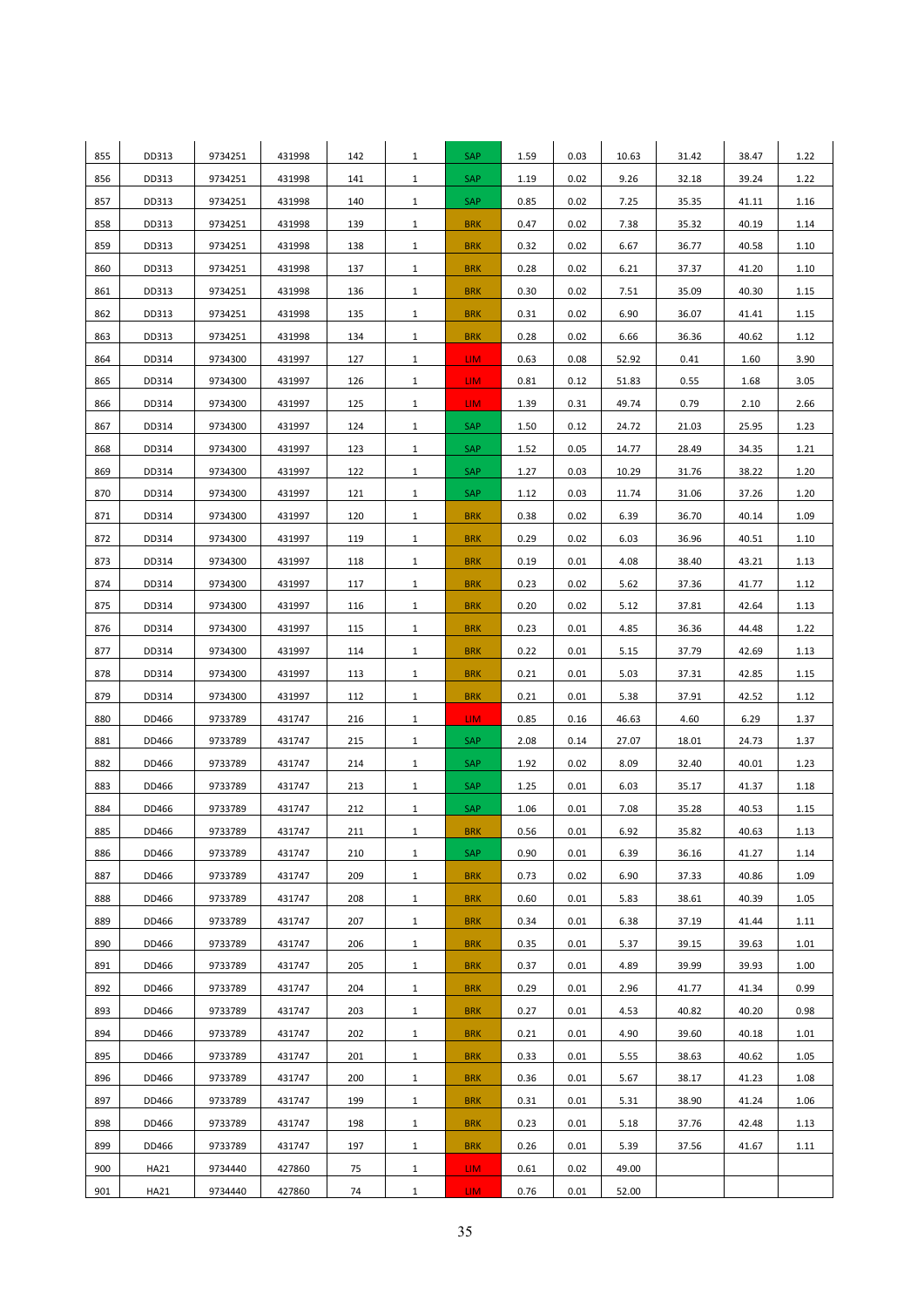| 902 | <b>HA21</b> | 9734440 | 427860 | 73 | $\mathbf{1}$ | LIM.            | 0.80 | 0.01 | 48.00 |  |  |
|-----|-------------|---------|--------|----|--------------|-----------------|------|------|-------|--|--|
| 903 | HA21        | 9734440 | 427860 | 72 | $\mathbf{1}$ | LIM.            | 0.81 | 0.01 | 50.00 |  |  |
| 904 | <b>HA21</b> | 9734440 | 427860 | 71 | $\mathbf{1}$ | LIM.            | 0.99 | 0.08 | 47.00 |  |  |
| 905 | HA21        | 9734440 | 427860 | 70 | $\mathbf{1}$ | LIM <sub></sub> | 0.91 | 0.18 | 45.00 |  |  |
| 906 | HA21        | 9734440 | 427860 | 69 | $\mathbf{1}$ | LIM <sub></sub> | 0.88 | 0.17 | 43.00 |  |  |
| 907 | HA21        | 9734440 | 427860 | 68 | $\mathbf{1}$ | LIM <sub></sub> | 0.82 | 0.21 | 41.00 |  |  |
| 908 | <b>HA21</b> | 9734440 | 427860 | 67 | $\mathbf{1}$ | LIM <sub></sub> | 0.90 | 0.31 | 41.00 |  |  |
| 909 | <b>HA21</b> | 9734440 | 427860 | 66 | $\mathbf{1}$ | LIM.            | 0.93 | 0.24 | 42.00 |  |  |
| 910 | HA21        | 9734440 | 427860 | 65 | $\mathbf{1}$ | LIM <sub></sub> | 0.95 | 0.30 | 34.00 |  |  |
| 911 | HA21        | 9734440 | 427860 | 64 | $\mathbf{1}$ | LIM <sub></sub> | 1.06 | 0.19 | 42.00 |  |  |
| 912 | <b>HA21</b> | 9734440 | 427860 | 63 | $\mathbf{1}$ | LIM <sub></sub> | 1.19 | 0.14 | 41.00 |  |  |
| 913 | <b>HA21</b> | 9734440 | 427860 | 62 | $\mathbf{1}$ | LIM <sub></sub> | 1.55 | 0.10 | 35.00 |  |  |
| 914 | <b>HA21</b> | 9734440 | 427860 | 61 | $\mathbf{1}$ | LIM <sub></sub> | 1.39 | 0.07 | 34.00 |  |  |
| 915 | HA21        | 9734440 | 427860 | 60 | $\mathbf{1}$ | LIM <sub></sub> | 1.73 | 0.07 | 30.00 |  |  |
| 916 | HA6         | 9734540 | 427690 | 70 | $\mathbf{1}$ | LIM <sub></sub> | 0.47 | 0.02 | 48.00 |  |  |
| 917 | HA6         | 9734540 | 427690 | 69 | $\mathbf{1}$ | LIM <sub></sub> | 0.73 | 0.04 | 49.00 |  |  |
| 918 | HA6         | 9734540 | 427690 | 68 | $\mathbf{1}$ | <b>LIM</b>      | 0.73 | 0.15 | 46.00 |  |  |
| 919 | HA6         | 9734540 | 427690 | 67 | $\mathbf{1}$ | LIM <sub></sub> | 0.97 | 0.24 | 41.00 |  |  |
| 920 | HA6         | 9734540 | 427690 | 66 | $\mathbf{1}$ | LIM <sub></sub> | 1.09 | 0.26 | 44.00 |  |  |
| 921 | HA6         | 9734540 | 427690 | 65 | $\mathbf{1}$ | LIM.            | 0.80 | 0.09 | 47.00 |  |  |
| 922 | HA6         | 9734540 | 427690 | 64 | $\mathbf{1}$ | LIM.            | 1.04 | 0.13 | 39.00 |  |  |
| 923 | HA6         | 9734540 | 427690 | 63 | $\mathbf{1}$ | LIM <sub></sub> | 0.99 | 0.11 | 41.00 |  |  |
| 924 | HA6         | 9734540 | 427690 | 62 | $\mathbf{1}$ | LIM <sub></sub> | 1.18 | 0.14 | 45.00 |  |  |
| 925 | HA6         | 9734540 | 427690 | 61 | $\mathbf{1}$ | LIM <sub></sub> | 1.46 | 0.15 | 42.00 |  |  |
| 926 | HA6         | 9734540 | 427690 | 60 | $\mathbf{1}$ | LIM <sub></sub> | 1.39 | 0.16 | 44.00 |  |  |
| 927 | HA6         | 9734540 | 427690 | 59 | $\mathbf{1}$ | LIM.            | 1.48 | 0.13 | 43.00 |  |  |
| 928 | HA6         | 9734540 | 427690 | 58 | $\mathbf{1}$ | LIM <sub></sub> | 1.58 | 0.10 | 44.00 |  |  |
| 929 | HA6         | 9734540 | 427690 | 57 | $\mathbf{1}$ | LIM <sub></sub> | 1.83 | 0.10 | 44.00 |  |  |
| 930 | HA6         | 9734540 | 427690 | 56 | $\mathbf{1}$ | LIM <sub></sub> | 1.93 | 0.19 | 37.00 |  |  |
| 931 | HA6         | 9734540 | 427690 | 55 | $\mathbf{1}$ | SAP             | 1.95 | 0.08 | 29.00 |  |  |
| 932 | HA6         | 9734540 | 427690 | 54 | 1            | LIM.            | 2.29 | 0.07 | 31.00 |  |  |
| 933 | HA6         | 9734540 | 427690 | 53 | $\mathbf{1}$ | SAP             | 2.11 | 0.07 | 28.00 |  |  |
| 934 | MA34        | 9734760 | 427340 | 59 | $\mathbf{1}$ | LIM.            | 0.55 | 0.03 | 49.00 |  |  |
| 935 | MA34        | 9734760 | 427340 | 58 | $\mathbf{1}$ | LIM <sub></sub> | 0.76 | 0.04 | 49.00 |  |  |
| 936 | MA34        | 9734760 | 427340 | 57 | $\mathbf{1}$ | LIM <sub></sub> | 0.70 | 0.03 | 50.00 |  |  |
| 937 | MA34        | 9734760 | 427340 | 56 | $\mathbf{1}$ | LIM <sub></sub> | 0.71 | 0.03 | 49.00 |  |  |
| 938 | MA34        | 9734760 | 427340 | 55 | $\mathbf{1}$ | <b>LIM</b>      | 0.71 | 0.02 | 48.00 |  |  |
| 939 | MA34        | 9734760 | 427340 | 54 | $\mathbf{1}$ | LIM <sub></sub> | 0.70 | 0.02 | 48.00 |  |  |
| 940 | MA34        | 9734760 | 427340 | 53 | $\mathbf{1}$ | LIM.            | 0.66 | 0.02 | 48.00 |  |  |
| 941 | MA34        | 9734760 | 427340 | 52 | $\mathbf{1}$ | LIM <sub></sub> | 0.61 | 0.05 | 49.00 |  |  |
| 942 | MA34        | 9734760 | 427340 | 51 | $\mathbf{1}$ | LIM <sub></sub> | 0.58 | 0.03 | 50.00 |  |  |
| 943 | MA34        | 9734760 | 427340 | 50 | $\mathbf{1}$ | LIM <sub></sub> | 0.75 | 0.03 | 47.00 |  |  |
| 944 | MA34        | 9734760 | 427340 | 49 | $\mathbf{1}$ | LIM <sub></sub> | 0.91 | 0.05 | 47.00 |  |  |
| 945 | MA34        | 9734760 | 427340 | 48 | $\mathbf{1}$ | LIM.            | 0.88 | 0.04 | 50.00 |  |  |
| 946 | MA34        | 9734760 | 427340 | 47 | $\mathbf{1}$ | LIM <sub></sub> | 0.94 | 0.04 | 49.00 |  |  |
| 947 | MA34        | 9734760 | 427340 | 46 | $\mathbf{1}$ | LIM <sub></sub> | 0.95 | 0.10 | 46.00 |  |  |
| 948 | MA34        | 9734760 | 427340 | 45 | $\mathbf{1}$ | LIM <sub></sub> | 0.69 | 0.08 | 37.00 |  |  |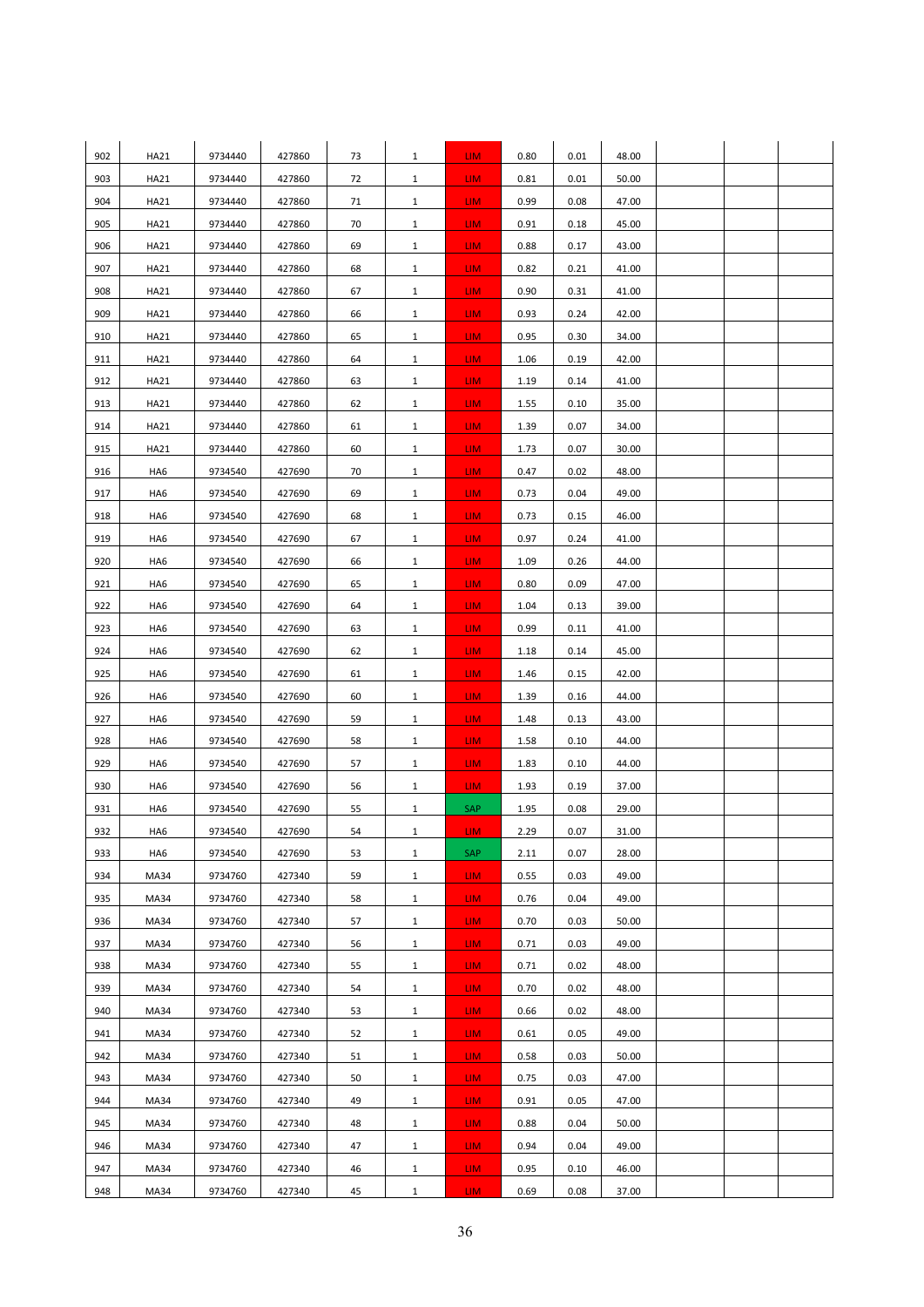| 949 | MA34        | 9734760 | 427340 | 44 | $\mathbf{1}$ | LIM. | 0.84 | 0.07 | 45.00 |  |  |
|-----|-------------|---------|--------|----|--------------|------|------|------|-------|--|--|
| 950 | MA34        | 9734760 | 427340 | 43 | 1            | LIM. | 1.03 | 0.08 | 45.00 |  |  |
| 951 | MA34        | 9734760 | 427340 | 42 | 1            | LIM. | 0.92 | 0.08 | 44.00 |  |  |
| 953 | MA35        | 9734860 | 427160 | 72 | 1            | LIM. | 1.48 | 0.20 | 45.00 |  |  |
| 954 | <b>MA35</b> | 9734860 | 427160 | 71 | 1            | LIM. | 1.31 | 0.16 | 44.00 |  |  |
| 955 | MA35        | 9734860 | 427160 | 70 | 1            | LIM. | 1.35 | 0.21 | 46.00 |  |  |
| 956 | <b>MA35</b> | 9734860 | 427160 | 69 | $\mathbf{1}$ | LIM. | 1.36 | 0.22 | 46.00 |  |  |
| 957 | MA35        | 9734860 | 427160 | 68 | $\mathbf{1}$ | LIM. | 1.62 | 0.18 | 48.00 |  |  |
| 958 | MA35        | 9734860 | 427160 | 67 | 1            | LIM. | 1.69 | 0.15 | 47.00 |  |  |
| 959 | MA35        | 9734860 | 427160 | 66 | 1            | LIM. | 1.67 | 0.16 | 47.00 |  |  |
| 960 | MA35        | 9734860 | 427160 | 65 | $\mathbf{1}$ | LIM. | 1.83 | 0.14 | 47.00 |  |  |
| 961 | MA35        | 9734860 | 427160 | 64 | $\mathbf{1}$ | LIM. | 1.77 | 0.07 | 35.00 |  |  |
| 962 | MA35        | 9734860 | 427160 | 63 | $\mathbf{1}$ | LIM. | 1.80 | 0.07 | 36.00 |  |  |
| 963 | <b>MA35</b> | 9734860 | 427160 | 62 | $\mathbf{1}$ | SAP  | 1.99 | 0.05 | 29.00 |  |  |
| 964 | MA63        | 9734650 | 427520 | 46 | $\mathbf{1}$ | LIM. | 0.99 | 0.11 | 44.00 |  |  |
| 965 | MA63        | 9734650 | 427520 | 45 | 1            | LIM. | 0.62 | 0.05 | 49.00 |  |  |
| 966 | MA63        | 9734650 | 427520 | 44 | $\mathbf{1}$ | LIM. | 0.60 | 0.03 | 45.00 |  |  |
| 967 | MA63        | 9734650 | 427520 | 43 | $\mathbf{1}$ | LIM. | 0.60 | 0.02 | 48.00 |  |  |
| 968 | MA63        | 9734650 | 427520 | 42 | 1            | LIM. | 0.89 | 0.02 | 49.00 |  |  |
| 969 | MA63        | 9734650 | 427520 | 41 | $\mathbf{1}$ | LIM. | 0.93 | 0.05 | 46.00 |  |  |

| Criteria                                         | <b>JORC Code explanation</b>                                                                                                                                                                                                                                                                                                                                                                                                                           | Commentary                                                                                                                                                                                                                                                                                                                                                                                                                                                                                                                                                                                                                                               |
|--------------------------------------------------|--------------------------------------------------------------------------------------------------------------------------------------------------------------------------------------------------------------------------------------------------------------------------------------------------------------------------------------------------------------------------------------------------------------------------------------------------------|----------------------------------------------------------------------------------------------------------------------------------------------------------------------------------------------------------------------------------------------------------------------------------------------------------------------------------------------------------------------------------------------------------------------------------------------------------------------------------------------------------------------------------------------------------------------------------------------------------------------------------------------------------|
| Mineral<br>tenement and<br>land tenure<br>status | Type, reference name/number,<br>location and ownership including<br>agreements or material issues with<br>third parties such as joint ventures,<br>partnerships, overriding royalties,<br>native title interests, historical sites,<br>wilderness or national park and<br>environmental settings.<br>The security of the tenure held at the<br>time of reporting along with any<br>known impediments to obtaining a<br>licence to operate in the area. | The original mining documents were not supplied by<br>PRMI, information is the permits expire on 20 <sup>th</sup><br>December 2021, it was indicated that the IUP permits<br>are currently under extension application for a further 10<br>years, total area is 5,000Ha for operation production<br>Forestry permits (IPPKH) to allow exploration within a<br>Production Forest (HP) approximately 322Ha area will<br>require application to the Minister of Forestry, after the<br>IUP permit has been extended<br>the current mining permits overlap with protected<br>forests (Hutan Lindung), covering about 47% of the<br>main deposit of Tablasufa |
| Exploration<br>done by other<br>parties          | Acknowledgment and appraisal of<br>exploration by other parties.                                                                                                                                                                                                                                                                                                                                                                                       | Historical exploration programs from 1950 to 2018<br>prior to PRMI, no exploration results are available from<br>these programs                                                                                                                                                                                                                                                                                                                                                                                                                                                                                                                          |
| Geology                                          | Deposit type, geological setting and<br>style of mineralisation.                                                                                                                                                                                                                                                                                                                                                                                       | Laterization of Ophiolite bedrocks, formed in a tropical<br>climate environment through a process of surface<br>leaching over time, two distinct enriched zones of<br>Limonite clays and Saprolite transitional material are<br>typically found in this type of geological setting,<br>mineralized concentrations of Ni, Co, Fe and other<br>associated metals are located in the north of the IUP<br>covering more than 750Ha                                                                                                                                                                                                                           |
| Drill hole<br>Information                        | A summary of all information material<br>to the understanding of the<br>exploration results including a                                                                                                                                                                                                                                                                                                                                                | All drilling since April 2018 are located GPS survey<br>methods                                                                                                                                                                                                                                                                                                                                                                                                                                                                                                                                                                                          |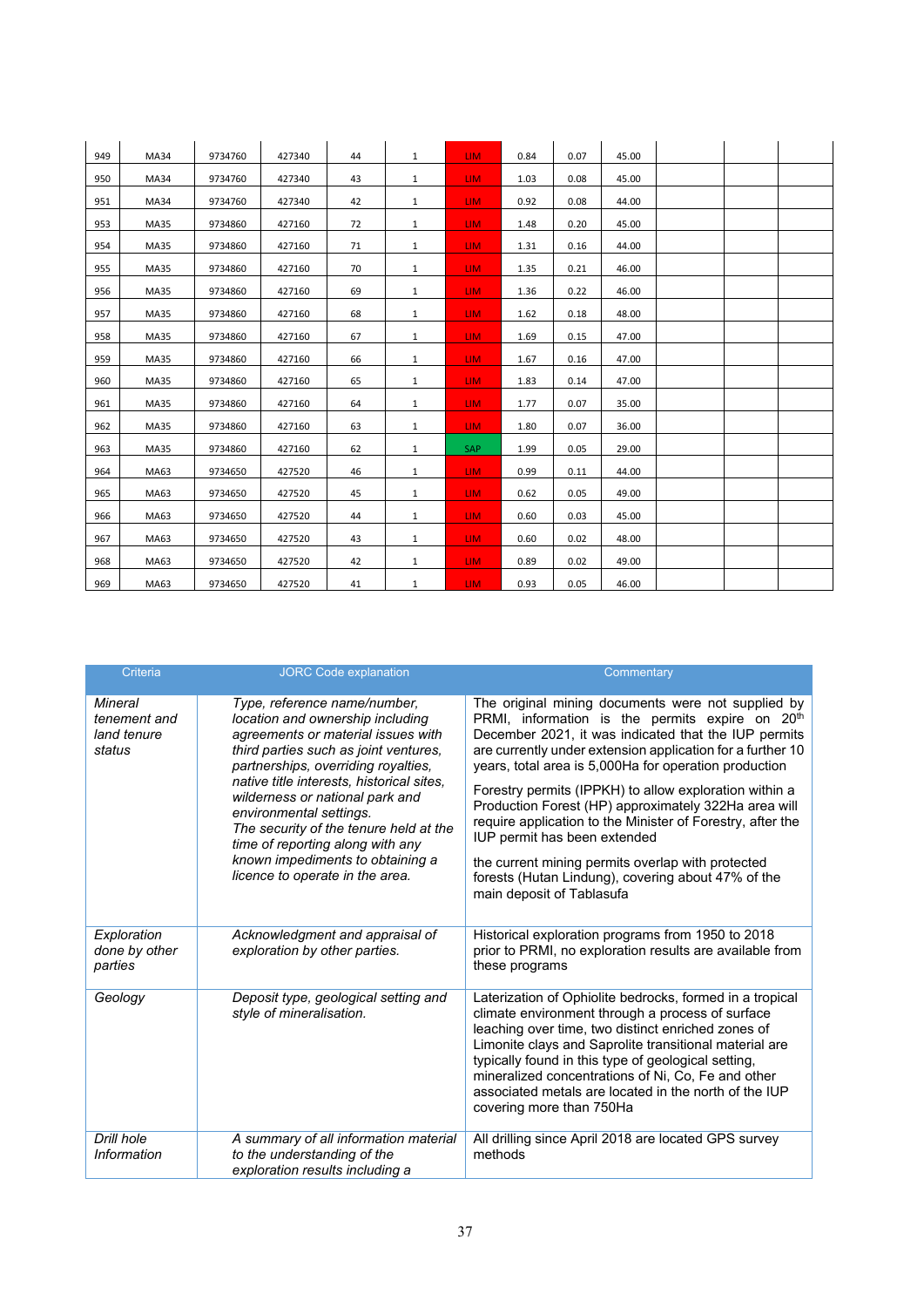|                                                      | tabulation of the following information<br>for all Material drill holes:<br>easting and northing of the drill<br>hole collar<br>elevation or RL (Reduced Level<br>- elevation above sea level in<br>metres) of the drill hole collar<br>dip and azimuth of the hole<br>$\qquad \qquad -$<br>down hole length and<br>-<br>interception depth<br>hole length.<br>-<br>If the exclusion of this information is<br>justified on the basis that the<br>information is not Material and this<br>exclusion does not detract from the<br>understanding of the report, the<br>Competent Person should clearly | UTM (Universal Traverse Mercator) Projection; WGS<br>1984 UTM Zone 54S grid is being applied                                                                     |
|------------------------------------------------------|------------------------------------------------------------------------------------------------------------------------------------------------------------------------------------------------------------------------------------------------------------------------------------------------------------------------------------------------------------------------------------------------------------------------------------------------------------------------------------------------------------------------------------------------------------------------------------------------------|------------------------------------------------------------------------------------------------------------------------------------------------------------------|
|                                                      |                                                                                                                                                                                                                                                                                                                                                                                                                                                                                                                                                                                                      | UAV LiDAR topographic surface was supplied,<br>combined with the GPS coordinates the accuracy was<br>insufficient for accurate estimates                         |
|                                                      |                                                                                                                                                                                                                                                                                                                                                                                                                                                                                                                                                                                                      | A significant amount of the historical exploration data<br>has none or incomplete records and has been<br>excluded                                               |
| Data<br>aggregation<br>methods                       | explain why this is the case.<br>In reporting Exploration Results,<br>weighting averaging techniques,<br>maximum and/or minimum grade                                                                                                                                                                                                                                                                                                                                                                                                                                                                | Methods of weighting average results & grades were<br>applied to summary tables relating to exploration                                                          |
|                                                      | truncations (eg cutting of high<br>grades) and cut-off grades are                                                                                                                                                                                                                                                                                                                                                                                                                                                                                                                                    | results,<br>Extra statistical tables were produced to show                                                                                                       |
|                                                      | usually Material and should be<br>stated.                                                                                                                                                                                                                                                                                                                                                                                                                                                                                                                                                            | minimum & maximum ranges of the drilling area<br>No top cutting of high grades or cut-off grades were                                                            |
|                                                      | Where aggregate intercepts<br>incorporate short lengths of high                                                                                                                                                                                                                                                                                                                                                                                                                                                                                                                                      | applied                                                                                                                                                          |
|                                                      | grade results and longer lengths of<br>low grade results, the procedure<br>used for such aggregation should be<br>stated and some typical examples of<br>such aggregations should be shown<br>in detail.<br>The assumptions used for any<br>reporting of metal equivalent values<br>should be clearly stated.                                                                                                                                                                                                                                                                                        | No metal equivalents for Nickel content were used to<br>report exploration results                                                                               |
| Relationship<br>between                              | These relationships are particularly<br>important in the reporting of                                                                                                                                                                                                                                                                                                                                                                                                                                                                                                                                | Vertical drilling provides good representation of the<br>deposit geometry and depth and reasonably assumed                                                       |
| mineralisation<br>widths and<br>intercept<br>lengths | <b>Exploration Results.</b><br>If the geometry of the mineralisation<br>with respect to the drill hole angle is<br>known, its nature should be reported.                                                                                                                                                                                                                                                                                                                                                                                                                                             | to represent true thickness, 1m core and assay<br>sampling procedures were sufficient to provide<br>accurate wellsite observations and reconciliation of<br>logs |
|                                                      | If it is not known and only the down<br>hole lengths are reported, there<br>should be a clear statement to this<br>effect (eg 'down hole length, true<br>width not known').                                                                                                                                                                                                                                                                                                                                                                                                                          | Mineralization is basically horizontally orientated                                                                                                              |
| Diagrams                                             | Appropriate maps and sections (with<br>scales) and tabulations of intercepts                                                                                                                                                                                                                                                                                                                                                                                                                                                                                                                         | Diagrams, maps, sections are supplied by PRMI                                                                                                                    |
|                                                      | should be included for any significant<br>discovery being reported These<br>should include, but not be limited to a<br>plan view of drill hole collar locations<br>and appropriate sectional views.                                                                                                                                                                                                                                                                                                                                                                                                  |                                                                                                                                                                  |
| <b>Balanced</b><br>reporting                         | Where comprehensive reporting of<br>all Exploration Results is not                                                                                                                                                                                                                                                                                                                                                                                                                                                                                                                                   | All reliable(validated) data included without prejudice                                                                                                          |
|                                                      | practicable, representative reporting<br>of both low and high grades and/or<br>widths should be practiced to avoid<br>misleading reporting of Exploration<br>Results.                                                                                                                                                                                                                                                                                                                                                                                                                                | Thickness established through drilling intercepts                                                                                                                |
| Other<br>substantive                                 | Other exploration data, if meaningful<br>and material, should be reported                                                                                                                                                                                                                                                                                                                                                                                                                                                                                                                            | Additional shallow Auger test pits and soil samples<br>have been taken from previous exploration programs,                                                       |
| exploration<br>data                                  | including (but not limited to):<br>geological observations; geophysical                                                                                                                                                                                                                                                                                                                                                                                                                                                                                                                              | assay of these sample methods are only partially<br>sampled.                                                                                                     |
|                                                      | survey results; geochemical survey<br>results; bulk samples - size and                                                                                                                                                                                                                                                                                                                                                                                                                                                                                                                               | These incomplete records are excluded from the                                                                                                                   |
|                                                      | method of treatment; metallurgical                                                                                                                                                                                                                                                                                                                                                                                                                                                                                                                                                                   | statement of exploration results                                                                                                                                 |